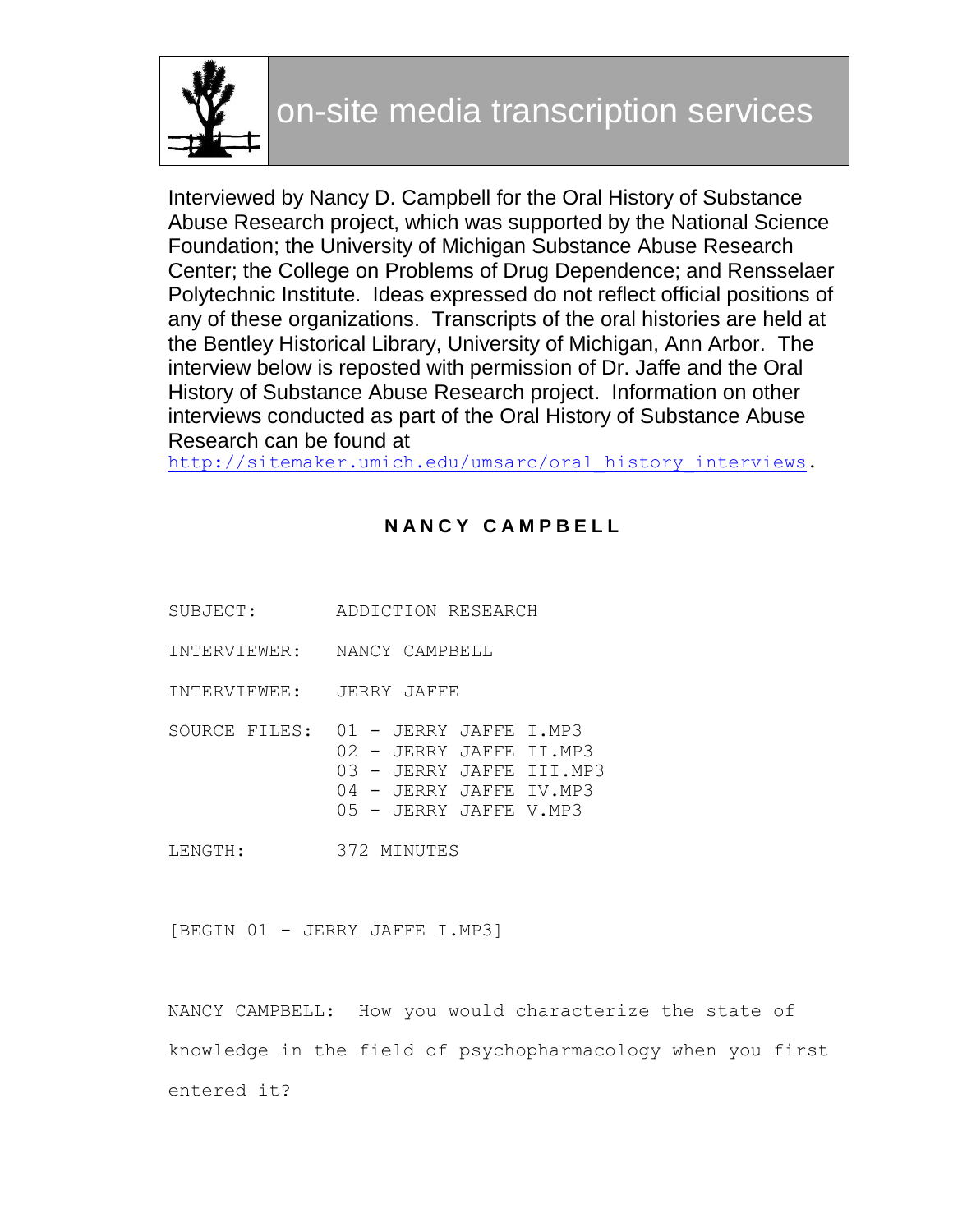Page 2 of 187

JERRY JAFFE: Drugs that could treat psychiatric disorders were just beginning to be developed. As I recall, in 1952 chlorpromazine was being promoted only for the treatment of nausea. In a way, I entered the field in the 1950s, when I was an undergraduate at Temple University studying experimental psychology. I had an experiment running rats and testing ways to measure pain thresholds that I thought were better than how other people were doing it.

NC: How were other people doing it?

JJ: They were using a tail flick technique and similar methods that depended on reflex responses. Instead, I put the animals in a choice situation. They could choose no current, low levels of electric current, or between two levels of current. I thought the next step would be to look at what happens when you give the animals an analgesic, but the first issue was to develop the choice situation. That's what I did for my master's thesis in experimental psychology. I was aware of Hebb's work in Montreal at the time, and I thought that was the research direction I wanted to take. So I spoke to the chairman of psychology at Temple, Professor Hubert Hamilton. He said that you need to go to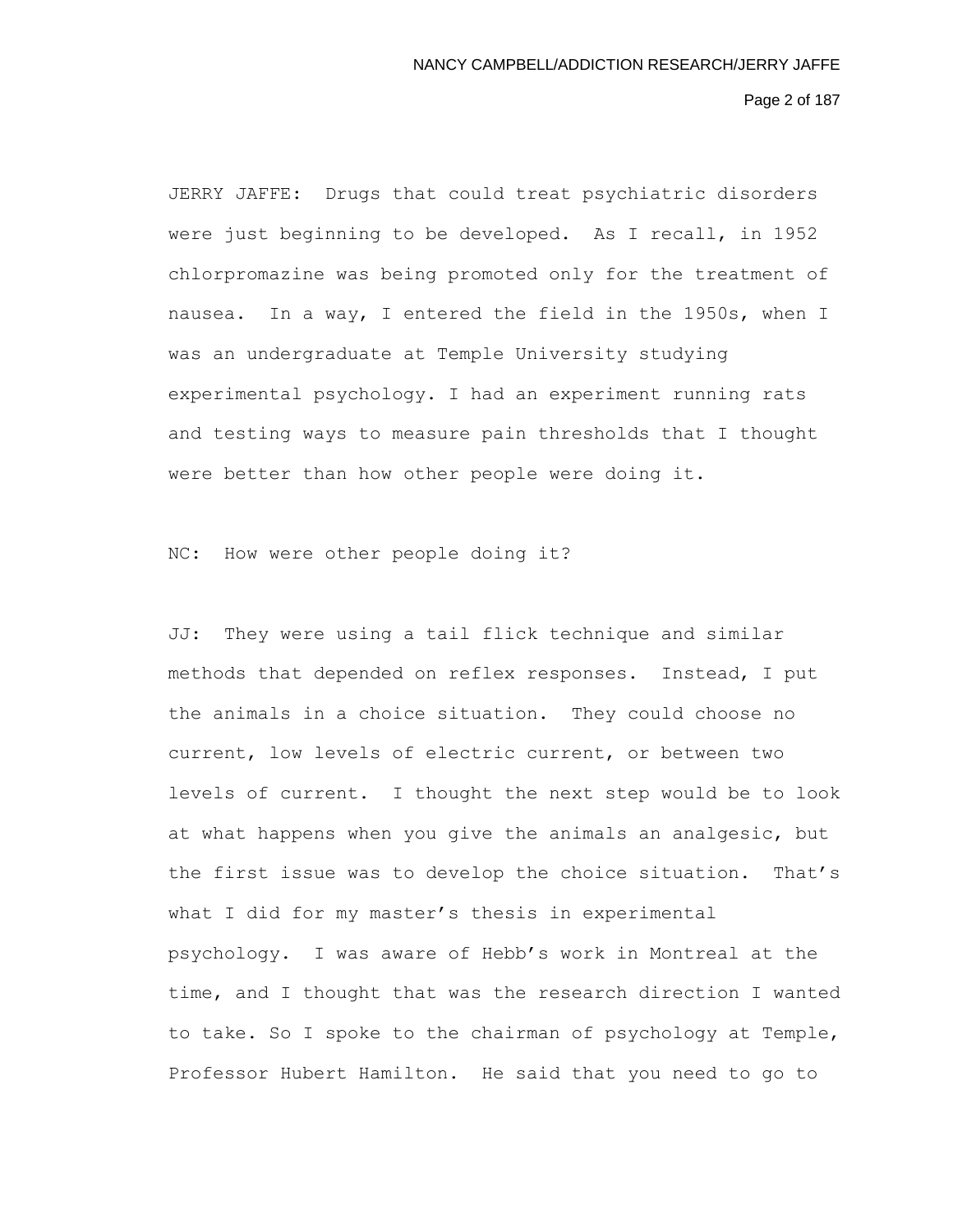#### Page 3 of 187

medical school if you want to do research because the medical doctors seem to get all the grants. I didn't know much about that, but I applied to Temple Medical School and got in. My goal wasn't to become a clinician, but to become better prepared to do work in psychopharmacology.

NC: You've said that there were two breakthroughs that really interested you: one was chlorpromazine, and the other was the discovery of the brain reward system. Can you tell me what exactly excited you about those? Why were you drawn to them?

JJ: I was not aware of Jim Olds's work, published in *Science*, until I was in medical school in 1955. I became much more interested in it quite a few years after that, when I went to work with Seth Sharpless at Albert Einstein. But the idea of finding drugs that could affect behavior, that you could use to treat psychiatric disorders, became interesting to me when I was in medical school. In my second year I got a summer fellowship to work for an associate professor of pharmacology, Sydney Ellis, a very smart and kind man. He encouraged my interests in pharmacology and research, and he became a kind of mentor to me. We maintained a friendship until he died a few years ago. Then,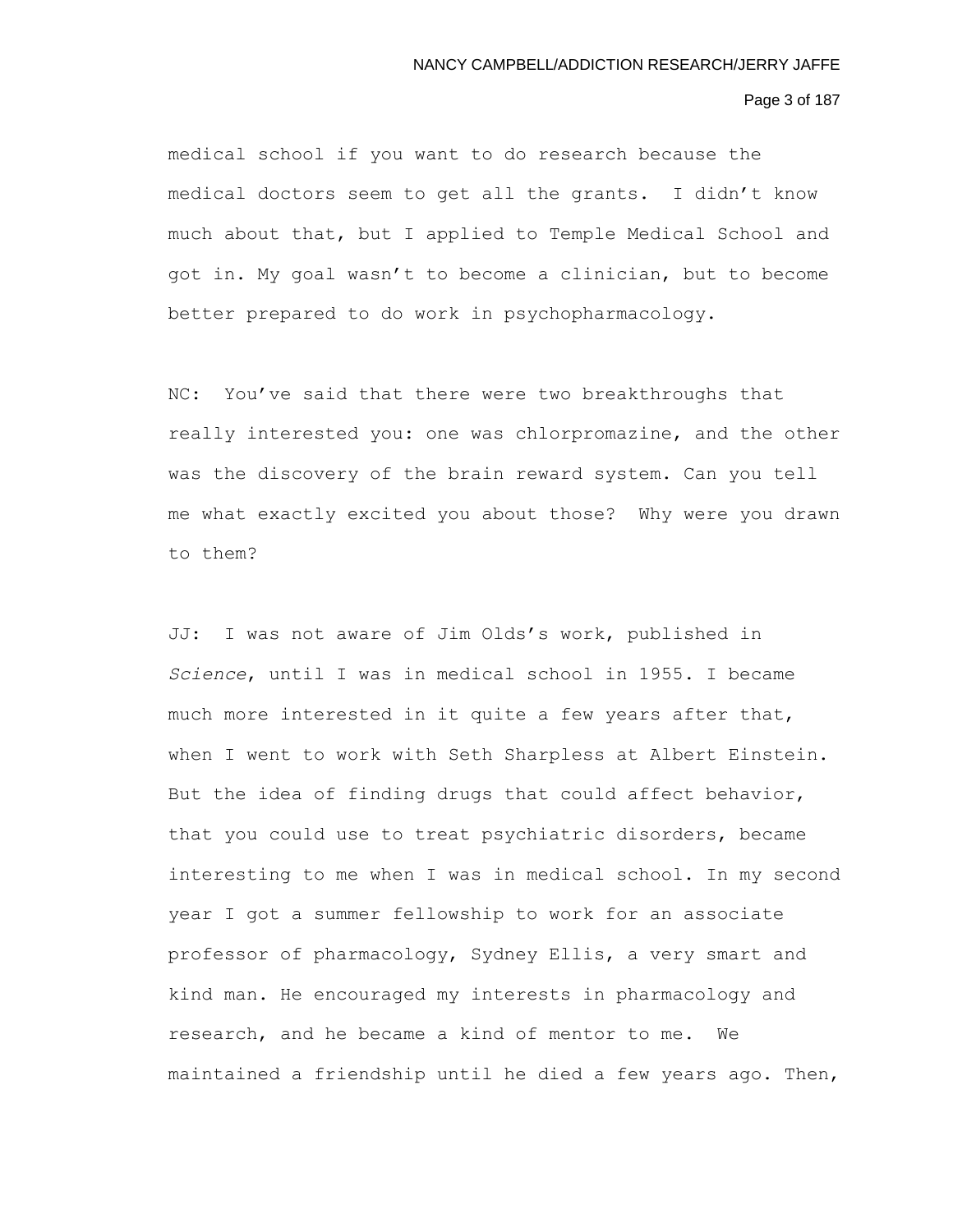# Page 4 of 187

in my last year of medical school I found Abraham Wikler's monograph, *The Relation of Psychiatry to Pharmacology*  (1957), in which he wrote about the importance of operational definitions. These things made a lot more sense than the tautologies that were inherent in psychoanalysis, which dominated psychiatry at the time. I thought, this is the only thing that's ever really made sense to me in psychiatry. If I'm going to do research, wherever Wikler is working is where I have to go. But I didn't know where Wikler was.

It turned out that he was in Lexington, Kentucky, in the Public Health Service. So for my internship I signed up for the Public Health Service. There was a doctor draft at the time. I knew that I'd have to fulfill my military obligation and the Public Health Service served that purpose, and I thought if I signed up, somehow I'd be able to get assigned to Wikler's lab. I was very naïve about how things worked.

NC: What did you learn, if anything, about addiction in med school?

JJ: I don't recall learning anything.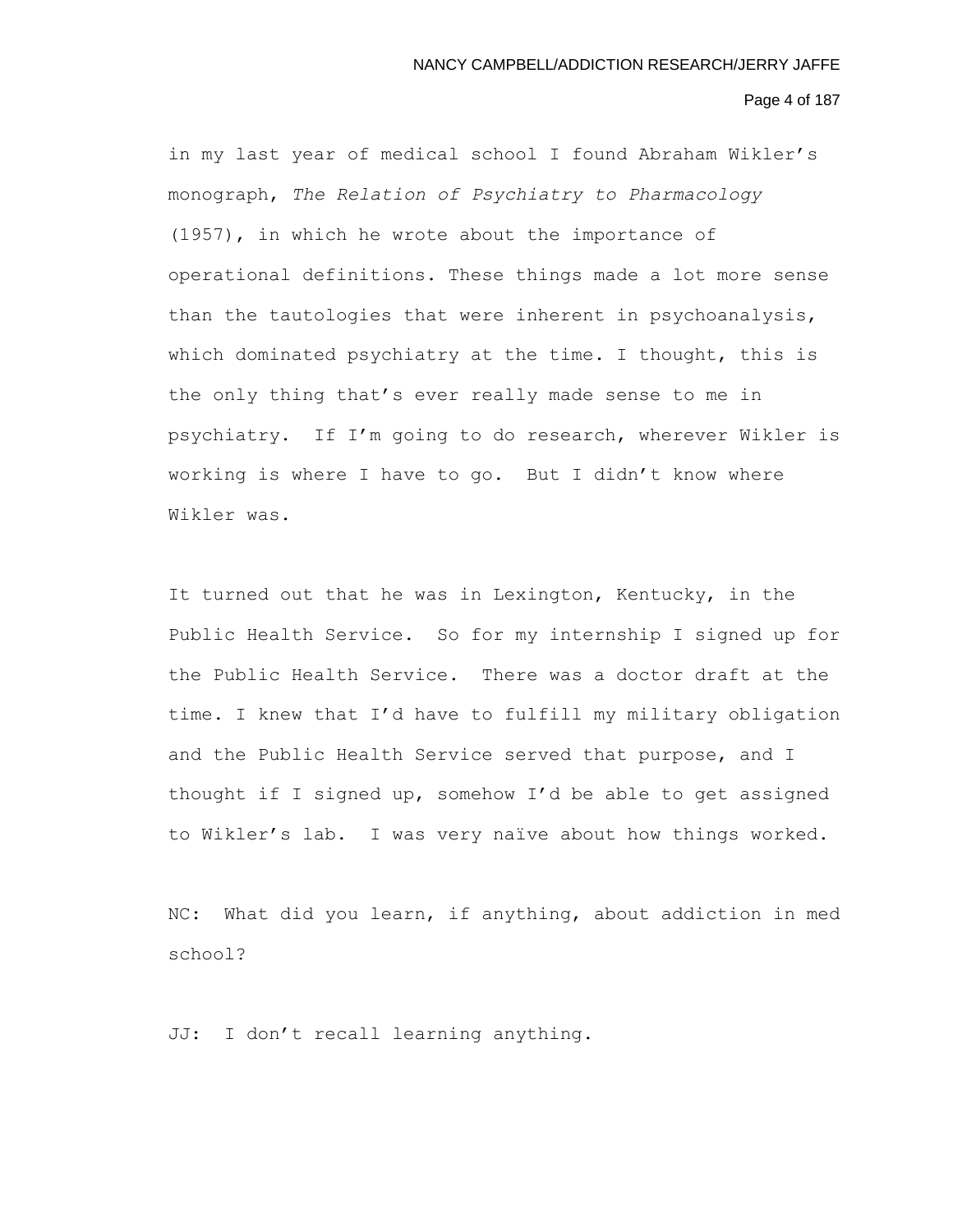# Page 5 of 187

NC: So what you learned about addiction you learned from Wikler's book?

JJ: No, I didn't learn about addiction from Wikler's book. Wikler wrote about psychiatry and pharmacology. It was not about addiction, and I was not interested in addiction. I was interested in psychopharmacology.

NC: Was it his commitment to operationalism that spoke to you?

JJ: Yes, but also he reminded me of Professor Hamilton, who was a fascinating man, and perhaps the first real scholar I had ever encountered, given my limited experience and background. If you asked Hamilton a question, he would pause, and he'd maybe scratch his moustache a little bit, and you could almost see him going through the index cards in his head. Then he would say something like, Hmm, that study was done by Muensinger in 1922. And then he would cite the journal and the page number. He had an encyclopedic knowledge of his field. Wikler's monograph had almost 1,000 references. Remember, in those days, you didn't have computerized databases and the Internet for searches. I wondered how he could possibly have amassed that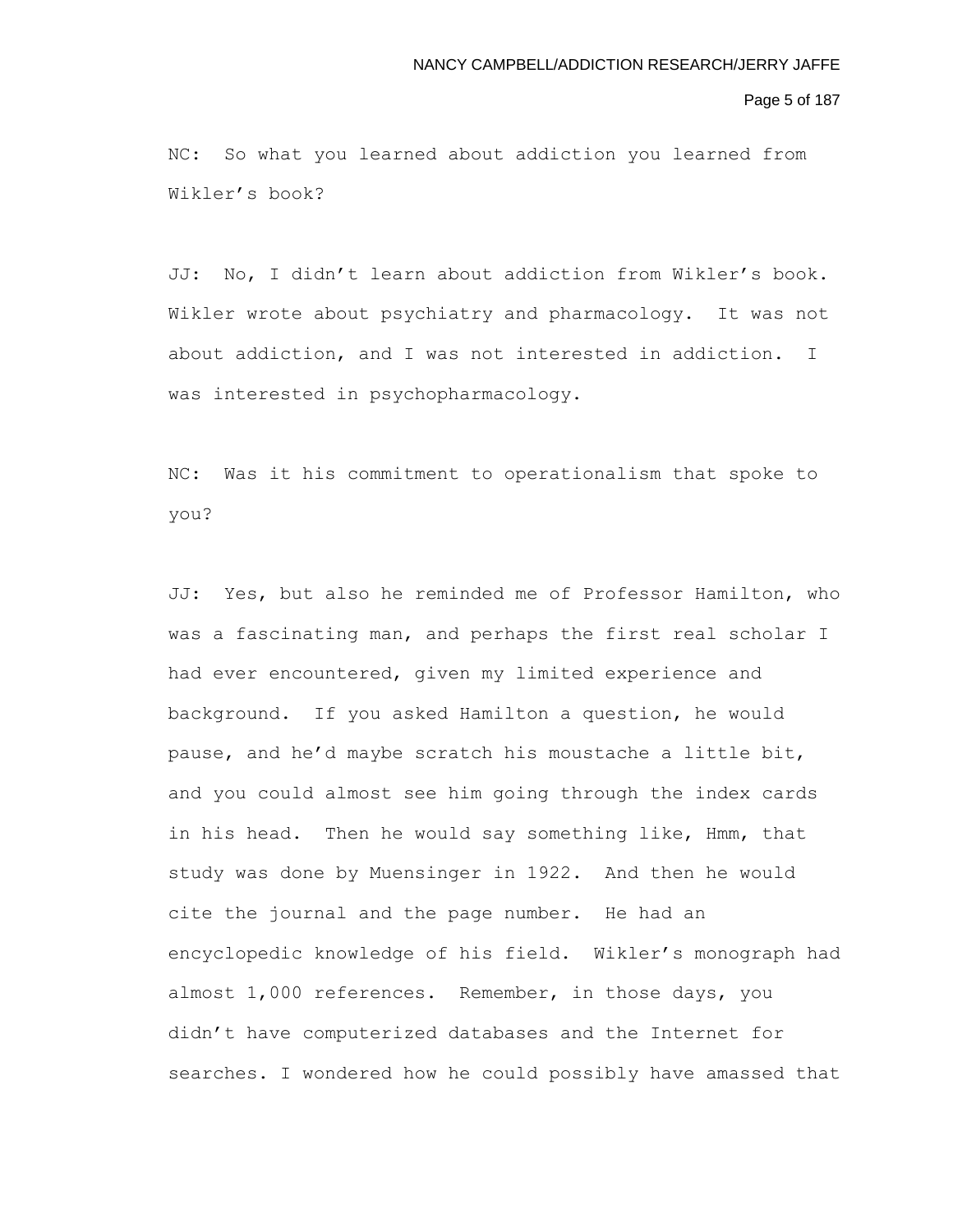#### Page 6 of 187

amount of information, and synthesized it, and organized it, and put it into a book in such a coherent way. It boggled my mind. I thought, this guy has his arms around the science. His brain around it, anyway.

So, it was my goal when I joined the Public Health Service to go and learn something from Wikler. It turned out that it didn't work that way, because once you've signed up they put you where they want you. After serving as an intern at the USPHS hospital on Staten Island, I wound up with a choice of federal prisons, Indian reservations, or the hospital at Lexington for the rest of my obligatory service time. The residency in psychiatry was at Lexington, so I opted for Lexington and started to become a psychiatrist there, still hoping that proximity to the Addiction Research Center would give me the opportunity to meet Abe Wikler.

Fortunately, the researchers at the Addiction Research Center – Harris Isbell, Abe Wikler, Frank Fraser, Carl Essig, and others – held seminars on Saturdays, and the residents could attend them. That was how I got to know them. I learned a lot from them, probably more than I learned about psychiatry and behavior in medical school.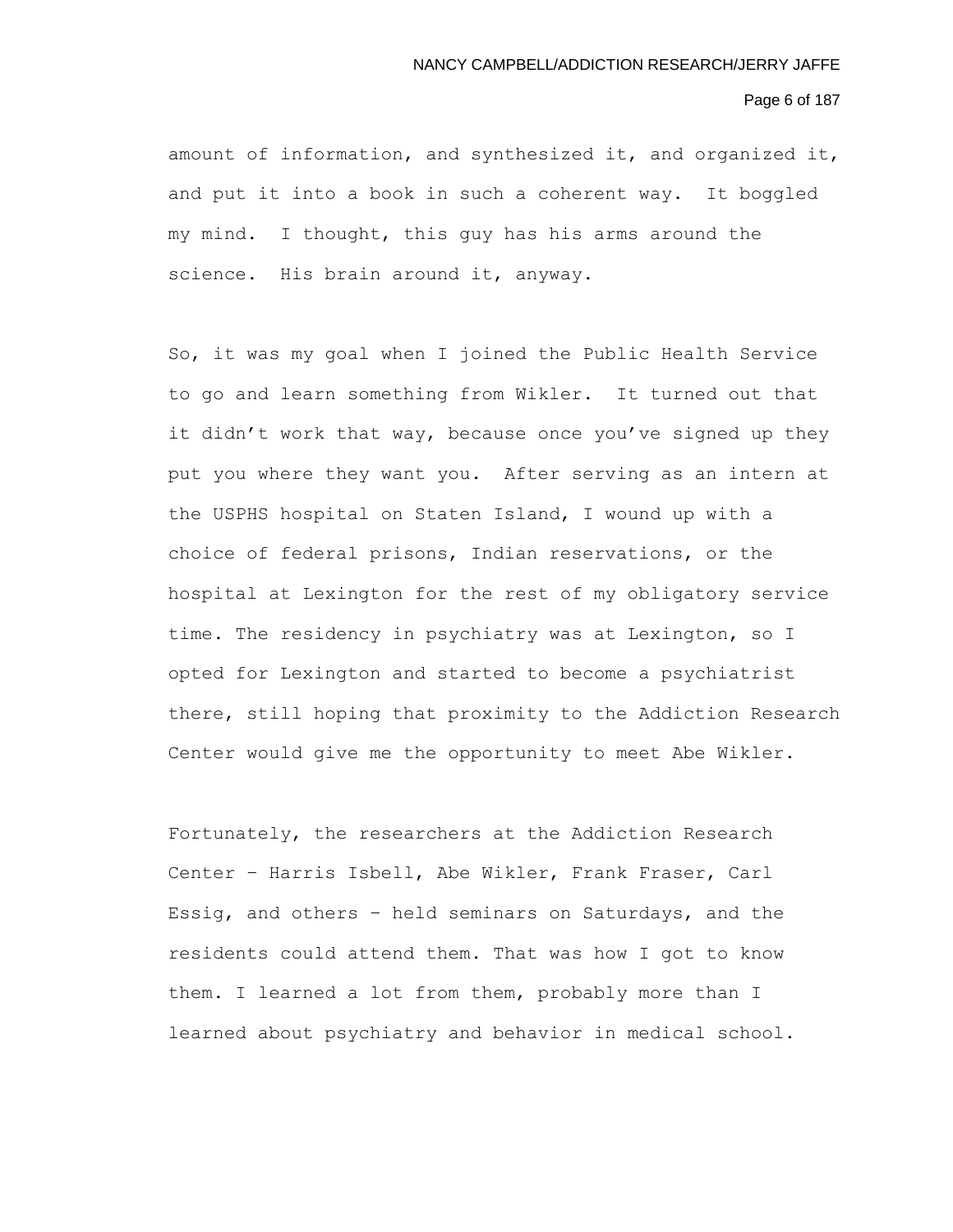# Page 7 of 187

This was all before the DSM (Diagnostic and Statistical Manual) set out clear-cut criteria for psychiatric disorders. The idea at the time was that all the disorders were just different manifestations of unconscious conflicts, and that you had to understand the dynamics of these conflicts. Diagnosis wasn't very important.

NC: What happened during medical school that gave you the impression or reinforced your impression that psychoanalysis was dominant? Was there a negative attitude towards experimental psychology?

JJ: Did anything happen other than the fact that everybody at Temple talked only about psychoanalysis and believed in it? I once asked one of the lecturers where I could find the evidence for one of his statements about ulcerative colitis being a manifestation of psychic conflict. He looked at me as if I had said something unprintable or had done something unforgivable. I guess that's an attitude.

NC: So you had some personal experiences of that kind, where you felt like your experimental orientation did not meet up with the dominant psychoanalytic mentality?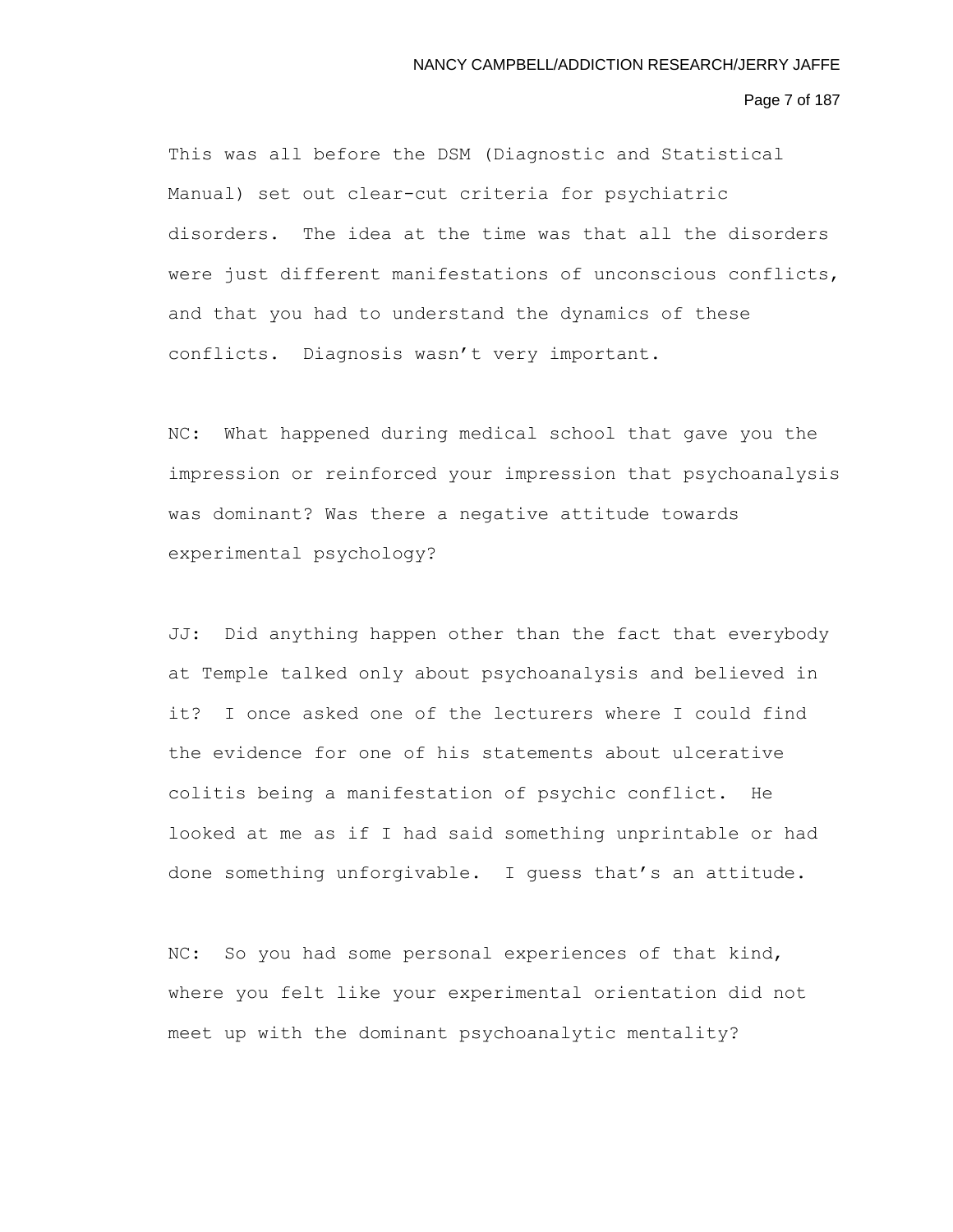# Page 8 of 187

JJ: I would say, yes, that's true. In the case I just mentioned, I learned not to ask questions like that again in that department of psychiatry. If I had posed a similar question in the department of medicine they would have had no hesitation citing published studies, often controlled studies.

NC: Did you have any prior experience with addicts before you got to Lexington?

JJ: I recall only one. During my internship, there was a patient at the PHS hospital on Staten Island who had peripheral artery disease and had already had a leg amputated, but could not be persuaded to stop smoking. I don't recall seeing anyone addicted to opiates.

NC: How did you learn at Lexington? How did someone like yourself, who was a relative neophyte in terms of addiction, get initiated into the ins and outs of detox and treatment? What was a typical day at Lexington like?

JJ: Medical officers who weren't part of the psychiatric residency training typically ran the medical aspects of the detox unit. They did many of the admissions and detox.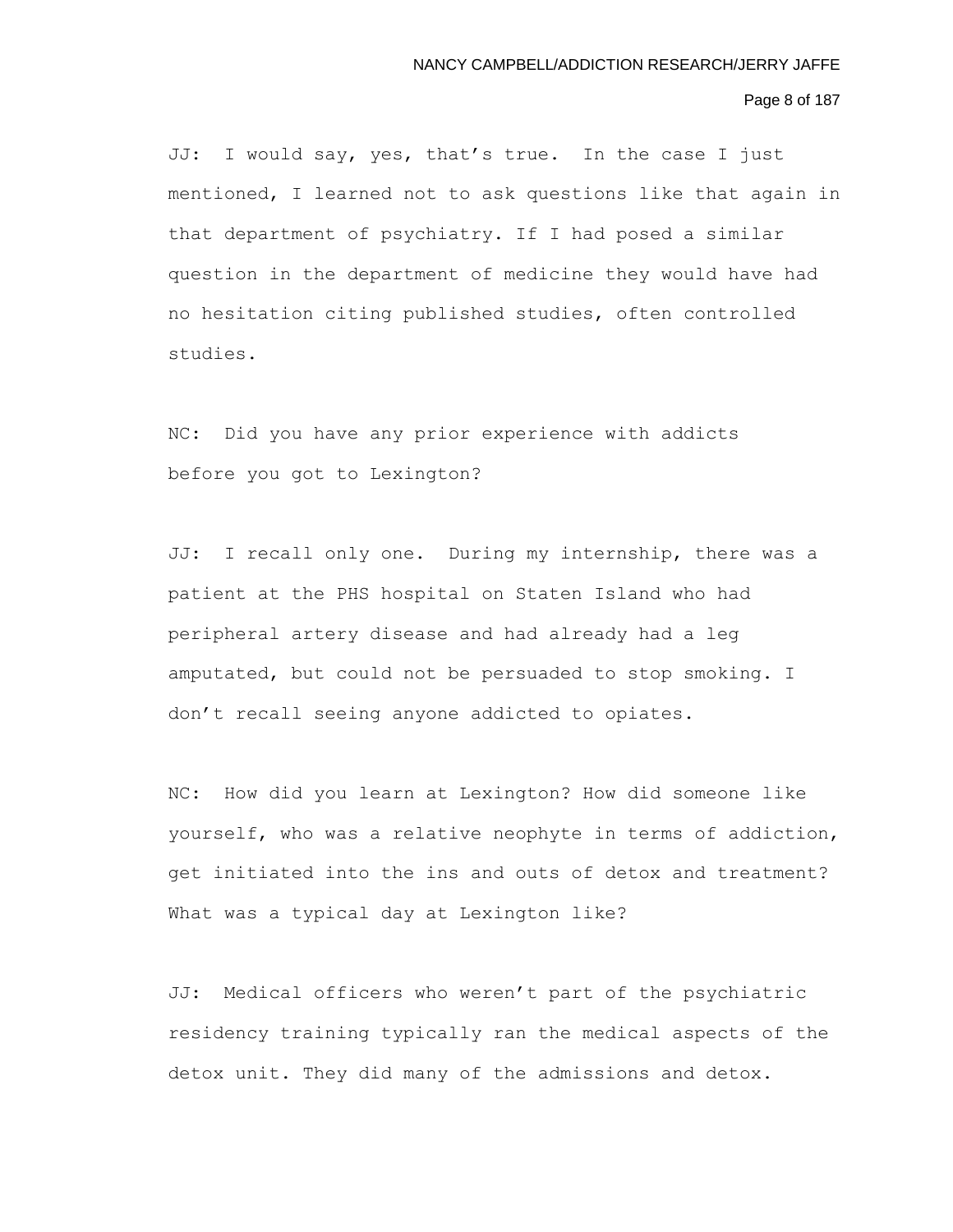# Page 9 of 187

Although as residents we rotated through the admissions unit for a period of a month or so, the major job of psychiatry residents and staff was to provide group therapy. That wasn't too hard because all the patients were confined in the hospital/prison setting so they would come to the groups. Each day there were patients to see, groups to run, rounds, and administrative meetings. There were also didactic seminars, and there was supervision when you would discuss your patients with a supervising psychiatrist. We also rotated through Kolb Hall, a PHS psychiatric facility on the grounds that had nothing to do with addiction. We spent a month or two there taking care of psychiatric patients. There were senior residents and staff to supervise us. As in all residencies, you had a hierarchy of people that could teach you.

We also had supervision from the senior staff. Two of the senior psychiatrists on staff at the time were J. Fred Maddux and Sherman Kieffer, who was a very wise psychiatrist. I might even have had some supervision from Murray Diamond, who was the Medical Officer in Charge. There was no question that we had adequate access to senior staff and other residents who were senior to us.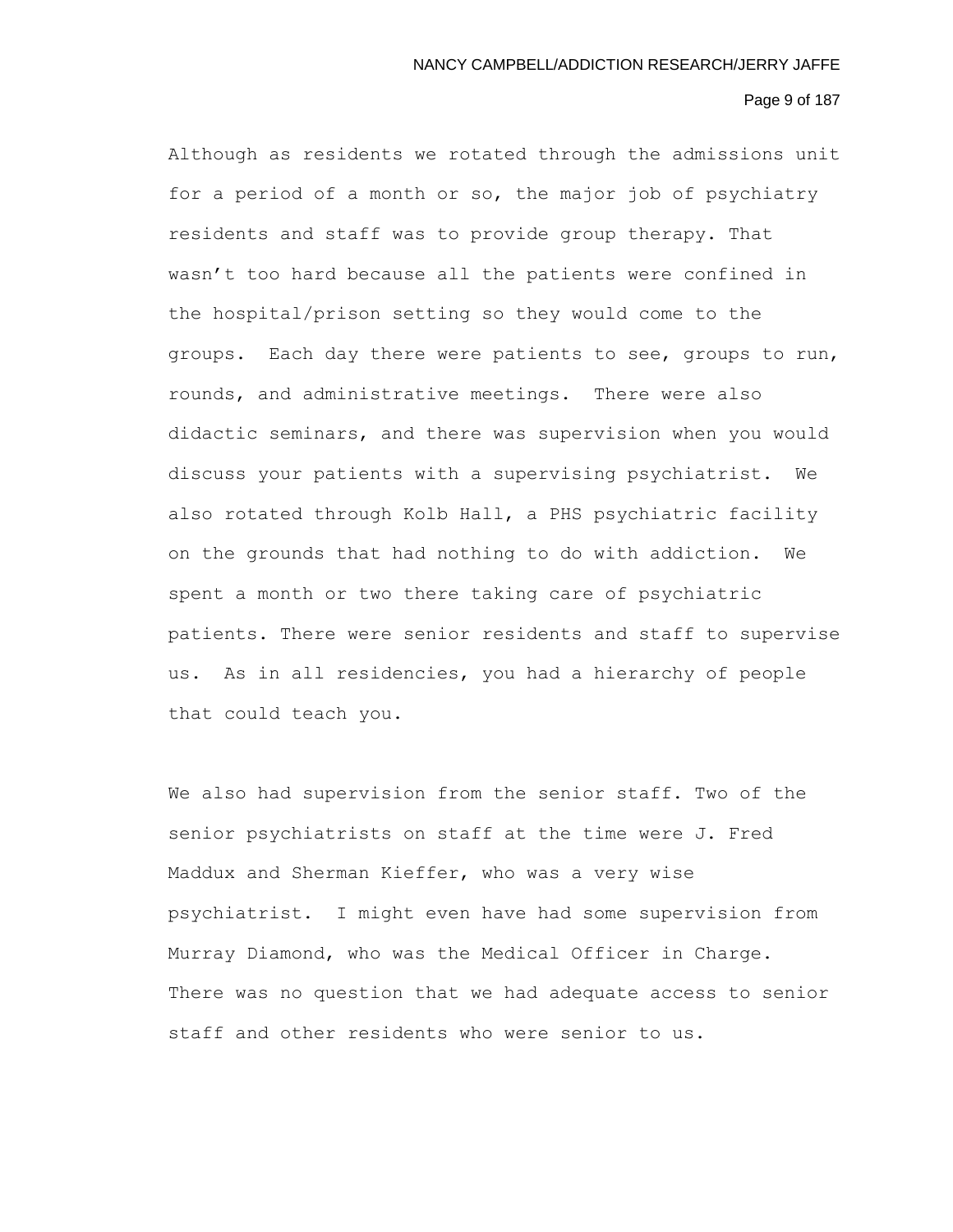# Page 10 of 187

One day a week we went to the University of Cincinnati for part of our psychiatry training at the Department of Psychiatry there. On Saturdays there were teaching seminars. We also had officer-of-the-day duty (including night) approximately once a week.

NC: What would you be responsible for when you were officer of the day?

JJ: Everything. All the medical problems, all the surgical problems. You could call specialists in, but this was generally not a sick population. It was not like being on duty in a general hospital. Some of the patients or prisoners would try to get a new doctor to prescribe something, but that was more of a game than anything else. Serious medical or surgical problems were uncommon.

NC: Why didn't you continue your second year in the psychiatric residency?

JJ: I thought that the patient population was too limited. There was a limit to what you could learn about psychiatry from patients with a very narrow spectrum of psychiatric disorders. Also, I was still interested in learning about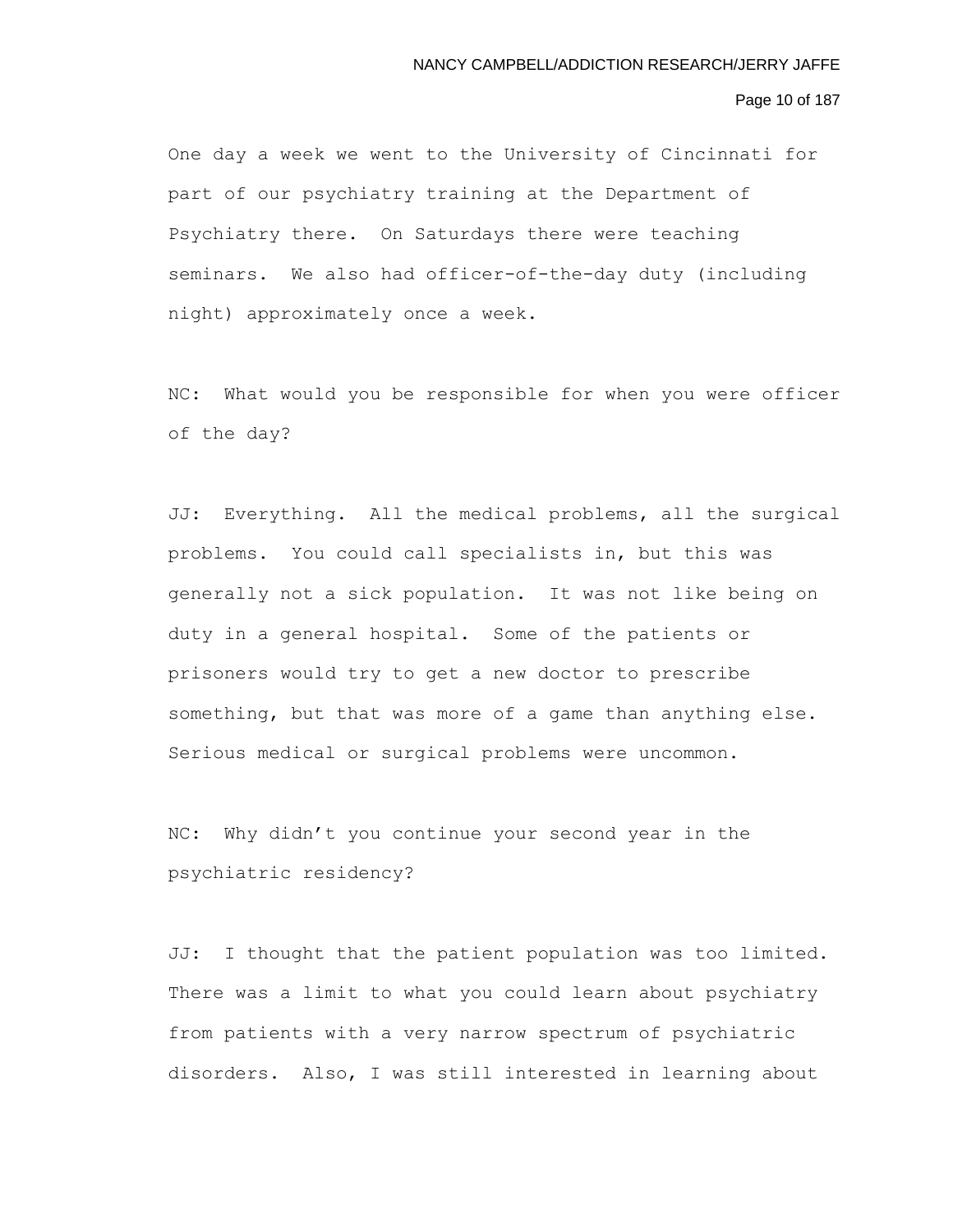# Page 11 of 187

psychopharmacology and continuing in this residency was not going to accomplish that. But I had to stay in the PHS for another year, and in that second year I was given those assignments that they didn't give to the residents.

NC: What was the nature of those assignments and what did you learn from that experience?

JJ: One was running the detox unit, where I actually learned a lot. When you admit 3,000 patients in a year you get to meet a lot of people and you get to see a lot of variation. What else did I learn? I learned about life on a Coast Guard cutter in the north Atlantic in March. I learned how to pull a tooth while on that Coast Guard cutter. Part of what happens when you are not in the residency program is that the PHS can send you anywhere they need you. Since the Public Health Service also supplied medical officers to the Coast Guard, I spent six weeks as the medical officer on the Coast Guard cutter Mackinac.

NC: They really did give you the jobs nobody else wanted. Did you have many encounters with Wikler, Isbell, or Fraser when you were at Lexington?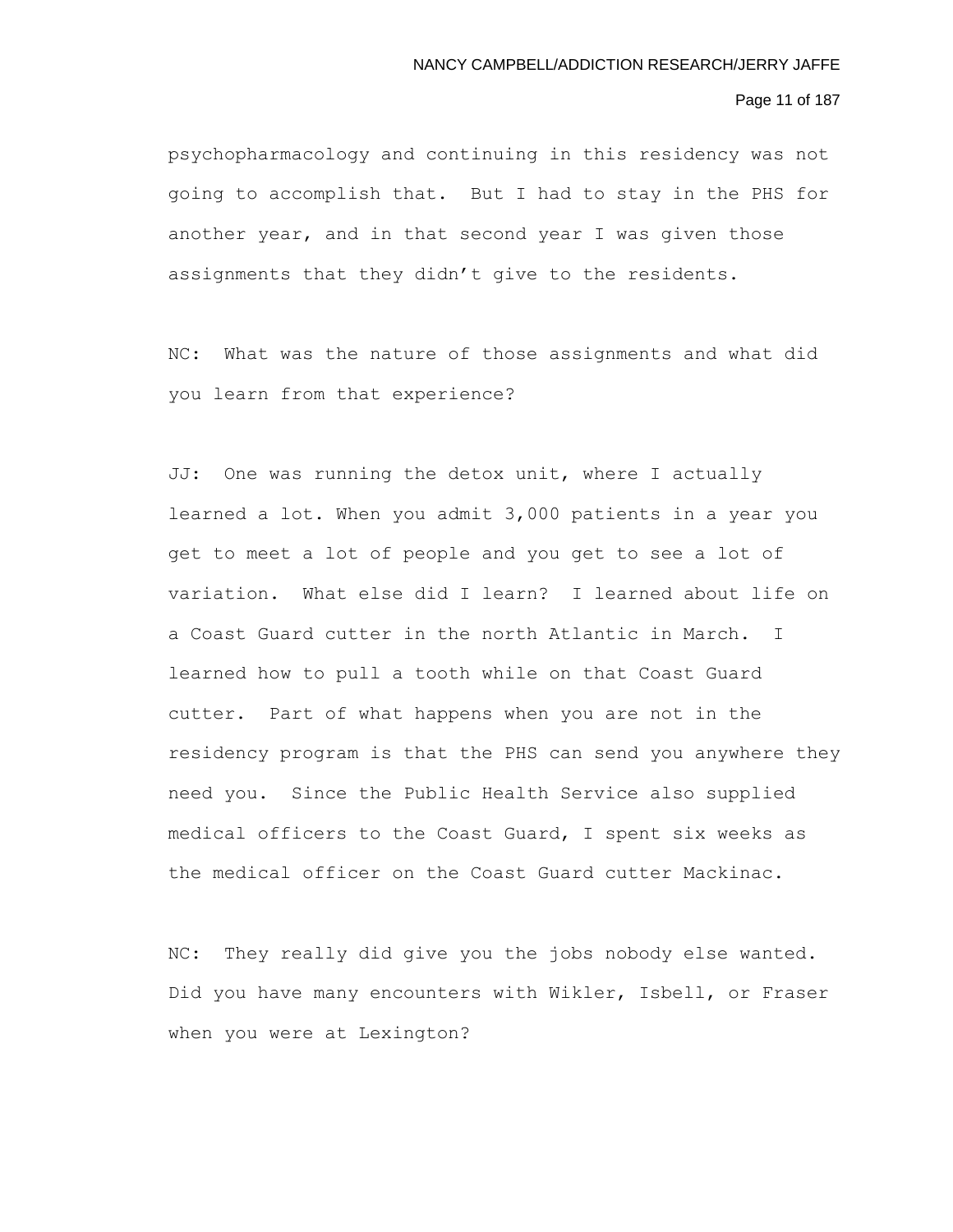# Page 12 of 187

JJ: Fortunately, I had many encounters. And speaking of encounters, I had a fascinating encounter with someone else entering the PHS when we took our Pennsylvania state licensing boards. It turned out that he, too, was being assigned to Lexington. He wanted to be a general practitioner someplace in western Pennsylvania, and he was bemoaning the fact that they had assigned him to this job in a research unit with some guy named Wikler.

NC: That's really a twist of fate. You would have really liked to have been there at the ARC, and they probably would have loved to have had you there.

JJ: I think so. Abe Wikler and I got to be fairly close. At Saturday seminars he could be sometimes arcane in his presentations. There were people attending the seminars who just wanted to be psychiatrists, and their eyes would glaze over. But to me, it was like being in heaven, and Abe noticed that I stayed awake. Also, the research staff and the clinical staff shared the same little lunch room, so I often had lunch with Wikler and with Isbell. Harris Isbell was terrific, too. If I recall correctly, both Wikler and Isbell took sabbaticals during the two years I was there, so only one of them was in Lexington at a time.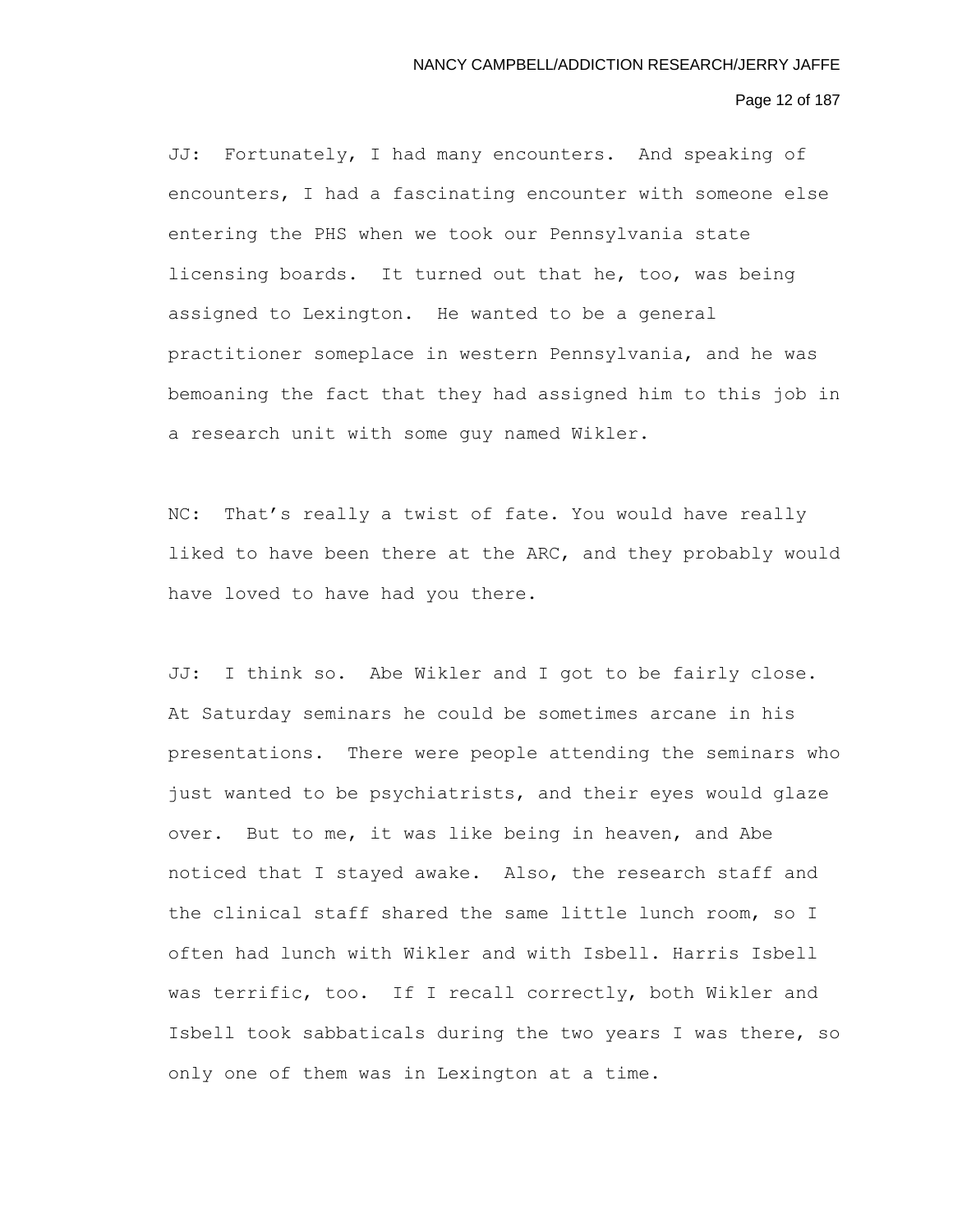Page 13 of 187

NC: Was it the case that there was much separation between clinicians and researchers?

JJ: Not at lunchtime. And you'd meet them walking through the hallways and certainly on Saturdays.

NC: Did you detect any devaluation of the clinical side among the researchers at the ARC? Did the researchers think the clinicians were doing a good job? Was there any kind of conflict or competition between researchers and clinicians in that era?

JJ: If there was any conflict or competition, I never perceived it. It was certainly not at my level. They were just terrific. You could talk about issues and problems, and specific patients. And Abe Wikler had a great sense of humor.

Ironically, about three or four years after I'd left Lexington, Abe retired from the ARC and I got a letter asking me if I would be interested in applying for that position. By then, I had finished a post-doc in pharmacology and my residency in psychiatry and was teaching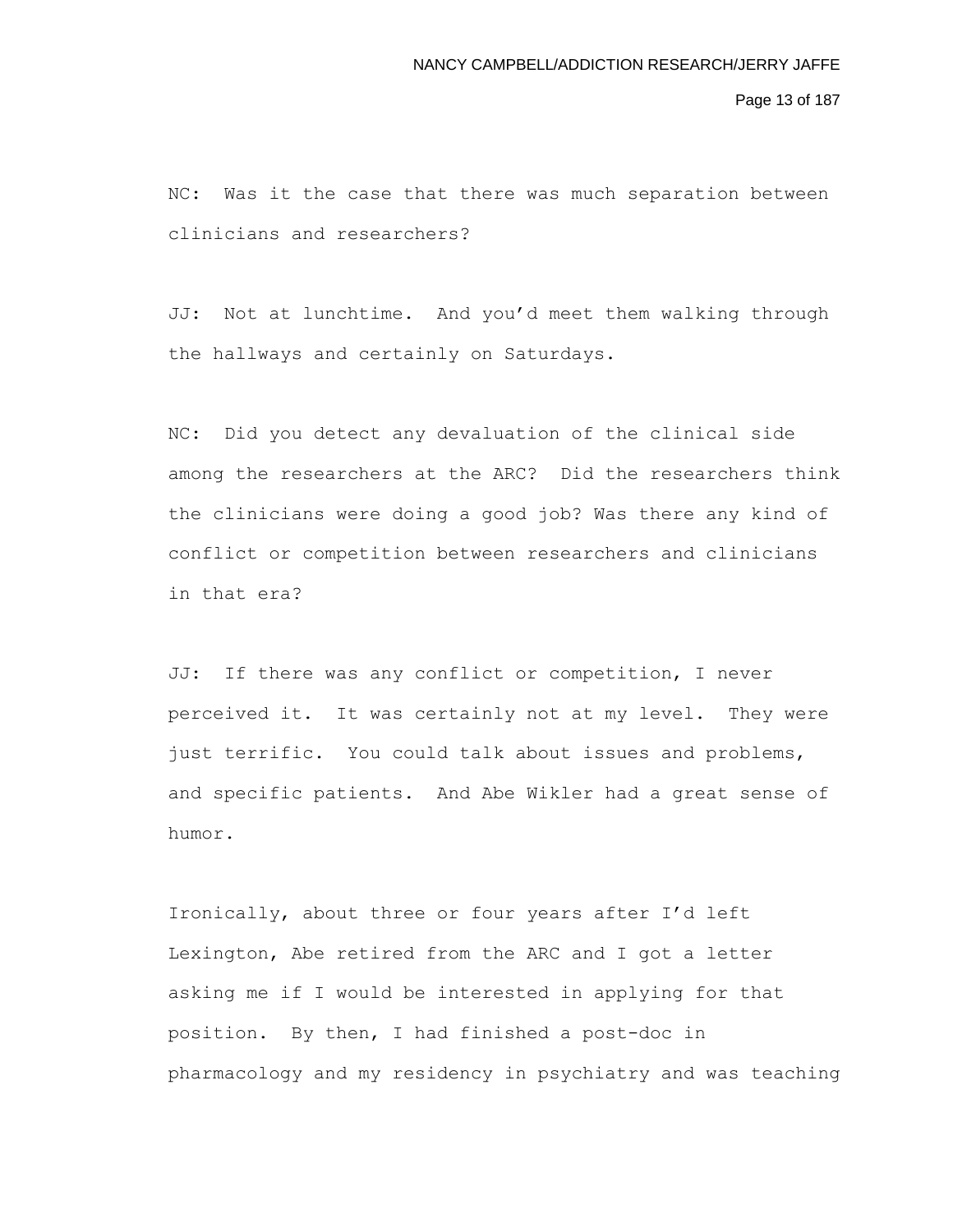#### Page 14 of 187

at Albert Einstein. But as flattering as it was, it didn't seem right for me at the time.

NC: Do you regret that decision?

JJ: No. I'm sure I could have done better science and certainly the ARC had the infrastructure for better science, but I think by that time my inclinations were already moving more into the area of treatment.

NC: When you were at Lexington, was there anything that you would have described as clinical research, on the clinical side, or treatment evaluation, or anything of that sort?

JJ: John (Jack) O'Donnell was doing follow-up studies to find out what happened to addicts after they had been in treatment at Lexington.

NC: Can you give me a feel for how you would characterize Lexington at the time that you were there? Would it be fair to say that it was off the beaten path?

JJ: It was off the beaten path with respect to general psychiatry, but it was the center of the world for learning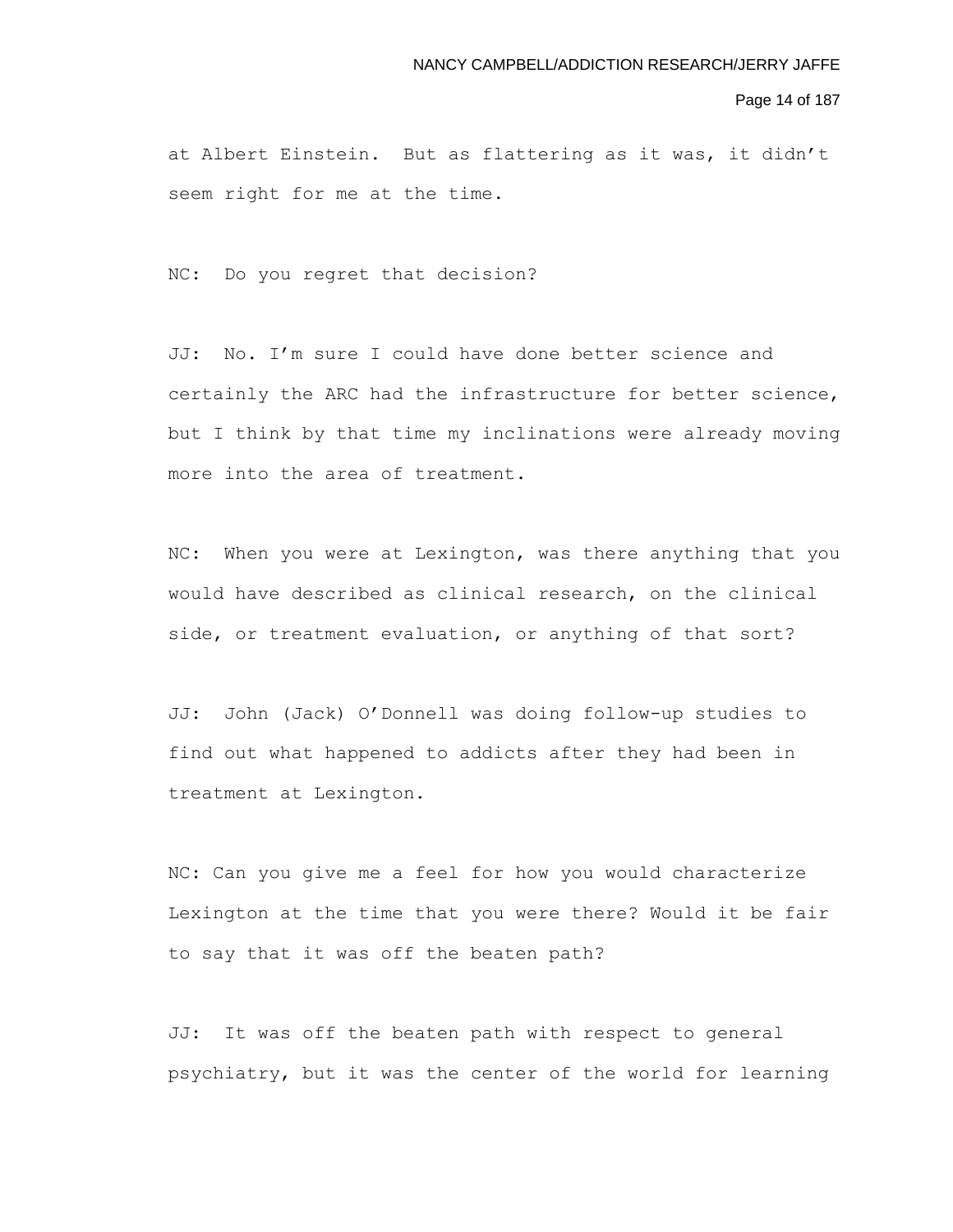## Page 15 of 187

about drug addiction. You knew you were looking at a very limited psychiatric population, but they were doing their best to train you and to talk about broader things than addiction. We saw patients with various psychiatric disorders at Kolb Hall, and they brought in guest lecturers. Wikler brought in some very smart people. We were learning neurology from Erwin Straus, who was a phenomenologist. He and Wikler would have these wonderful discussions about the philosophy of science. As I look back on it, I was exposed to some very, very smart people at Lexington who I think could hold their own with any of the people in better known academic centers. Nevertheless, my decision was to learn more pharmacology elsewhere because I was still interested in that area in general.

NC: So how did you go about learning more about pharmacology?

JJ: At the time NIMH had some postdoctoral fellowships and I was offered one. I narrowed my choices down to two places. One was an institute at Michigan for the study of the brain where Sam Gershon ran a program at the Ypsilanti State Hospital. Sam was doing the kind of work that I thought was interesting. He was administering drugs to people to look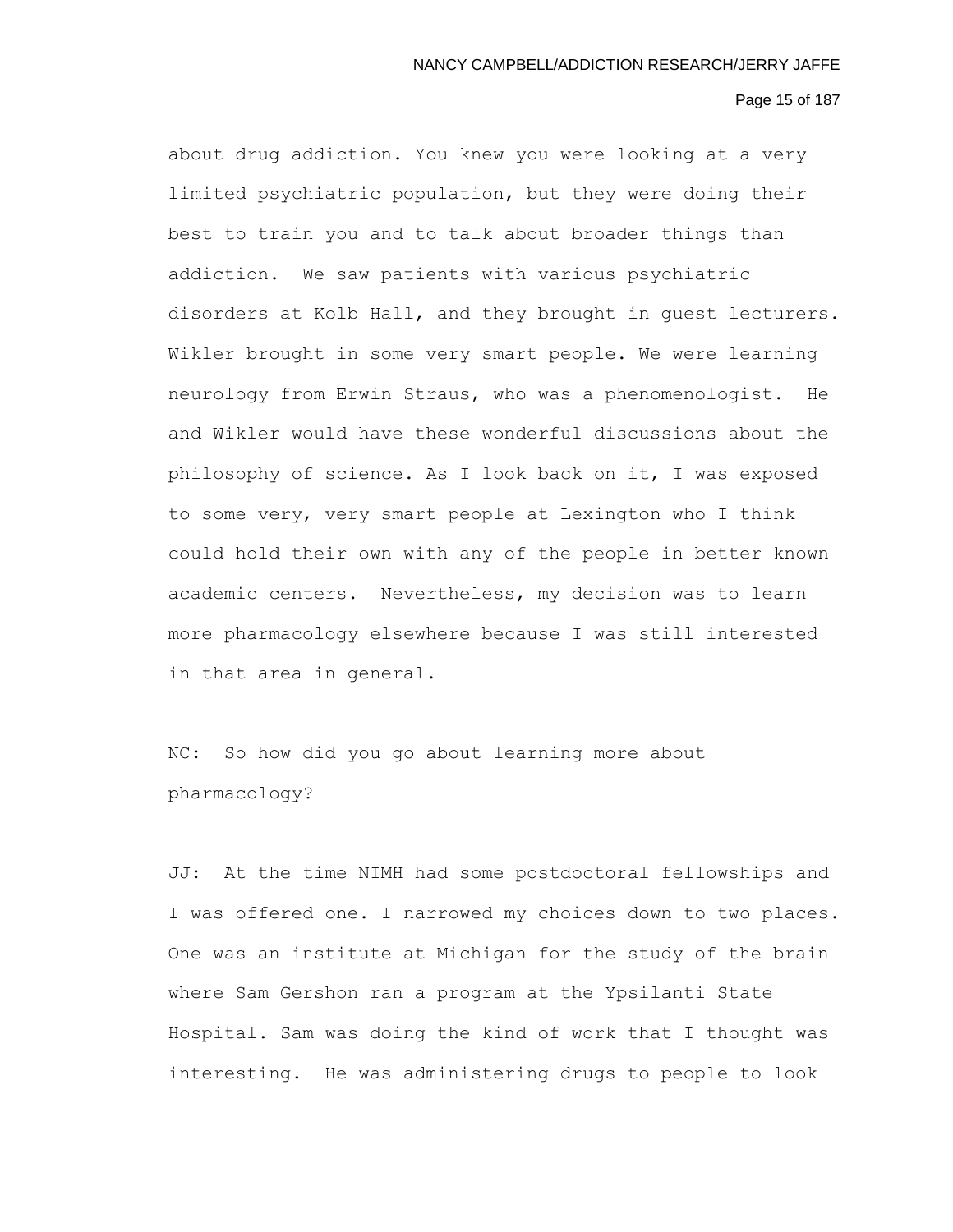# Page 16 of 187

at the reactions that characterize the drugs. But then Sydney Ellis, who had given me the student fellowship in medical school, said to take a look at Alfred Gilman's department at Albert Einstein, in the Bronx. The fact that the department was headed by half of the team that wrote *The Pharmacological Basis of Therapeutics* certainly interested me. When I visited, I met people like Murray Jarvik and Seth Sharpless, and there was just something about the people and the place that made me feel, this is it.

NC: There must have been considerable contrast between Albert Einstein and your experience at Lexington.

JJ: The contrast was really interesting. I felt that I was involved in world-class science. Seth Sharpless was doing some fascinating work, and so was Murray Jarvik in psychopharmacology. Seth had come from McGill, and was actually doing studies to follow up on some of the work that Jim Olds was doing. My postdoc position was called an "interdisciplinary fellowship." You could work with different people, and there would be interdisciplinary seminars. It was a mix of neurologists, physiologists, pharmacologists, and psychiatrists working together, but my work was primarily in pharmacology. Every fellow was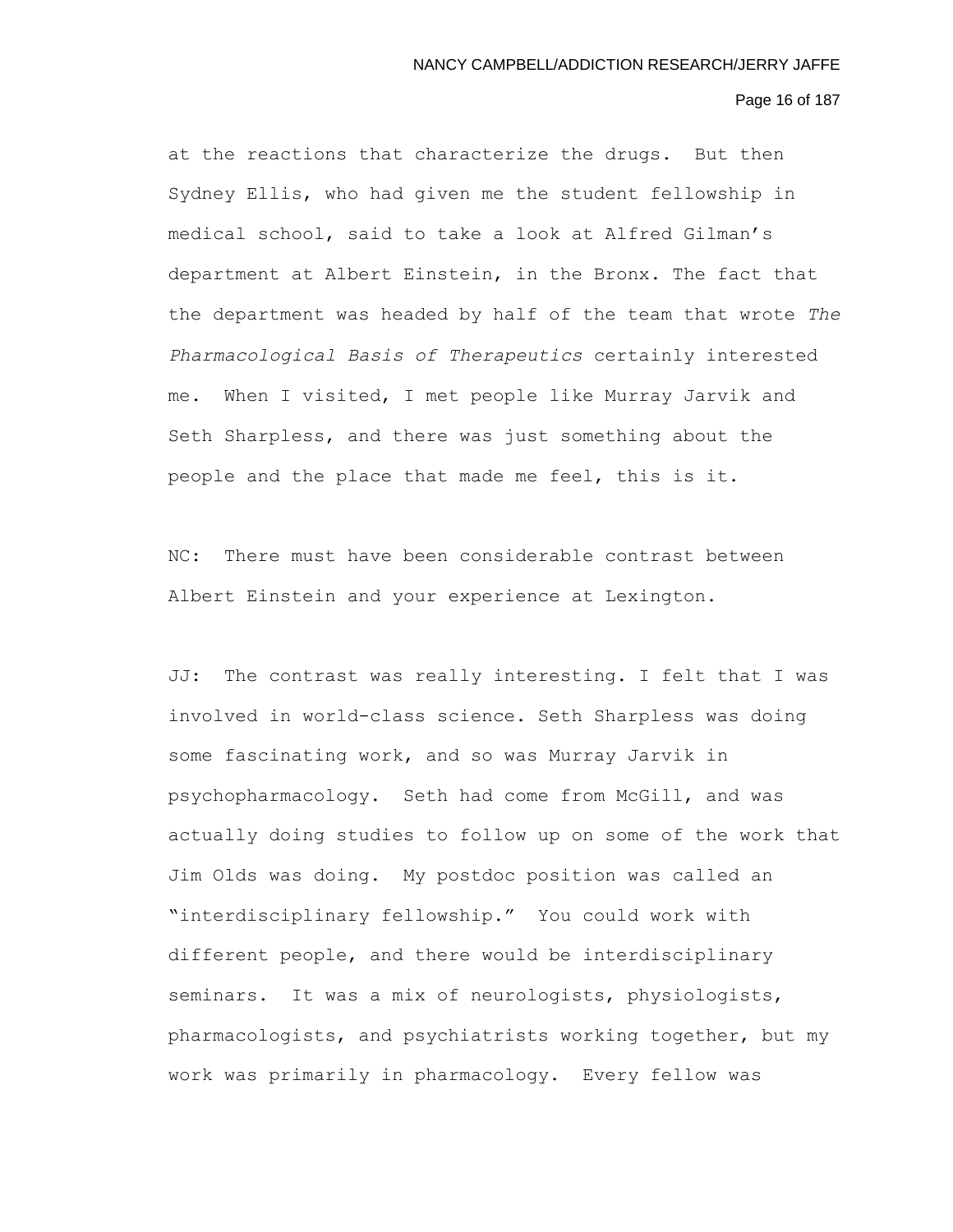# Page 17 of 187

assigned some lectures to give, some seminars to present, and some research to do. When I first met Gilman, he said, "We're pleased to have you here. What would you like to do?" Nobody had ever asked me, in my entire life, what would you like to do?

NC: Did you know what you wanted to do?

JJ: Not immediately. I began talking with Seth Sharpless and Murray Jarvik about what they were working on. Seth was working on supersensitivity. Somehow, whether it came from him or from me I don't remember, from our discussions an interesting idea emerged that supersensitivity could be a model for the rebound withdrawal seen when certain drugs are abruptly discontinued.

NC: Could you explain denervation supersensitivity?

JJ: Here is an example. If you cut the nerve leading to the nictitating membrane of the cat, and give a small dose of epinephrine, the nictitating membrane contracts. It becomes increasingly sensitive, until over two weeks it's far more sensitive. In the literature this phenomenon was called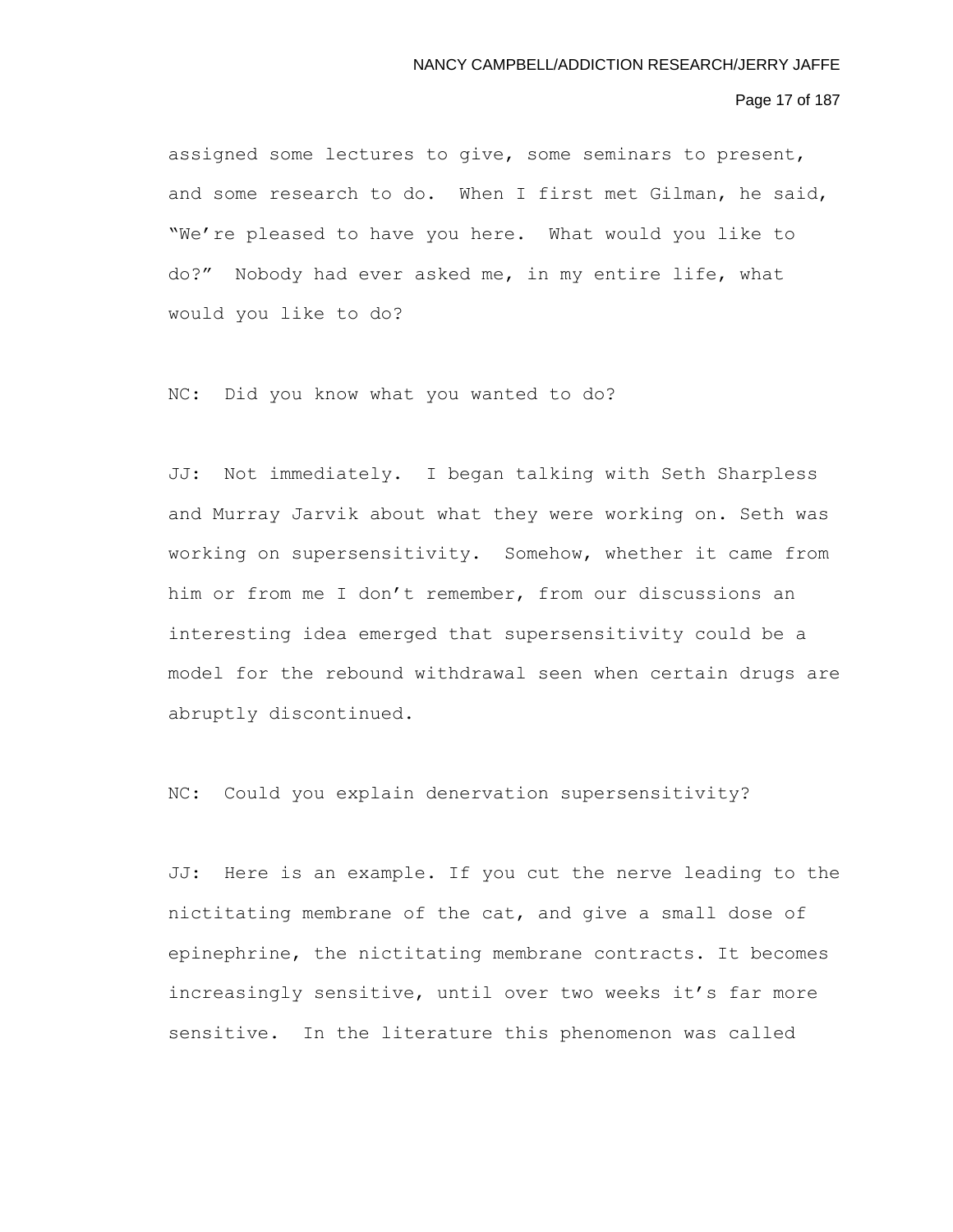#### Page 18 of 187

"denervation supersensitivity." By taking away the input, the post-input structures become more sensitive.

Seeing this as a model for physical dependence was a very simple idea. If you think of morphine or a barbiturate as acting to decrease neural input, wherever the neural input was reduced those neurons would become more sensitive to the normal transmitters. When you took away that drug, whether morphine or barbiturate, you would expect to see rebound hyperactivity when the normal input came back. That is essentially, and is still described as, the nature of withdrawal. It's rebound hyperactivity. All the neural systems that were deprived of normal input become hyperactive. The general notion had been described by Wikler, who noted that opiates suppress polysynaptic reflexes, and they get more active during withdrawal. The pupils contract; they expand during withdrawal. Over and over, you would get a response opposite to the activity reduced by the drug. At Lexington, they talked about counter-adaptation theory, but did not speculate on the mechanism. This supersensitivity model was not a molecular explanation, but it was a step in that direction. By 1961, when I got to Einstein, the idea of receptors had not been that well developed. Later, Collier published a paper about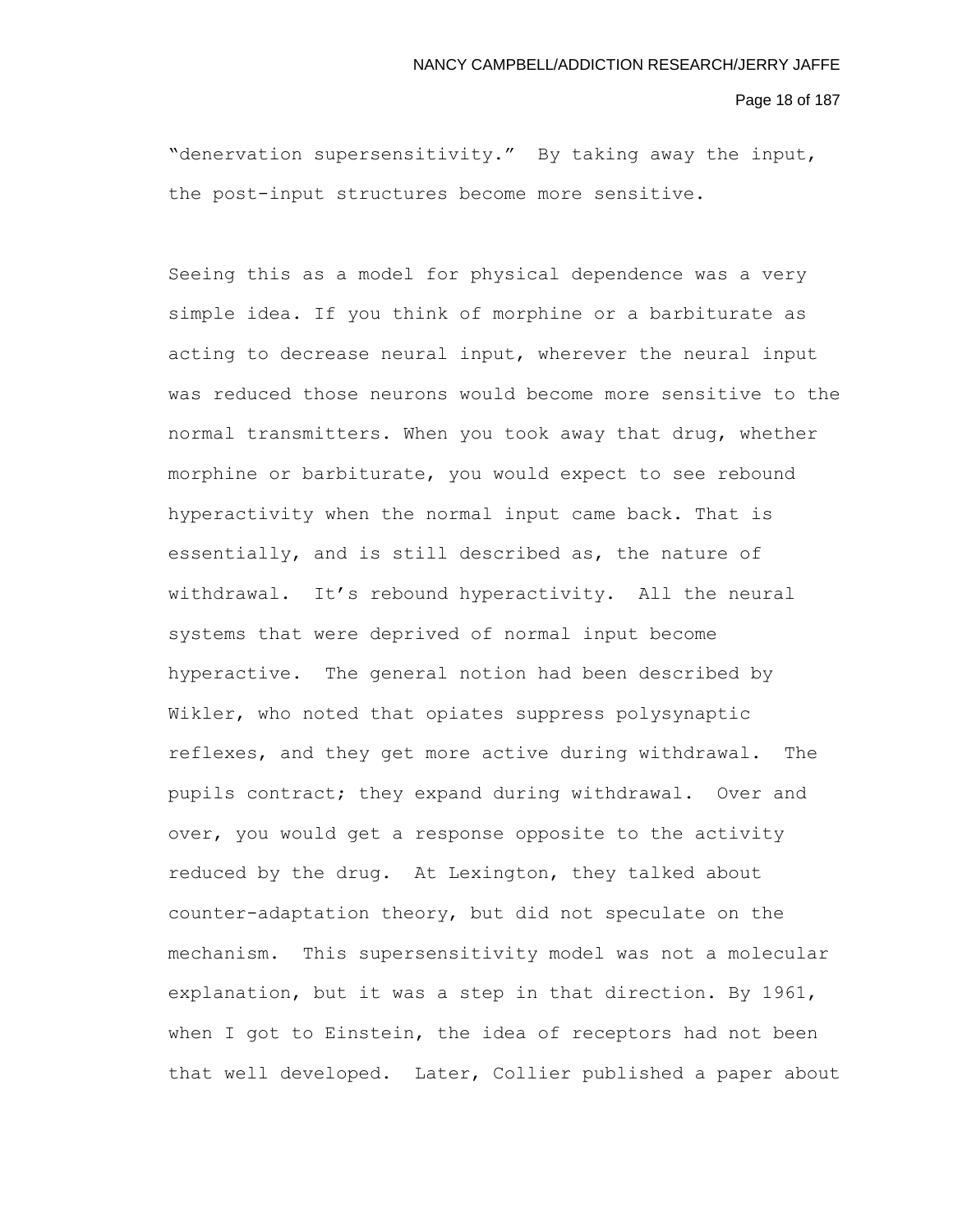#### Page 19 of 187

changes in receptor numbers playing a role in withdrawal, but that might not have come out until our work was in press.

NC: Had there been any talk of receptors when you were at Lexington?

JJ: Not as I recall. We didn't know that there were receptors for the opiates, or for the barbiturates, yet. The notion of receptors was beginning to be discussed, but it took another six years before they discovered an opiate receptor, and even longer before they found a receptor for the barbiturates. But clearly Seth Sharpless and I were saying something happens in the cell that is deprived of normal neurotransmitter input. We didn't know whether it was on the surface of the cell, or in the machinery inside the cell. We said that in one of our papers. We called it "disuse supersensitivity." When I arrived at Einstein, Seth was already working on denervation supersensitivity using slabs of the brain. In that work, you undercut the brain slab and thereby deprive it of the input from below. When you stimulate it electrically over time you get longer and longer bursts of electrical activity.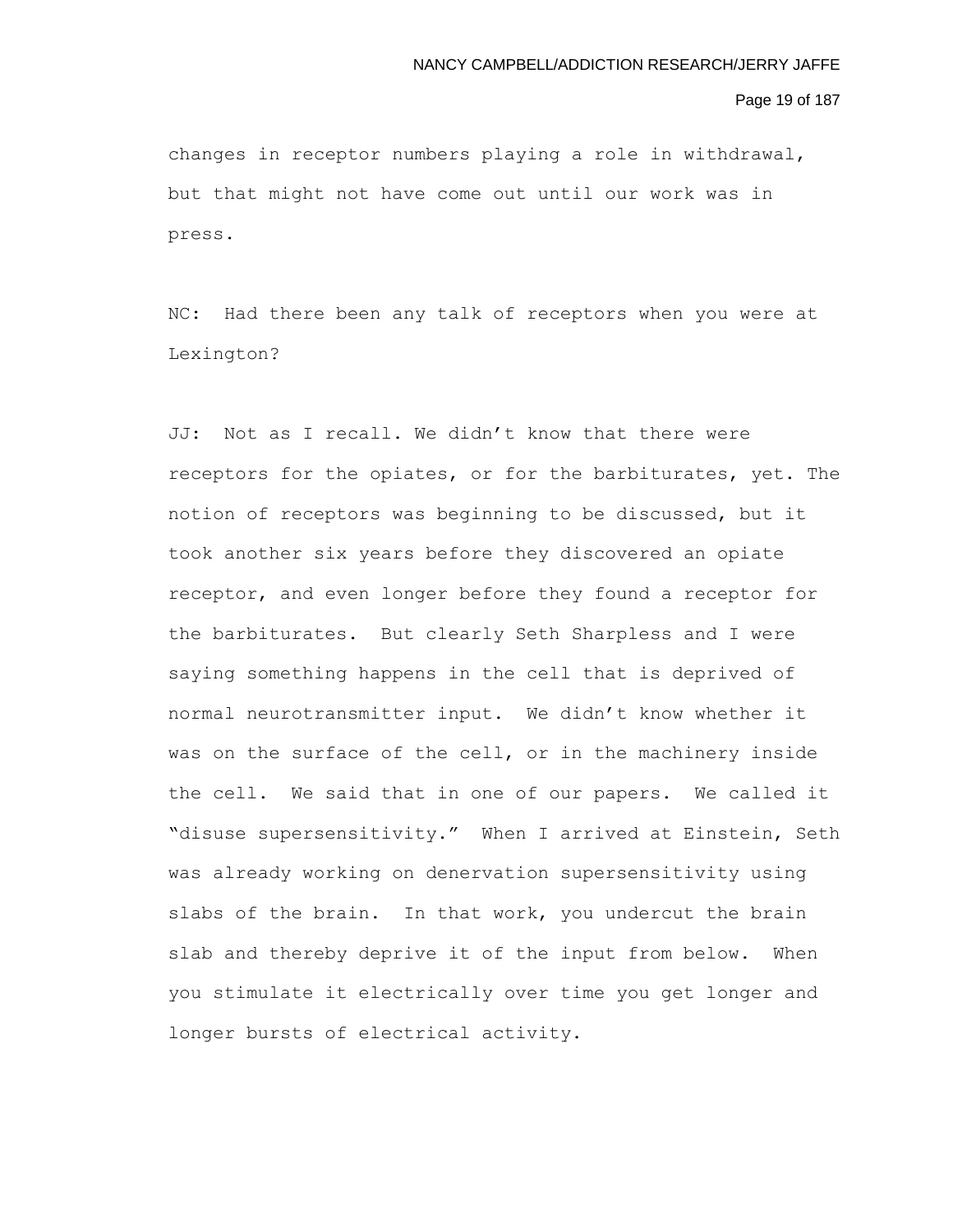Page 20 of 187

NC: Did you do this in human brain?

JJ: No, we used cat brain. I suggested that we look at decreasing input by using barbiturate-induced deep sleep. At the time, it was believed that it took several weeks to get addicted to barbiturates, but when I really looked at the literature, I concluded this was because they didn't suppress the input enough. I thought that if you have only a modest decrease in input supersensitivity will take longer to develop. But if you can really suppress it, the process will take less time.

So we kept the animals in an almost coma-like state for a few days and then tested for seizure threshold. Since barbiturates raise seizure threshold, a withdrawal rebound hyperactivity would consist of a lowered seizure threshold. In cats, we measured seizure threshold beforehand, put them on barbiturates, and after abrupt withdrawal we measured the seizure threshold again. Our question was, how quickly would you see supersensitivity if you can induce deep barbiturate sleep. When we kept animals down for just three or four days we saw the change in threshold.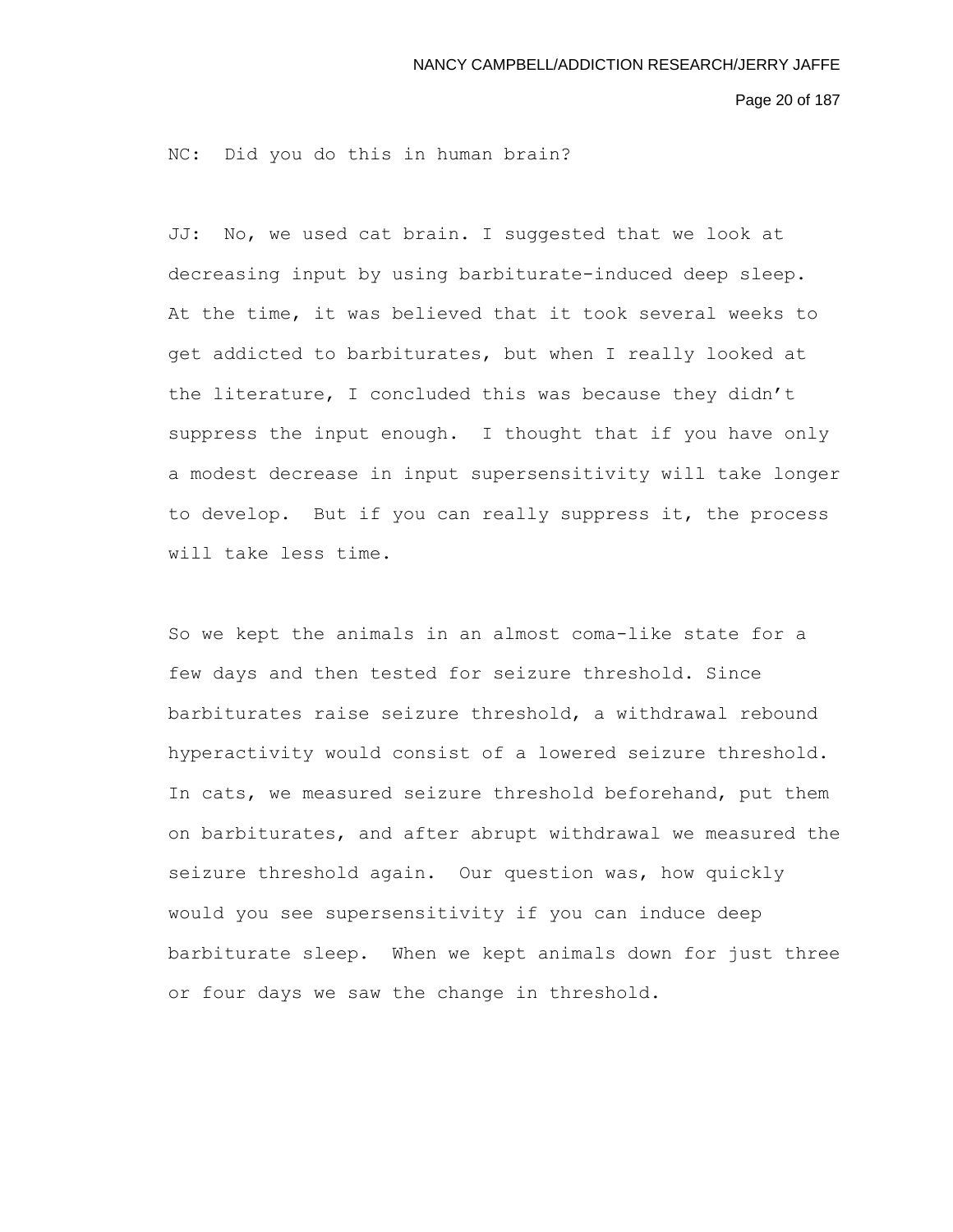# Page 21 of 187

We were drafting our paper about supersensitivity in the brain as a mechanism for withdrawal phenomena; by that time it was late 1962 and Emmelin in Sweden had published a paper suggesting the existence of pharmacological denervation supersensitivity in the central nervous system. Although Emmelin was working with the salivary gland, blocking the salivary gland with atropine, he said his discussion, try to imagine this happening in the brain with a drug: as you block transmission in the brain, perhaps you get supersensitivity within the CNS. The idea was in the air.

NC: Did you write it up?

JJ: We wrote up the barbiturate supersensitivity. Basically the idea was that chronic blockade by drugs in the CNS causes supersensitivity.

NC: I take it that Seth Sharpless was not that interested in morphine addiction or tolerance to barbiturates?

JJ: No, not specifically. He was interested in disuse supersensitivity.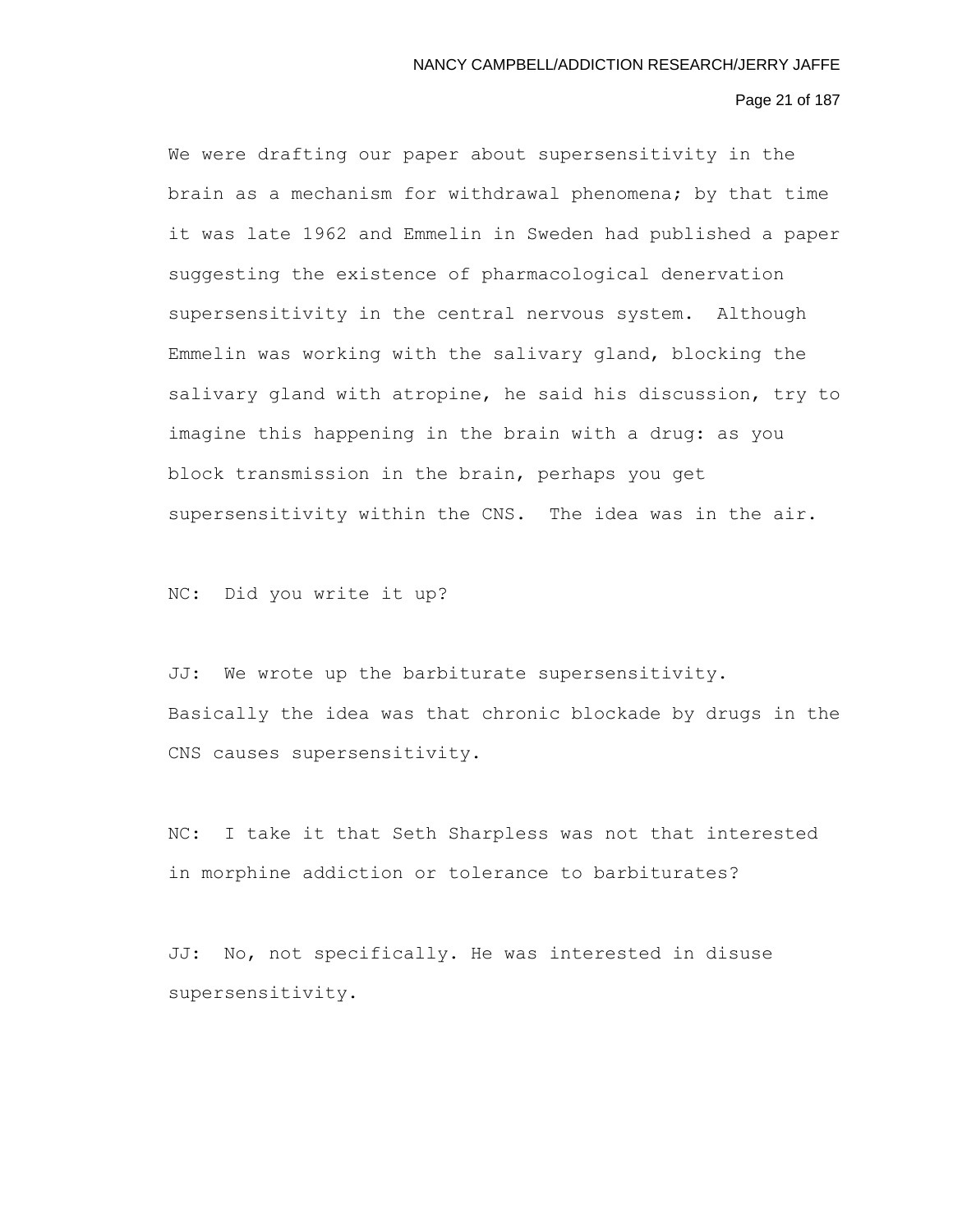Page 22 of 187

NC: Did your experiences at Lexington factor into your making that kind of connection?

JJ: Yes. Seth wasn't aware of the notion of withdrawal syndromes consisting of rebound hyperactivities. You had to know the literature about addictions, barbiturate addictions and other addictions, to know that.

NC: Was it any more than knowing the literature? Was it also having had the experiences that you did in terms of detox and seeing people go through it?

JJ: Not necessarily. If I had been interested enough in addictions to read the literature, I would have been aware of the rebound sensitivity notion. Nevertheless, the thing that got me reading that literature was being sent to Lexington.

NC: If you don't have a Lexington to be sent to, then you...

JJ: Then you have no reason to learn all about what constitutes barbiturate or opiate withdrawal because we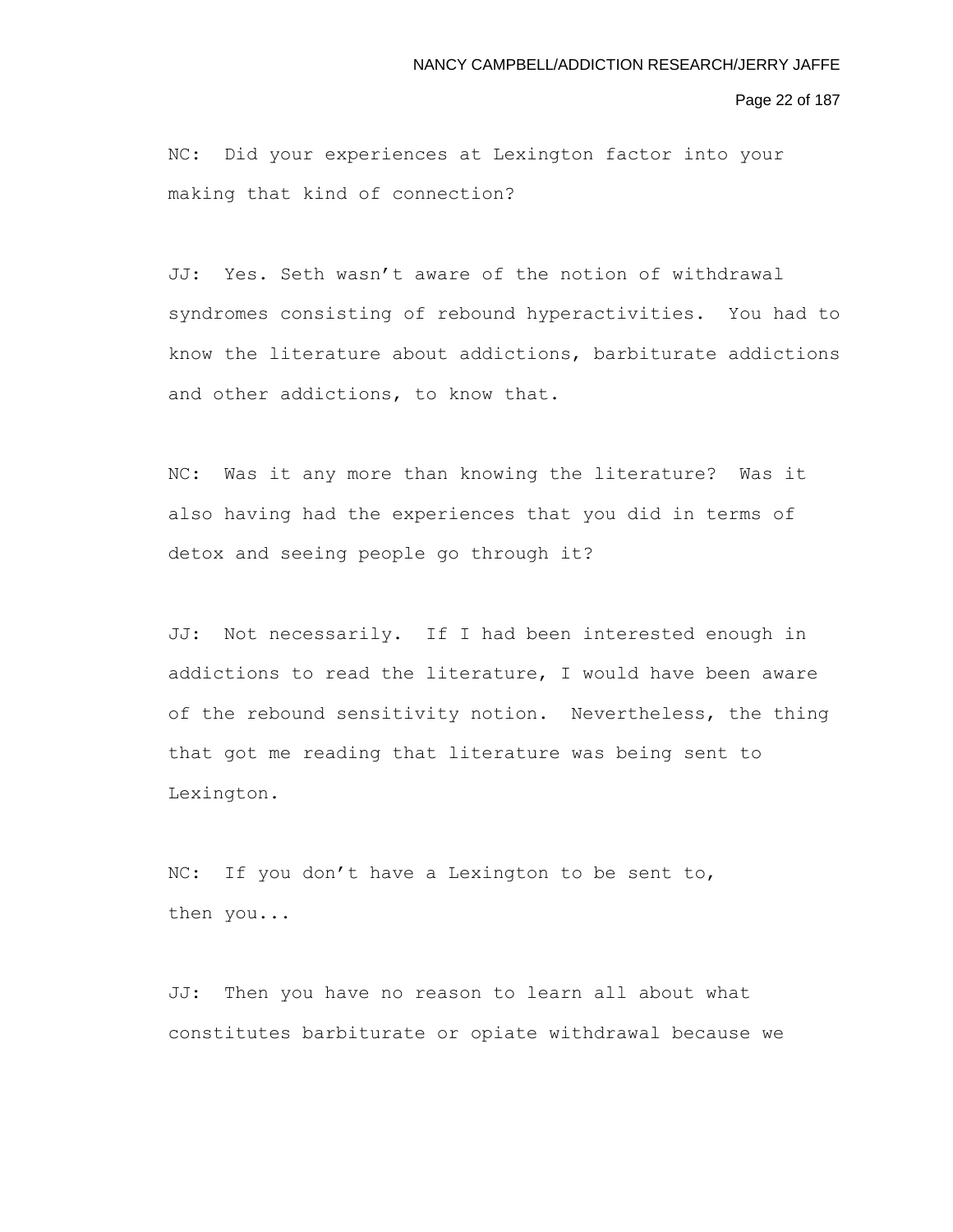# Page 23 of 187

didn't treat addicts back in those days. The policy was to avoid bringing them into the medical system.

NC: Did Emmelin's publication basically end your work in that area?

JJ: Not at all. It was just that we didn't have the pride of saying, look, we are the first to have postulated blockade in the CNS results in increased sensitivity in the CNS. This is not denervation supersensitivity, this is pharmacological denervation sensitivity. That was the title of Emmelin's paper: "Pharmacological Denervation Supersensitivity."

NC: Would that have been the prize that you would have liked to have had?

JJ: Yes, that would have been gratifying. We had formulated and tested the hypothesis independently. But, who knows for how long Emmelin had had that idea?

The work I did at Einstein with Matthew Friedman involved cholinergic blockade in the CNS and then looking for the rebound effect. We looked at what happens when you give a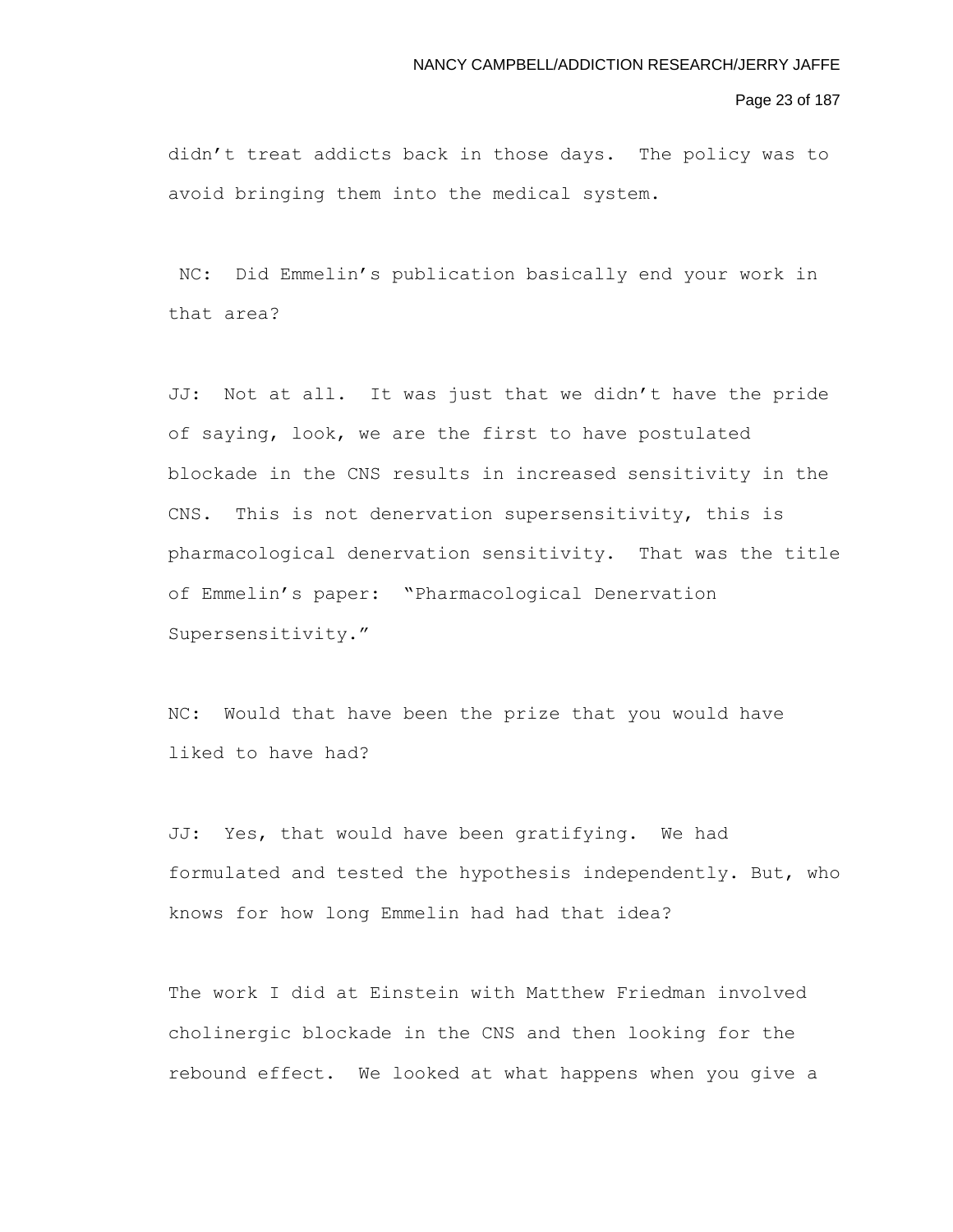# Page 24 of 187

cholinergic blocker like atropine or scopolamine. We looked for a simple model and we chose body temperature, which goes down with a cholinergic agonist such as pilocarpine or oxotremorine. We postulated that if we blocked that cholinergic system and then withdrew the blocker we would get a rebound response, the temperature regulating system would be more supersensitive to cholinergic agonists, and we would get an exaggerated response to pilocarpine or oxotremorine. This was exactly what we showed. Basically we were trying to show a general principle, that if you block neurons of a particular type adaptation develops, so that when you give the normal agonist, you get a rebound effect.

At that point I got an Early Career Investigator award from NIH to continue with the work on the nature of physical dependence. This was now 1964 or 1965. It had been and continued to be a very busy few years for me. There was the residency, the fellowship, teaching in two departments, research in the lab, and writing the drug abuse chapter for the third edition of Goodman and Gilman's textbook. I also took night calls in the Bronx to supplement my income, as I had a wife and 2 young children. And patients, drug addicts who knew me from Lexington and had come back to New York and relapsed, were calling me to ask for treatment.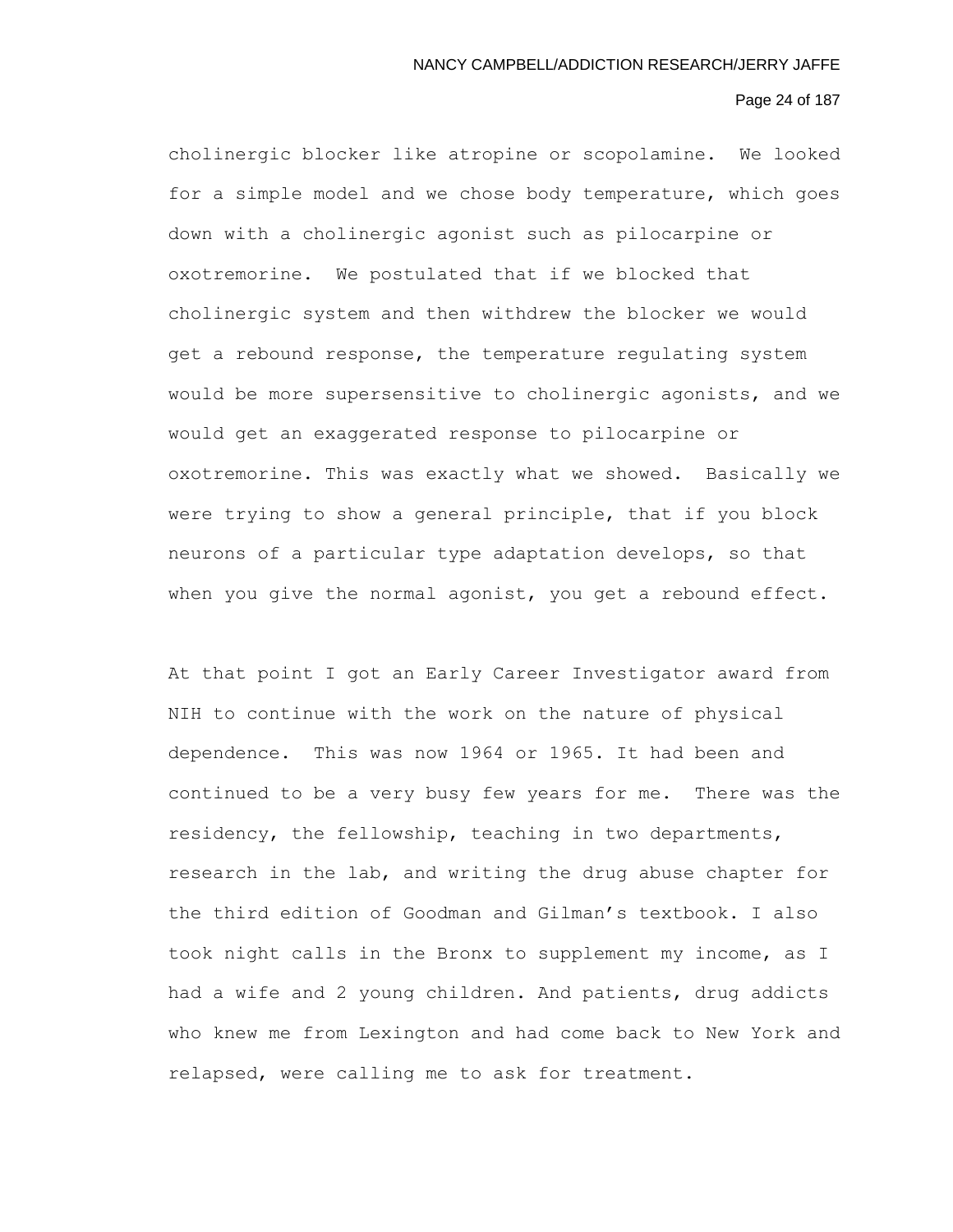# Page 25 of 187

By that time, Bill Martin and Abe Wikler had conducted some clinical work with cyclazocine, a long-acting narcotic antagonist developed at Sterling-Winthrop. It was the first long-acting, orally effective opioid antagonist to be developed. Nalorphine was short-acting and had a lot of dysphoric effects. Cyclazocine had some dysphoric effects, but it was long-acting. Wikler had postulated that what perpetuates addiction is the reinforcement you get each time you shoot up. The pharmacological effects of the drug induce positive affect and also alleviate withdrawal distress. Withdrawal distress also becomes linked to environmental stimuli. He reasoned that the best way to treat addiction might be to allow people to shoot up but get no effect; that this could be done by blocking the effect of the drug with another drug; and that eventually this blockade would lead to extinction of the response. Since a drug user who is taking an antagonist won't be physically dependent, there won't be any withdrawal, and eventually conditioned withdrawal will be extinguished, too.

In those days you didn't need an IND, or if you did they were easy to get, and there were no IRB's. All I would have to do to test the hypotheses would be to get the drug, since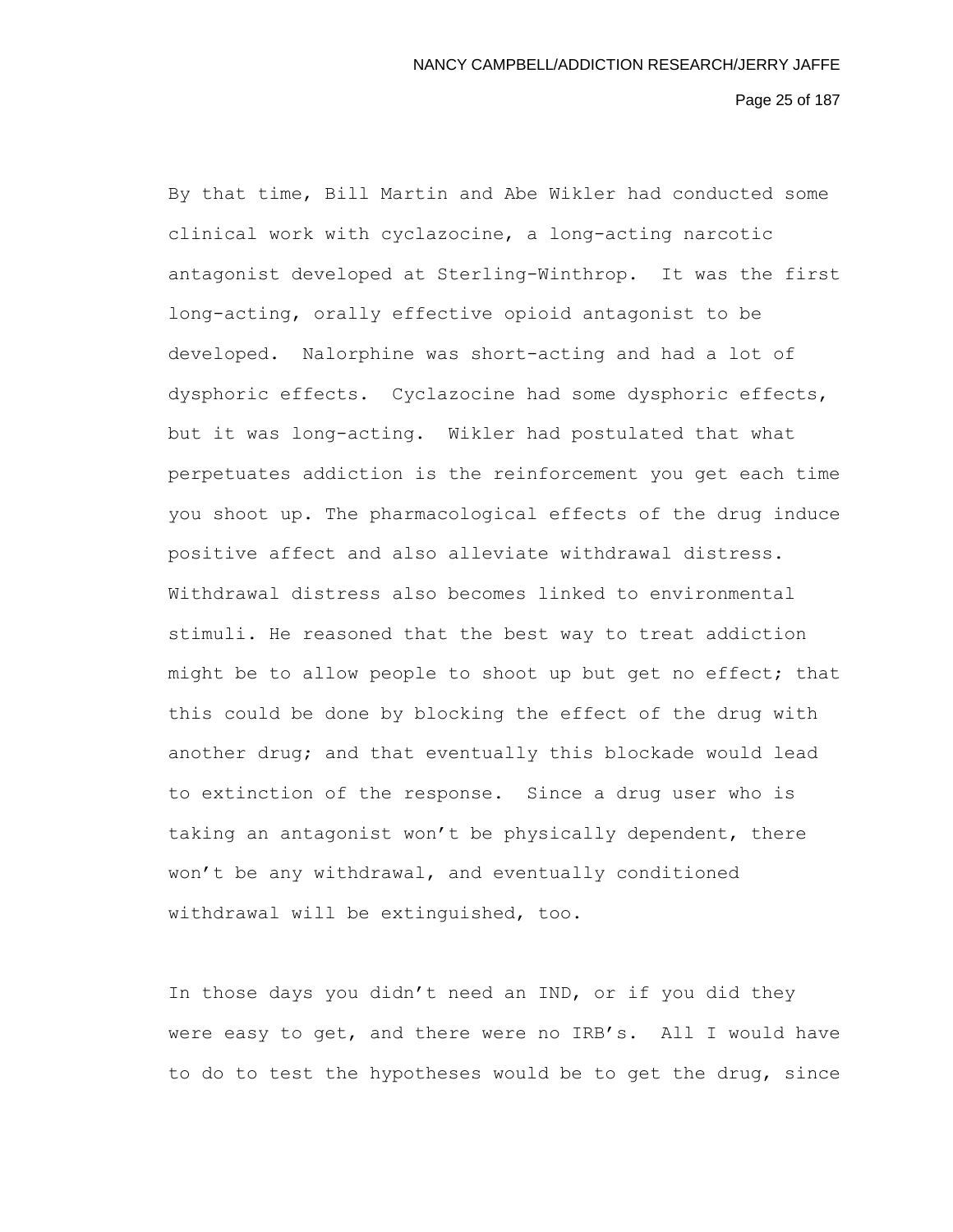# Page 26 of 187

I already had all these heroin addicts who wanted treatment and who couldn't get onto the methadone program that Vincent Dole and Marie Nyswander had started.

NC: Wait. How did you have all these patients? How did you maintain your connection with addicts once you were at Albert Einstein?

JJ: They found me. They would show up at Einstein and call me there. They knew that I was in the department of pharmacology. How do addicts know? Patients know everything. This is one of the early things you find out.

NC: Had you had somehow acquired a reputation for treating folks in New York?

JJ: No, but I had had some media exposure that might have accounted for it. I was invited to be on a radio program, Les Crane I think, that they might have heard. I never really asked, how did you know, how did you find me? Word got out. People came. There was a real network among those people, and they couldn't get onto the methadone program that had started in late 1964.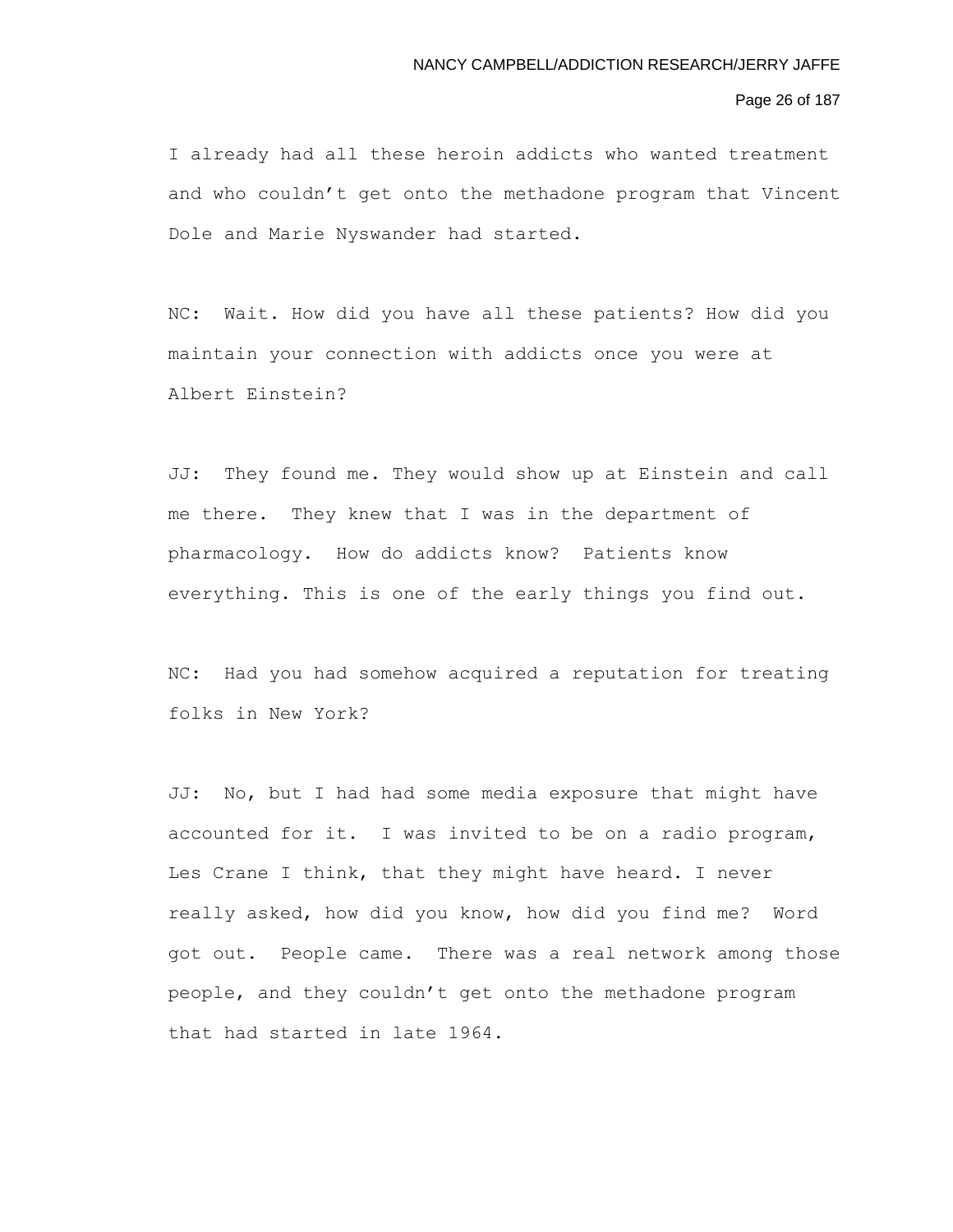Page 27 of 187

NC: Do you mean Dole and Nyswander's program?

JJ: Yes. By that time they were slowly expanding their program at Beth Israel Hospital. Anyway, I was able to get cyclazocine from Sterling Winthrop. I told some of the addicts who had contacted me and wanted treatment with methadone that there's a theory that narcotic antagonists might work, and asked if they were willing to give it a try, and many were willing. The amazing thing was that the drug didn't give them any reinforcement; it only promised to block the effects of the heroin they were taking, and they still wanted to try it. They still wanted to get off heroin. That was the main finding -- that heroin addicts seeking treatment are motivated. They don't come in to treatment to get high. At least some of them really wanted to stop. I'm not saying all, but there were some very motivated people. I had no trouble recruiting patients.

I did this work with Leon Brill and David Laskowitz. When patients came in, we detoxed them, then put them on cyclazocine, and we conducted therapy groups. We published a couple of papers on this work. It was interesting and it wasn't methadone. It attracted some media attention and was written up in Time Magazine. We published a couple of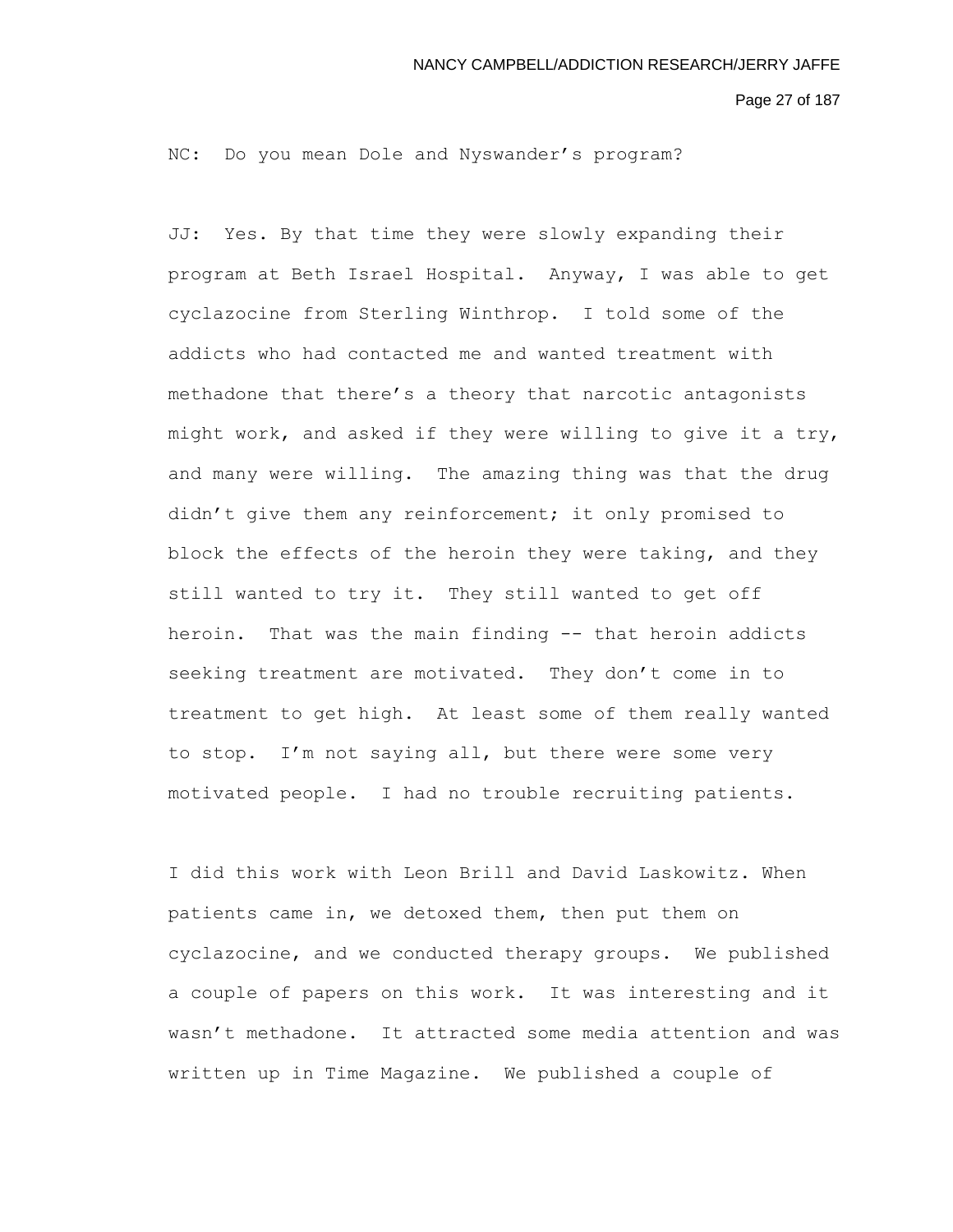Page 28 of 187

papers on these studies. Laskowitz continued to be interested in the antagonist approach and to write about it.

By that time, I had also become familiar with the therapeutic community approach to treatment. I had visited Daytop Village and met the people involved, and I'm pretty sure I had already visited Synanon in Santa Monica. So now there were three treatment options being tried: methadone, therapeutic communities, and narcotic antagonists.

NC: Were you pretty convinced that cyclazocine would work at a theoretical level?

JJ: Not entirely. You couldn't know until someone did the experiment, but if I hadn't thought there was any chance that it would work, it would have been unethical to try it. It looked like it made sense and it did block the effect of heroin. At a minimum, it might prevent a death from an overdose. So it had some advantages and we started using it. The Department of Psychiatry got me a few beds in a sparsely used TB hospital on the Bronx Municipal Hospital campus. So we had a place where we could withdraw patients from heroin before starting them on cyclazocine.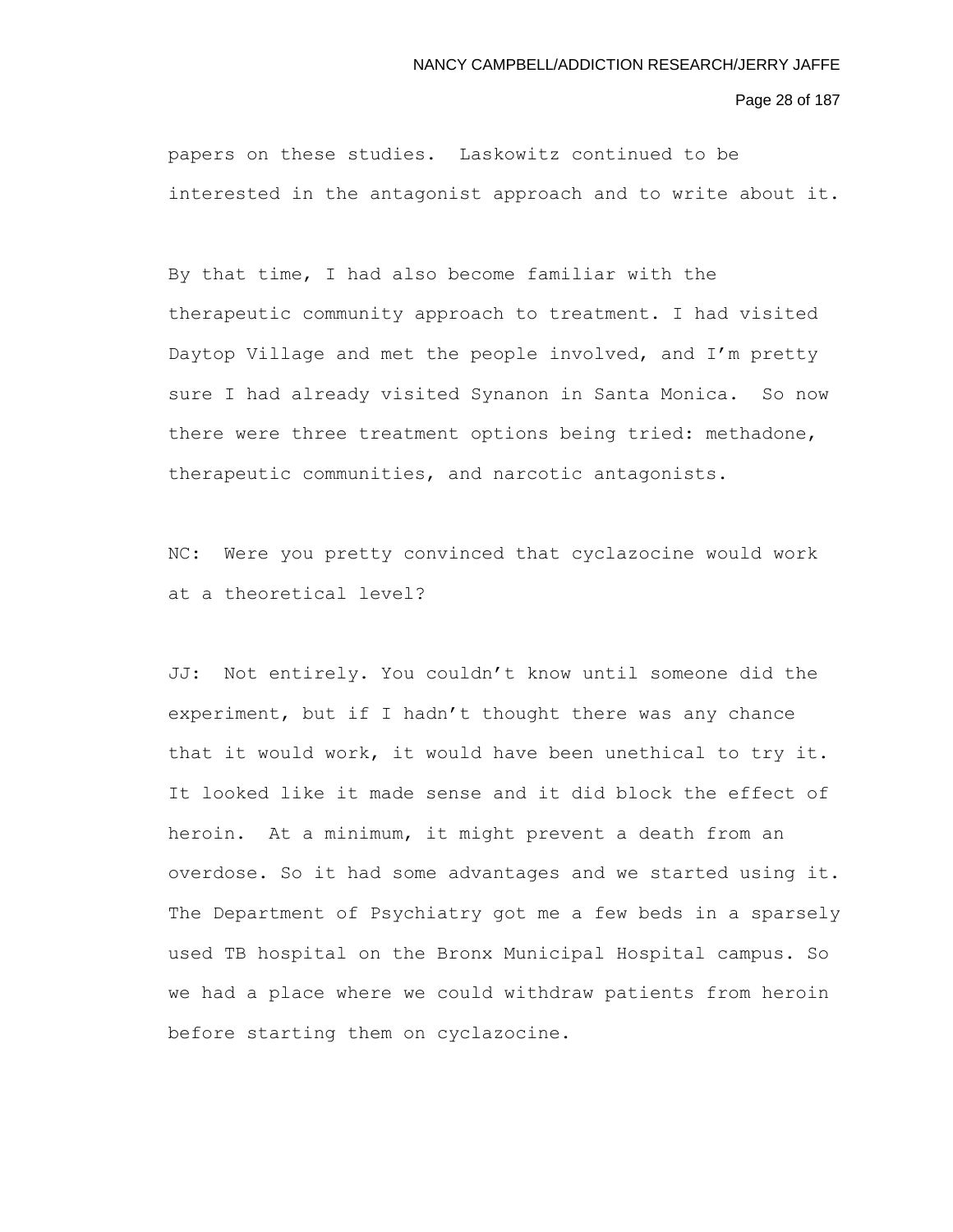# Page 29 of 187

I was also interested in the issue of opioid tolerance. One of the older hypotheses about why opioid maintenance wouldn't work (this was before anyone had heard of methadone) was that addicts would always escalate the dose, would want more and more, would never plateau. If the physician prescribed more and more opiates, it was argued, the addicts would sell them, thus creating more addicts. I wanted to ask a question about the influence of contingencies. What would happen if you said to an addict, I will provide this dose of this drug for you under these conditions: If you insist on more we'll end this experiment and detox you or switch you to methadone. Also, if you come up positive for illicit opiates (I used some of Vincent Dole's techniques and thin layer chromatography) – we'll end the experiment. I established a number of conditions.

Marie Nyswander had sent me a patient who refused methadone because he insisted he needed the thrill that came with shooting heroin. Later Marie told me she thought he was schizophrenic and was happy to unload him. That patient agreed to my conditions. I began providing him with injectable oxymorphone, which he picked up at a local pharmacy near my office at Einstein. So the question was, How long would somebody stay at the exact same dose and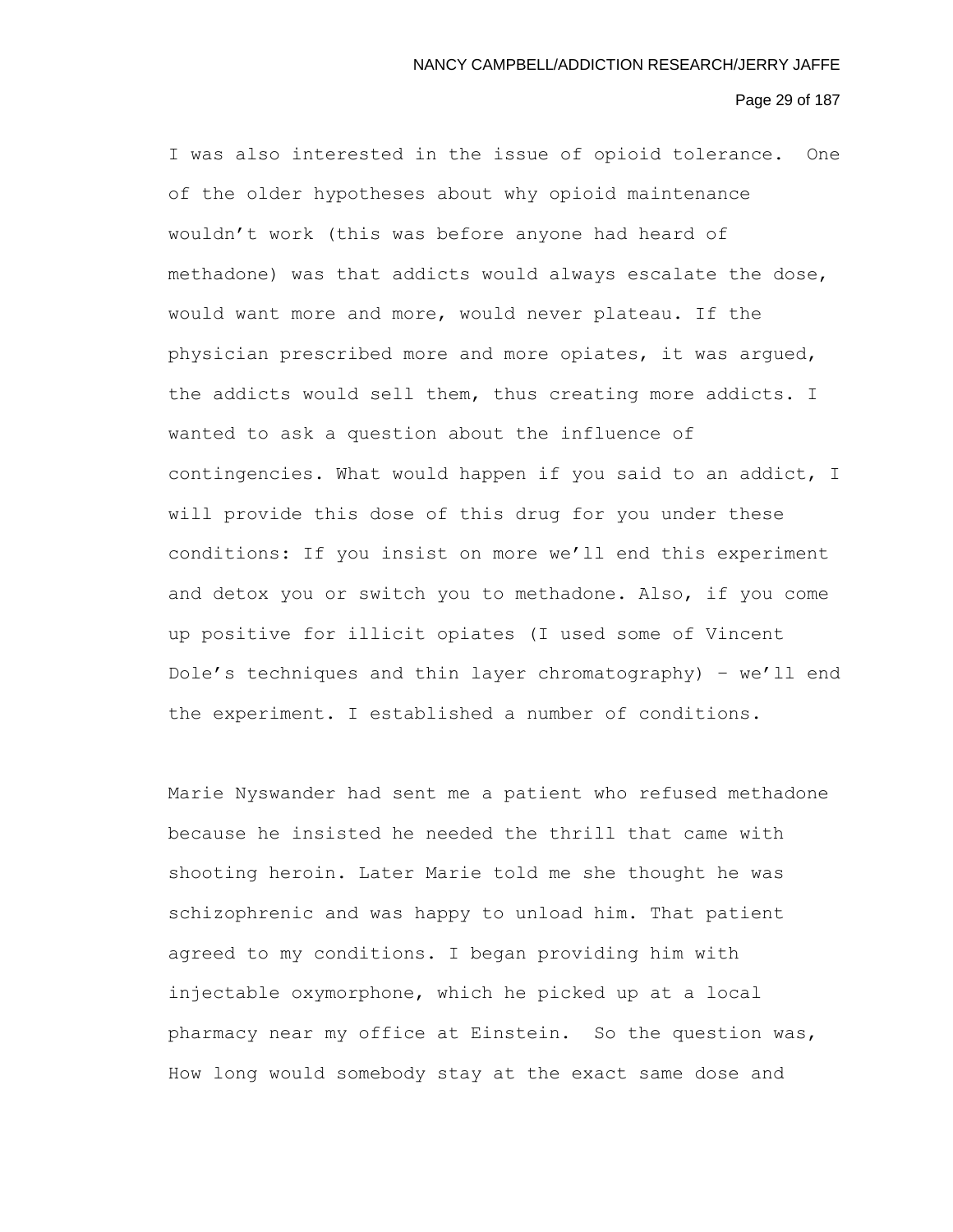Page 30 of 187

remain abstinent from illicit opiates given the contingencies that I described? This patient was stable for about a year and a half. I should add that I was visited periodically by an agent from the Bureau of Narcotics. They wanted to make sure that I was doing this research with their permission.

NC: What were your interactions with them like?

JJ: They would check up on me and I didn't mind. I thought, that's their job, I'm doing mine.

So, this one patient was able to remain functional at the same dose of oxymorphone. He never used another opiate because I was testing his urine at least once a week. He frequently complained (not demanded) that he wanted more, but he managed. I always offered to put him on oral methadone; he always refused. At some point I began to use oral methadone with other patients and I immediately recognized that this was much easier on the patients and on me.

NC: Easier in what sense?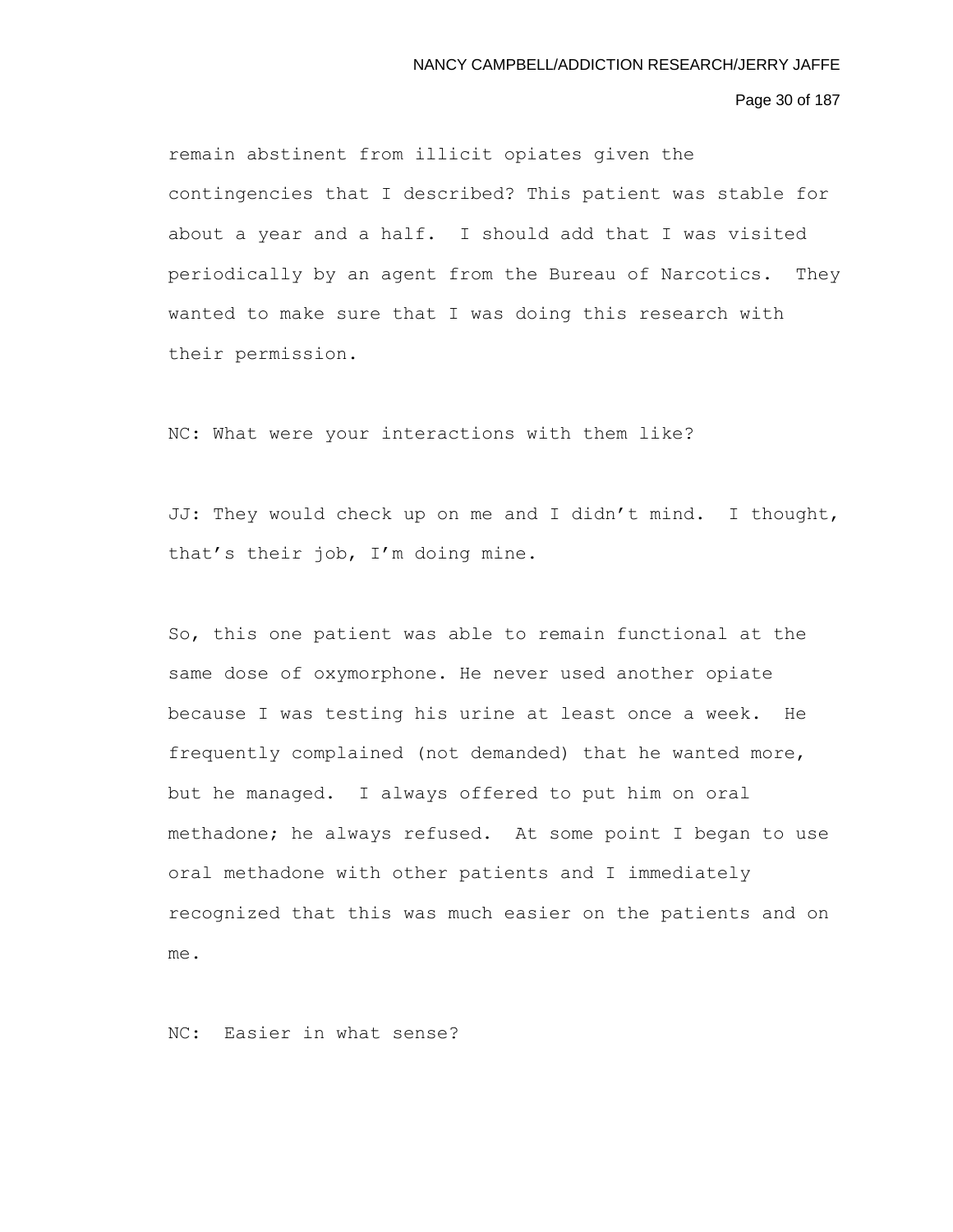# Page 31 of 187

JJ: In the sense that they didn't complain or call asking for higher doses. I had only a few patients on methadone, maybe only a half a dozen altogether. They also picked up their medicine at the pharmacy. I don't remember whether it was every day or every other day, but it was certainly frequently. In terms of drug use they did well. They weren't using heroin. We did all the testing in my lab. I was seeing these patients myself. What I became convinced of was that there were differences in the kinds of patients who will accept one treatment versus another, and that patients on oral methadone functioned rather well.

I was also considering how to address the issue of potential diversion. The diversion issue was a real problem then and is still. The effort to minimize it places a real burden on many patients who have to come for their medicine every day. Back then you had to come for medication every day. I thought, surely we can do better. I knew about LAAM (lalpha-acetyl methadol), which has a longer duration of action than methadone, because I had been given a full set of reprints from Lexington. I had read them all and noted the work on l-alpha-acetyl methadol. (It wasn't called LAAM then; that was a name I gave it when we first published on it in 1969.)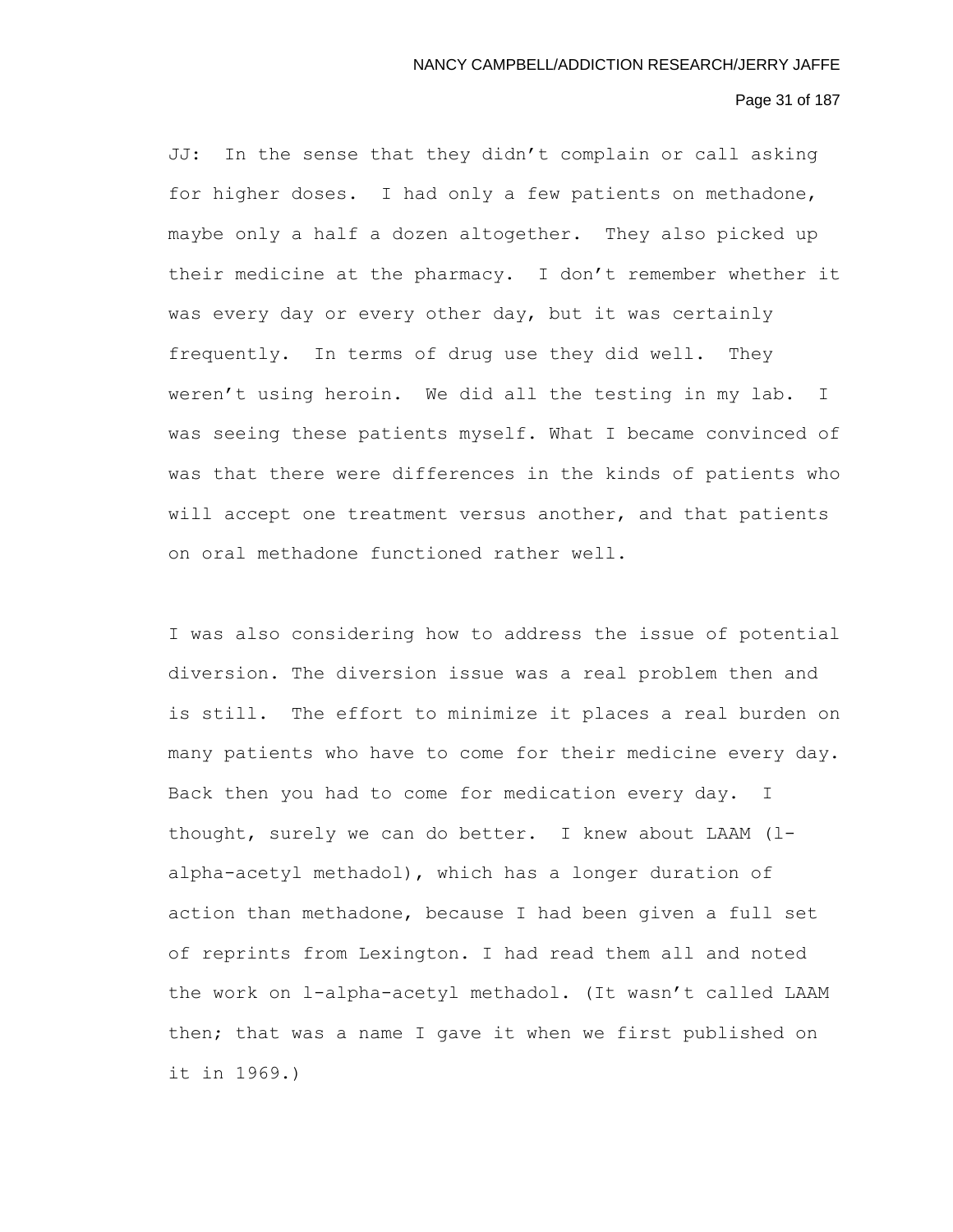Page 32 of 187

What I didn't know was where I could get the drug. A study had been done at Lexington many years before, I think in 1946, and it was now '64 or'65. When I called Merck, the company that made it, they suggested that I should call Paul Blachley in Oregon. The drug had been tried as an analgesic in a study there, but the study was stopped when they observed some toxicity. They had not allowed for the drug's slow rise to steady state. When the work was stopped, Paul Blachley, a psychiatrist I knew, had about a hundred grams of medication left over. So I proposed working together on an experiment using l-alpha acetyl methadol and he sent me his supply. Then I went over to talk to the department of psychiatry at Einstein about getting some space where I could conduct the study and give out the medication to patients. I couldn't use the local pharmacist for this study because it was still an investigational drug.

Recall, there was the old TB hospital where they had let me use space to detox patients. Some of the floors of that hospital were filled with old iron lungs and some were empty altogether. But the space was now "owned" by various medical departments. So on one floor I found a very large janitor's closet. It was a generous-sized janitor's closet,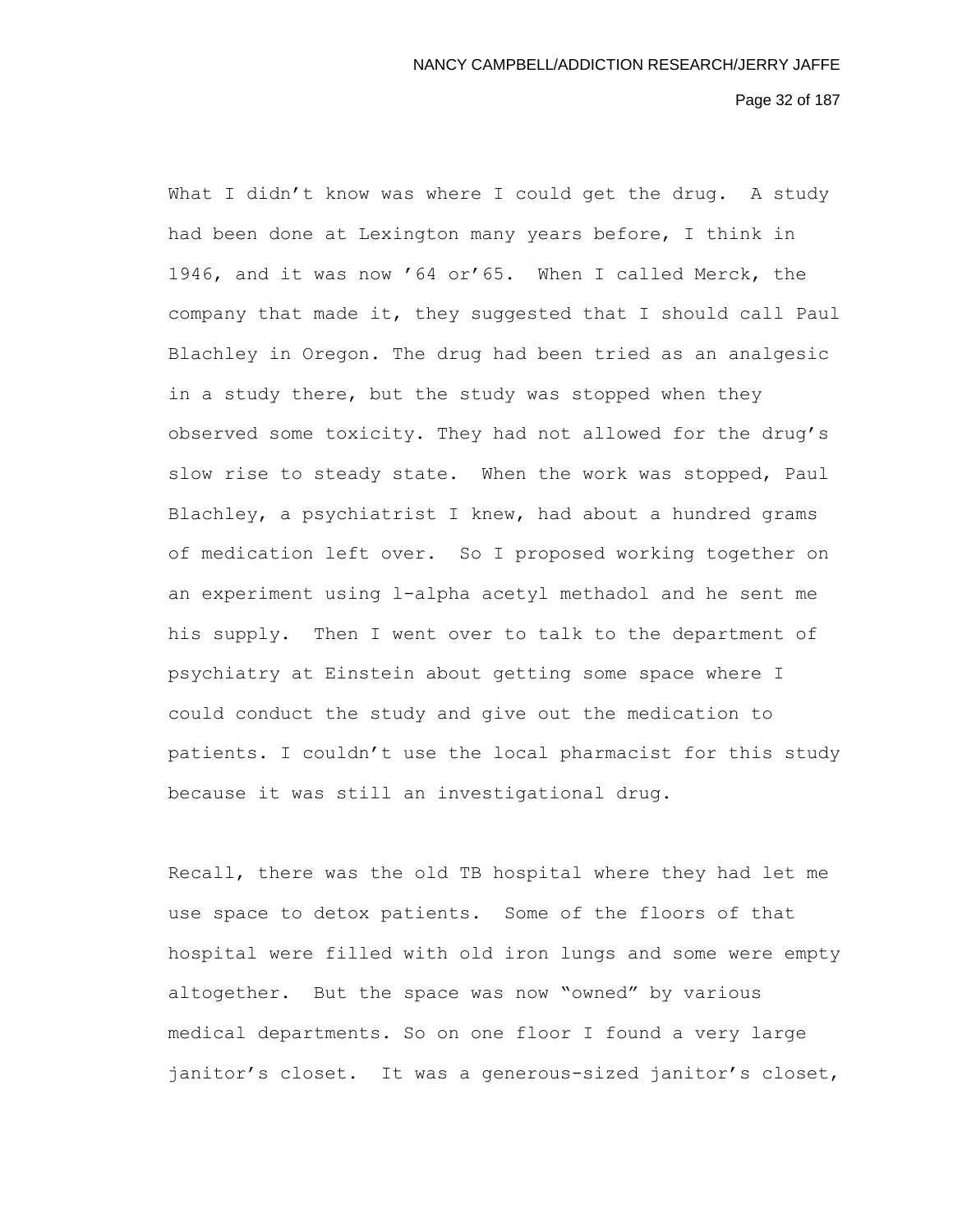# Page 33 of 187

big enough for a nurse to give out some LAAM and keep some records. That's all I really needed. So I said, how about that? They waited a week and then said, no, the janitors have a special need for that room. Since there was almost nobody else using the building, it was clear to me that they were not interested in having addicts coming there for treatment. Now I had the LAAM but no place to actually carry out the experiment. Almost by chance, at that very time, Daniel X. Freedman took over the chair of the department of psychiatry in Chicago and offered me a position there.

NC: Can you just go back and clarify exactly the dimensions of the experiment that you just described? How many patients are we talking about on oxymorphone?

JJ: To the best of my recollection I never had more than two patients on oxymorphone.

NC: How many on cyclazocine?

JJ: There might have been 18 or 20. I don't know that we ever got to the random assignment part of the study. The first question was whether people would accept it.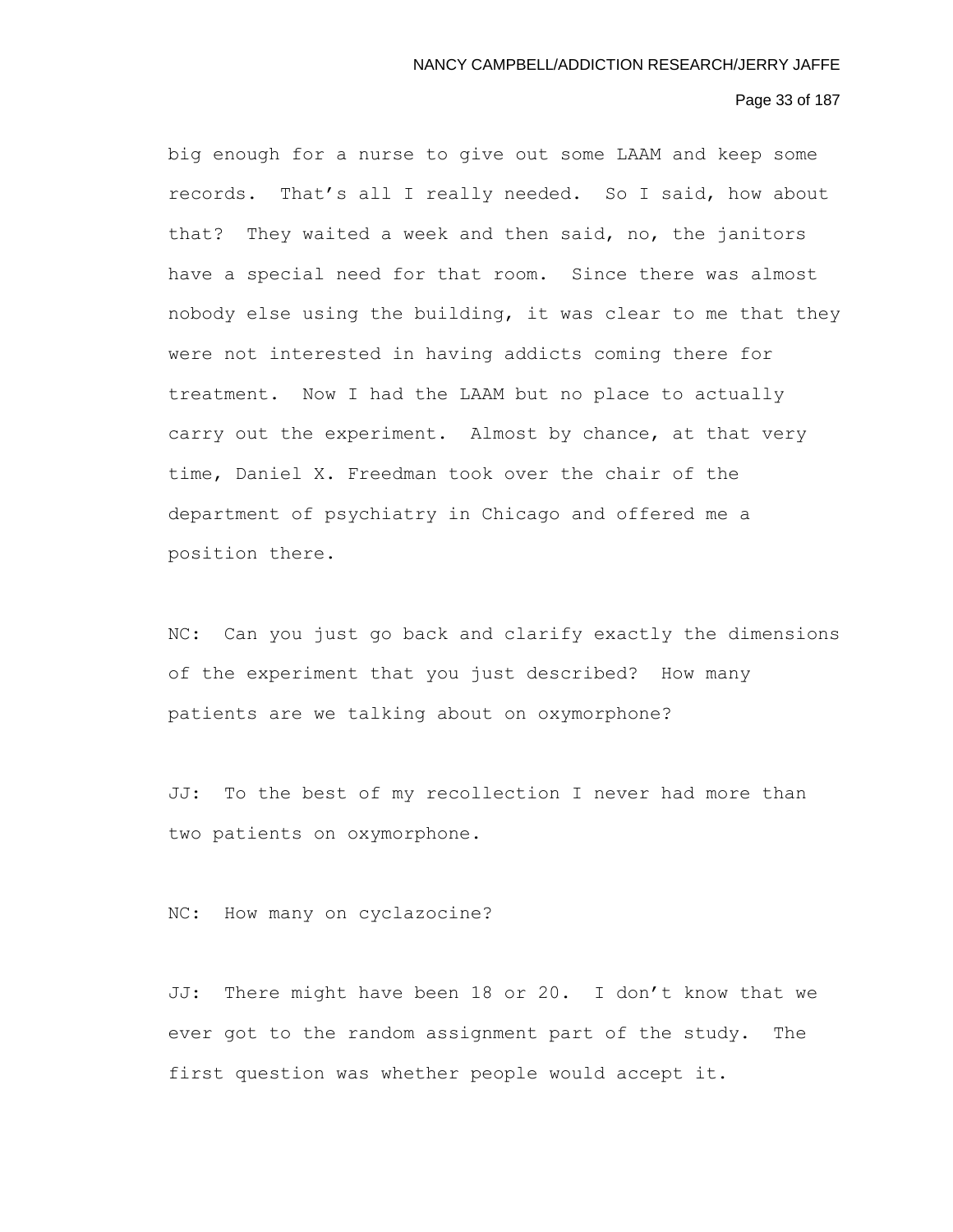Page 34 of 187

NC: Were you administering cyclazocine IV?

JJ: Cyclazocine is given orally.

NC: Was the Bureau of Narcotics interested only in the oxymorphone and not the cyclazocine?

JJ: That's right.

NC: So it didn't matter to them what you were doing with cyclazocine? Did you ever write the oxymorphone up?

JJ: No, I never wrote it up, but I talked about it. One lecture I gave was at New York Medical College where I talked about the patient Marie Nyswander had sent me because I thought it was interesting that someone can be maintained at the same dose of an opioid for a long period of time if you had the contingencies properly arranged. But you can't consider a single case proof of anything. So under the right circumstances – and this came from Wikler's emphasis on contingencies – and under the right contingencies, people (at least some people) can continue to get some of the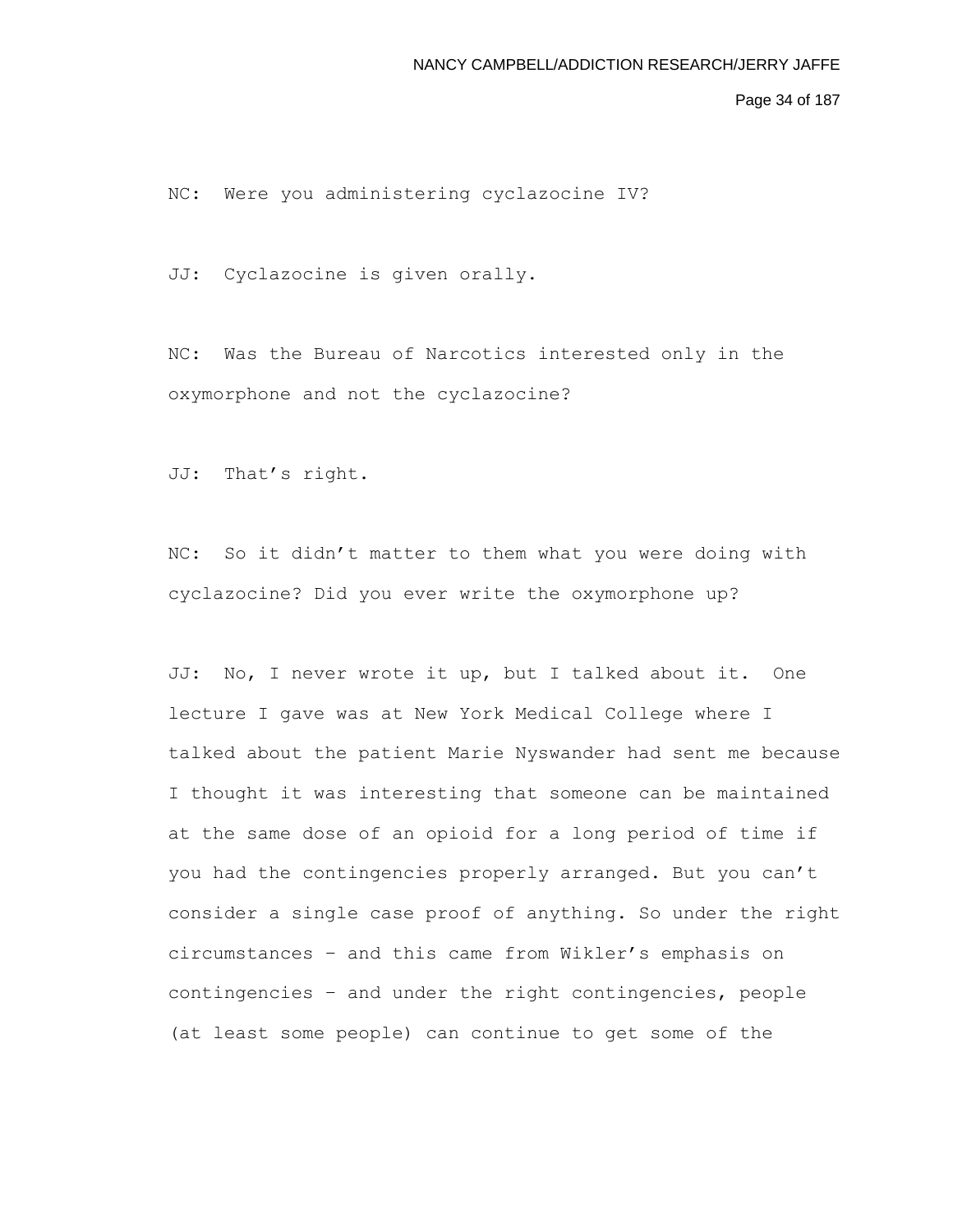#### Page 35 of 187

reinforcing effects that they want from the same intravenous dose over very long periods of time.

NC: At the time were you familiar with the more behavioral work at the University of Michigan? Would you have a nascent language of reinforcement, of drugs as reinforcers?

JJ: I'm sure I was familiar with some of it because the idea that drugs are reinforcers was essentially Wiklerian thinking, but the language was already in wide use. By 1961 or '62, Gerry Deneau and Tomoji Yanagita at Michigan had developed very elaborate equipment that allowed monkeys to self-administer. I think I first saw it at a meeting of the Committee on Drug Addiction and Narcotics in 1962.

# NC: Was that your first CDAN/CPDD meeting?

JJ: Yes. The Michigan researchers took us for a tour of the research facilities where, I think, we saw the animals selfadminister opiates. The idea of drugs as reinforcers was generally accepted. Getting animals to self-administer was actually not entirely novel. Even in 1956 Sprague had them licking at drinking tubes to get opiates, and Wikler had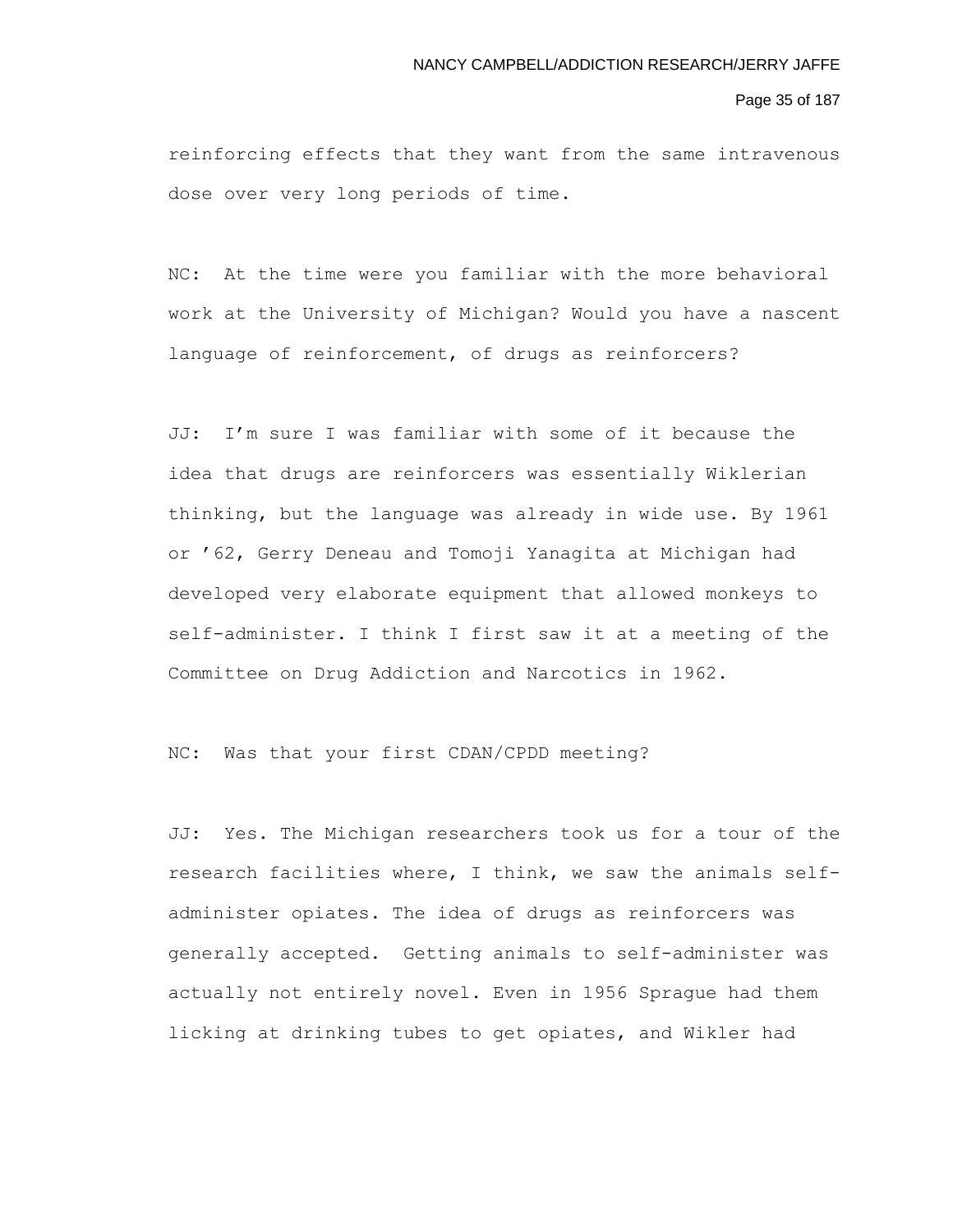#### Page 36 of 187

animals licking etonitazine from tubes. However, he never had them working hard to get it.

NC: Would you consider self-administration a paradigm shift?

JJ: Yes, once you linked up the idea that we can judge how much work animals are willing to do to get something, you raise the level of sophistication and the questions you could ask. Equipment which forced the animal to press a lever allowed you to measure the strength of the reinforcer by the amount of work the animal would do.

NC: When did you first hear about methadone being used as a maintenance agent? Surely at Lexington it was used in detox, but it was not used as a maintenance agent.

JJ: The first time, probably, was sometime in 1965, very shortly after Vince Dole and Marie Nyswander began using it. Lots of people were talking about it. Vince came up to Einstein, I think to ask whether we would be a site for one of the methadone programs. They had already published on the work they had done at Beth Israel. The initial Rockefeller study was only eight patients, and they were not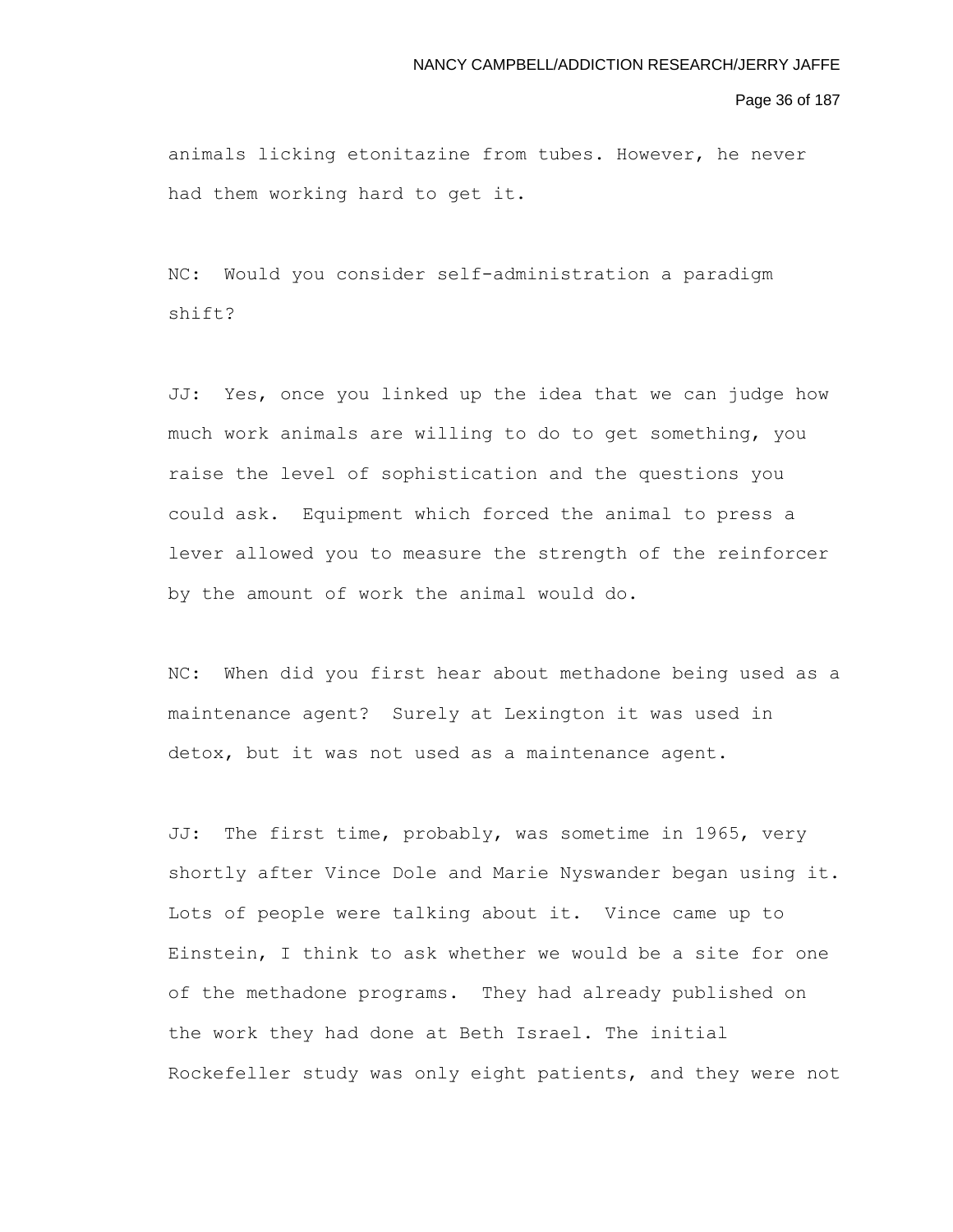## Page 37 of 187

outpatients. The Rockefeller work didn't look at outcomes in the community over time. The Beth Israel study reported on the functioning of a larger number of ambulatory patients.

NC: At the time, would you have known that your mentors at Lexington would have looked askance at that?

JJ: I don't know that I thought much about what they would say about it. They would probably have looked askance at my using oxymorphone. They didn't look askance at using cyclazocine because that was essentially testing their theory. An equally valid theory was proposed by Dole, that after a while drug users develop a metabolic disorder that causes narcotic hunger. An antagonist can't deal with that. Dole's view was that you have to provide an opioid agonist that satisfies that hunger and allows them to behave normally. Vince was a very articulate, persuasive man. I didn't agree with everything he said. I didn't agree that once on methadone the drug users were perfectly normal and free of psychopathology. I think by that time I actually had a lot more experience with drug users and their psychopathology than he did. He had dealt with just eight people when he came up with that theory. After that it was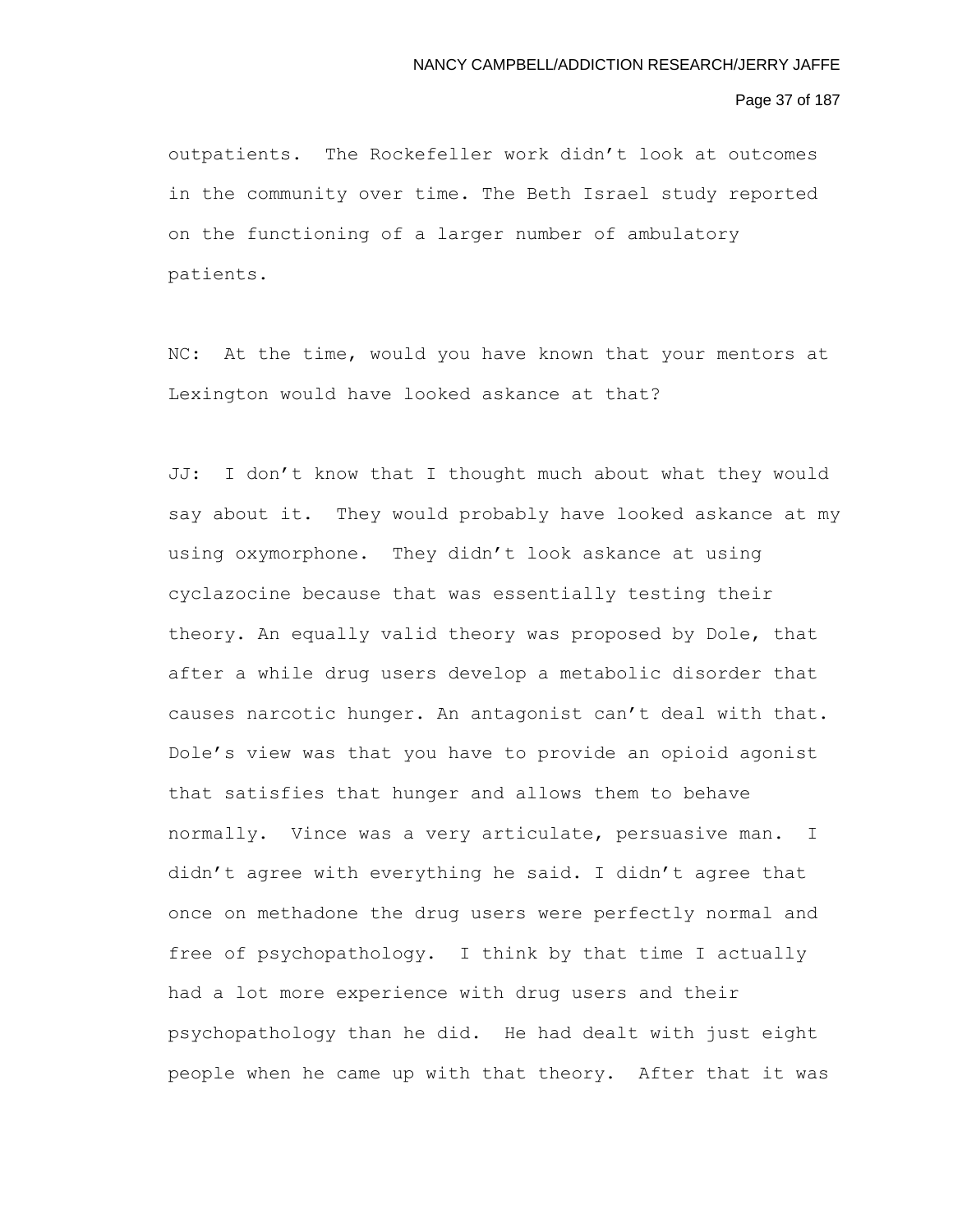Page 38 of 187

Marie Nyswander and Joyce Lowinson working at Beth Israel who took care of the next 45 patients.

NC: Many people accused him of publishing his 1965 JAMA results prematurely, of making a conclusion that maintenance would work before he really had the data to back it up. Do you agree or disagree?

JJ: You need to have a reasonable number of ambulatory patients. If in the presence of real world stimuli they weren't using heroin and they were working productively and not having difficulty, it was plausible to make the claim that this is a different approach. So I think Vince was right when he proposed oral methadone maintenance as a new treatment. I suppose having a concurrent group randomly assigned to detoxification would have been more rigorous, but at the time most of us were convinced that almost all of those detoxed would have promptly returned to heroin use.

NC: In your interview at ACNP, you claim to have done the first ambulatory stabilization on methadone.

JJ: To the best of my knowledge, I did. That takes me to Chicago. Up to that time, to get onto the methadone program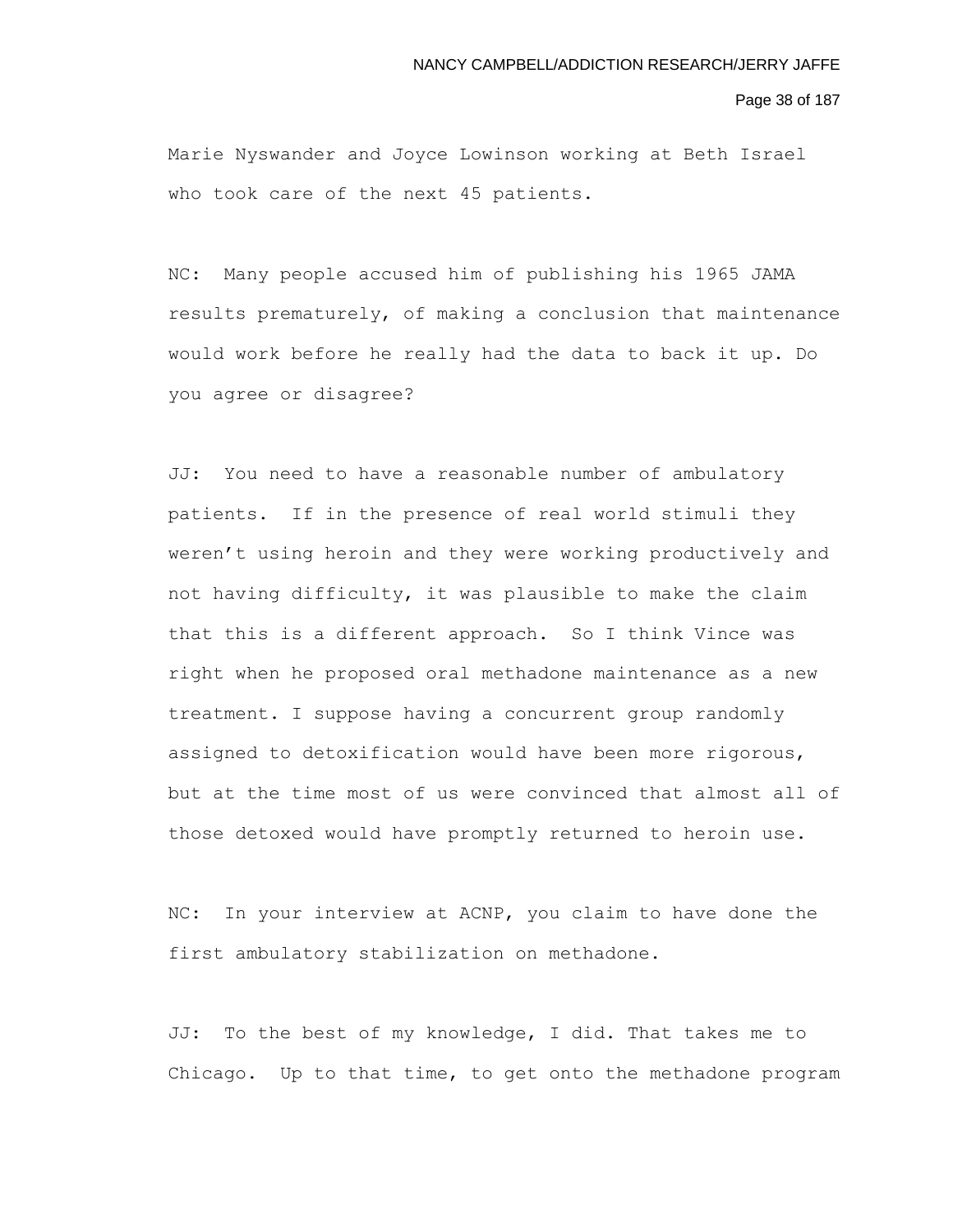#### Page 39 of 187

in New York you needed to get through an interview. Some people were rejected; they were thought to be unmotivated, or too psychopathic, or too unstable. That's why Marie sent me the patients that I worked with on oxymorphone. Patients who were accepted had to agree to spend six weeks at Beth Israel. That is a very big, expensive, front-end load for treatment, given what a hospital bed cost. I had already put people on methadone without first putting them in a hospital at Einstein. I developed a technique of putting people on a modest dose that I knew would not be lethal, but that would probably suppress withdrawal. I would give them a dose and say, look, this may not hold you, but you'll come back tomorrow, we'll talk again, change the dose, and gradually build you up. Was the effect as dramatic as keeping them in the hospital for six weeks? No. They were still tempted by all kinds of things out there. But from a public health perspective I didn't see how you could treat a lot of people, all of whom were demanding treatment, if you had only six beds in a hospital that turned over every six weeks. All you can do under those circumstances is treat maybe 50 people a year. When we started the program in Chicago we had hundreds of people on the waiting list immediately. For the heroin user there's a serious risk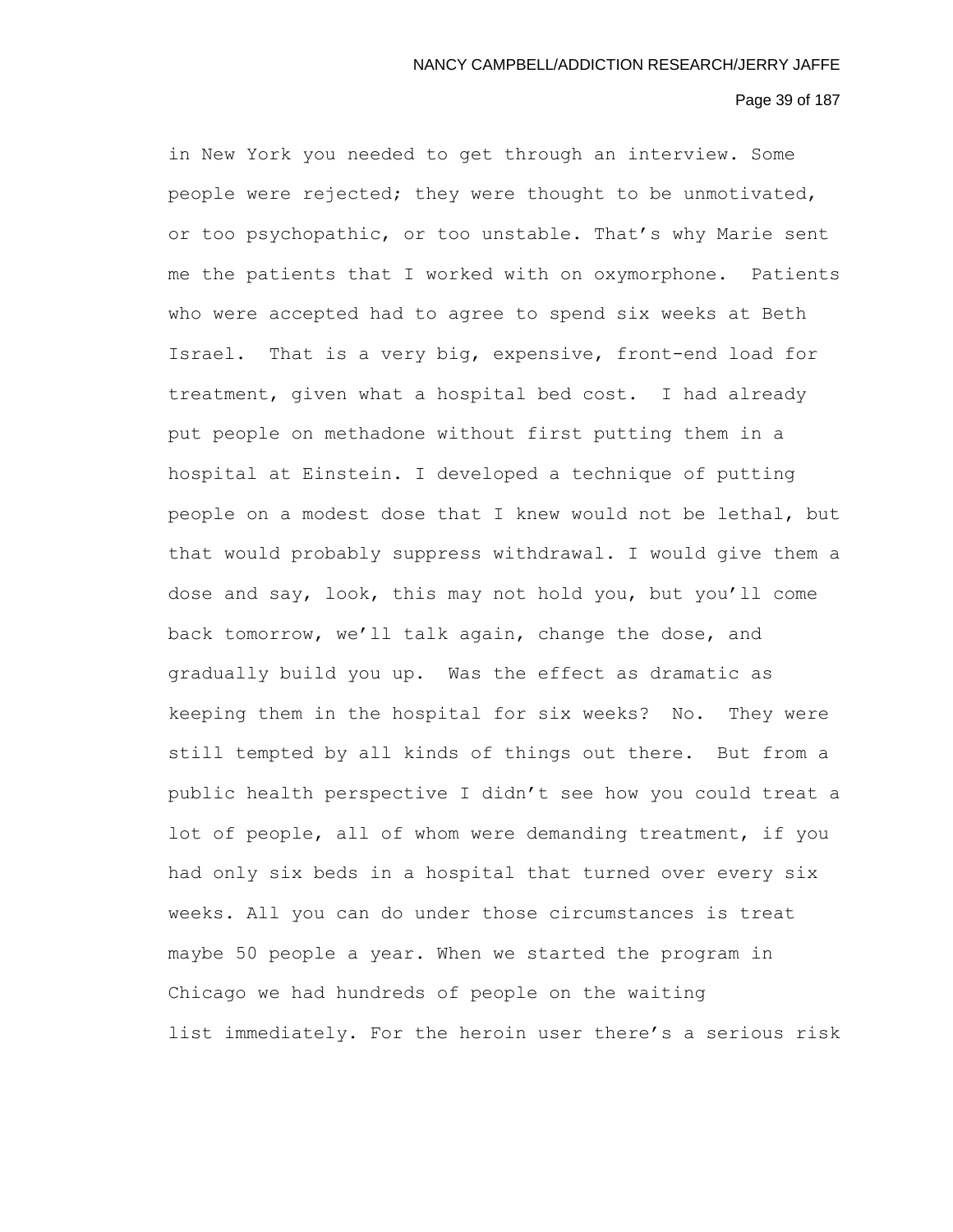#### Page 40 of 187

of dying every day you're out there, and that was not something I was willing to accept.

Our methadone treatment in Chicago involved ambulatory stabilization. We also developed an inpatient unit at the University of Chicago Billings Hospital for people who wanted to detox. There were many who didn't want methadone, so we detoxified people in the hospital unit. Some were willing to try cyclazocine. John Chappel and I did a controlled study of cyclazocine in Chicago. I don't know whether there were other people in the country doing ambulatory maintenance. Our first ambulatory stabilization in Chicago began on the first of January, 1968. I still have a copy of that prescription in my files.

NC: What were the circumstances?

JJ: One of the patients I treated in New York, a musician, called me and told me about a musician friend of his he wanted me to see. He was a kind and gentle man who played the clarinet, was addicted to heroin, and had Hodgkin's disease. He had been refused treatment for his medical problem at the University of Chicago hospital because he was an addict. This made me very angry. We had been preparing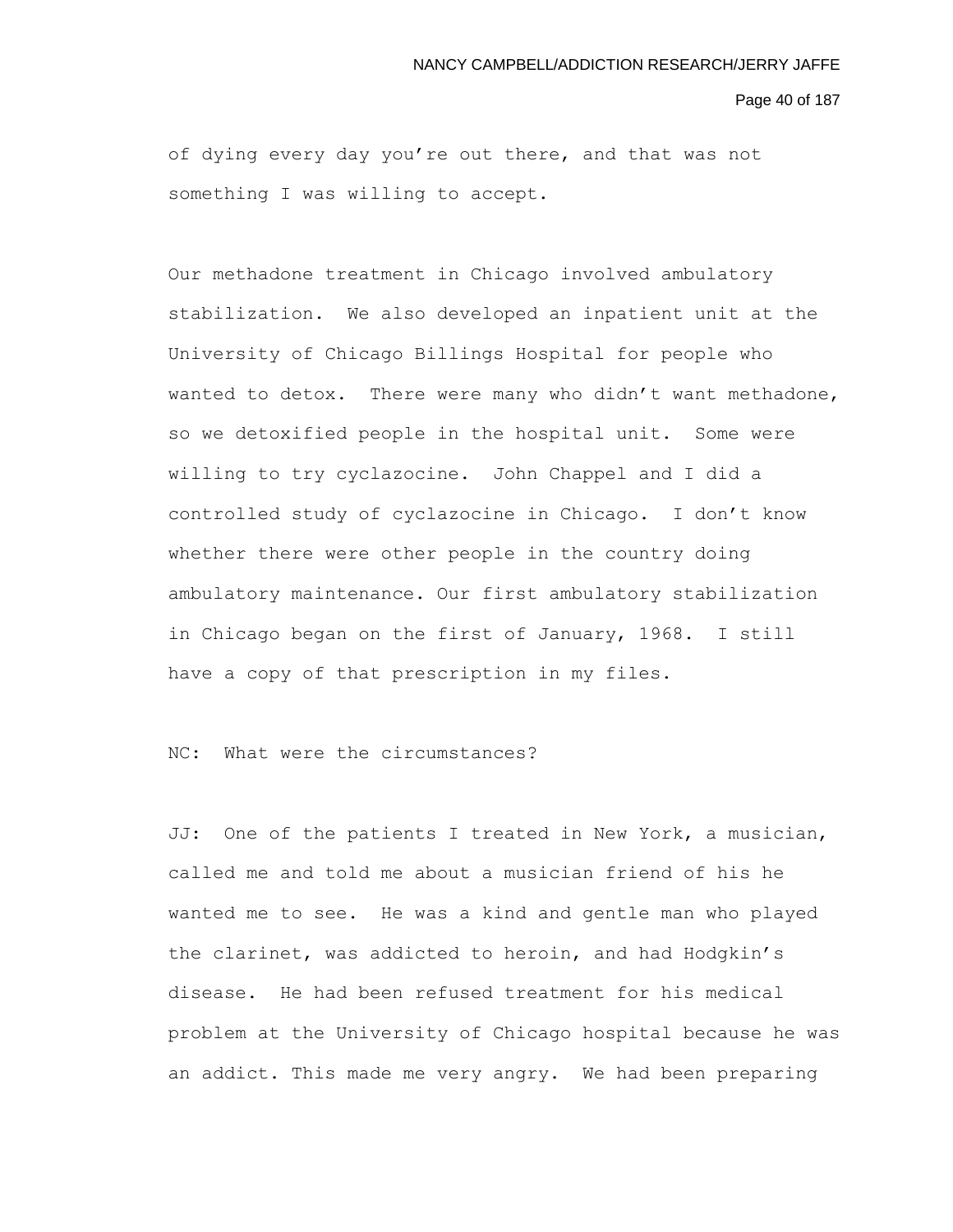# Page 41 of 187

for some time to start the Illinois Drug Abuse Programs by June, 1968; but after meeting this young musician I decided that we could wait no longer. I started by prescribing methadone for him, which was dispensed from the hospital pharmacy. That's how it began, and there were a number of people who were angry at me for starting prematurely, and even one resignation. But we still had some staff already hired and we got the program going. Incidentally, Patient #1 did very well. His Hodgkin's disease was treated and he went into full remission. He eventually became a counselor in the program.

NC: Let's backtrack and talk about how you got to Chicago.

JJ: The first half of the story was that I wrote a grant to compare LAAM to methadone and both of these to detoxification; but then I couldn't find space to carry it out at Einstein - despite their having a nearly unused hospital with lots of empty space. I concluded that this was not a medical school that cared very much whether or not I got a grant or conducted a study. So, I had this bottle of LAAM that I got from Paul Blachley, and I had this offer to go to Chicago from Danny Freedman, and I decided to accept it. That's how I got there. There was about six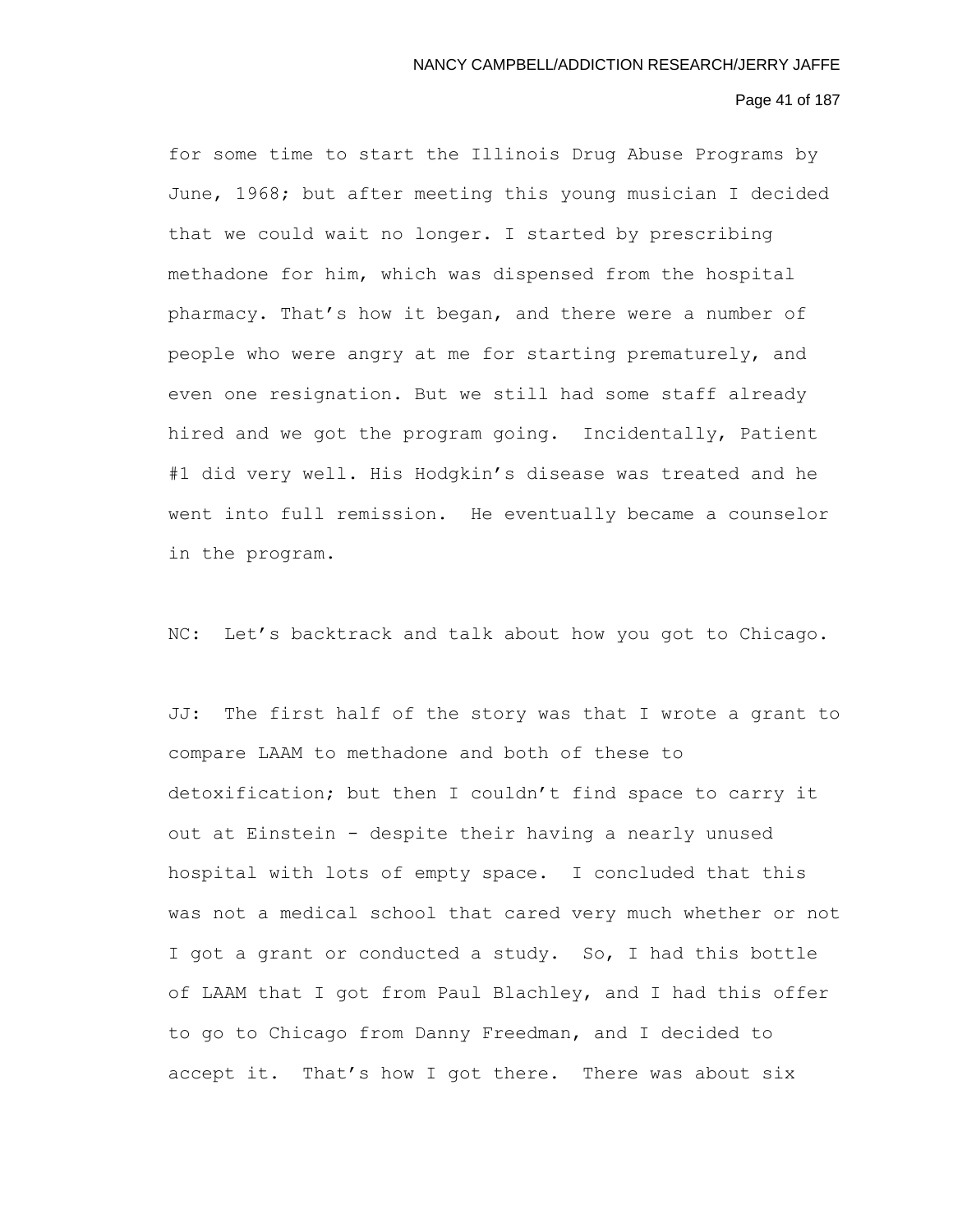### Page 42 of 187

months of lag time, and I spent it at Rockefeller with Vince Dole and Marie Nyswander. In December of '66 I went to Chicago.

NC: What did you do with Vince and Marie during that period?

JJ: I learned what they did and how they did it. I tried one study to determine whether methadone altered sensitivity to inhaled  $CO<sub>2</sub>$  (5%). That was standard method for testing the sensitivity of the respiratory center of the brain. The activity of this area is reduced by opioids. And the idea was to compare controls to patients on methadone maintenance. Unfortunately some people get very panicky when they inhale  $CO<sub>2</sub>$ . Our first subject, a control, was such a person. We stopped that line of research. During those 6 months I was also a consultant to the State of Illinois Advisory Council on Drug Addiction and I made frequent trips to Chicago to advise on legislation and plan a program for treating heroin addicts.

NC: During this time would you say you were consciously moving away from being self-identified as a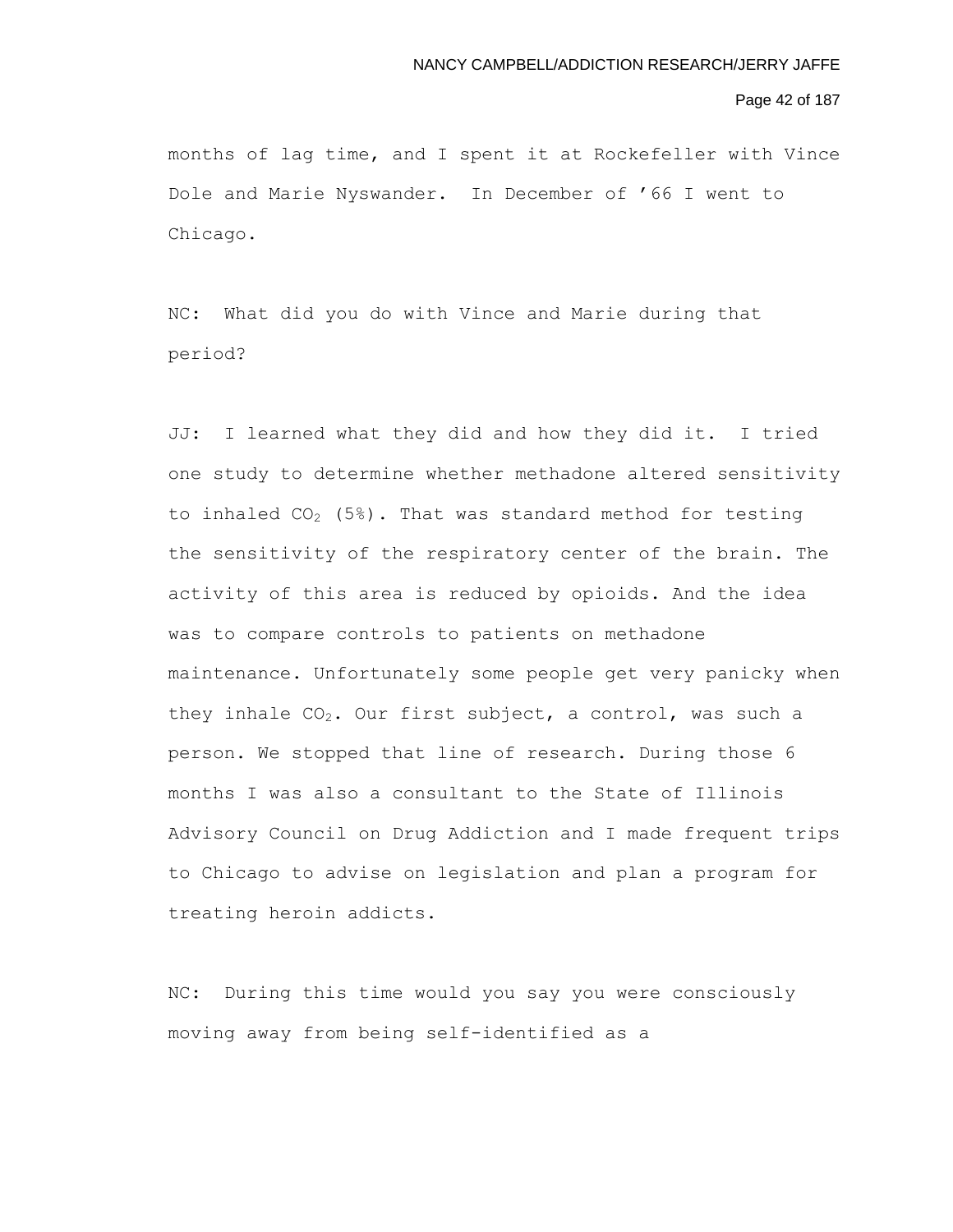Page 43 of 187

psychopharmacologist to being someone who was specializing in addiction treatment?

JJ: That's what happened. Was it conscious? It was conscious in that I knew what was happening. I had the knowledge to be helpful to people; I was a physician. I could have said, let somebody else do it, I need time to work in the lab. But, ultimately I decided that I'd do it. When I went out to Chicago, I still had a Career Development Award, and Danny Freedman gave me a lab where I was supposed to continue working on the nature of dependence. That grant was going to pay most of my salary. In the meantime as an advisor to the governor's Advisory Council on drug abuse I had substantial input into developing a drug abuse treatment strategy for the State of Illinois. After much discussion, the Illinois legislature was willing to appropriate a large sum of money for treatment, but there were conditions attached which involved my agreeing to run the program I had essentially proposed. I recognized that I was facing a choice between continuing to do laboratory research and becoming a clinician/administrator. Although it was a form of blackmail, I felt I didn't have much of an ethical choice. A million dollars for the first year of the program was very big money in the 1960's. I thought there was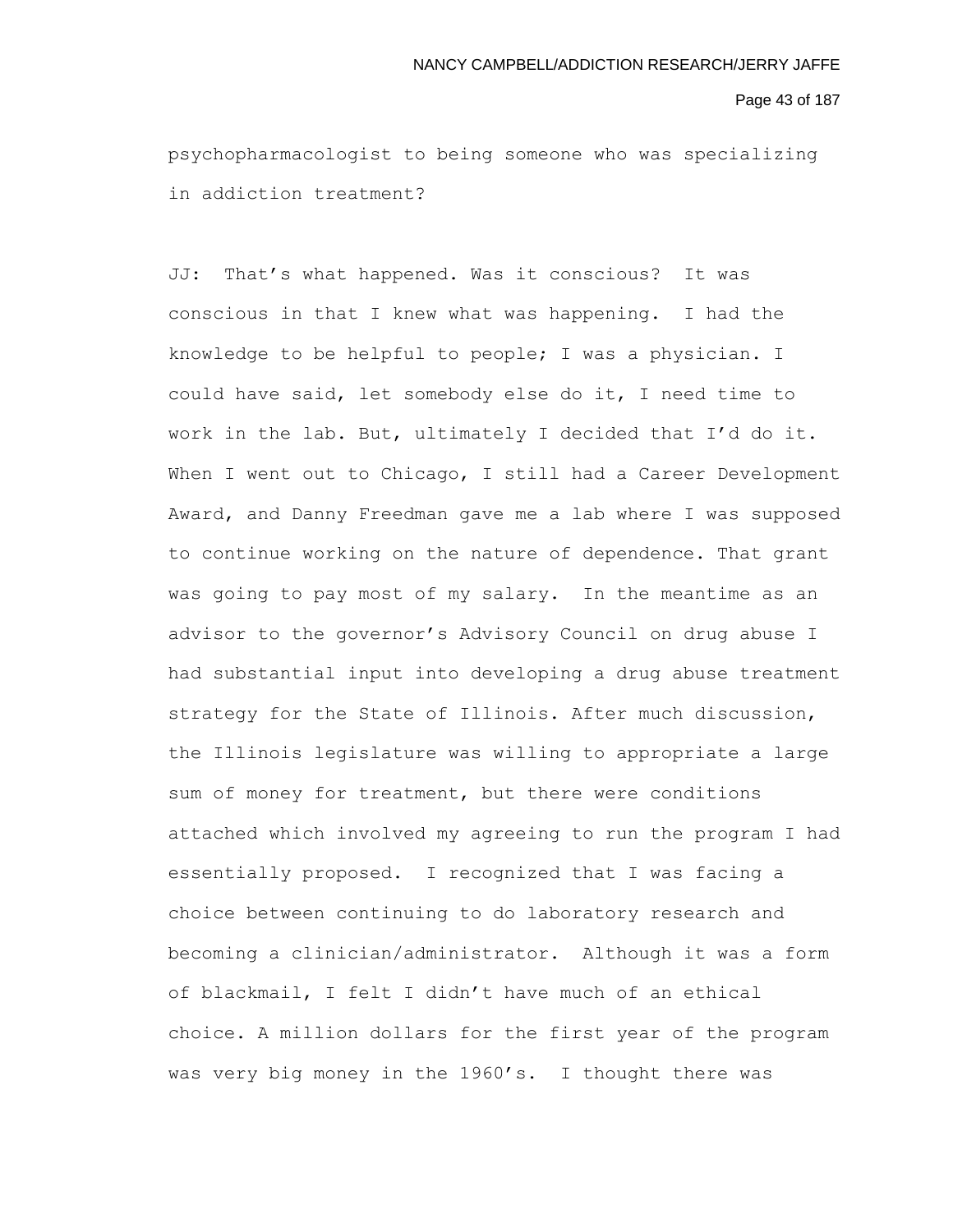# Page 44 of 187

something fundamentally selfish about saying I would rather work on my Career Development Award research. But I knew I could not keep the lab going and do all the things that building this treatment program required, so I gave up the Career Development Award, much to the dismay of Danny and others at the University of Chicago who expected that it would pay my salary.

NC: Did that present a particular problem for Danny Freedman?

JJ: I think so. Even though my salary would now be paid by the State of Illinois for my work as director of their drug programs, I was giving up a grant with significant overhead for the University. The state program, some of which was run through the University, would be providing only a small amount of overhead and was, perhaps, of a lower level of prestige.

NC: What was your relationship with him like? How had you met?

JJ: Danny gave a talk on LSD at a symposium that I'd organized at Einstein on drugs of abuse and society. He was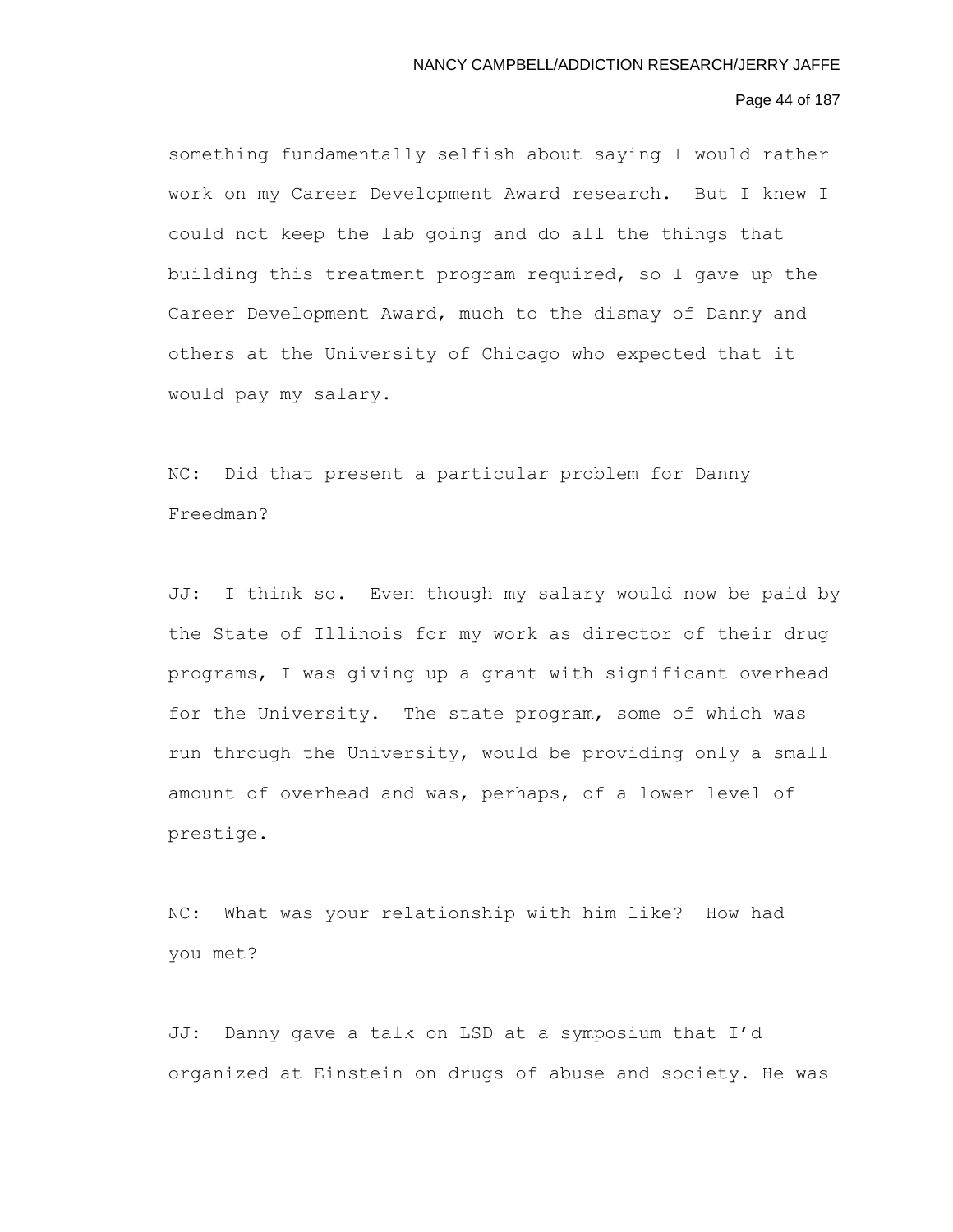Page 45 of 187

smart, charming, and there was nobody like him in psychiatry. You had to like Danny. He was just smarter than everybody else.

NC: How did he know what he knew about drugs?

JJ: He had done some work on LSD and had spent some years working at NIH. He had worked with Conan Kornetsky. He had an interest in everything and seemed to know everything. He had just become editor of the *Archives of General Psychiatry*, so he read all the manuscripts coming in.

NC: What was the state of treatment in Illinois? Had there been any publicly funded treatment in the state of Illinois prior to this time?

JJ: It depends on how far back you go. There was nominally a civil commitment program, but to the best of my knowledge nobody was using it.

NC: So Illinois went to civil commitment about the same time that California and New York did?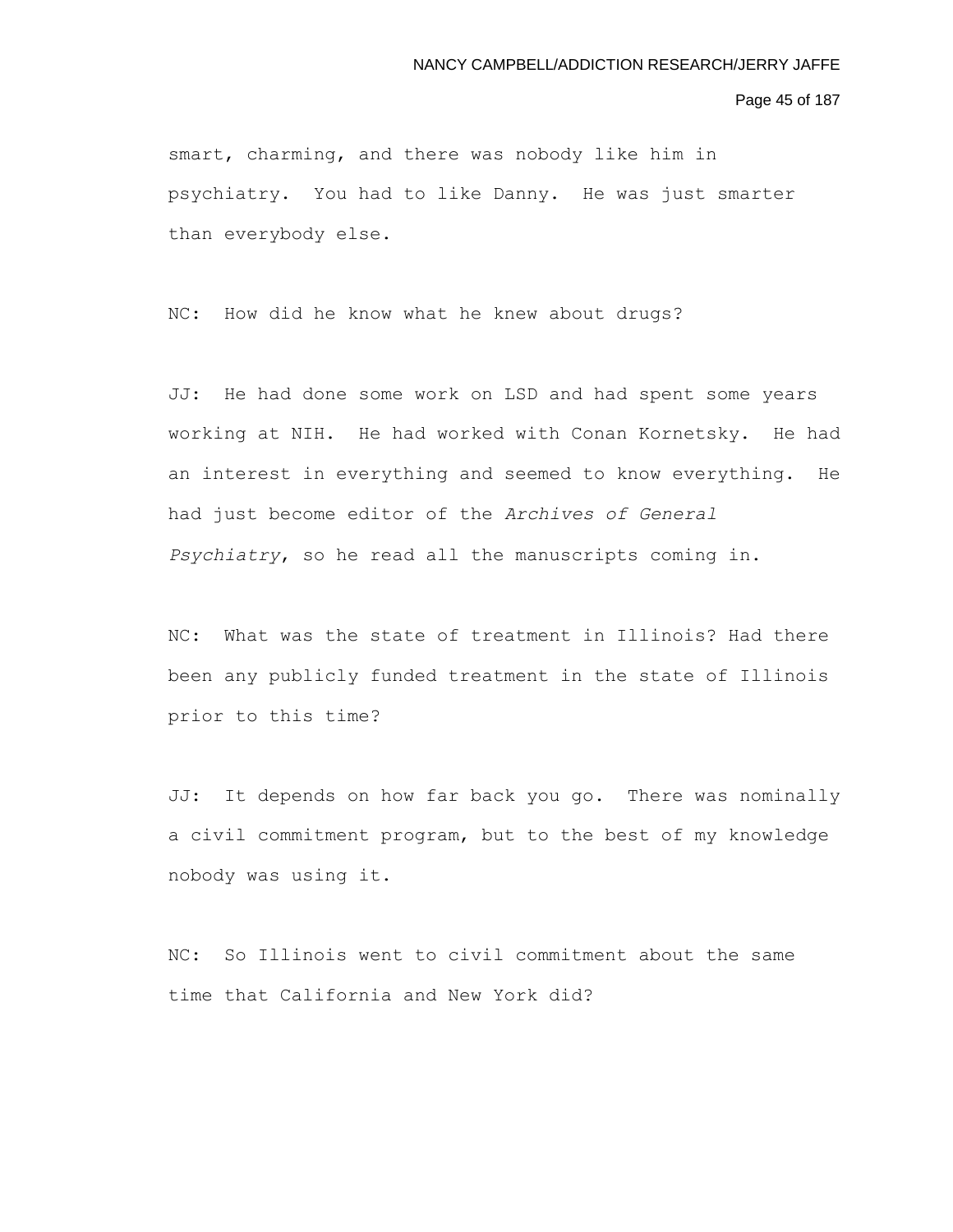### Page 46 of 187

JJ: I don't know when they passed the legislation. To the best of my knowledge there was no publicly supported treatment in Chicago. A small place, St. Leonard's House, did some group therapy and had a grant from OEO. Everybody said that the only way you could get treatment was to plead guilty to a misdemeanor and go to the Cook County lockup, where a kindly nurse would give you some tranquilizers. There may have been some private psychiatric hospitals in Illinois providing inpatient detox; and there probably were psychiatrists who were willing to help addicts get at their unconscious conflicts. Psychiatry has never been completely disinterested in treating the addictions. So if you had the means, I am certain that some help would be offered. But the question is, how effective are the methods, not how sincere or well meaning is the practitioner. There is still no convincing evidence that individual psychotherapy can make a difference. Now, I say that, even though I have occasionally used it successfully. I have treated high functioning addicts with interpersonal psychotherapy, and they got better. But individual cases are not proof.

Back to Chicago, as for the street addicts, the hundreds and hundreds of street addicts, (those using heroin with no means to pay for treatment), I don't think they had access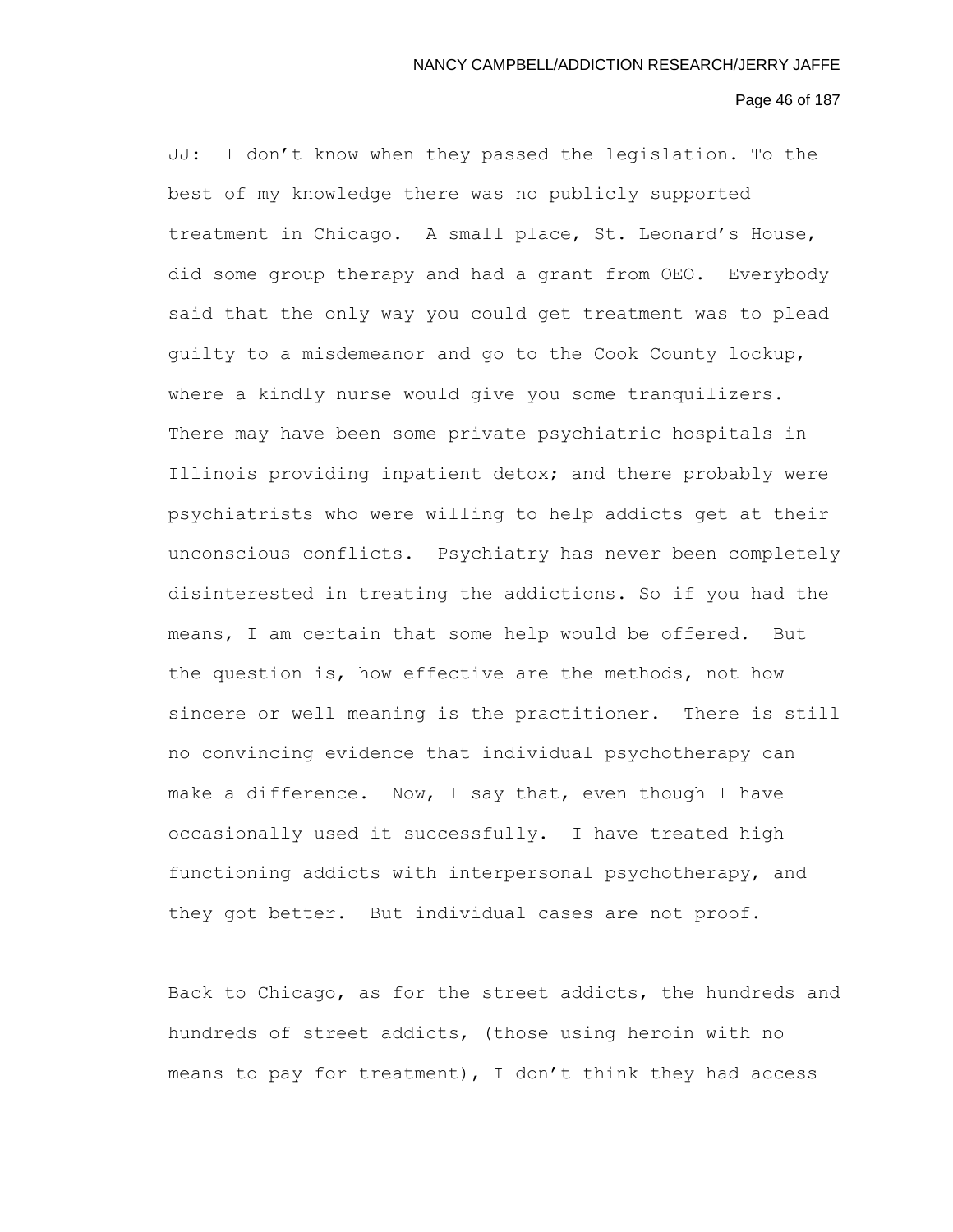# Page 47 of 187

to help. I don't recall if state hospitals in Illinois were accepting addicts, and I don't recall anyone telling me that's what he or she had done. So in sum, to the best of my knowledge, there wasn't any publicly supported treatment.

NC: How did you get set up in Illinois?

JJ: I moved by family to Chicago in a great blizzard in January 1967, but I had been there many times over the preceding few months to consult with the governor's Advisory Council.

NC: What were they looking for when they came looking for you?

JJ: They didn't come looking for me. They came looking for Danny, and Danny was busy, so he sent them to me. At the time, they were looking for somebody to tell them whether they should have a therapeutic community, or a methadone program, or a big detox hospital, or listen to the police who were not enthusiastic about any form of treatment. The Advisory Council consisted of lawyers, an internist, a local judge, a policeman, the head of the narcotics bureau, and some others. They had wide ranging discussions about what to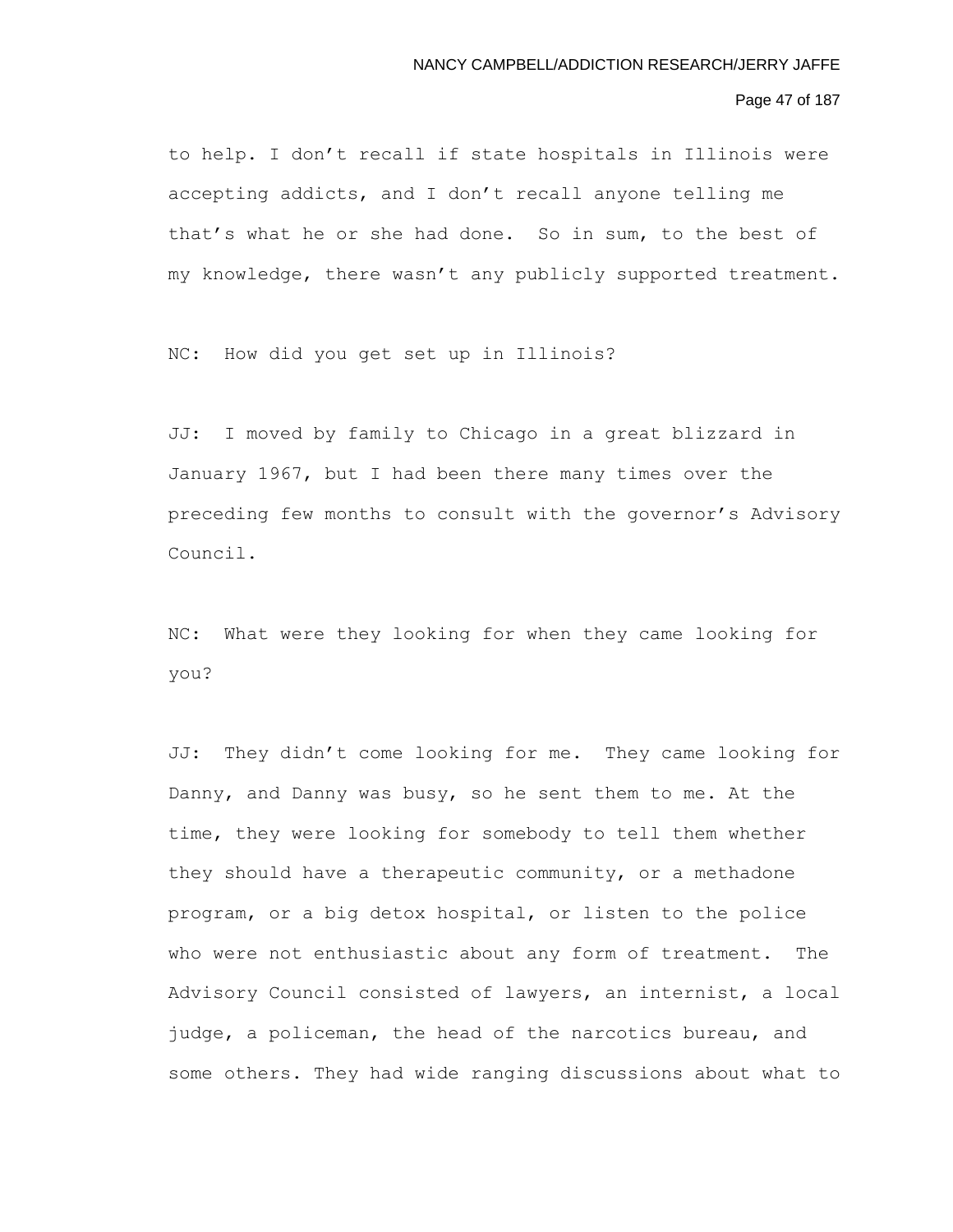### Page 48 of 187

do. It's hard to know what they really wanted, but they wanted to explore what options there were in order to decide what to do.

NC: Why did they call on your expertise?

JJ: What expertise? I was an assistant professor who had written a book chapter and published a few papers. They could have called Harris Isbell for expertise; they could have called Vincent Dole; they could have called lots of other people.

NC: None of them were going to come out to Chicago and set up a treatment program.

JJ: I wasn't going to set up a treatment program, either. I was just supposed to be a consultant. I had a Career Development Award to conduct research. I had a laboratory. I was going to be an academic psychiatrist. When I began, I thought I was only consulting.

NC: So what happened?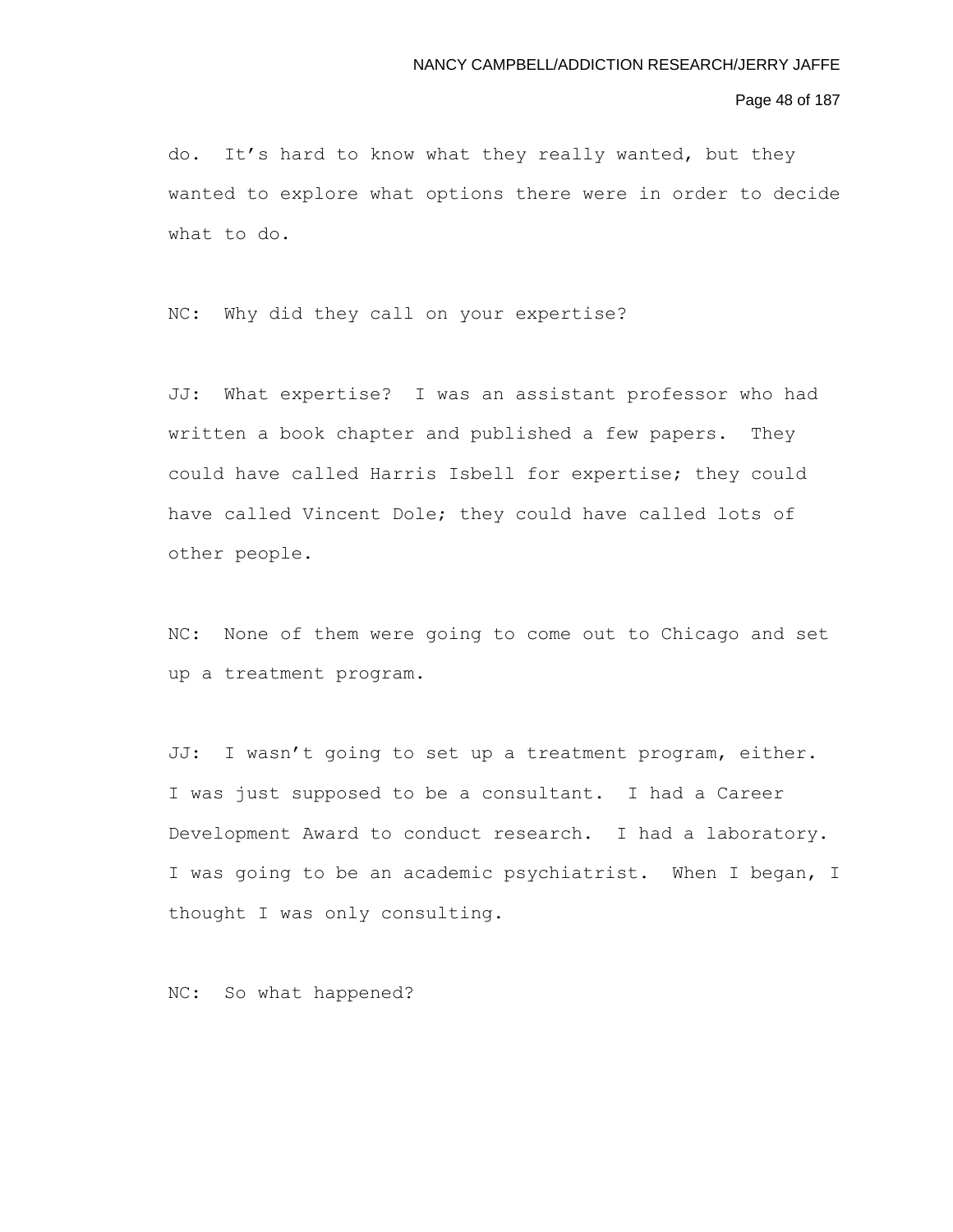### Page 49 of 187

JJ: I told them that there are various approaches to treatment. You can use antagonists; you can develop an opiate maintenance program; you can have therapeutic communities; detoxification programs. You can select among all of these things. But I don't know what's good for Illinois. If I were you, I would set them all up and compare them and see what's good for your population. What else was there to say at that time? Clearly, methadone in 1966 was controversial, but it seemed effective. Lots of people didn't like the idea of maintenance, but they didn't know much about the other approaches either. In the end, the Advisory Council couldn't see any great objection to trying methadone.

NC: Did the methadone issue drive the advisory council's investigation?

JJ: Possibly, but I'm really not sure what they were considering before I got there. Once I put all the methods on the table, I suppose they were considering all of them. I don't know who else they asked for advice. But I believed if you were going to have anything that worked, you had to have indigenous people working in the program. You couldn't just have carpetbaggers coming in.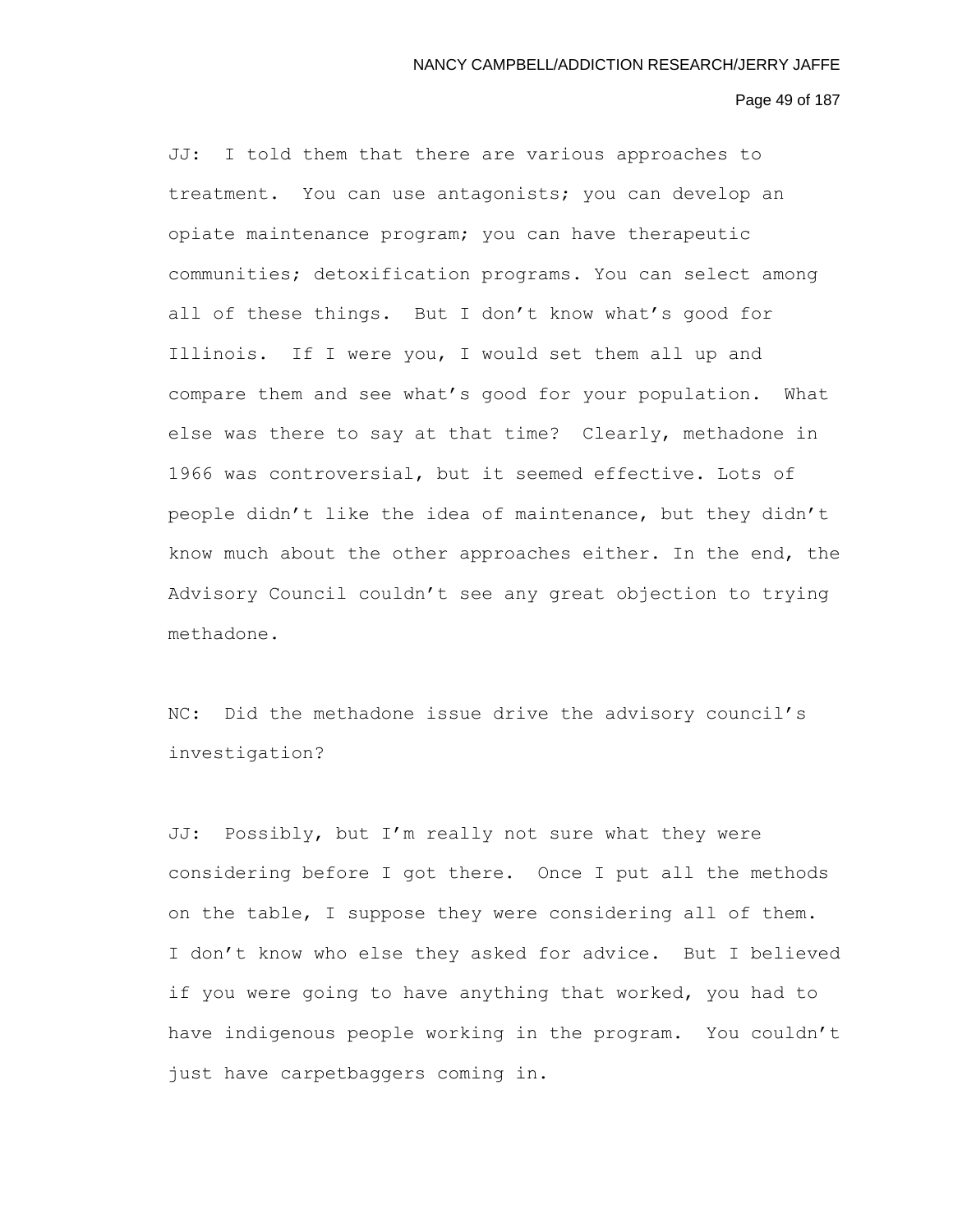Page 50 of 187

During my visits to Chicago I spent some time at St. Leonard's House on the Near West Side, where I got to know Father Bruce Wheeler, who was running it. They were doing the best they could. They had a place where people could meet, and they believed groups could help. When I learned that Illinois was set on starting a program, I immediately suggested that some of the more active recovering addicts at St. Leonard's go to New York and spend six months at Daytop Village learning how a therapeutic community works, and I arranged for them to do that. At first, Daytop had an attitude of, we're not going to give away our secret methods, but they eventually agreed.

NC: Was it as if they didn't want to give away their proprietary medicines?

JJ: Well, in some ways that was just how people viewed their skills and methods at that time. What I had told the Advisory Council was this: No single one of these methods is likely to work for all addicts seeking treatment. Should you only have methadone? There are lots of people who would not want that. Would a detox unit be okay by itself? Probably not. We were fairly certain that detox was typically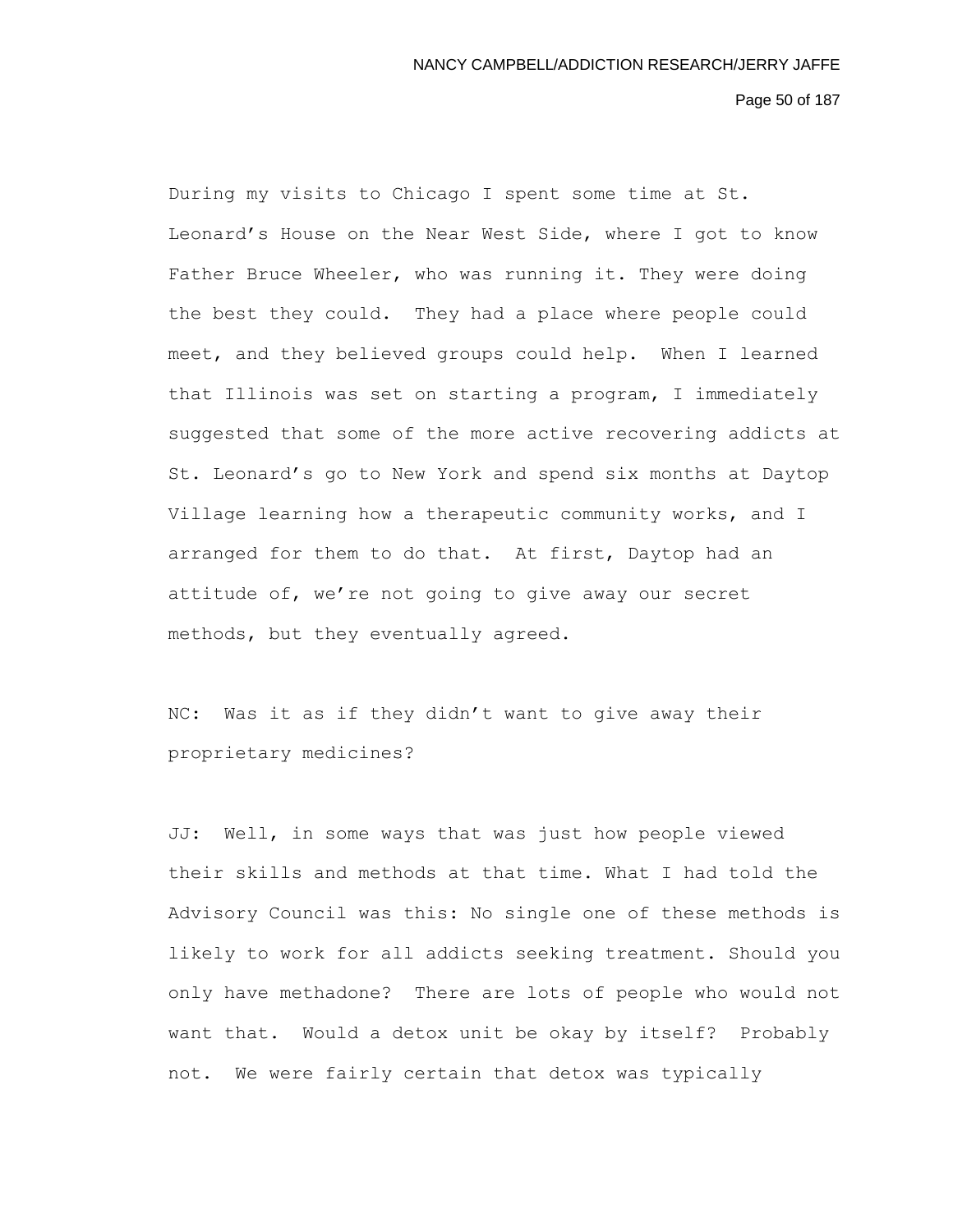### Page 51 of 187

followed by relapse within the subsequent 6 months. But maybe you need to have it anyway so nobody can say you're forcing them into methadone maintenance. Therapeutic communities are fairly selective, hard to set up, and might not work. It takes leadership with some charisma to make this kind of treatment work, and they don't serve many people. So in terms of a major epidemic, you're not going to make it with only a TC or even several TC's. I told the Advisory Council that the approaches or modalities needed to be compared in terms of effectiveness.

I spent some time exploring what it would take to get things up and running. I even had discussions with Synanon about setting up a unit in Chicago.

NC: Were you involved in any of the lobbying, or in the structuring of the legislation?

JJ: I was involved in the structuring of the legislation. Jim Moran, a lawyer on the Advisory Council who later became a federal judge, actually wrote it. Once I agreed to run the program, the Advisory Council put it before the legislature. During the entire time we were working on a plan, people from the governor's office knew and approved of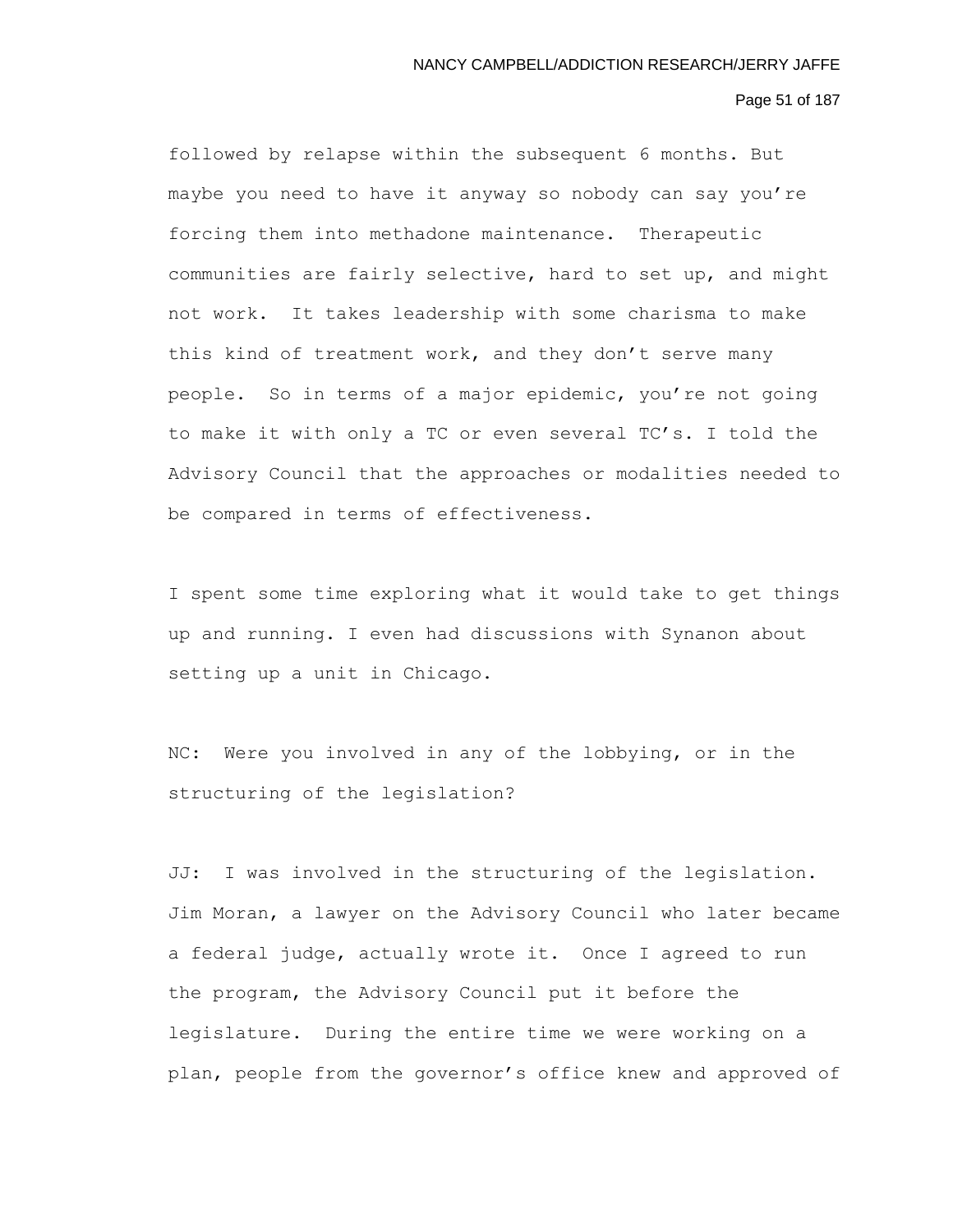## Page 52 of 187

what was taking shape, as did Dr. Harold Visotsky, who was head of the Department of Mental Health for the state and also a member of the Advisory Council. The legislation with the appropriation was passed just as I was arriving in Illinois. That's how I got to be a clinician/administrator.

NC: So they finally got you out of the lab and into a laboratory of another kind.

JJ: It was a laboratory of another kind. Starting from scratch with three different treatment modalities, with virtually nobody trained in any of them, took a lot of time and a lot of effort.

NC: Let me ask you about what you said earlier about being convinced that any viable effort would require indigenous people. How did you become convinced of that?

JJ: I'm not sure exactly how. I think if you look at what is needed for people to change you recognize that part of what changes people is hope, a belief that they can change, that change is possible, that there are people of goodwill willing to help them. What I saw in Dole and Nyswander's program was that they were hiring some ex-addicts on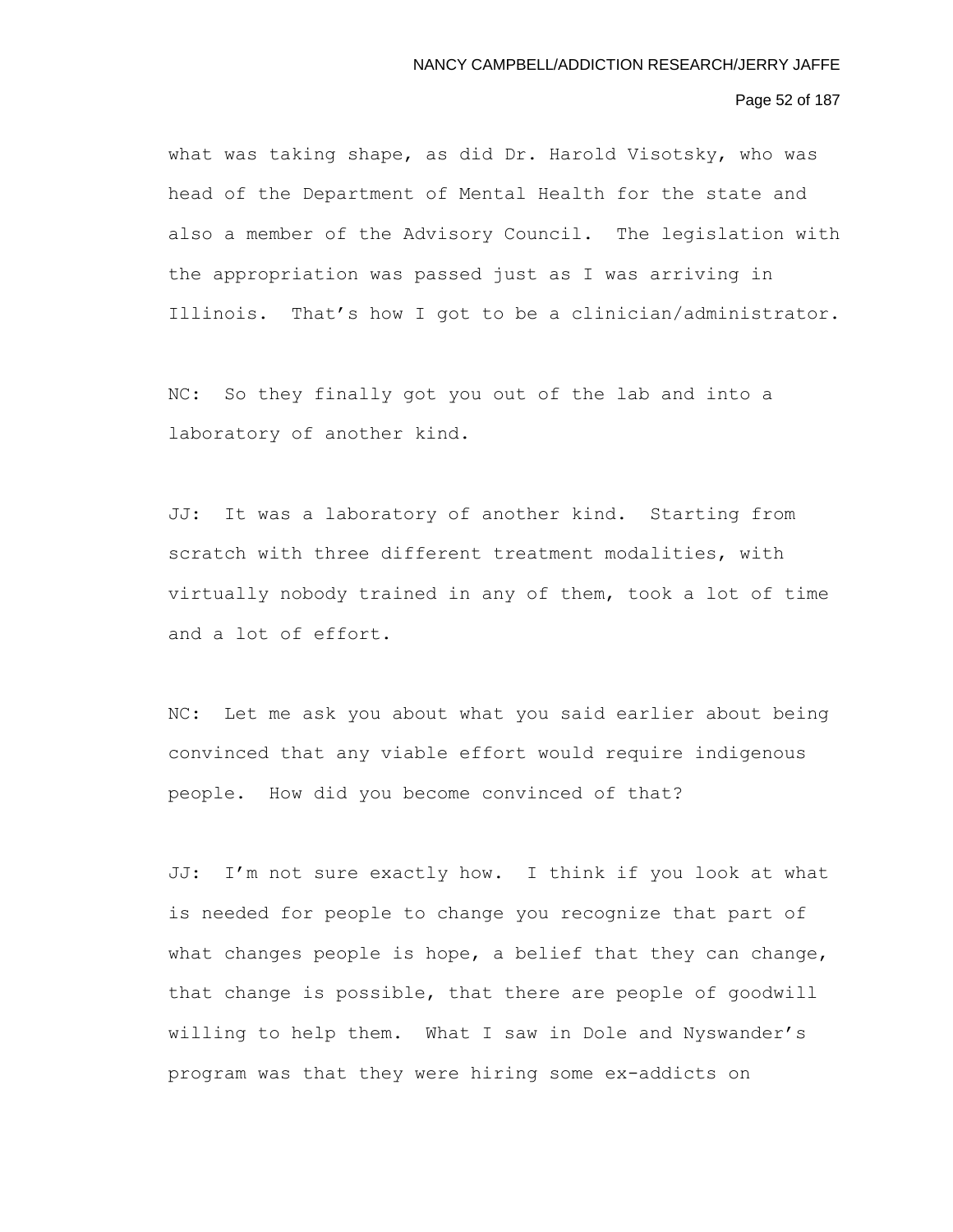# Page 53 of 187

methadone to help people both as counselors and examplars. AA is not just self-help, the members are also exemplars. This kind of instilling of hope has been going on since the Washingtonians. You help other people, and in helping other people, you help yourself. You needed that sense of, "yeah, I knew him from the street, and look what he's doing. I can do it, too." That's important.

My view was that we needed authentic Chicago people to participate in building the system. If I could have brought doctors in who were well trained from other places, I would have done that, but the truth was, there weren't that many in the whole country. Neither the state nor the university were paying salaries that would make it attractive enough to bring people into Chicago.

NC: Right. There was a lack of clinical training, but at Lexington, hadn't you had what amounted to clinical training in this area?

JJ: I was a psychiatrist who had seen addicts in an institution. My task now was to build a system that could treat addicts not in an institution. The data from Lexington were already at hand. Keeping people six months or a year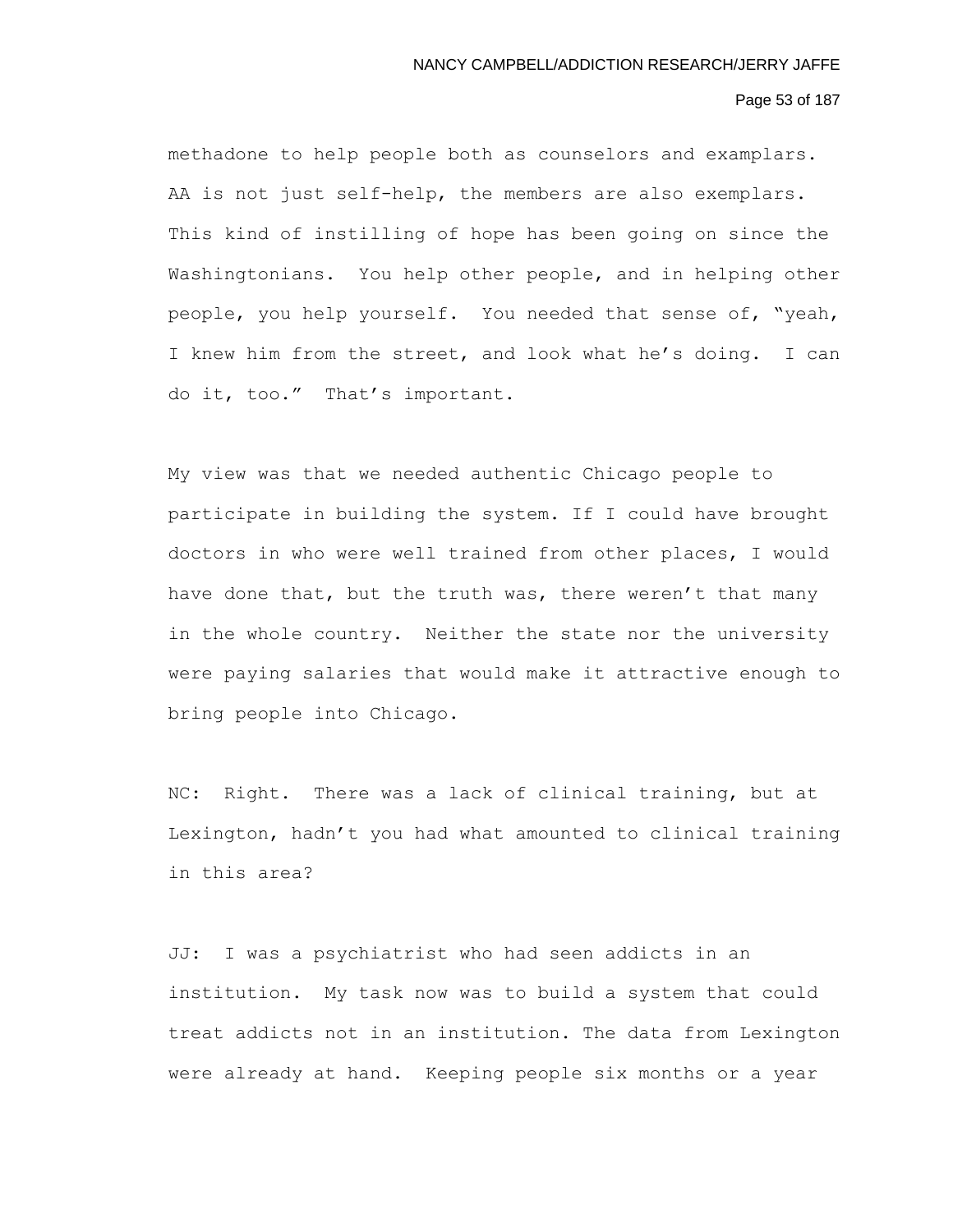### Page 54 of 187

at Lexington did not prevent a high level of relapse. Under those circumstances, you can imagine what my response would be to the expense of a closed facility. Society views the drug addict as some kind of amalgam between a patient and a miscreant. They're willing to see him treated, but not as well as any other patient. It can't be too expensive and public resources for these kinds of activities are always limited. The question when you are responsible for using those resources is, how can I maximize their impact, given the size of the population in need? In Chicago, I would never have willingly spent what a closed institution costs. That doesn't mean that at a reasonable price a residential facility doesn't have its advantages, particularly when you're dealing with people with unstable housing. But the costs have to be reasonable costs because a dollar put into such a facility is a dollar not put into something else. You have to say, what's the best allocation? That's what I was busy doing for the five years at IDAP.

NC: Had you had any administrative experience before IDAP?

JJ: No.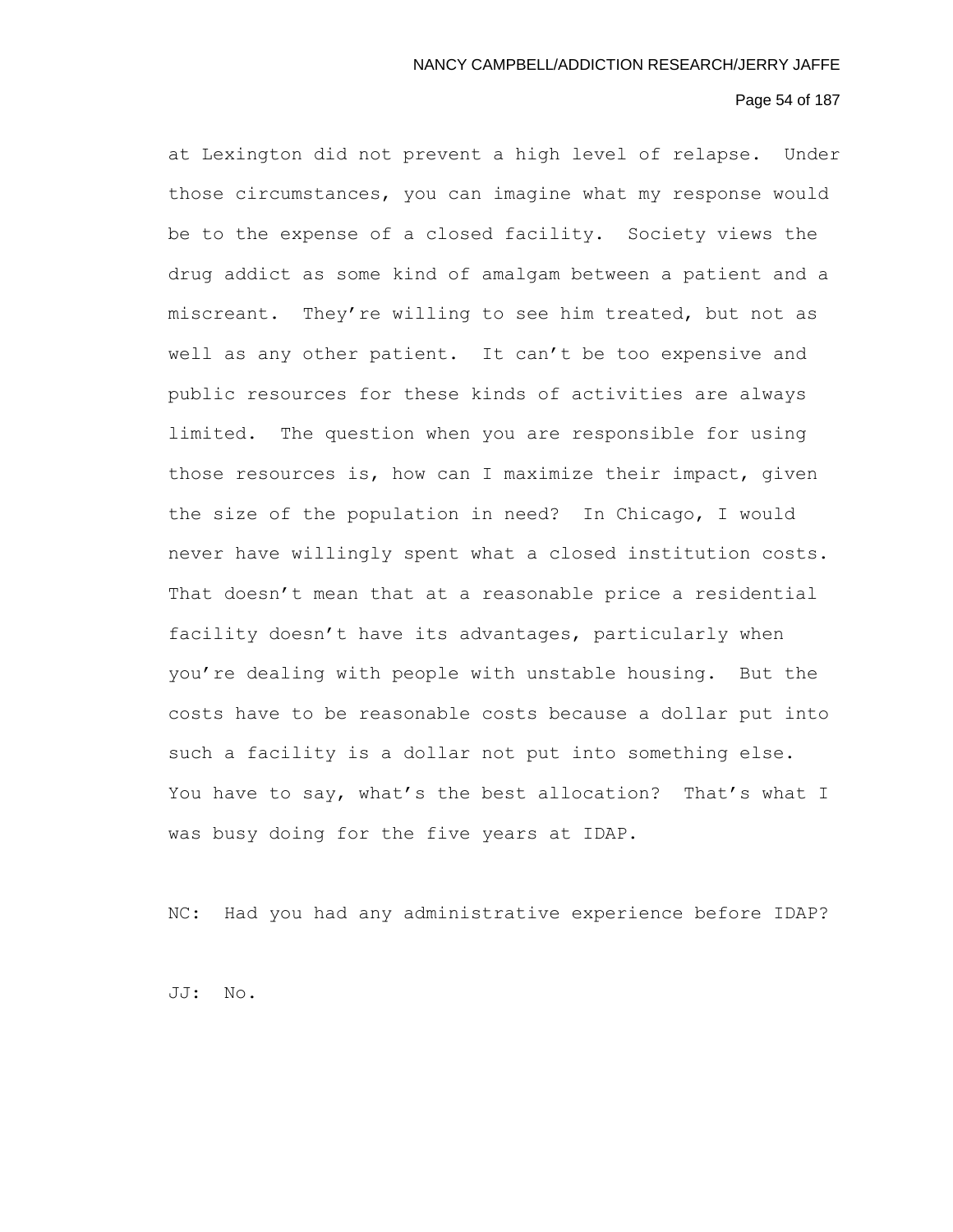#### Page 55 of 187

NC: What difficulties did you encounter as you were getting IDAP up and running?

JJ: The most difficult thing, I suppose, was the conflict between knowing that you need to expand and recognizing that you didn't have enough time to truly train the staff in the procedures. I also knew that even a less fully trained staff providing some services was probably better than nothing, and that we would gradually expand the programs with a clinic here, a clinic there. I believed we had to get it going. People had to have some place to come in out of the cold, even if it wasn't the Taj Mahal. That was the critical issue.

It was always a conflict. If you're any kind of a good clinician, you can spot what's wrong. But if you stop to fix it, it means you're not busy doing everything else that needs to be done. You need to fix and expand concurrently, and they are almost incompatible. The state was willing to give us more money. From a cost perspective we were running an exceedingly efficient operation. Nevertheless, you just can't do a decent job when you're always functioning with the view that scandal could erupt at any time. There are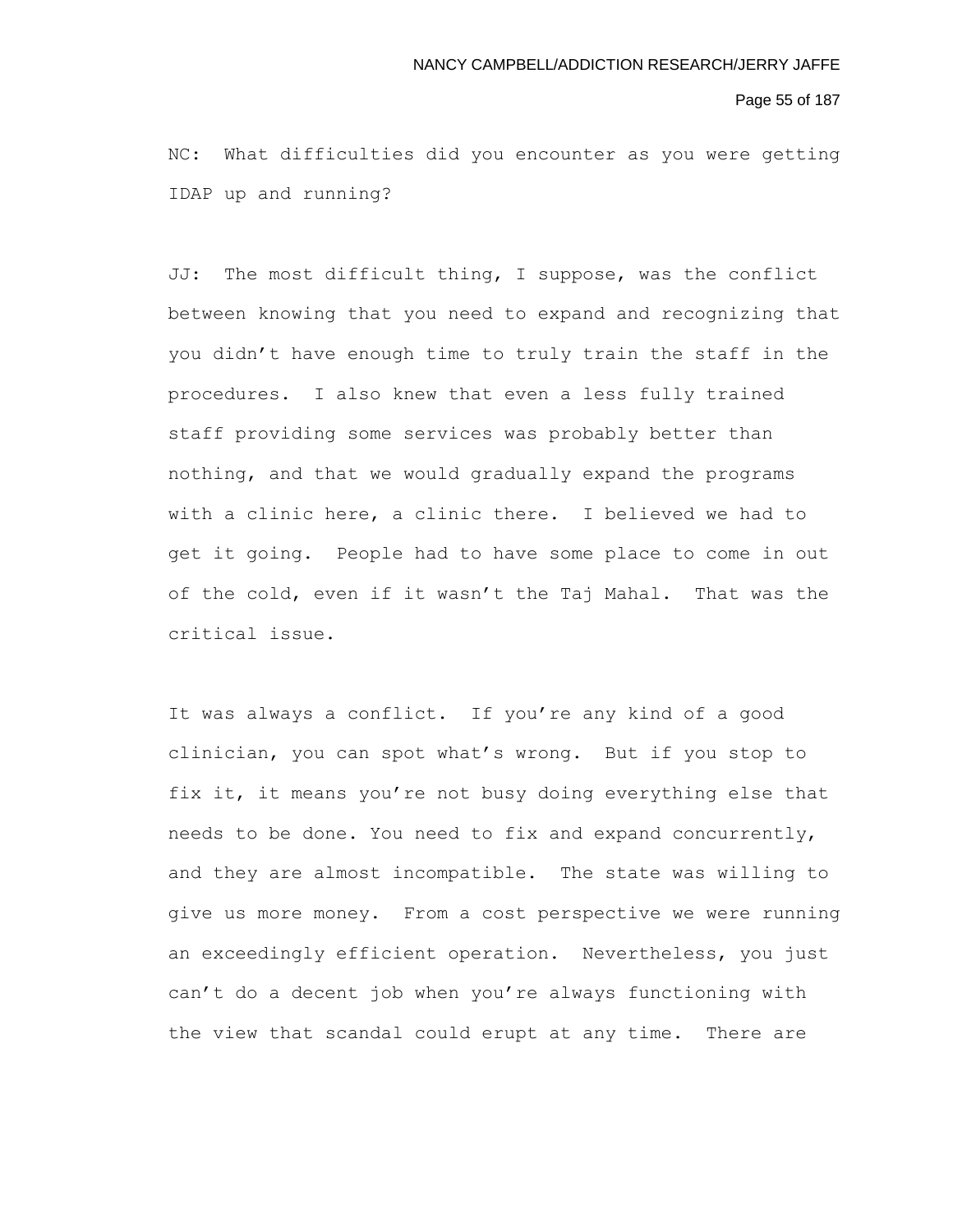#### Page 56 of 187

always people willing to find some deficit and write it up as if it characterizes the whole thing.

There obviously were potential conflicts of interest between the university and the state, although they were both very cooperative. Depending on how I arranged for services, I could take money out of the state pocket and put it in the university pocket. It was an awkward situation. The state did not pay a great deal of overhead to the university, and yet it was getting lots of benefits from the university's activity. How do you compensate a university for the resources it makes available? And not just for its physical resources, but for its powerful influence in the community? Very difficult to do, especially if you are concurrently a faculty member and the head of a state program. Usually it's the overhead that does that. But the situation in Illinois didn't provide for that kind of overhead so there was always some tension. Recruiting was also a problem. Some people who wanted to work in the program thought they were coming to the University of Chicago, to the Department of Psychiatry. But if I was paying them out of the state funds, I couldn't say, well, now you can be an academician and just give me a few hours a week. That is basically dishonest. Even when I was awarded a sizable NIMH grant for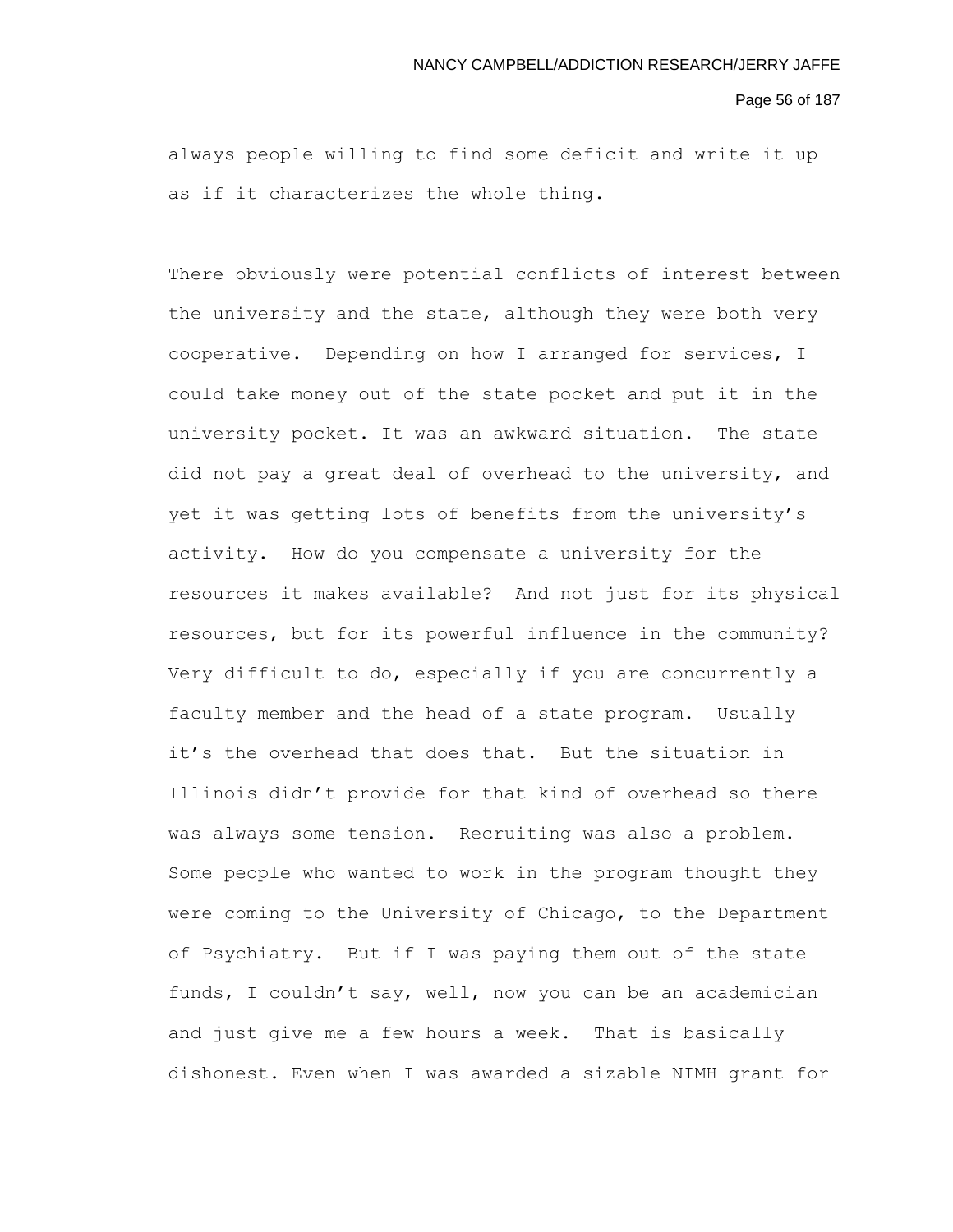## Page 57 of 187

treatment starting in late 1968, the conflicts persisted. I had to decide who would work on the grant to the University of Chicago and who would work for the State of Illinois; and even for those on the grant, how much time could be allocated to efforts not spelled out in the grant.

At the same time, IDAP could not have been set up solely as a state organization because it would not have had the flexibility that a university affiliation gave us. And it couldn't have been done solely as a university operation because the university would not have wanted want to take on the clinical responsibilities, particularly for neighborhoods not in their immediate vicinity. IDAP developed programs in Rockford, Peoria, and East St. Louis.

NC: Did you do evaluation research?

JJ: We tried to do studies of the programs we were setting up. I guess you could call it evaluation research. You're reporting on the outcome, what happened when you did ambulatory studies, and how well people did, what happened when you used different dosages of methadone. We probably should have published more, but there's a limit to the energy you can muster while developing a state-wide program.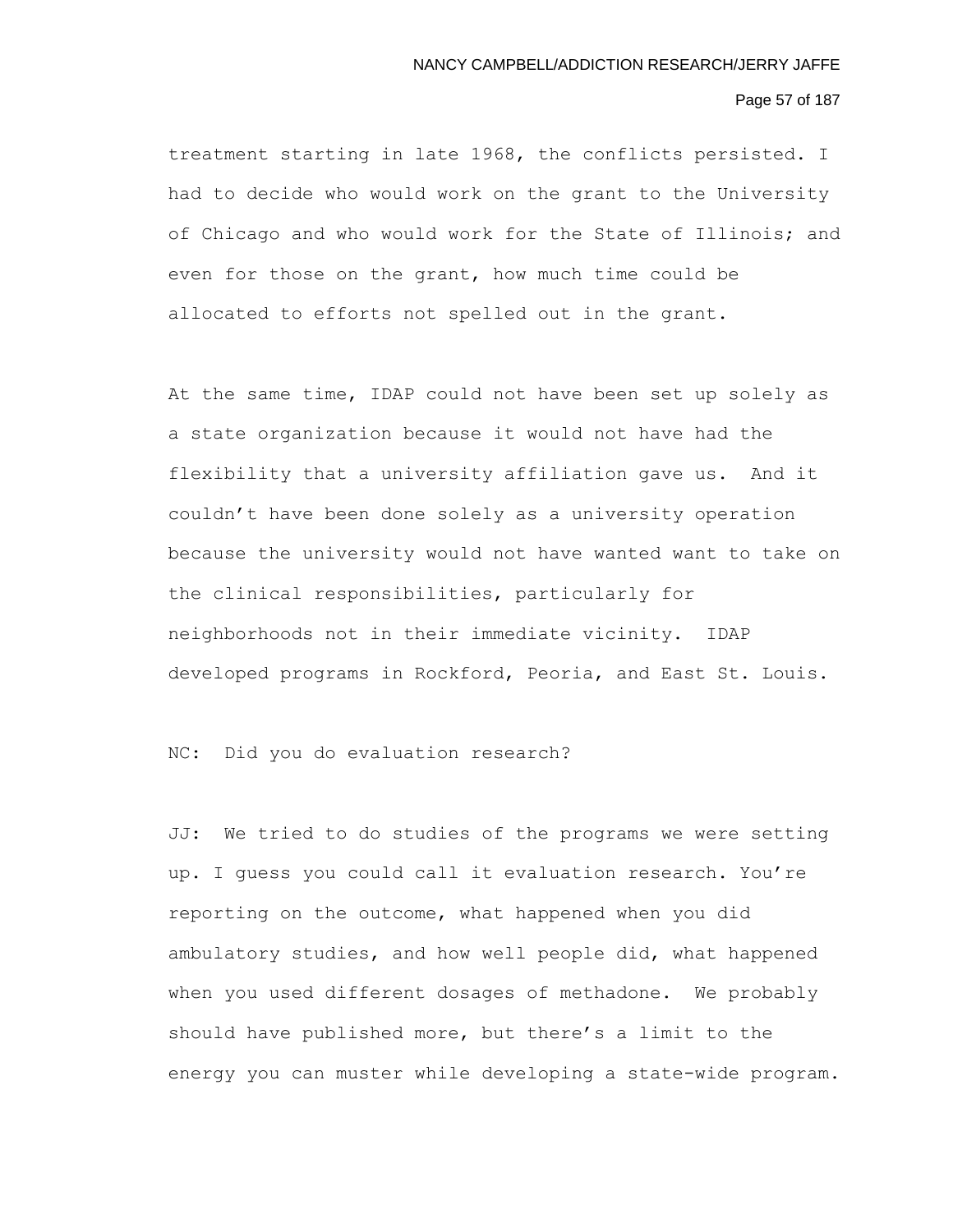#### Page 58 of 187

There were some additional university people there who were doing research, and I was encouraging them to do it. I can't even remember how we paid them at the time. As I mentioned, the university finally got a service research grant from the federal government a year later. I was the principal investigator, and we paid some people from that. Patrick Hughes did some work on epidemiology, and with John Chappel we did a placebo-controlled study of cyclazocine. Some faculty members at the University of Chicago law school carried out a study on the impact of treatment on crime and arrest rates. Bob Schuster was recruited from Michigan and he set up his pharmacology lab and collaborated on some clinical studies. We finally did the first studies on LAAM.

But, as in any situation where you're conducting research, you really can't direct other people to do everything. They have to take some initiative and have the competence to do research. You can give them the time and the support from time to time, but you can't lay the questions out with that much precision. Pat Hughes did the epidemiology, and Bob Schuster, Ed Senay and I did several studies with LAAM. We demonstrated for the first time that patients could be stabilized on LAAM given only three times per week. Bob Schuster and I did some other clinical studies. Some of it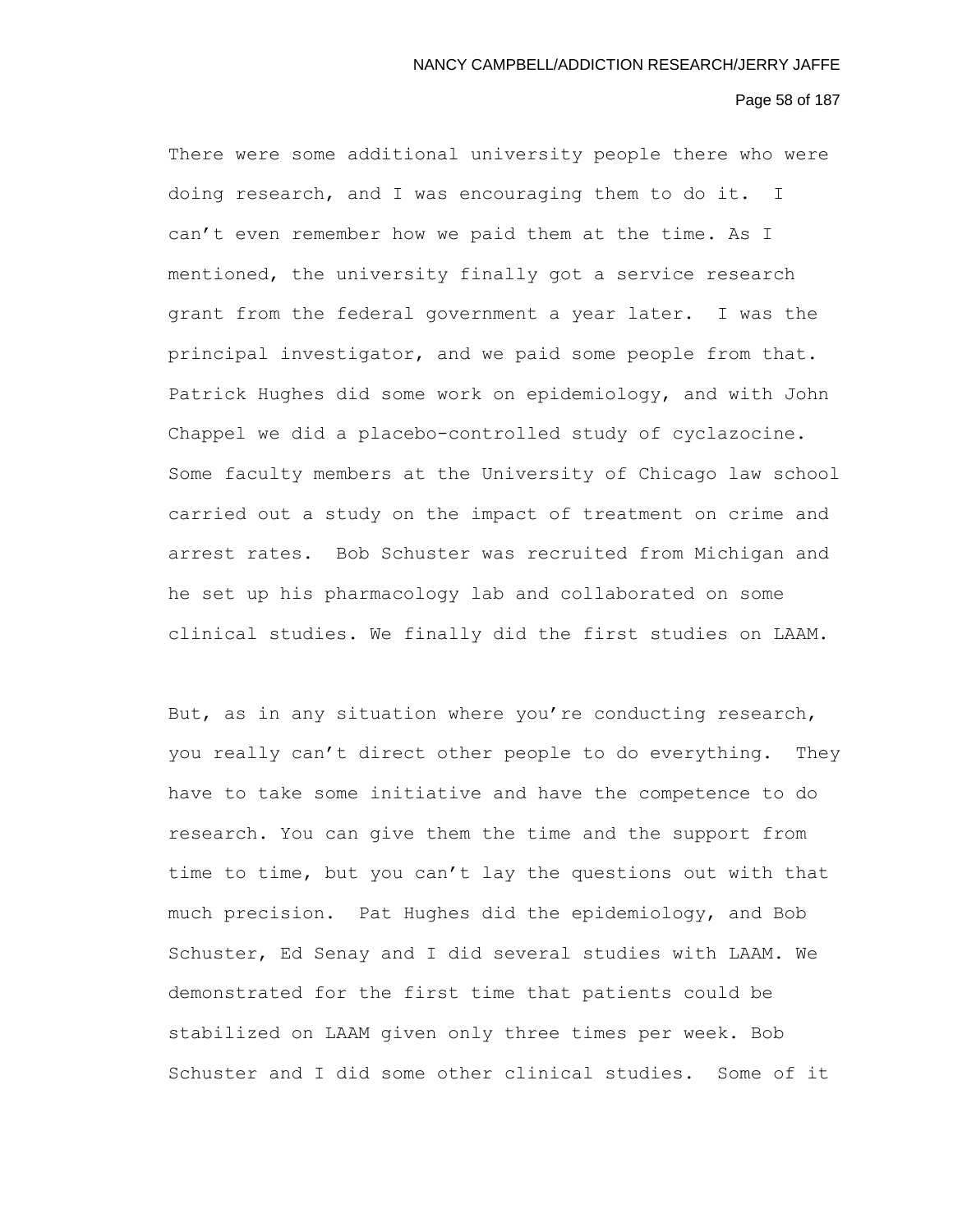### Page 59 of 187

got published, and more could have been. But there was always the tension between doing one more study or opening one more clinic. In Illinois there was never a point at which there were not more people who wanted treatment than we could serve.

NC: For you, was it that the moral divide is such that treatment, in essence, wins out over research in that kind of situation?

JJ: Yes, you could say that. That was my role. Very early on, since there were more people asking for treatment with methadone than we could admit, we did a waiting list control to determine if people are better off on methadone than on a waiting list. When an opening came up for someone on the waiting list they would be called. I had met one of the people who was randomly assigned to the waiting list, and when we were able to admit him I called, and his brother said he had died of an overdose. That experience lives with you for a long time. Was it ethical? The program couldn't take everybody. What should we have done - first come, first served? I wouldn't have known how to do that because patients were applying for entry at different sites, so for a while we took them randomly.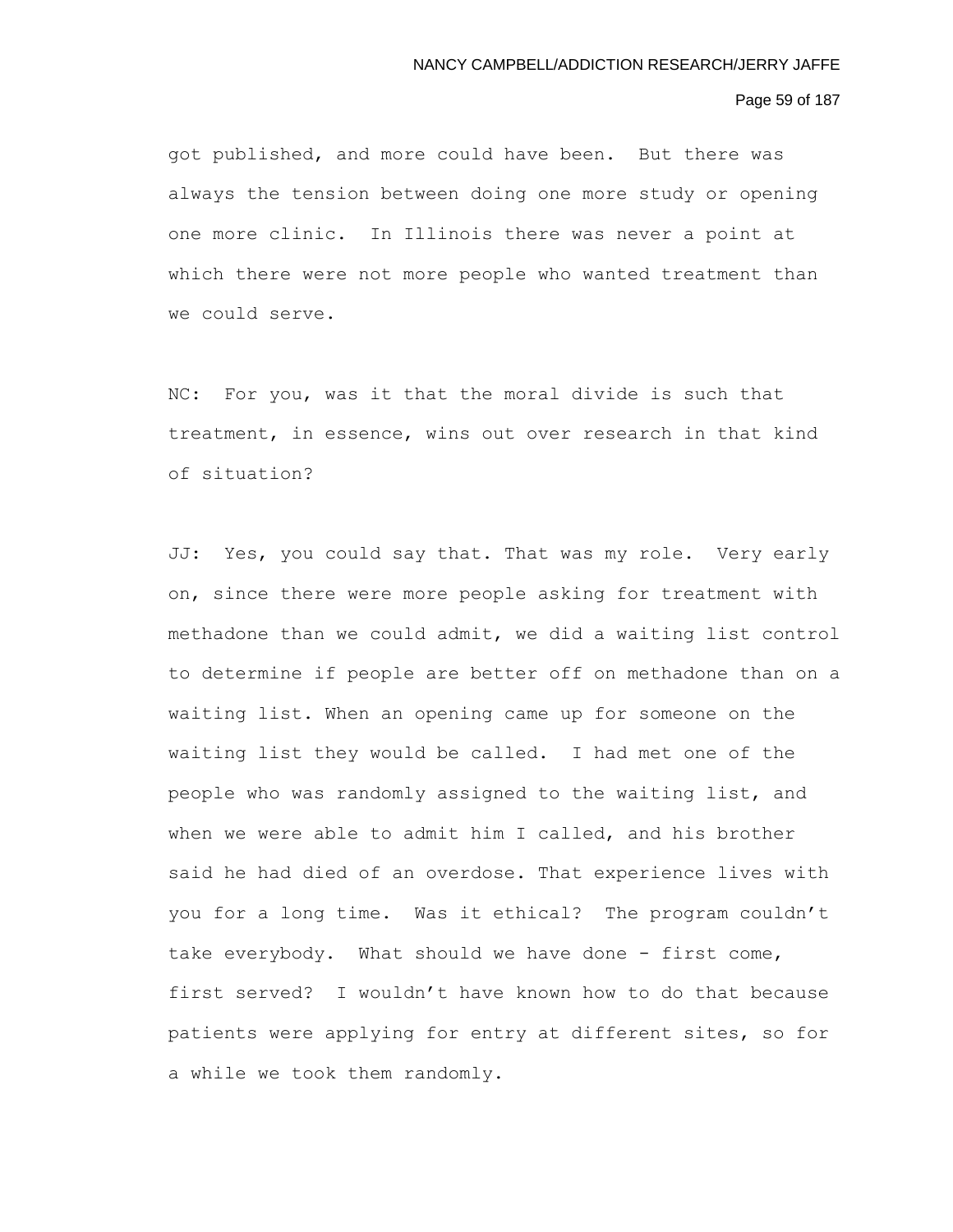Page 60 of 187

We knew there were serious risks associated with heroin use, and if you got people into treatment, you reduced those risks. After about a year we were able to set up a therapeutic community, and then we had methadone programs, a detox unit, and a program for youth, and a TC.

NC: About how large was your methadone program?

JJ: The programs grew continuously, so it depends on what point in time you look at them. By 1971 we had admitted almost two thousand patients, most of them to ambulatory methadone.

NC: Besides the youth program, did you have any other special population programs?

JJ: At some of our methadone programs counselors had different philosophies. There were some ex-addict counselors who had been in therapeutic communities who were fairly tough on patients who didn't adhere to the rules and didn't come regularly, or who continued to use heroin. They would press for discharging them. Later we'd find out about patients who dropped out and ask why, and we'd be told it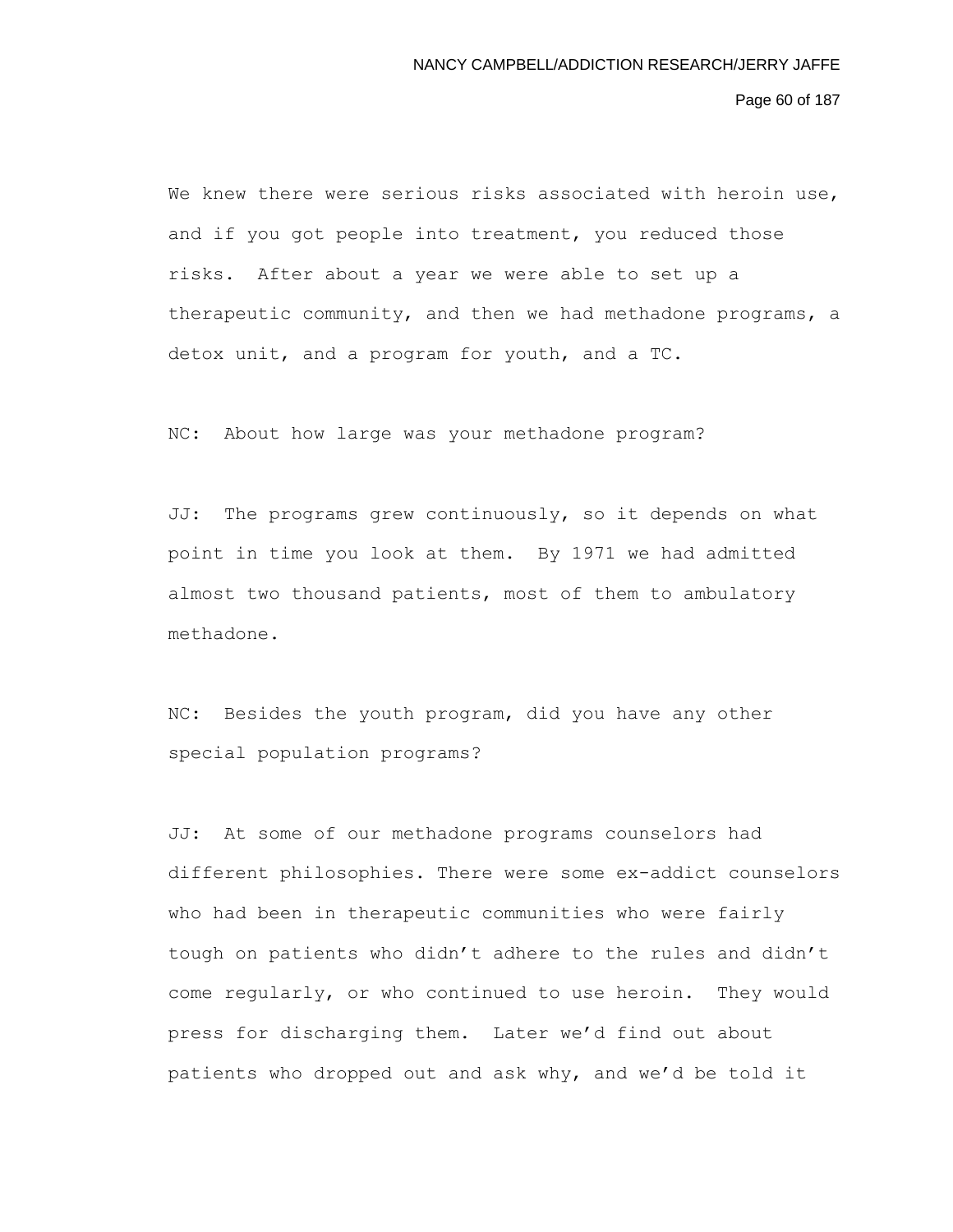#### Page 61 of 187

was because they didn't show up, or because of some other rule infraction. So we started a new program. I don't recall whether we referred to it as the "losers clinic" or the "recycle clinic." It was called Second Chance. John Chappel took that on. We found that if you bring people back in who were dropped from one clinic, they do much better the second time. Of course we wondered whether with better trained, more compassionate counselors, they would have done just as well the first time? I still don't know.

I think we also developed a special program for pregnant women, but I don't remember recall whether it was distinct clinic. From time to time, some staff members urged me to find a way to provide more primary medical care within the drug treatment programs. I was acutely aware that to do so on taxpayer money would not be fair to the many working people who paid taxes but had no medical insurance themselves, so we provided only minimal outpatient medical services. But we did arrange to support two acute care medical beds at a hospital on the north side of Chicago.

NC: Was there any treatment geared specifically to women, or did they get mixed in?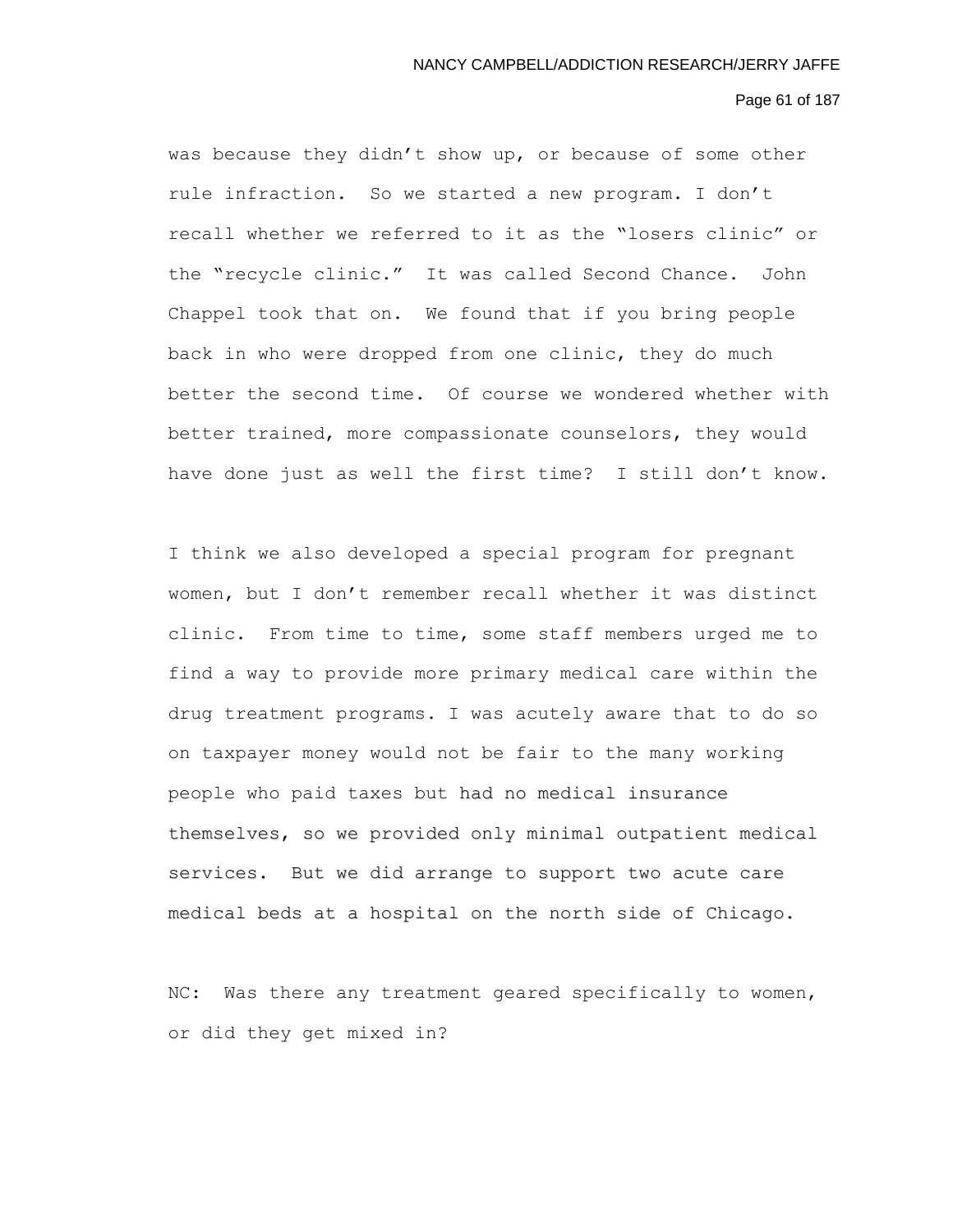# Page 62 of 187

JJ: Mostly they got mixed in. Our methadone clinics all had coffee for the patients. Mothers were always welcome to bring their children to clinic with them. When we started the residential program at Tinley Park women who needed to move in could bring their children. They talk about it taking a whole village to raise a child. Well, at Tinley Park there were a lot of adults and a smaller number of children. But the children were now surrounded by nondoped-out adults, so perhaps some had never been cared for quite as well. Also at Tinley Park there were people being maintained on methadone who hadn't been doing well on their own because they were drinking. They could move in for a while, as well. It was, if you will, a therapeutic community that accepted people on methadone. It was a very tolerant and unusual place. If you only wanted to stay two weeks, it was okay. If you wanted to stay three months, even better. We did detox there, too. Dr. John Lowney, a psychiatrist who lived not far from Tinley Park made rounds with a nurse. We had to give out medication for people on methadone anyway, so he could also detoxify people there. It didn't require a lot of special staffing. If Synanon and therapeutic communities could detox people on a couch with no medical support at all, (and by that time you could do alcohol withdrawal on an outpatient basis with only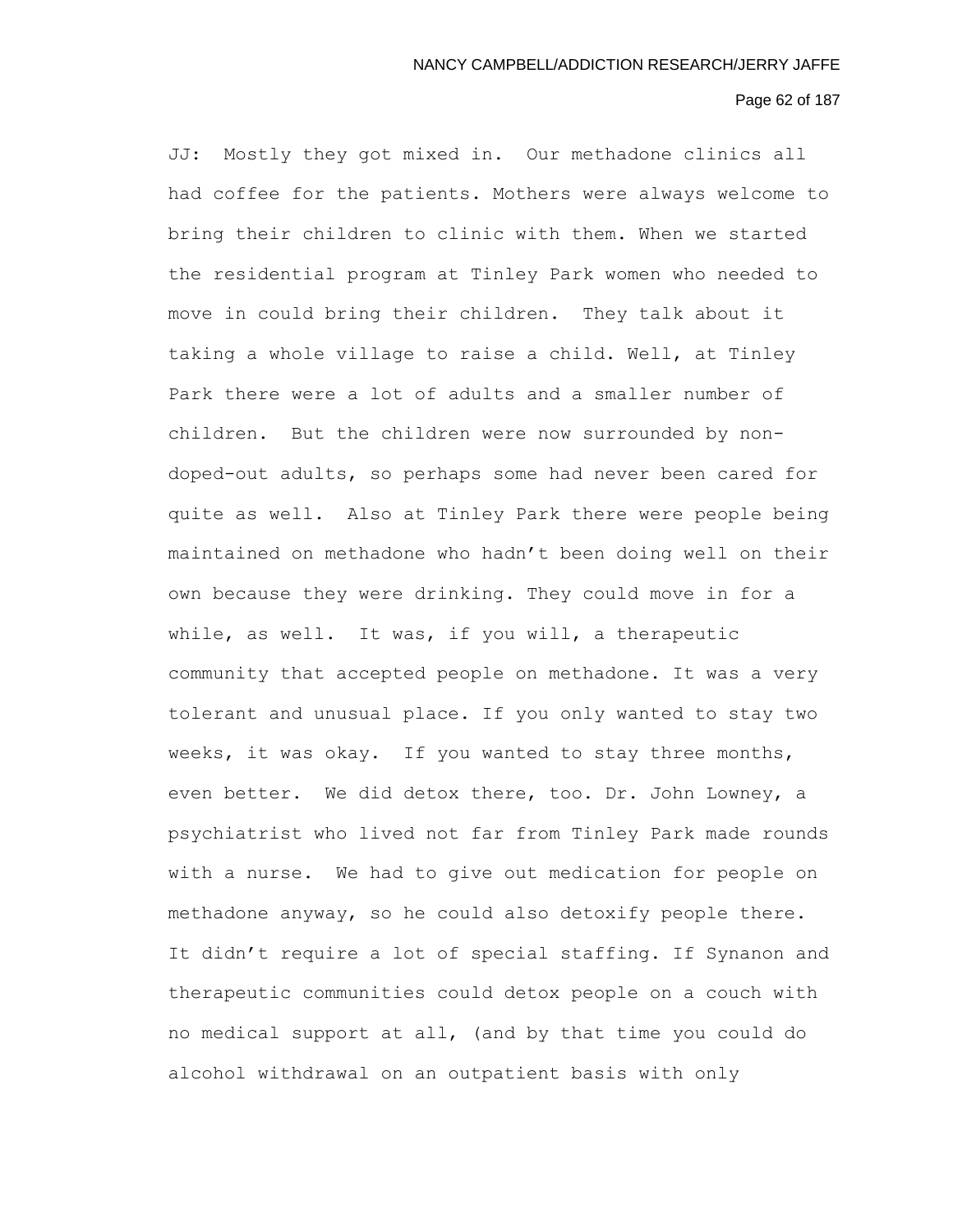### Page 63 of 187

vitamins), why did you have to have a thousand-dollar-a-day hospital bed to do what could be done as an outpatient?

NC: What was the inspiration for Tinley Park? How did it come about?

JJ: Tinley Park came about as a result of several distinct influences coming together at a single point in time. One was my belief that I needed to show that treatment was more cost-effective than arresting and incarcerating drug users. That led me, perhaps inappropriately, to seek to do the most I could with available resources.

The second was the recognition that some of the patients being treated in our ambulatory methadone clinics needed more support than could be provided on an outpatient basis: a place where there was more structure and where in a matter of a few weeks we might be able to influence problems such as excessive drinking or continued heroin use. While our therapeutic community was occasionally willing to refer someone to our methadone programs, they were reluctant to admit anyone to their facility who was unwilling to commit to the longer term treatment the TC espoused.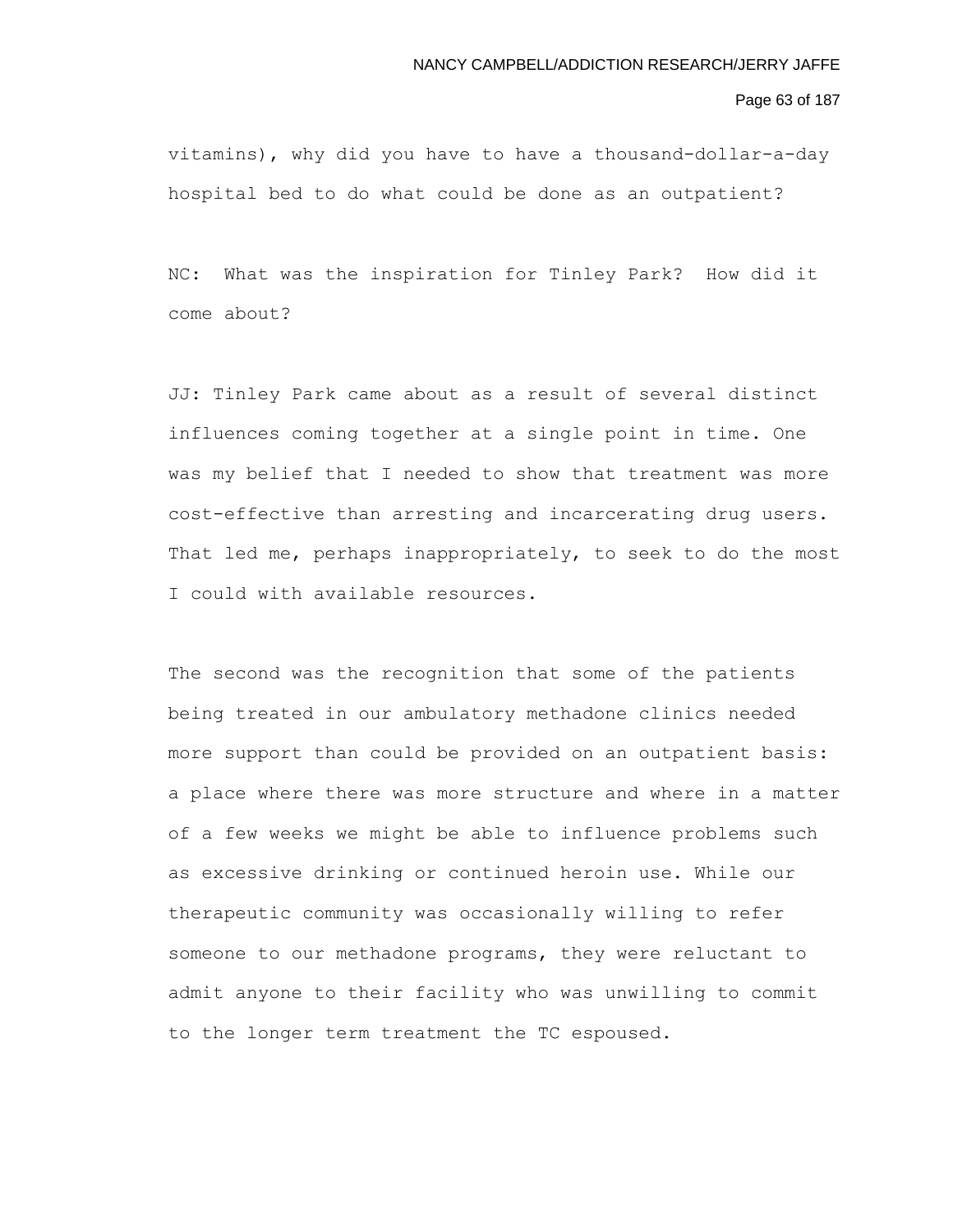## Page 64 of 187

The third influence was my observation that exceedingly few of the patients admitted for detoxification to the University of Chicago hospital unit required any serious medical consultation. It was a very expensive way to effect opiate detoxification considering the high relapse rate. (At the time we had not yet fully developed our aftercare program.) I thought that if I had a residential facility that was not part of a hospital with all of its overhead and availability of round the clock medical staff, we could treat a lot more people with the same resources.

And the fourth and critical factor was Harold Visotsky, head of the Department of Mental Health, of which IDAP was a part. Harold told me that there was an empty staff building on the grounds of a state mental hospital in Tinley Park, not far from Chicago, that IDAP could have. With what it was costing us to run a 15 bed detox unit at the University of Chicago, IDAP would be able to operate an 85 bed facility at Tinley Park, with two contract medical beds at a community hospital for those who needed more acute medical care. Further, I had just recruited David Deitch and several of his senior staff from Daytop Village. David had had a falling out with the Daytop board of directors, and he and his staff were at liberty. I thought that with David's help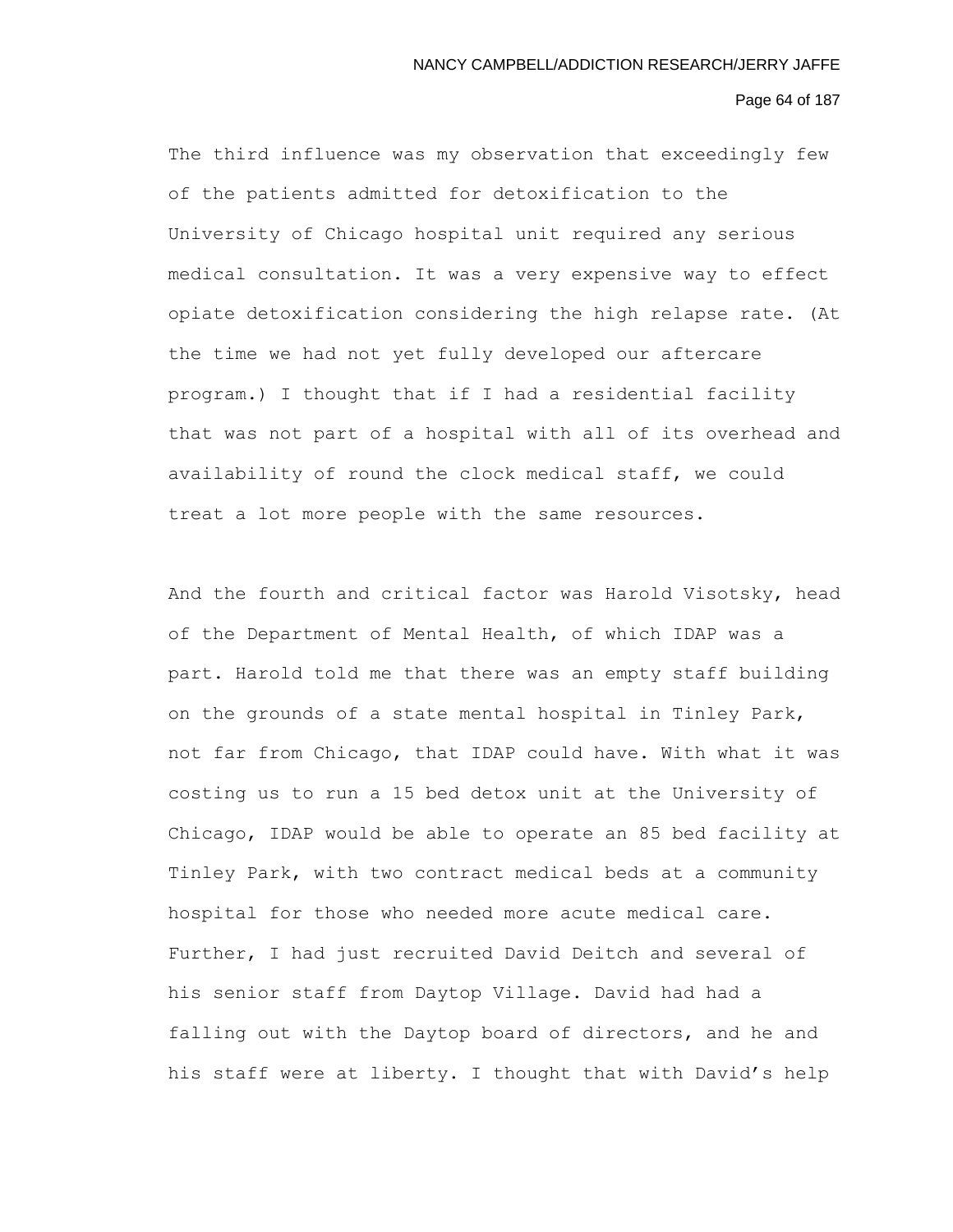### Page 65 of 187

we could create something at Tinley Park that had never before existed. Tinley Park had the beds, it had the structure, it provided food, it had a psychiatrist and a nurse, so it largely replaced the hospital based detox unit, and much to the displeasure of Danny Freedman and the University of Chicago, I decided to close that detox unit and establish Tinley Park.

NC: Was it kind of a closed institution?

JJ: No. You could leave. It was pretty much like any therapeutic community. You're here because you want to be here. If you want to leave, let us know. It was hard to leave because of where it's located, (Tinley Park is about 20 miles south of Chicago), but nobody was compelled to stay. It was voluntary. Tinley Park had nice grounds, and a couple of times a year we had picnics there for the whole IDAP staff and their families. People from our therapeutic communities, methadone programs, detox unit, abstinence group, all came down, played volleyball, had food. There was a certain sense of camaraderie and not rivalry.

Later, we were able to replicate bits of Tinley Park in the city when the Salvation Army gave up its big building on the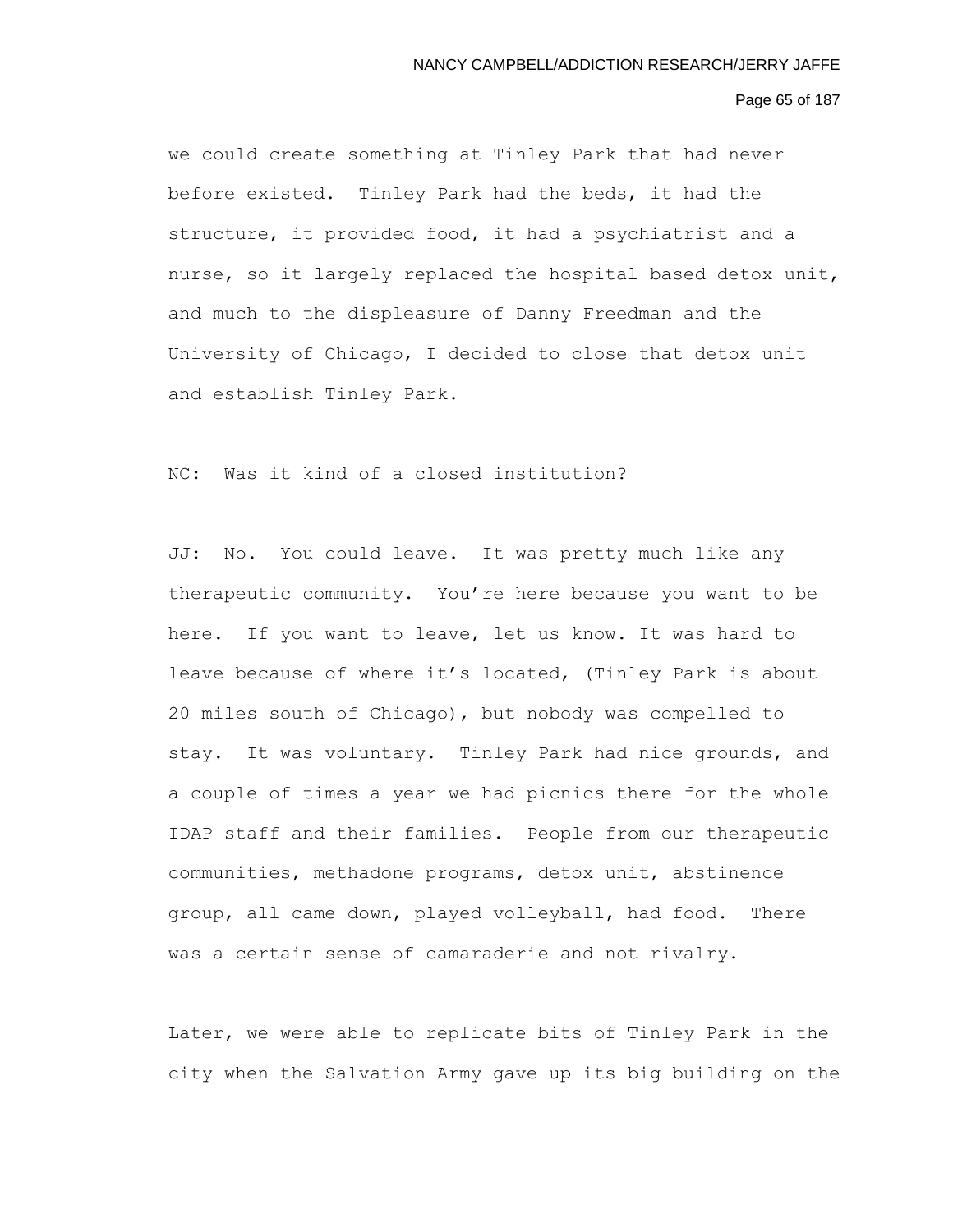### Page 66 of 187

South Side of Chicago. We acquired the building and set up something the staff decided to call Safari House. It had residential beds, it had methadone maintenance, it had detox, it had outpatient, it had vocational training activity, all at one location on the South Side. It was run two men who had gone through our detox unit at the University of Chicago and then had done so well that they became important members of the IDAP staff.

NC: Was the multimodality language yours?

JJ: I don't know whether it was mine. I may have made it up, but I'm sure other people had used the word multimodality before that. I don't claim originality for it, but that's what we said the IDAP program was.

NC: There was an epidemiology cluster at IDAP consisting of Patrick Hughes and Noel Barker and Gail Crawford. You seemed to decide you were going to look at behavioral approaches, and epidemiological approaches. Those both seemed fresh at the time. What did you think you were doing going in those directions in particular. Why did you invest in those directions?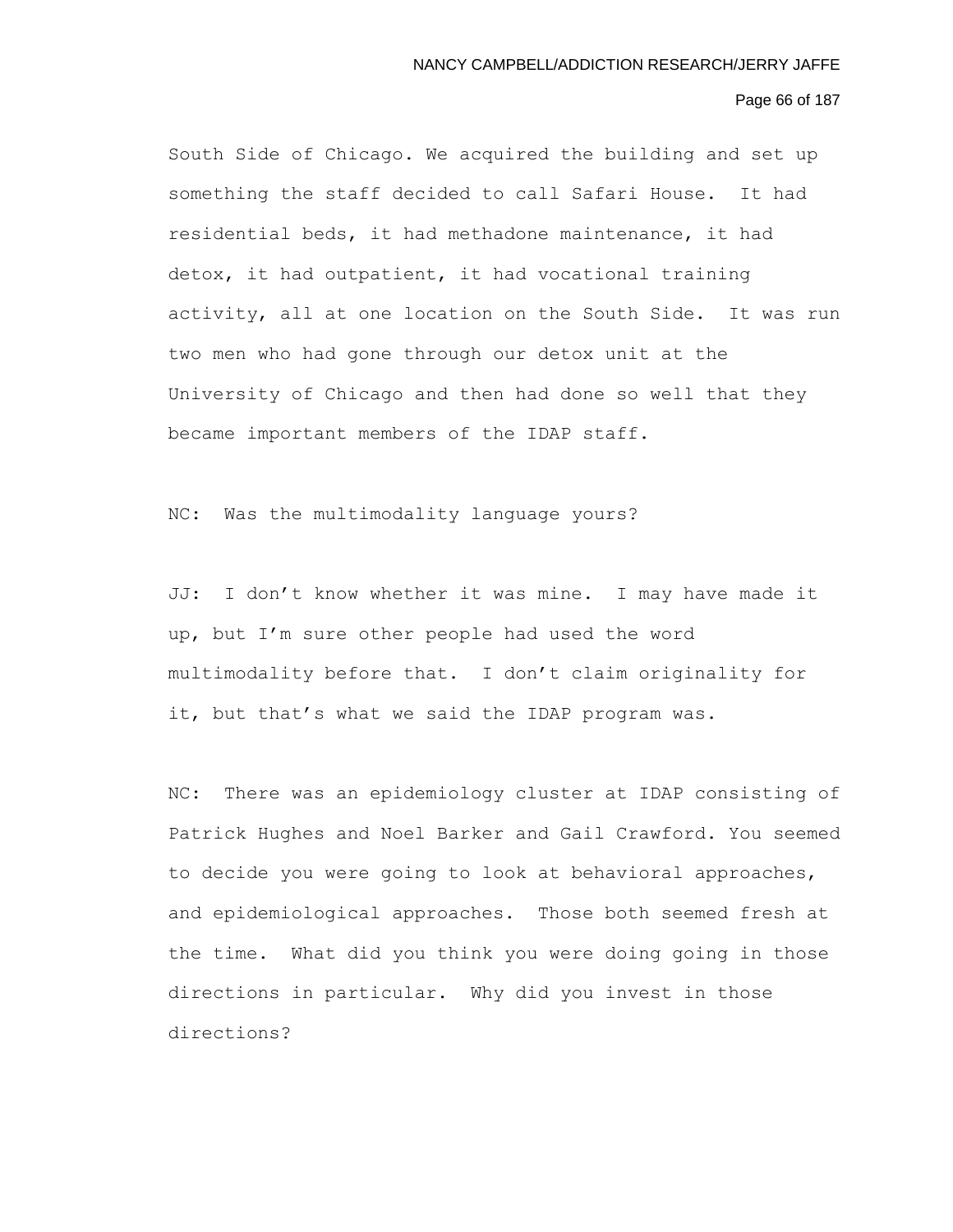# Page 67 of 187

JJ: There was a paper by De Alarcon and Rathod published in 1968, titled "The Spread of Heroin Addiction in Crawley New Town." They saw that heroin came in, and then it spread from group to group. Part of the idea was that if we could identify a beginning epidemic, maybe we could get in and treat it and abort the epidemic. Basically the hypothesis was, maybe there are mini epidemics. Somebody's bringing in some dope, and it's spreading. So the first question was, where are the epidemics? Where are the users living? Are they clustered? Are they diffuse? What's the nature of how they interact? Pat Hughes wanted to do that, so I said fine, go do it.

NC: Why did he want to do it?

JJ: He wanted to do epidemiology, but he was also a physician. I needed to build depth in terms of doctors who were willing to work in this system. It's the kind of system where, if you don't have redundancy, you are at great risk. His price to work as a physician in the program was support for his epidemiological interests, and that was fine with me. He knew something about it because he'd been at the NIMH narcotic group, DNADA.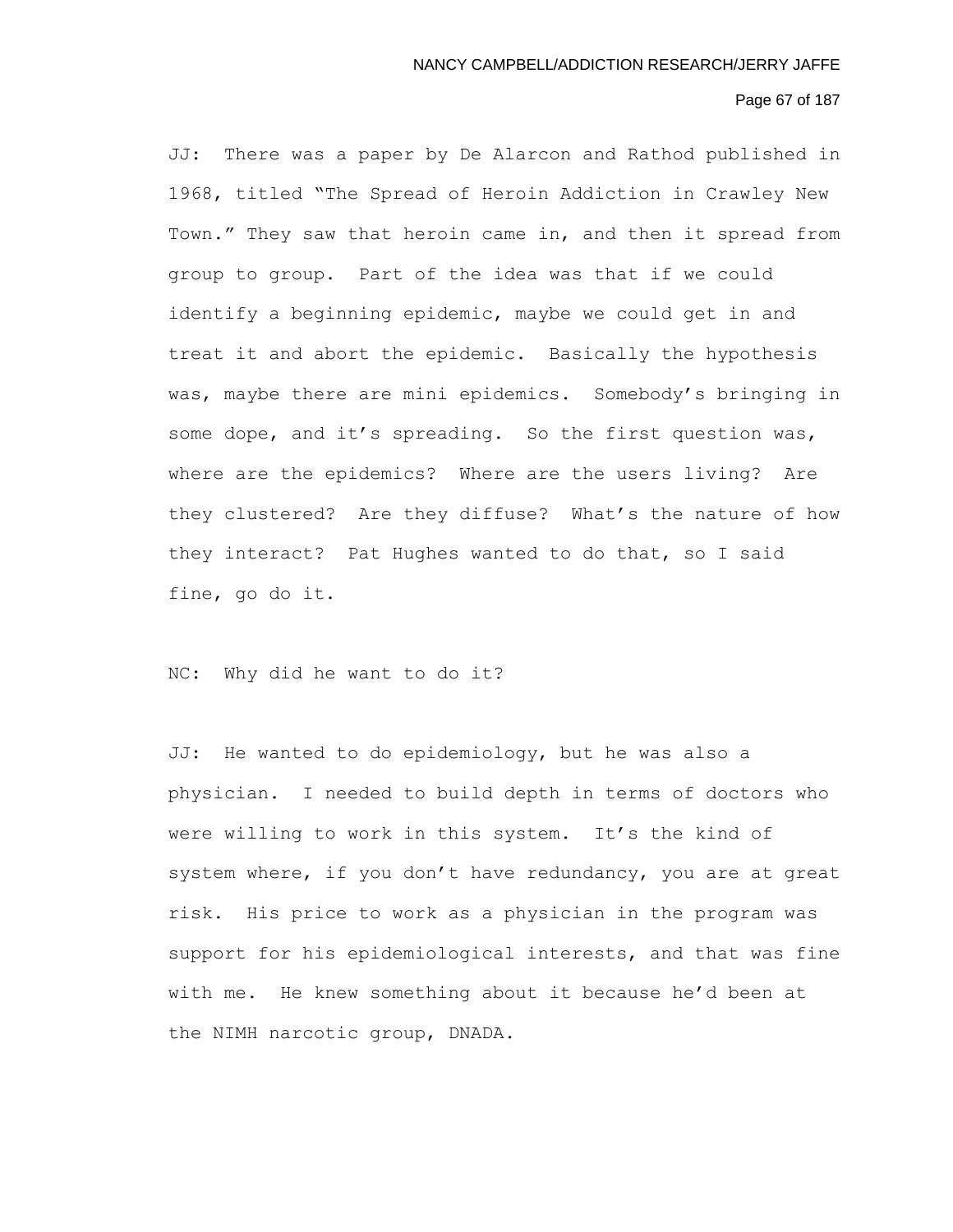#### Page 68 of 187

I had read the Crawley New Town paper, probably as part of writing chapters for Goodman and Gilman. The idea of intervening in an epidemic is that you first have to spot where it is. I guess everybody goes back to the Broadway pump.

Another thing we were trying to do, in a very primitive way before the technology we had really allowed it, was to see how we could use computers to keep track of everything we were doing – admissions, medication, lab tests, patient records, finances.

NC: So you were also invested in using new information technologies and urine testing technologies.

JJ: Yes, we built our own urine testing lab using Vince Dole's techniques. We didn't have much alternative because the commercial options that you have now didn't exist.

NC: What techniques were you using?

JJ: We had been using thin layer chromatography even when I was at Einstein. In Chicago I used the lab that they gave me for my research grant to set up the urine testing lab,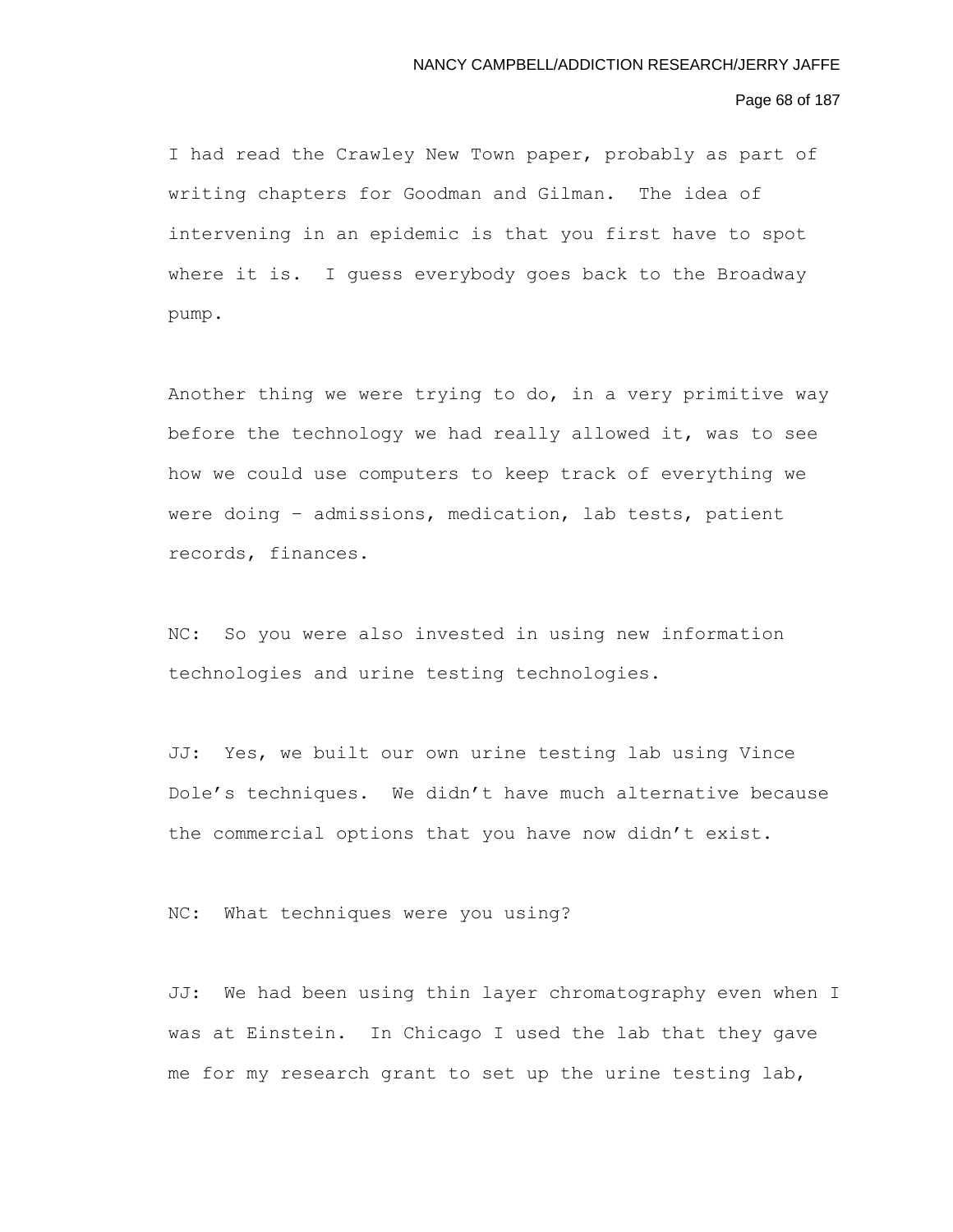Page 69 of 187

and we hired a full time lab director with a PhD in chemistry and added gas chromatography.

NC: And at the time, were there any concerns or thinking about civil rights issues with urine testing?

JJ: It was a clinical test. I would not have thought, if you were testing a diabetic's urine for sugar, there would be a civil rights issue. There was nothing in the air at the time about testing and civil rights.

NC: When did you begin to hear concerns about methadone as a genocidal agent from the black community? Had you heard that before you got to Chicago?

JJ: A little bit.

NC: Did you hear more or less of that concern in Chicago than in New York?

JJ: A little less, I think.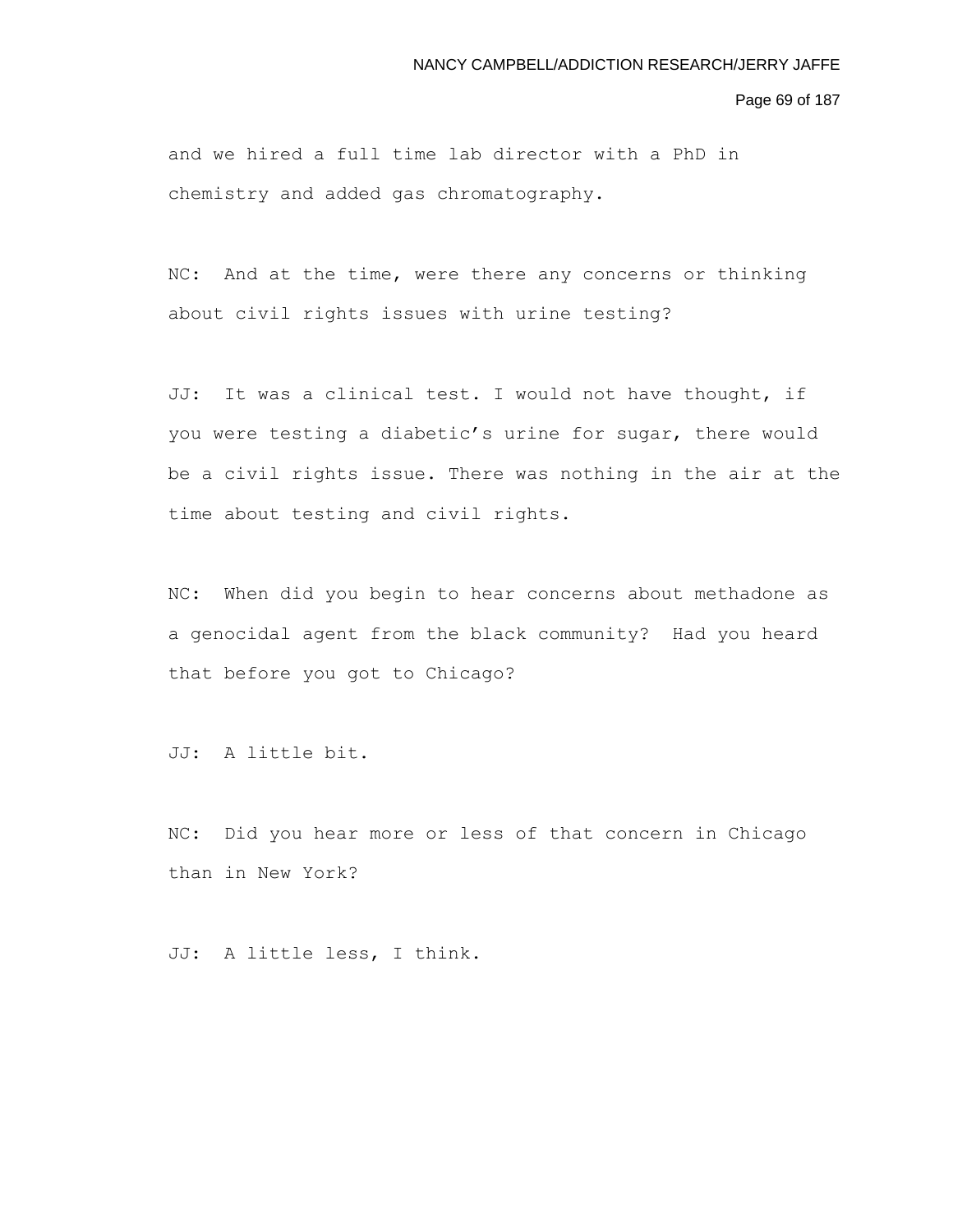## Page 70 of 187

NC: Did you also, in Illinois, run into the conflictual division between TCs and methadone that had developed in New York City?

JJ: I started the TC in Chicago. I signed a personal note on some of the property. I hired the people. If there was any tension between the TC's and methadone, they were smart enough not to let it come to my attention.

NC: What do you suppose made the difference between Illinois and New York? In New York even then there were entrenched divisions.

JJ: I think it might have been the size of the egos of some of the people running the programs in New York. We didn't have anybody of that stature running our therapeutic community. Also, I controlled the budget. If you were going to criticize methadone, you were criticizing the person who was giving you your budget. And at that time I don't think anybody would do that. Furthermore, we brought methadone people into the therapeutic community so they could see how group therapy worked, and we rotated staff from the therapeutic community into the methadone program,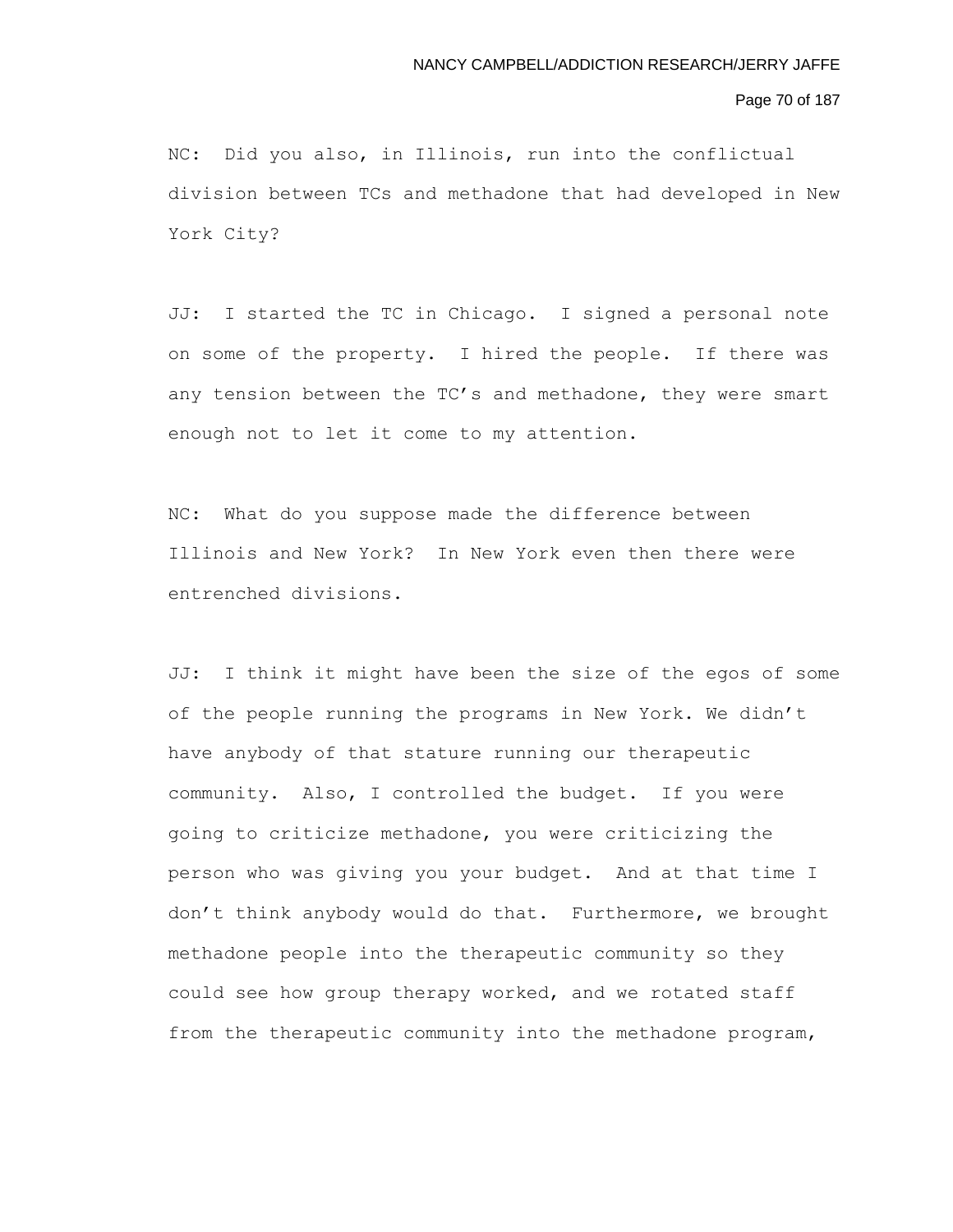Page 71 of 187

so they could come see how a methadone program works and offer the methadone staff some ideas on group process.

NC: Did you specifically set out to intermix modalities in that way?

JJ: Yes, I brought the people from the therapeutic community to our clinical staff meetings, and they sat next to people who were running methadone programs. We talked about what we had to do together.

NC: Are you saying those kinds of divisions and conflicts did not arise during your tenure at IDAP?

JJ: Not that I ever detected. There were some friendly rivalries. John Chappel and Matt Wright and Jeannie Peek were always kind of pleased that they had this Safari House going that wasn't using methadone. But the rivalry was more friendly.

The people in the therapeutic communities - at least back then before they became much, much bigger - saw themselves as part of IDAP. There were several programs involved, like Gateway Foundation and the BRASS Foundation that I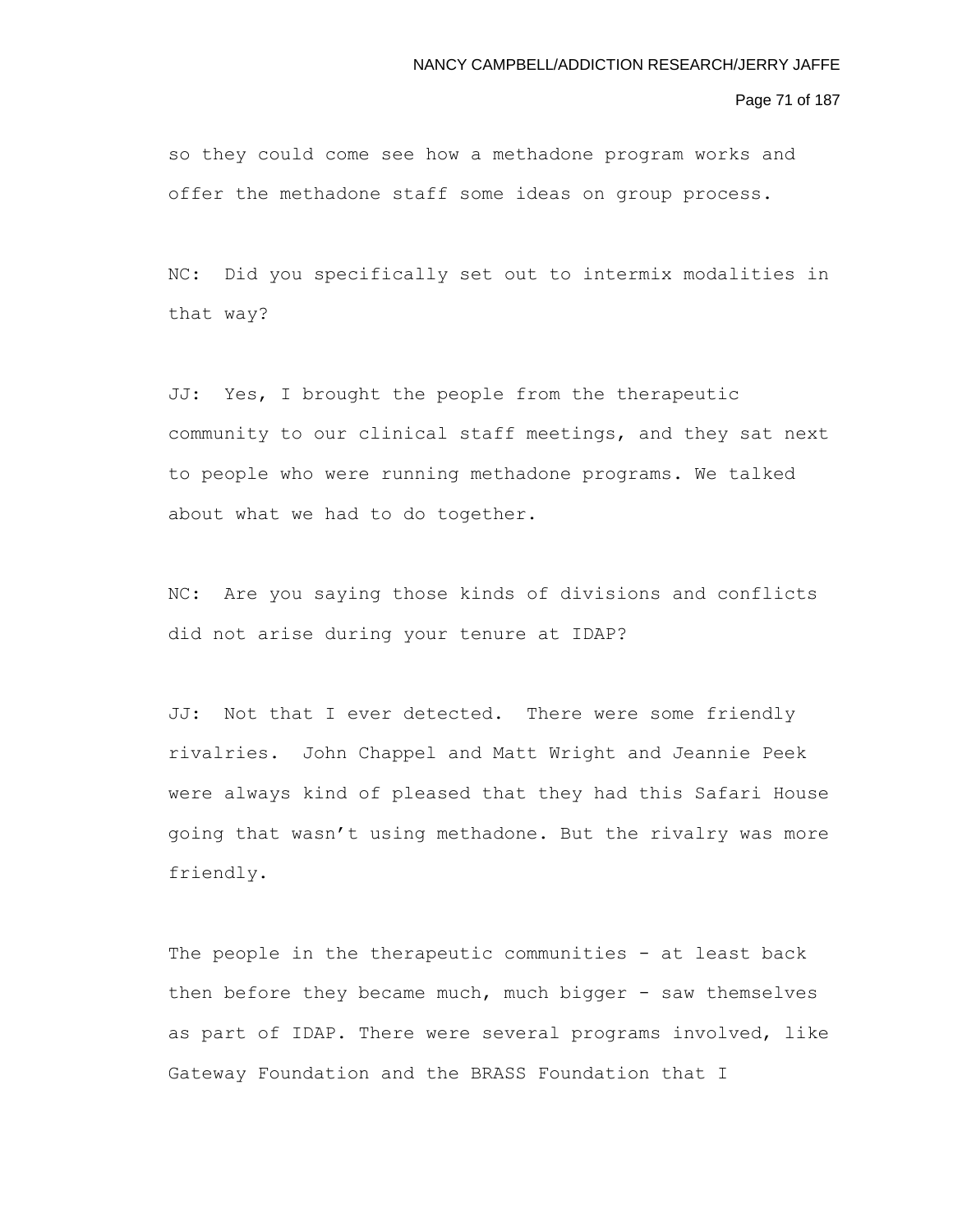### Page 72 of 187

structured as independent, not-for-profit organizations. One of the problems you deal with when you're running a state program is how to accept volunteer efforts and charitable contributions. Typically, people don't give to the state, but they give to foundations. It's a way to amplify the resources available, and a way to give people just a little bit more initiative. They're not just dependent on the state. They have initiative to go out and do things. That was important. The bulk of IDAP's money came from the state, but the not-for-profits were also independent enough to raise money, have a board of directors, and do other things. We even set up a methadone foundation that could create independent programs and find ways to get their own grants. You didn't want people to always be state employees. There are limits to what a state employee is allowed to do. There are advantages to being semi-independent. BRASS became an independent methadone provider.

# NC: Is BRASS an acronym?

JJ: Yes, for Behavioral Research and Social Services, or something like that. There was a time early on when the Gateway therapeutic community was run by someone I hired who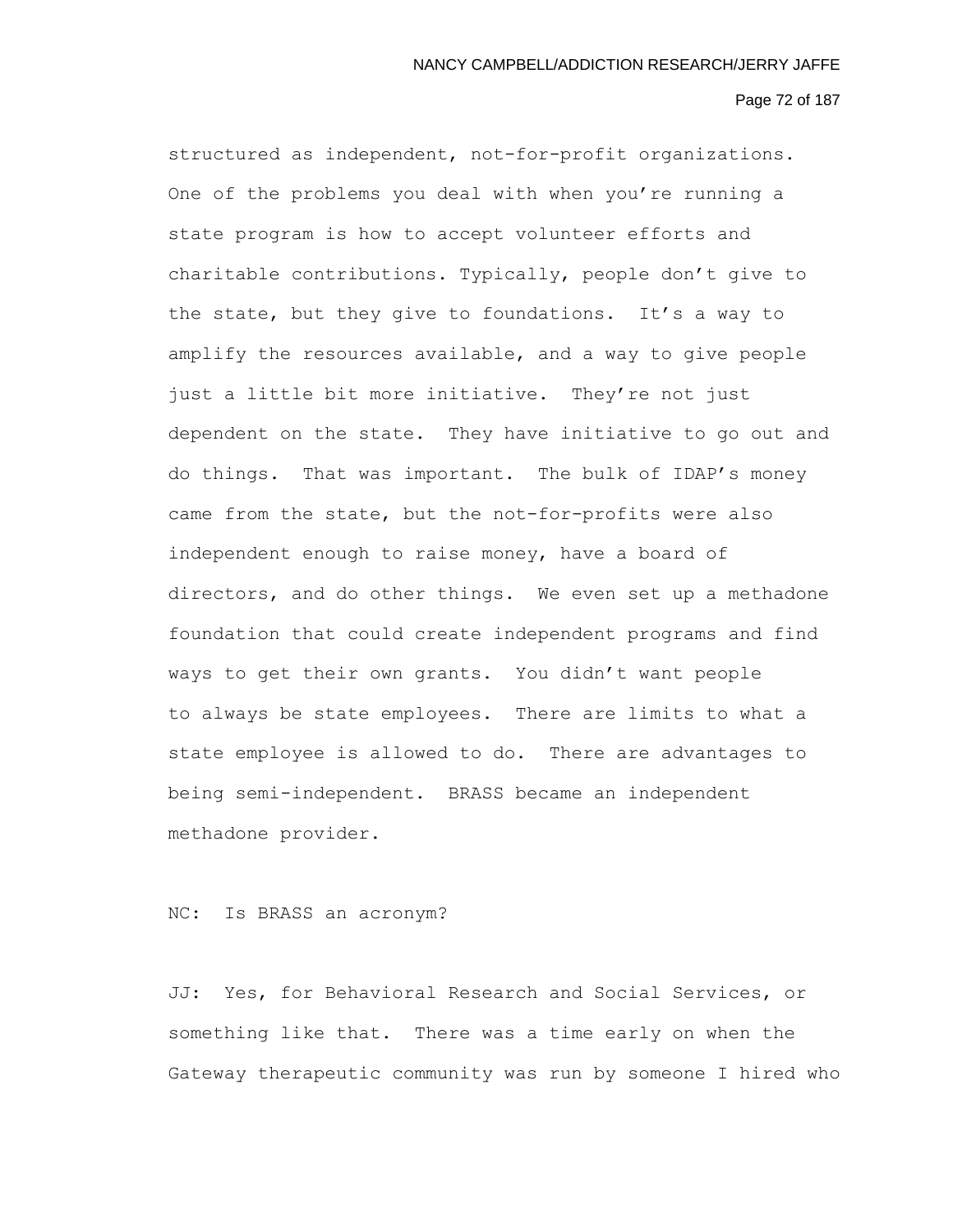## Page 73 of 187

turned out to be more of a sociopath than I thought. I had sent some relatives and acquaintances with drug problems to Gateway and I got some stories back that told me that the leadership's behavior was unacceptable. I told the board of directors that we had to make a change, and they said no, we like our director. So I said fine, you keep him, but we will be setting up a new therapeutic community, and the new entity will get all the money. I wish you and the board of directors every success. It was the last week of the month before the checks had to be written, and I had already set up BRASS as a TC and hired new staff. Then the board of directors decided maybe a change was the right thing to do. The two TC's amalgamated and continued as Gateway, so BRASS became an empty shell. Later when we needed another methadone program, we used the BRASS shell and gave it a grant to get it started. BRASS is still operating in Chicago.

By the way, Michael Darcy, the head of Gateway now, came to Chicago as deputy director of BRASS, which was so named because people accused me of having brass apparatus because I was willing to have this confrontation with the Gateway board of directors. In the beginning of the process I told them, look, if we're going to play a game, I'm going to win.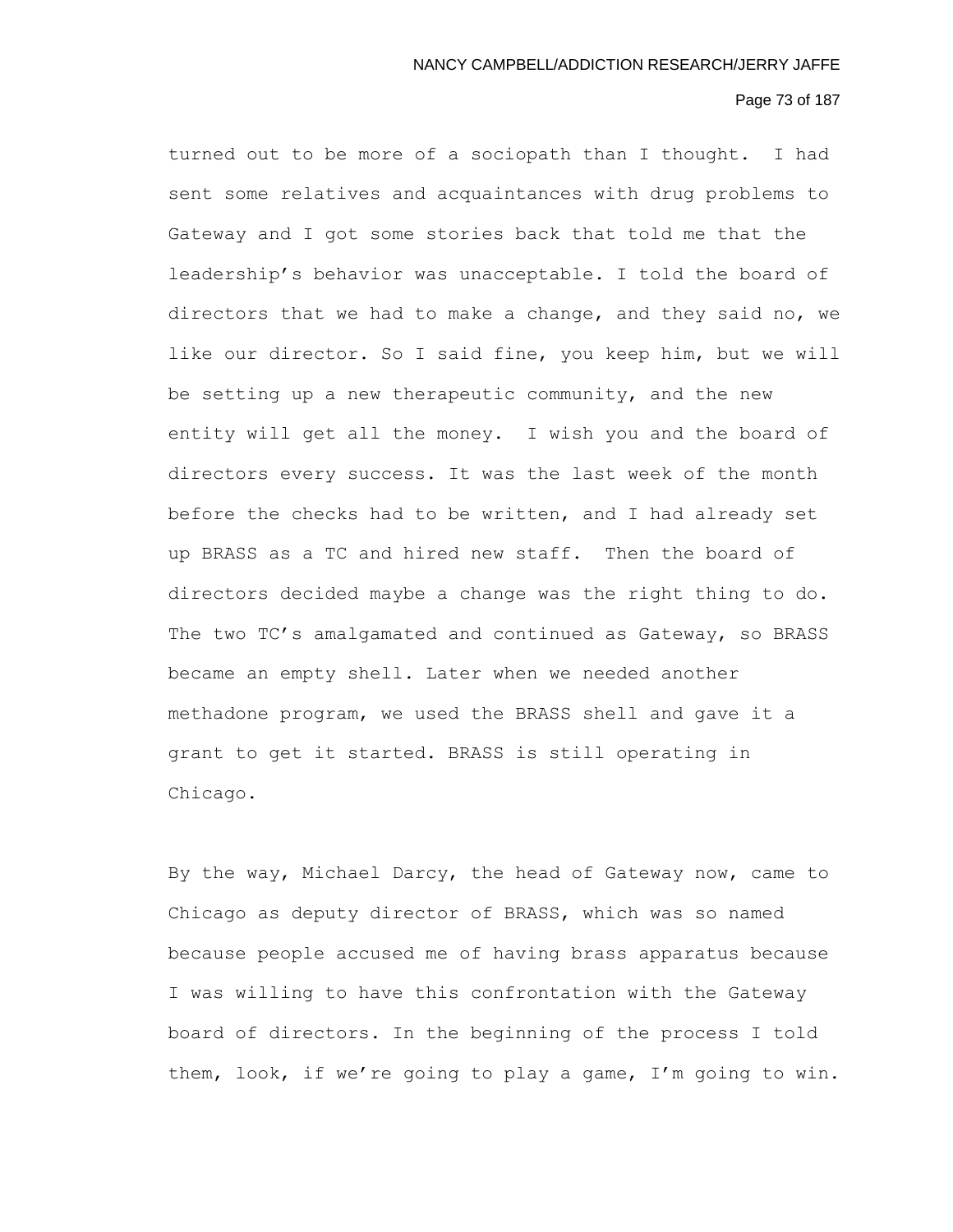#### Page 74 of 187

I have the checkbook. I would not tolerate a corrupt organization.

NC: Why did you bring in Bob Schuster? What did you think you could gain from turning to more behavioral approaches at the time?

JJ: Well, actually it wasn't behavioral approaches that I was interested in. I was interested in nicotine at the time, and he had done some interesting work on nicotine. He had been one of the few people to administer IV nicotine to look at its effect on smoking. I had developed some interest in smoking. That was my primary interest in collaborating with Bob. But he had lots of other skills, and I thought he would be an interesting person to have.

NC: Can you tell me about your interest in nicotine, when it formed, and what you were thinking about it?

JJ: When I wrote the drug abuse chapter for Goodman and Gilman in 1964, I was looking at all the addictive disorders in a single chapter, so I read as much as I could. There wasn't that much on cocaine that I could access. There was a little on cannabis, but not much. There were a lot of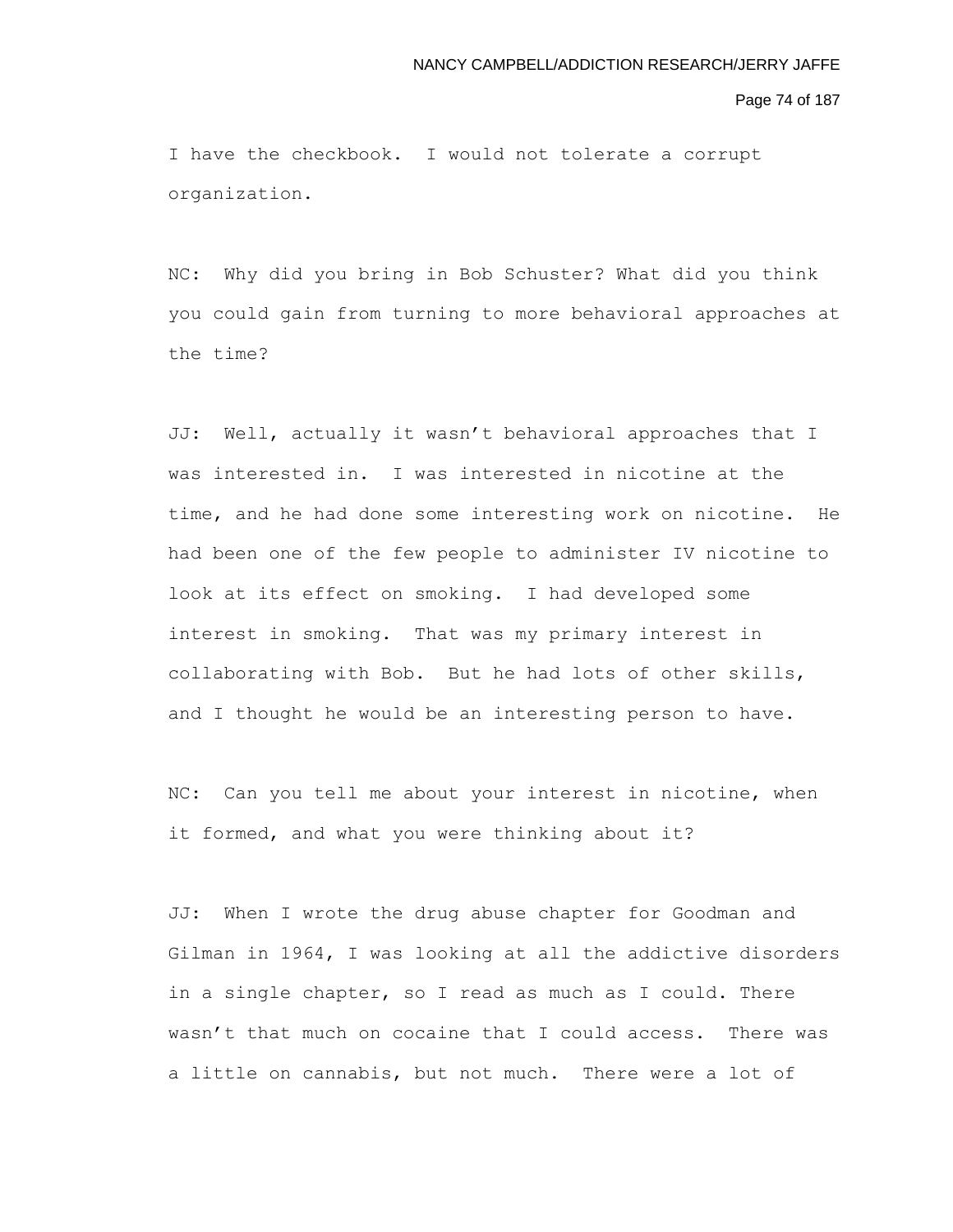## Page 75 of 187

publications on opiates, and on alcohol, and barbiturates. The really interesting thing was that nobody was willing to see smoking as an addictive disorder. I was trying to understand the difficulty. Knapp and others had described withdrawal from smoking, so there was some evidence for that. Maurice Seevers at Michigan didn't agree with viewing smoking as an addiction. He called it a habit, not dependency. But I did not see it that way and I put it into the chapter the way I saw it.

It seemed to me that there were people for whom smoking was a very compulsive disorder that met all the criteria for an addictive disorder. As I mentioned, I had seen a man with Buerger's disease, (peripheral arterial disease), who continued to smoke, despite having amputations. If you say to somebody, if you continue to smoke, I'm going to cut off your arm, you'd think maybe you'd get a little bit of behavior change. However, Al Gilman, who happened to be a chain smoker, said, no, nicotine belongs in Murdoch Ritchie's chapter on ganglionic blockers. He couldn't buy the idea, given the context in which drug addicts were seen as morally depraved dope fiends, that compulsive smoking should be seen as an addictive disorder. He wasn't a morally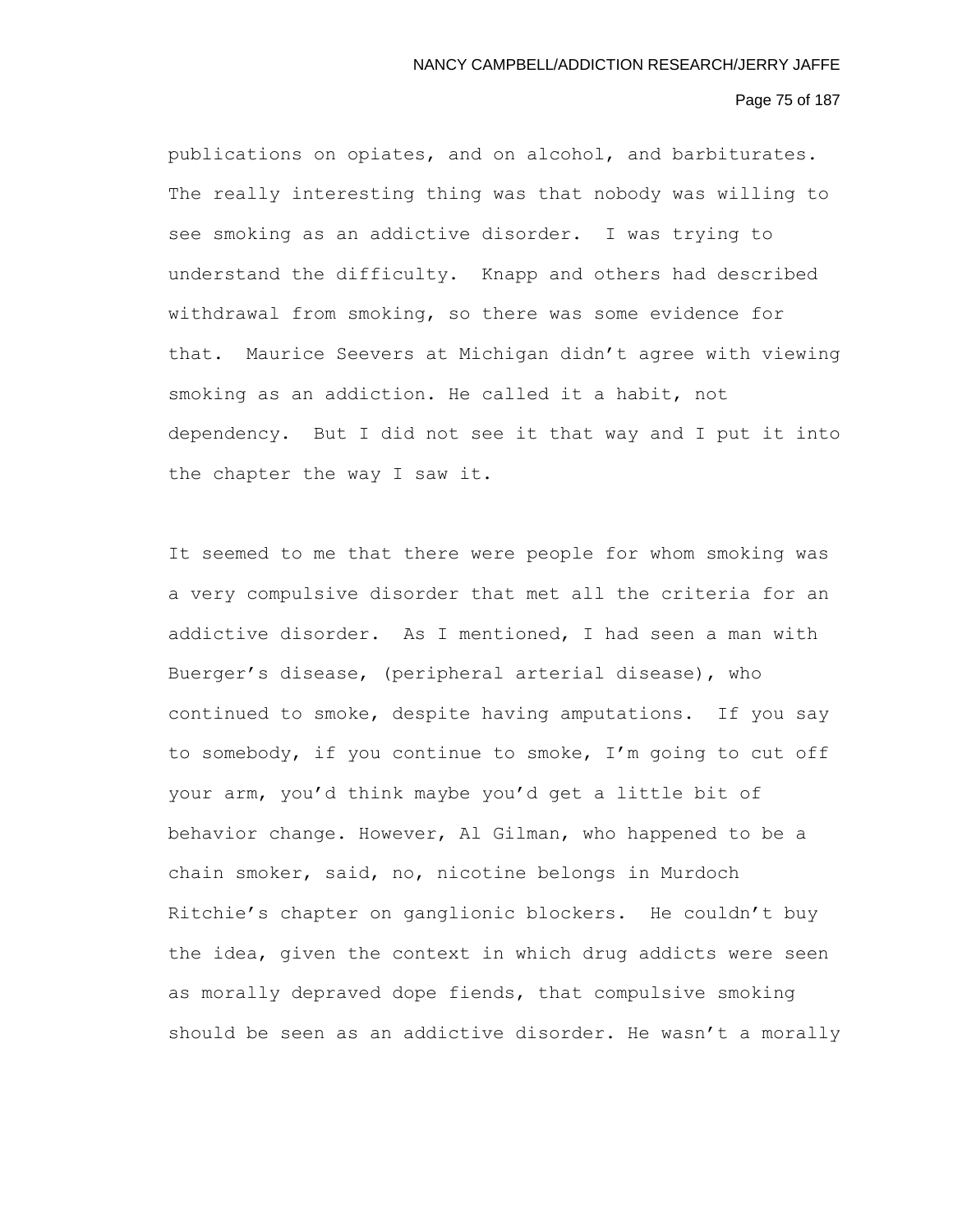#### Page 76 of 187

compromised, depraved dope fiend, and neither were the other smokers he knew. So, they couldn't be addicts.

In the first chapter I wrote for the Goodman and Gilman text (3<sup>rd</sup> edition, 1965), it says, regarding smoking, "It wouldn't be surprising if, in the future, people begin to recognize smoking as a compulsive disorder." I thought I should do some work on smoking as an addictive disorder so people would pay it some attention. So that's the background for my interest.

NC: What was interesting about Bob Schuster's work in that area to you?

JJ: Remember, the context was if you give methadone, people stop self-administering heroin. Well, what happens if you give nicotine? Will they stop self-administering smoke which contains nicotine? That's what he was doing.

NC: Had you worked with Murray Jarvik when you were at Einstein? He was also working on nicotine.

JJ: Yes. Murray had already begun to be interested in smoking and cigarettes. I was there at the time and that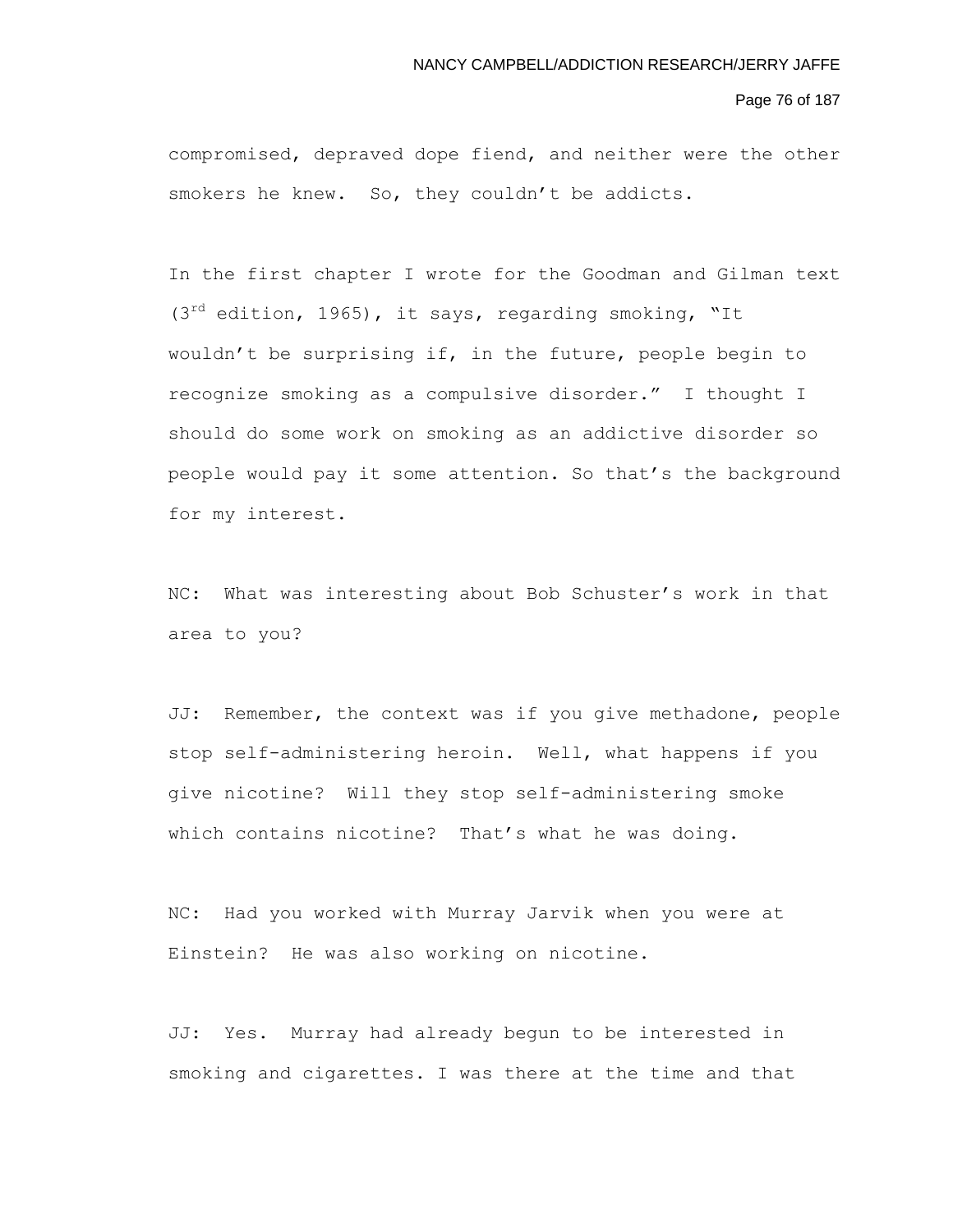#### Page 77 of 187

probably was part of my interest. Murray had some smoking monkeys.

NC: Yes, I've thought about writing an article called "Teaching Monkeys to Smoke" about his work on figuring out the apparatus.

JJ: I also thought it was important to work on smoking because when you look at the broad dimensions of the problem, there were a lot more smokers than there were heroin addicts. I was interested in general principles of addiction rather than exactly how to treat heroin addicts. Was there some general theme, some common mechanism? Being interested in broad issues is a kind of a curse because if you're too broad, you never really get down to the details of any one thing. But when you're asked to write something that covers all of them, as I was early on for G&G, it gets you involved in all of them.

NC: Let's talk about writing the Goodman and Gilman chapter. The first time you wrote it, how did you go about writing it? It seems like a daunting task.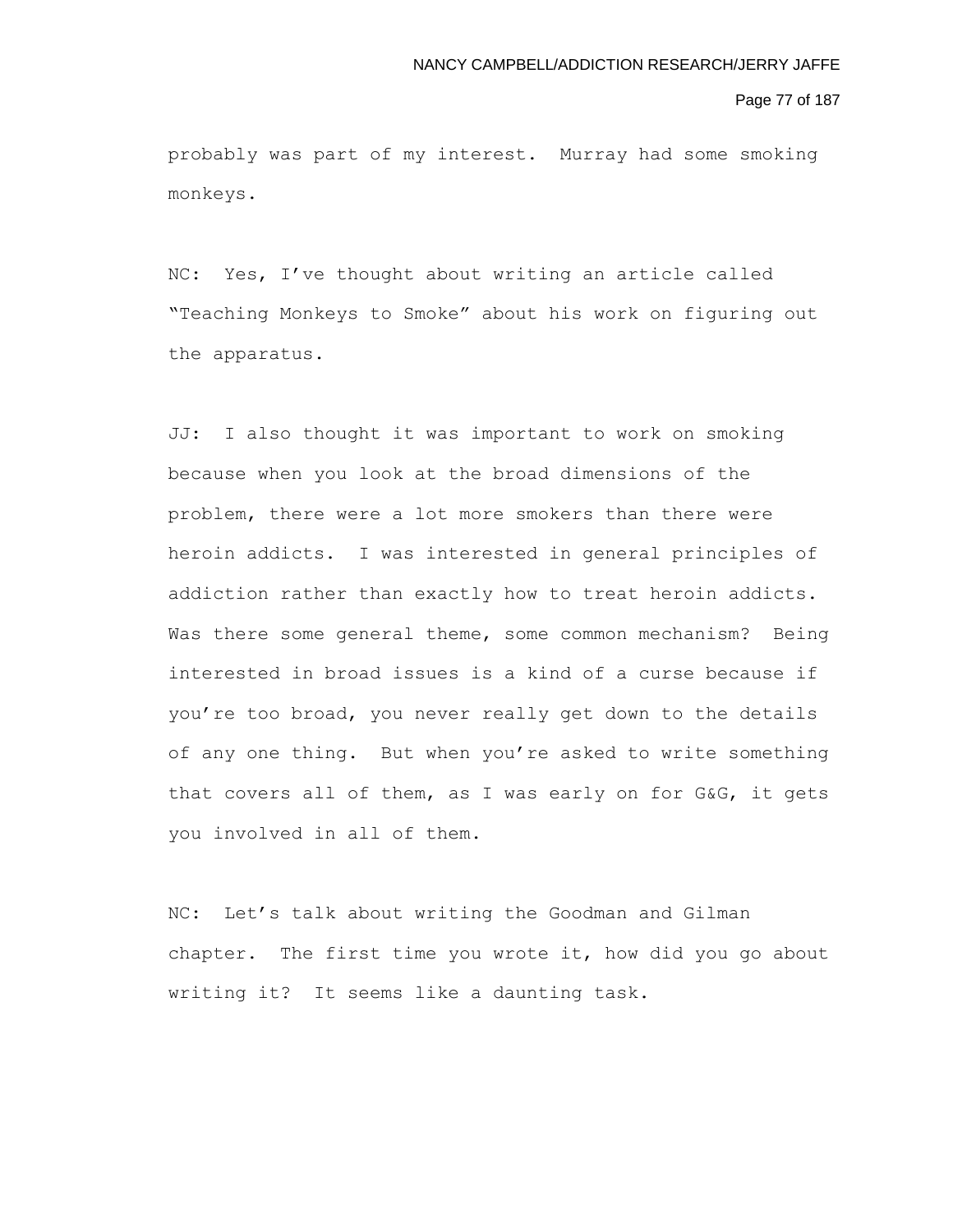## Page 78 of 187

JJ: Well, it was a daunting task. It was the third edition of Goodman and Gilman's textbook, but the first time it was to be multi-authored. Al Gilman and Lou Goodman wanted people they knew to produce the chapters. Al Gilman asked me to write it. I had seen addicts at Lexington and I was working on the biology of physical dependence. Al Gilman asked me to write the chapter after I'd given a couple lectures on addiction. I knew something about the topic because I had prepared the lectures and I had read all the work from Lexington, which formed a fairly large portion of what was known about addiction.

NC: Would you say that the ARC had provided the primary basis for knowledge about addiction at the time?

JJ: Not entirely. With respect to barbiturates and opiates, yes, that was probably the primary basis, but there was also some historical material. Also, the Lexington researchers rarely dealt with treatment, so you had to fish that out from wherever you could because nobody was doing much treatment. Some of the material on alcohol and alcohol addiction was from Lexington, but much came from other areas. They had done some work on amphetamines and LSD, but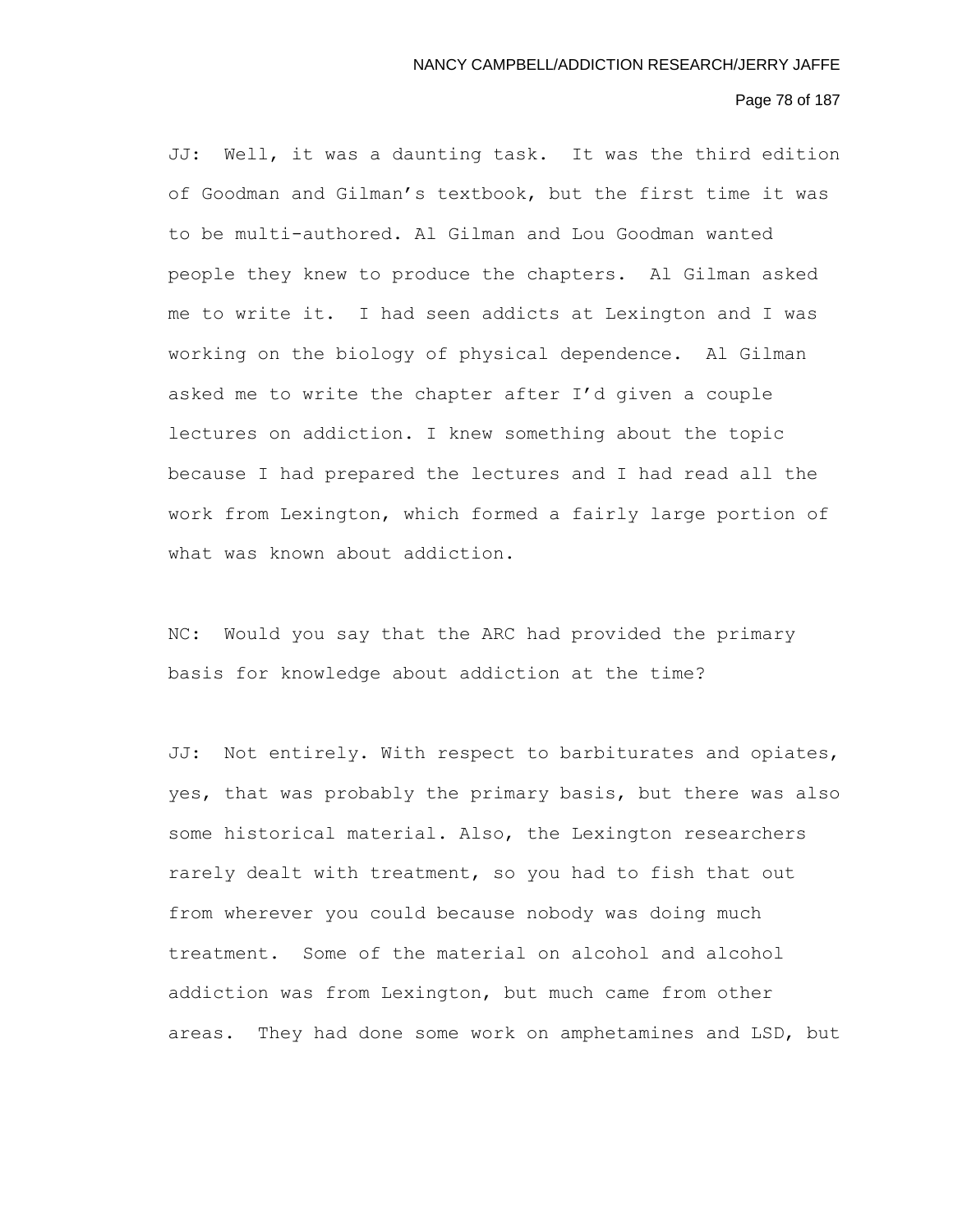#### Page 79 of 187

a lot of that came from other sources, as well. And they hadn't done anything on nicotine or tobacco.

Of everything I read on nicotine and tobacco, only one paragraph made its way into my chapter for the 1965 edition. In the fourth edition, 1970, they gave me a whole column. In the fifth edition, 1975, they let me take over nicotine entirely.

Back then, in writing both the Narcotic Abnalgesics chapter and the Drug Addiction and Drug Abuse chapter for G&G, pieces of the previous edition were incorporated. It was a directed and authorized form of plagiarism that had to do with the publishing technology of the time. The publishers had the printing plates from the earlier edition. We were told that it was preferable, when text did not need revision, to leave it place by (literally) cutting and pasting the copy between revised sections. I think Lou Goodman had written most of what had been included in previous editions on opiates, and also various scattered pieces on addiction. If I couldn't say it any better and I wasn't saying anything new or different I was encouraged to leave those pieces alone.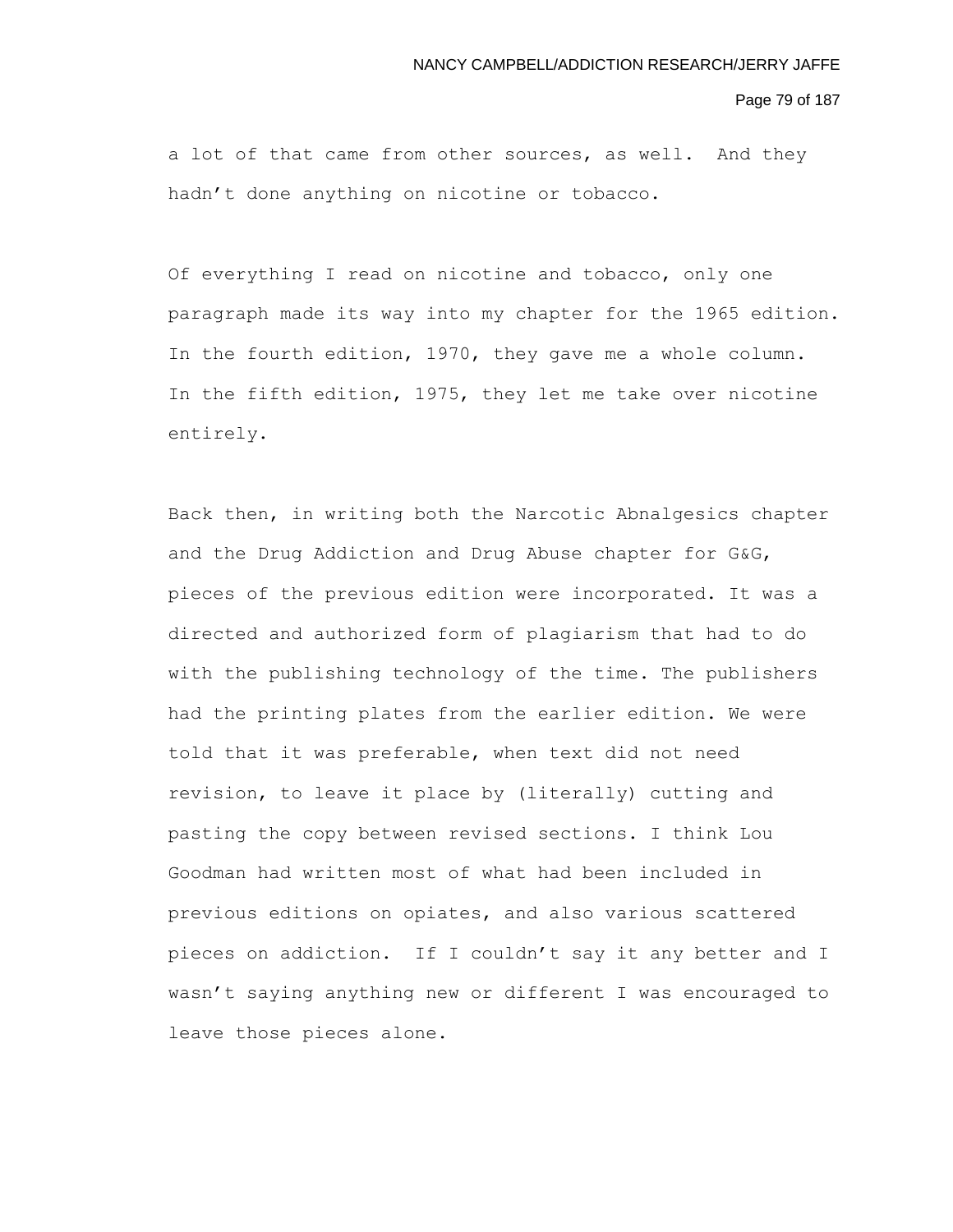Page 80 of 187

NC: Which pieces did you inherit? Did you inherit the history section? What did you decide you needed to replace?

JJ: I inherited anything he had written that belonged in my new chapter on addiction and in the opiates chapter, but if I read something that needed to be changed, I changed it. If it was already there and it was correct, I left it alone. So I'm sure there were pieces in the third edition that were left over from the second edition. By the fourth edition I couldn't tell whose writing was whose, but I kept changing it as things evolved. Some things never evolved, so there may still be words from the second edition in the tenth (or eleventh) edition.

NC: Now, in that first round, you were already confronting the definitional problem? Can you talk a little bit about how you came to be critical of the term "addiction"?

JJ: I wasn't critical of the term "addiction" so much as I recognized that it was used in many contexts without a very precise operational concept of what it was. The most important part was that people were equating addiction with the withdrawal syndrome. If you showed a withdrawal syndrome, you were hooked, you were addicted. But Wikler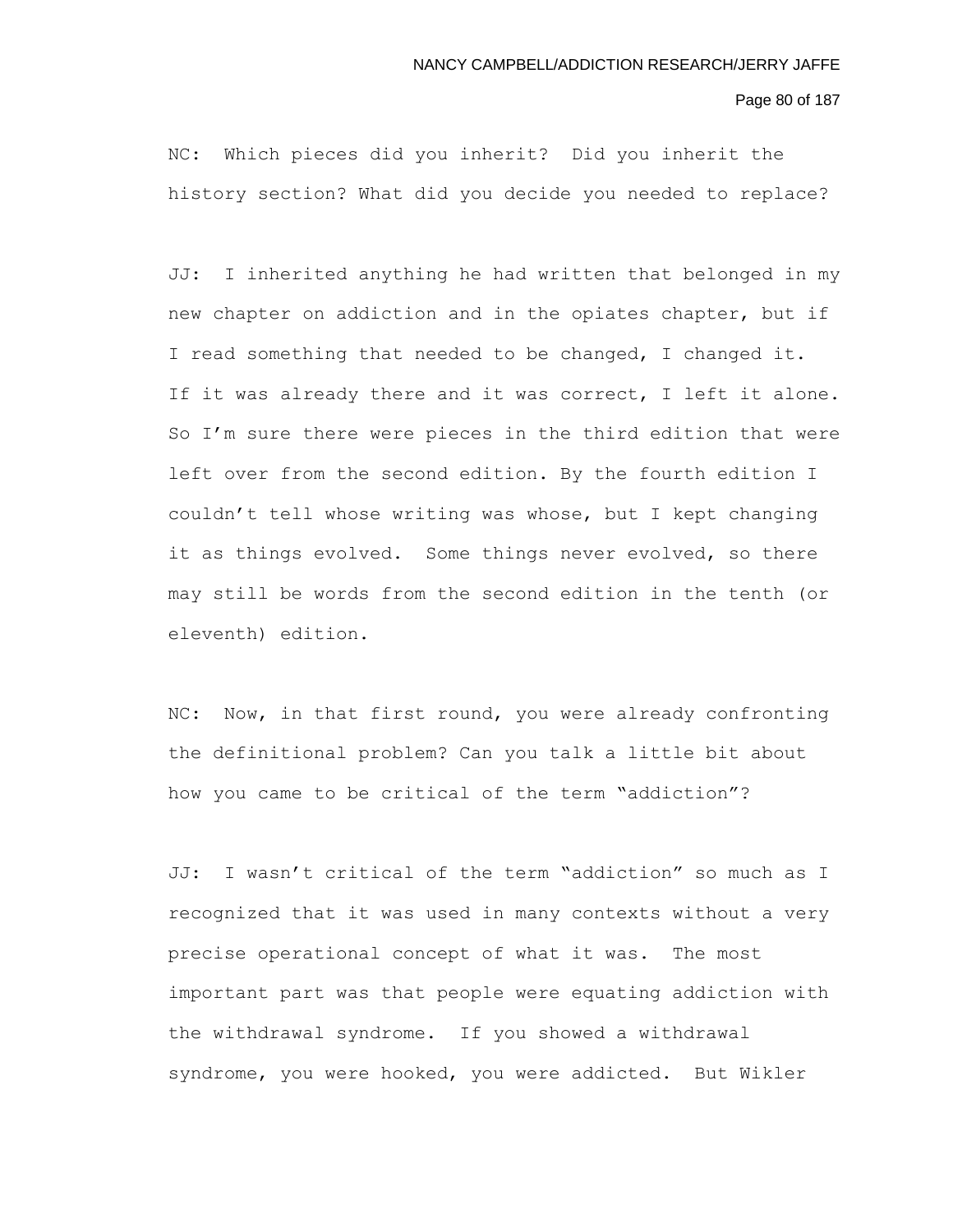# Page 81 of 187

and his co-workers had shown that you could give opiates for one day, and if you gave an antagonist - back then they only had nalorphine, which was a partial agonist, so it wasn't quite precise - you could show withdrawal. So, you could see that physical dependence probably began with the first dose. I don't think I was the first to say that. I think maybe Wikler was.

If physical dependence begins with the first dose, then just physical dependence is not what we mean by addiction. Otherwise everybody who's been given opiates in the hospital postoperatively would have to be defined as addicts because they had some degree of physical dependence, even if it was latent. But it could be demonstrated. And for some patients the syndrome, though subtle, could be observed clinically. Patients felt achy and somewhat dysphoric when opiates were stopped after a few days. So physical dependence could not be use as a synonym for compulsive drug-seeking behavior.

Now, how do you clarify the relationship? You clarify it by spelling out everything I just told you and write that you can be physically dependent without being addicted and addicted without being physically dependent. For example,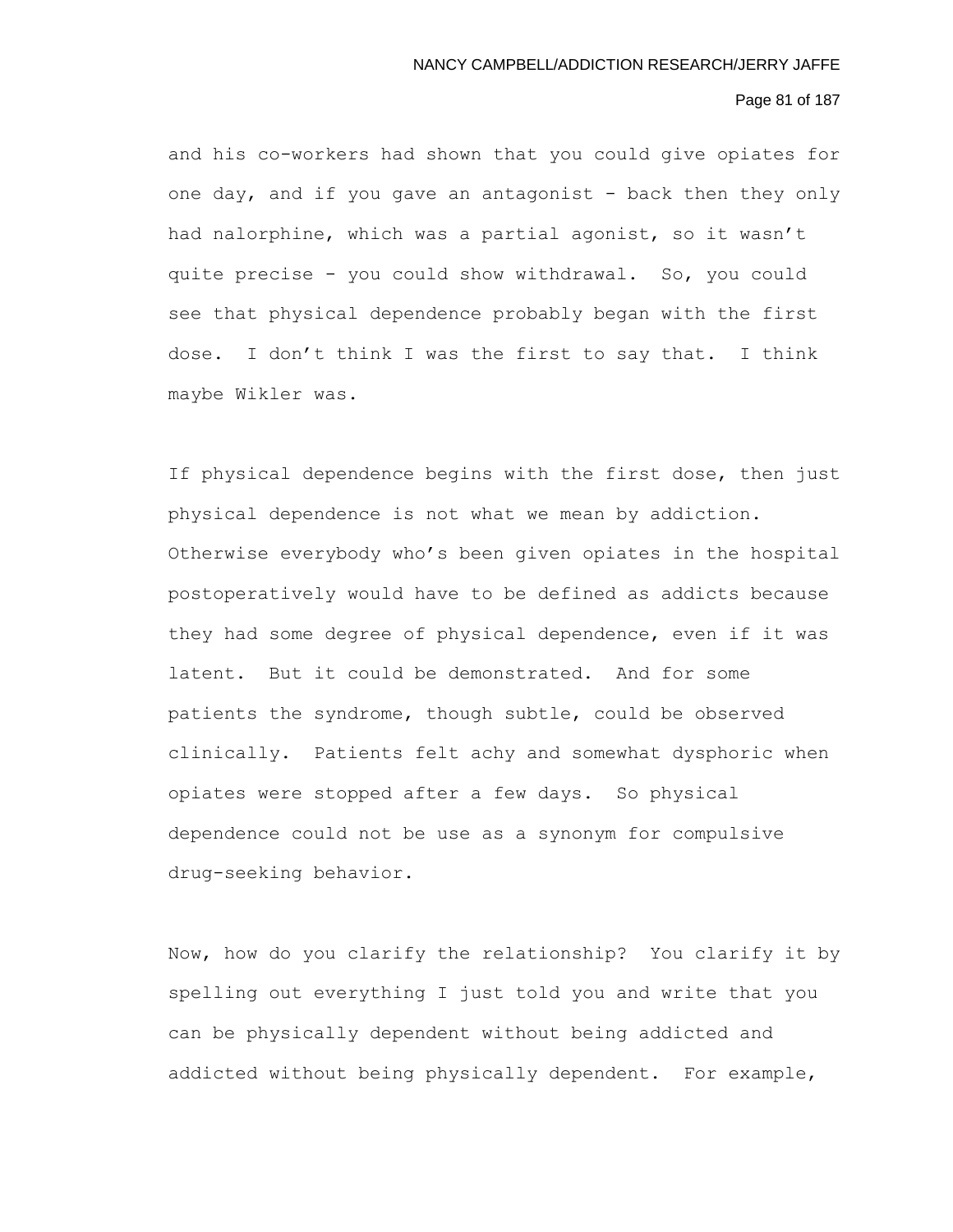#### Page 82 of 187

you're locked up in a jail and you can't think of anything but getting drugs, using drugs, even though the acute withdrawal syndrome has largely dissipated, and even though the risks of using smuggled in drugs are very substantial. But the focus in life is still drug-seeking. The two are related, but they don't map on each other precisely. I did my best to try to convey that idea.

At the time I was writing the chapter for Goodman and Gilman, I had just written a paper on rapid physical dependence on barbiturates. So I believed that if people were taking a certain amount of sedatives you could probably demonstrate early physical dependence, if you had an antagonist, but they weren't addicted to barbiturates. Until we had an antagonist for the benzodiazepines – which didn't take place until about 30 years later, in the 1980s – you couldn't demonstrate rapid onset of benzodiazepine physical dependence. But it was predicted that the adaptive changes that lead to this withdrawal syndrome begin very early, if not with the first dose. Anyway, that's how it came about, and that's how I wrote the chapter.

NC: One thing that struck me about the 1965 chapter was that there was not yet any language in it about drugs as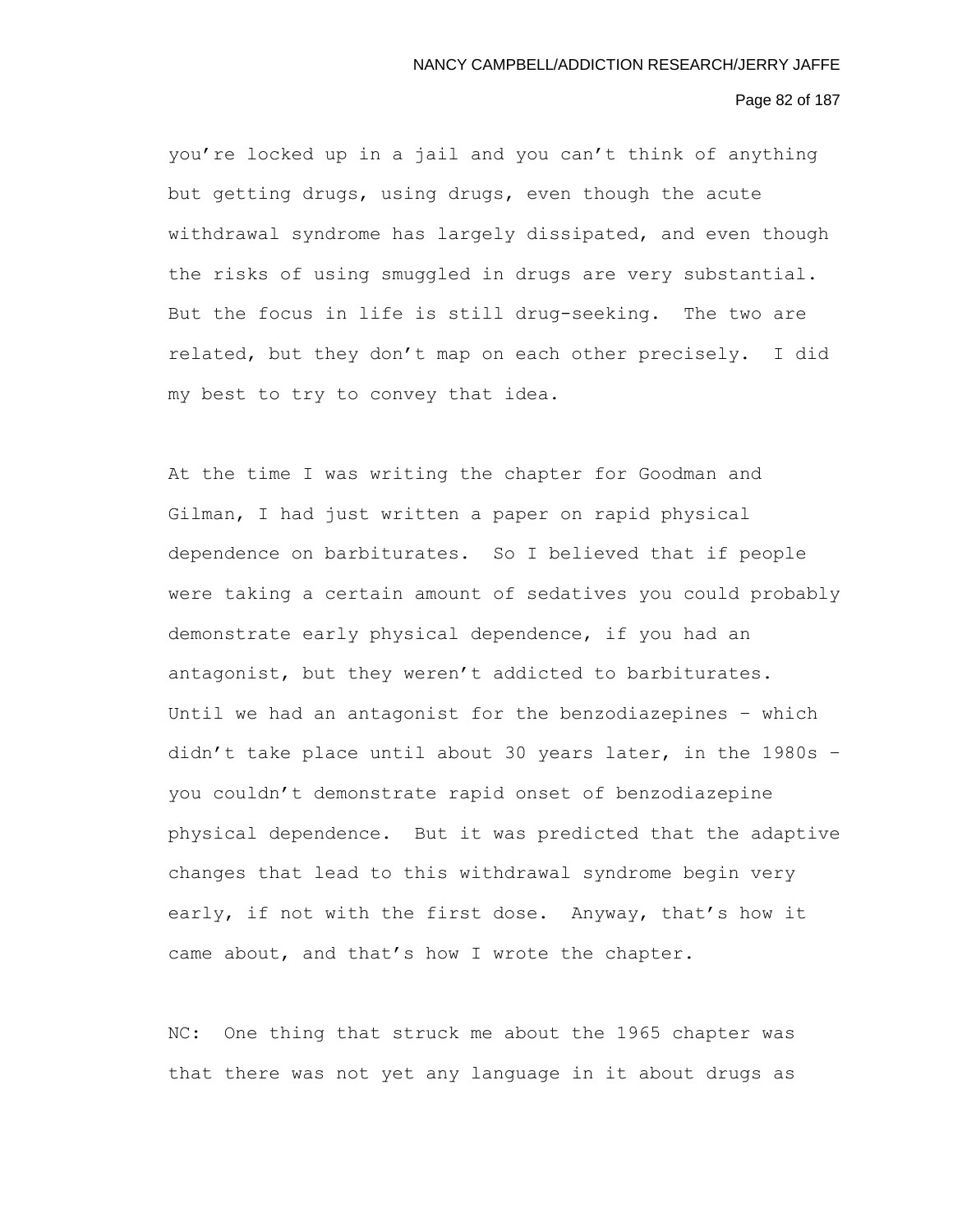#### Page 83 of 187

reinforcers. None of that language is there then. By the 1970 edition it is.

JJ: Well, actually it is in that first chapter. Under the heading of Etiology there is a section headed Learning, in which the repeated reinforcement of drug taking is mentioned. It is true that the heading of Learning and ideas of reinforcement were given more emphasis as the chapter was repeatedly revised. One of the difficulties of writing chapters is you're given a very rigid page allotment. In my chapter for the  $3^{rd}$  edition I tried to be as economical as I could be and I still came in 20 percent over my page allowance. That usually resulted in lightning bolts coming down from Lou Goodman or Al Gilman. But Al Gilman called me in to his office and told me that Lou Goodman said, we can't cut this. Put it all in extract (i.e., smaller) type.

NC: So that's why the type size differences.

JJ: Yes. They kept to the page limit, but they had to put it in small print because they couldn't find anything that wasn't worth saying.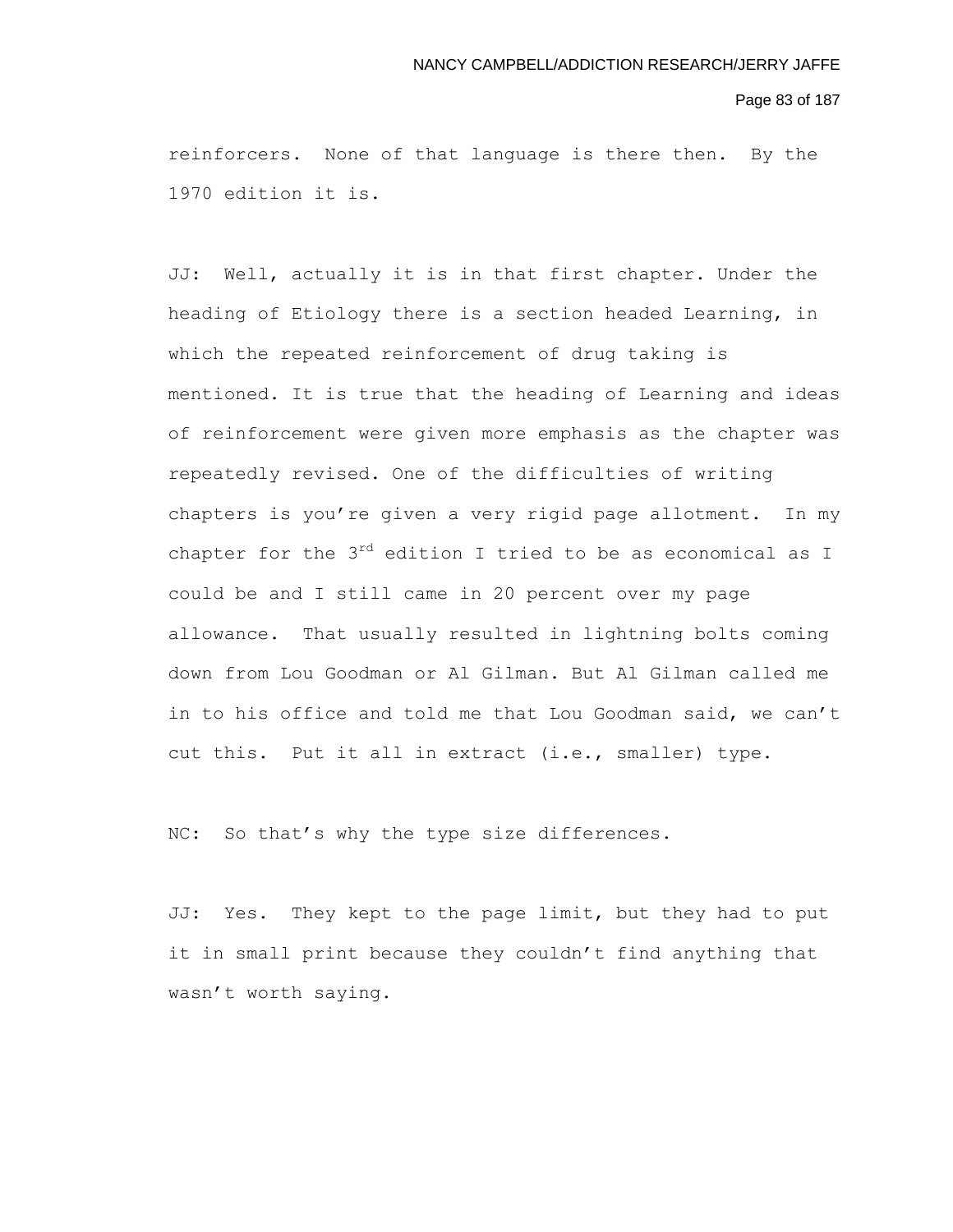#### Page 84 of 187

NC: That must have been very flattering for an assistant professor.

JJ: It was. Wikler's notion of drugs reinforcing the behavior was in there, as was a little bit about conditioning.

NC: In the next edition reinforcement is used in headings, so it's more organizationally present. I was interested in not so much were the words there, but was there a change in the way you were thinking about the field?

JJ: I think that there could have been a little bit of both. I really can't recall what influences were impinging on me 35 or 40 years ago. More importantly, I was writing these chapters as I was doing the research and I was putting a tremendous amount of work into it. It was an organizational effort to take all the disparate pieces and put them into one chapter, and to pull out the common factors that underlie the phenomenon called drug dependence. The next step was to actually describe the separate syndromes.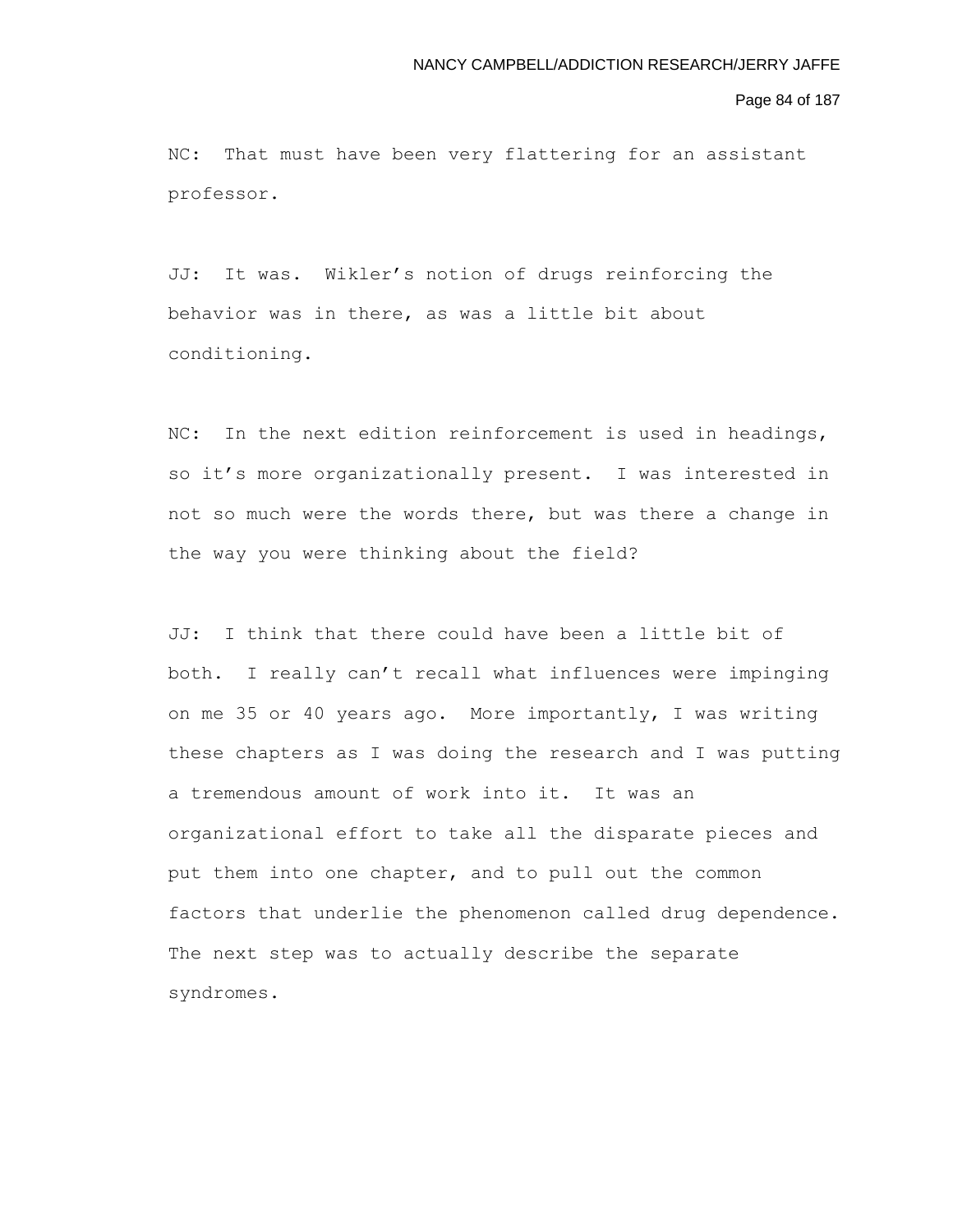#### Page 85 of 187

NC: That was an interesting moment in terms of the lexicon because there were overall attempts to change the language of "addiction" to the language of drug dependence. There was an attempt at the level of the World Health Organization to move towards the language of drug dependence.

JJ: Well, the language was changing. I was writing in 1964 against the 1964 WHO criteria, and then in 1965 the WHO Expert Committee decided to change them. They recognized the shortcomings of habituation versus addiction, and they changed to drug dependence. I don't think their change in terminology influenced me, because the chapter had been submitted a full year before the experts at WHO decided to offer up a new categorization.

NC: You also seem to have had a very early and almost personal interest in narcotic antagonists. You saw use potential in them in a very clear way, and you wrote about that, as well.

JJ: In 1964, Bill Martin and colleagues at Lexington published their work on cyclazocine, an orally effective antagonist. I think Bill presented the theory of cyclazocine as treatment at a CPDD meeting, and by 1965 Leon Brill and I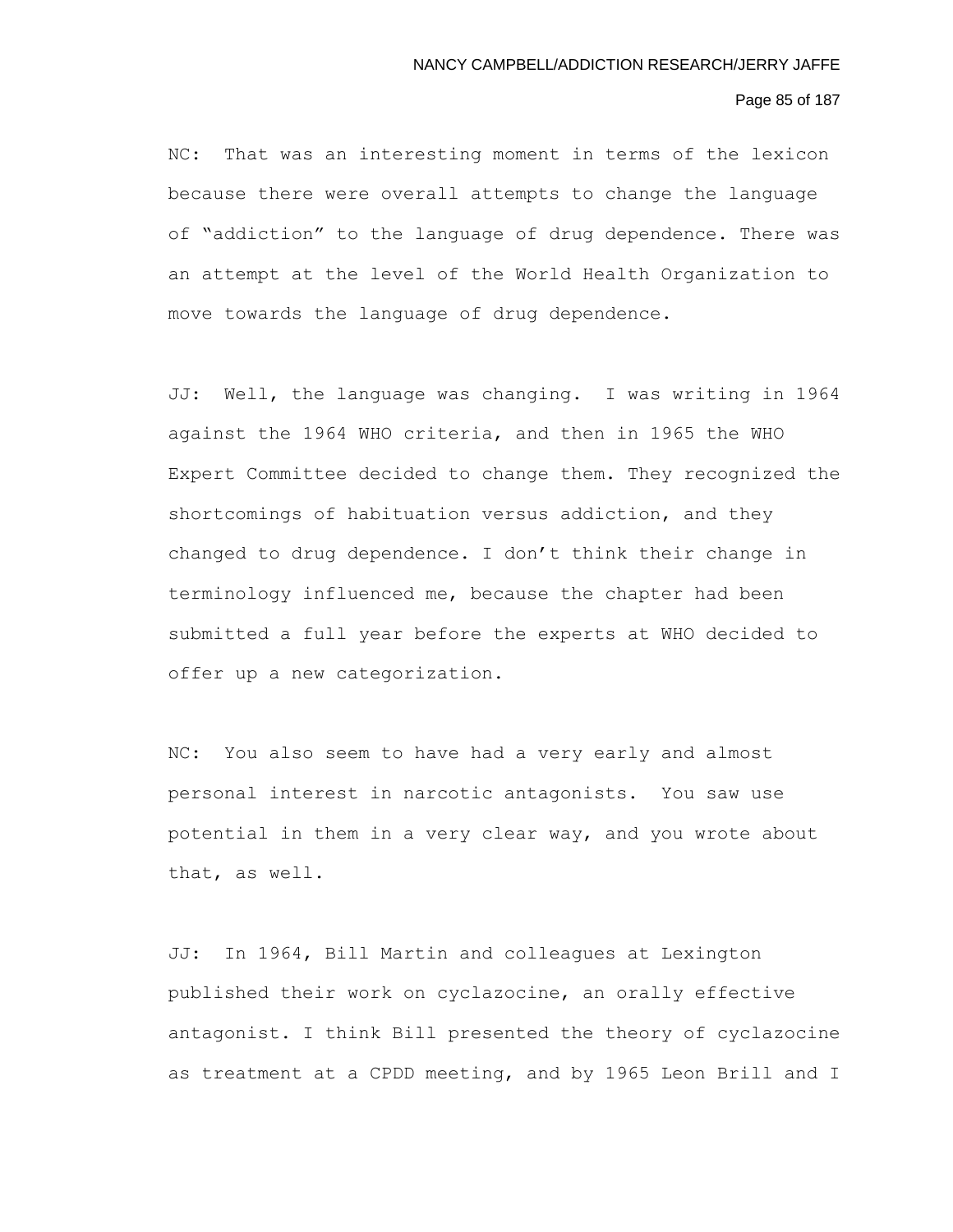#### Page 86 of 187

started the first cyclazocine treatment study. Wikler proposed that antagonists would be used to block the reinforcing effects of opiates, and that such blockade would eventually result in the extinction of drug using behavior. I thought the idea sounded reasonable.

NC: When did you first start working with WHO and meet Griffith Edwards?

JJ: I met Griffith Edwards in 1969 when he came to visit me in Chicago. Then, in 1970, Dale Cameron, of the World Health Organization's Expert Committee on Drug Dependence, asked me to work with Griffith to develop a Working Paper on national strategies for the Committee. Working Papers become the basis for discussion at the next Expert Committee meeting. I don't know why Dale put me together with Griffith, but we worked together at Griffith's house in England in the summer of 1970 and developed a Working Paper for WHO. Only years later did I discover that Griffith had already held a conference at the Maudsley on national strategies.

NC: Was there anybody else at IDAP who you worked with that we haven't talk about? What about Ed Senay?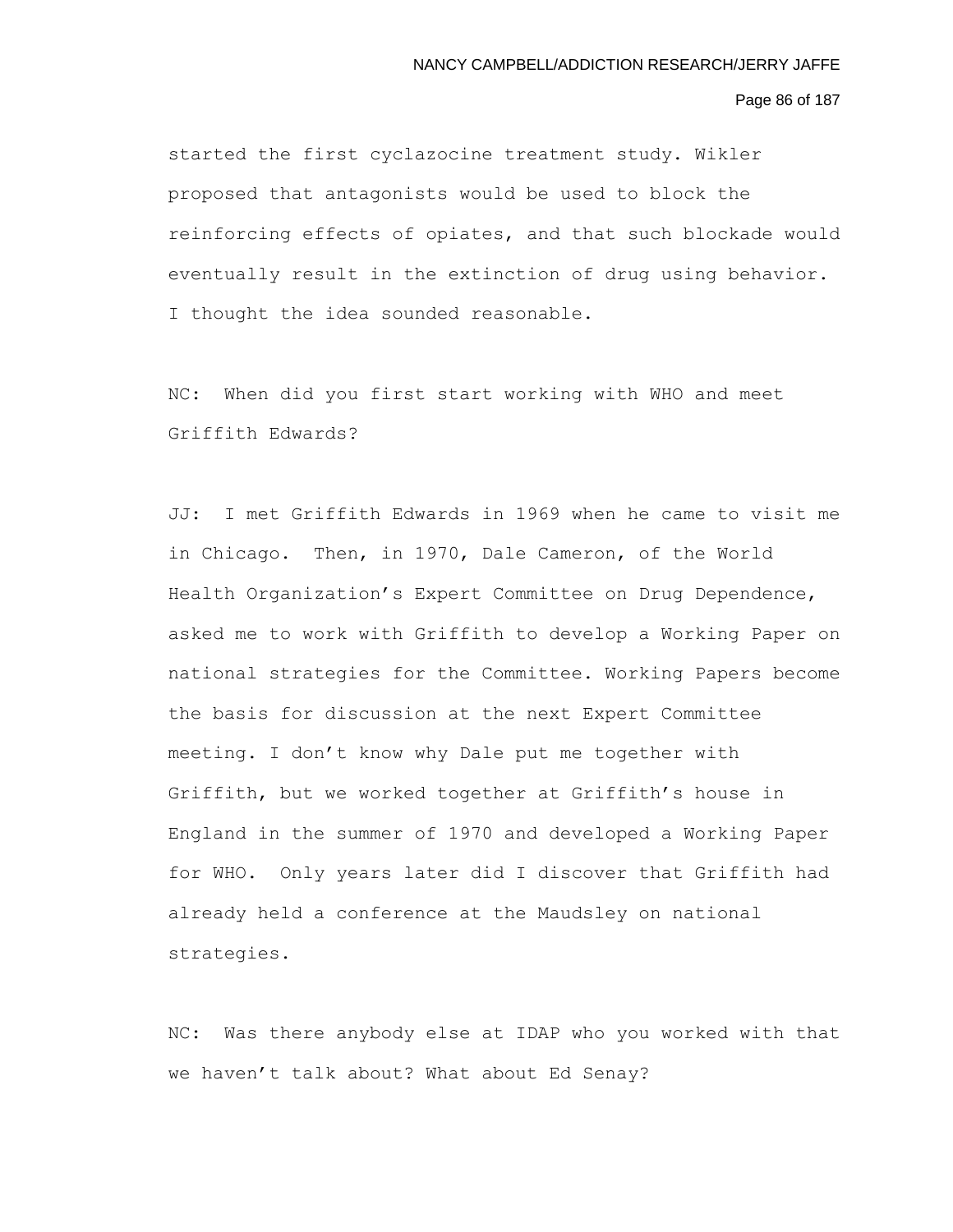Page 87 of 187

JJ: Ed was chief of the consultation liaison service in the department of psychiatry at the University of Chicago. He got interested in addiction and asked if he could play a role in the program. This was fairly early on. Ed eventually became completely interested in drug addiction, gave up consultation liaison, and when I left for Washington he became P.I. on the federal grant.

NC: In Michael Massing's book, *The Fix,* he talks about a conflict between you and Patrick Hughes over outreach and treatment slots. Can you explain that in more detail?

JJ: Sure. Pat wanted to have all of the new openings for treatment assigned to him so he could use them as incentives in his epidemiological work. He wanted to be able to say, Do this for me, talk to me, and I'll get you right into the program. I said, Pat, you can't do that. There are lots of people who want to come in, and not all of them are in your neighborhoods. We can do some of that; we can't do all of it. Treatment was a scarce commodity and many people wanted to get someone they knew into one of the programs. It was bad enough that I suspected some of the staff at the various clinics were putting their friends before other people. It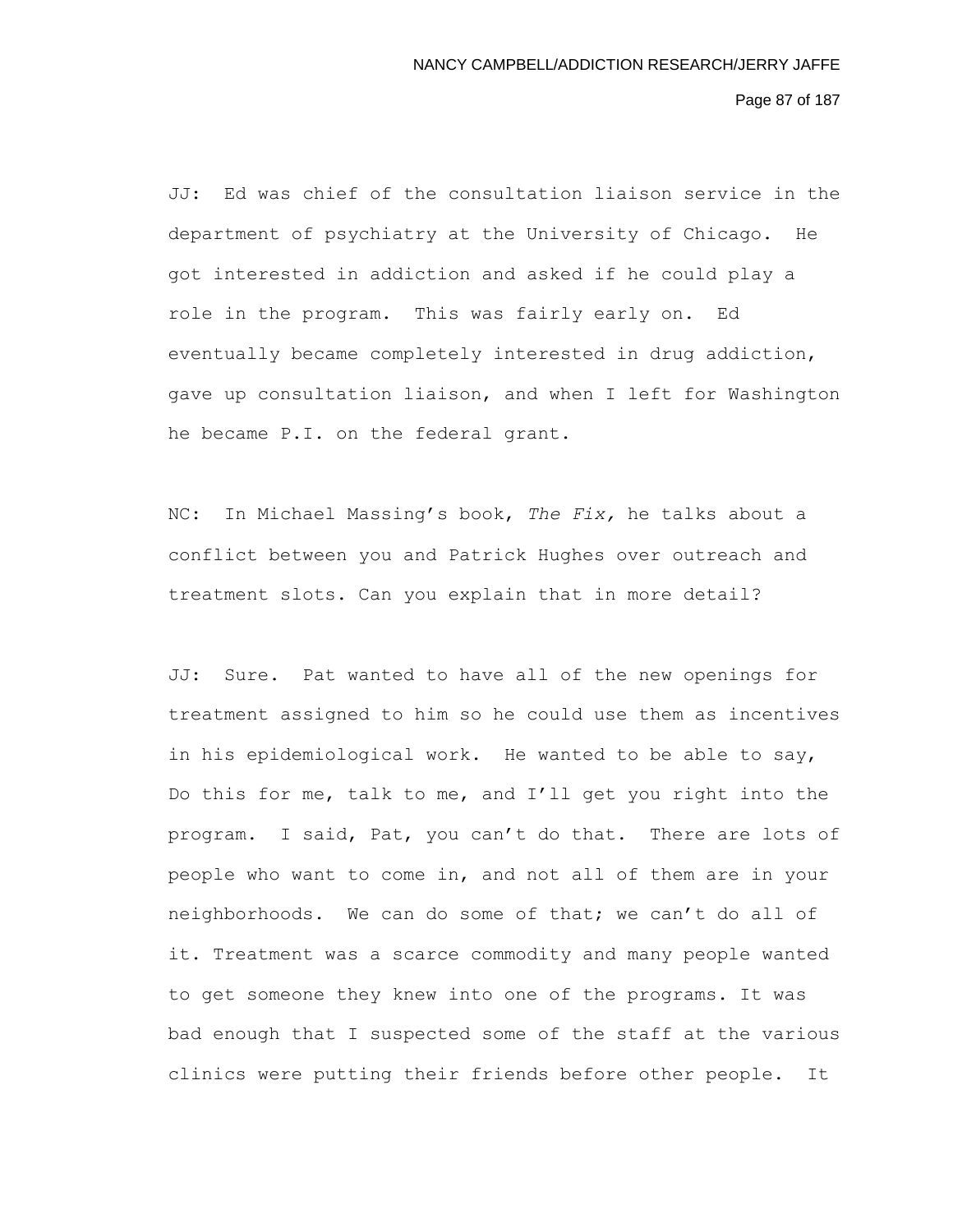# Page 88 of 187

was very hard to keep an orderly and fair waiting list when you knew it could mean the difference between being arrested and not being arrested, taking an overdose or not overdosing. We couldn't make entry into the program contingent upon cooperating with somebody's research. It seemed to me we could do a little of that because the research was important, but it couldn't preempt ordinary procedures.

NC: How did your relationship with IDAP end?

JJ: I got "drafted" on June 17, 1971, when the President declared at a press conference that I would head his new drug office. But the process actually began in the summer of 1970. I had come back from Geneva, where Griffith and I presented the Working Paper to the Expert Committee, which took what we felt was beautifully crafted language on national strategies and chopped it into more bureaucratic prose. But that's what committees do. Then I got a visit from Jeffrey Donfeld. I didn't know him. He said he worked for Egil Krogh, who worked for John Ehrlichman, and I didn't know who they were, either. He said they worked at the White House, and that Bob DuPont had told him he should see my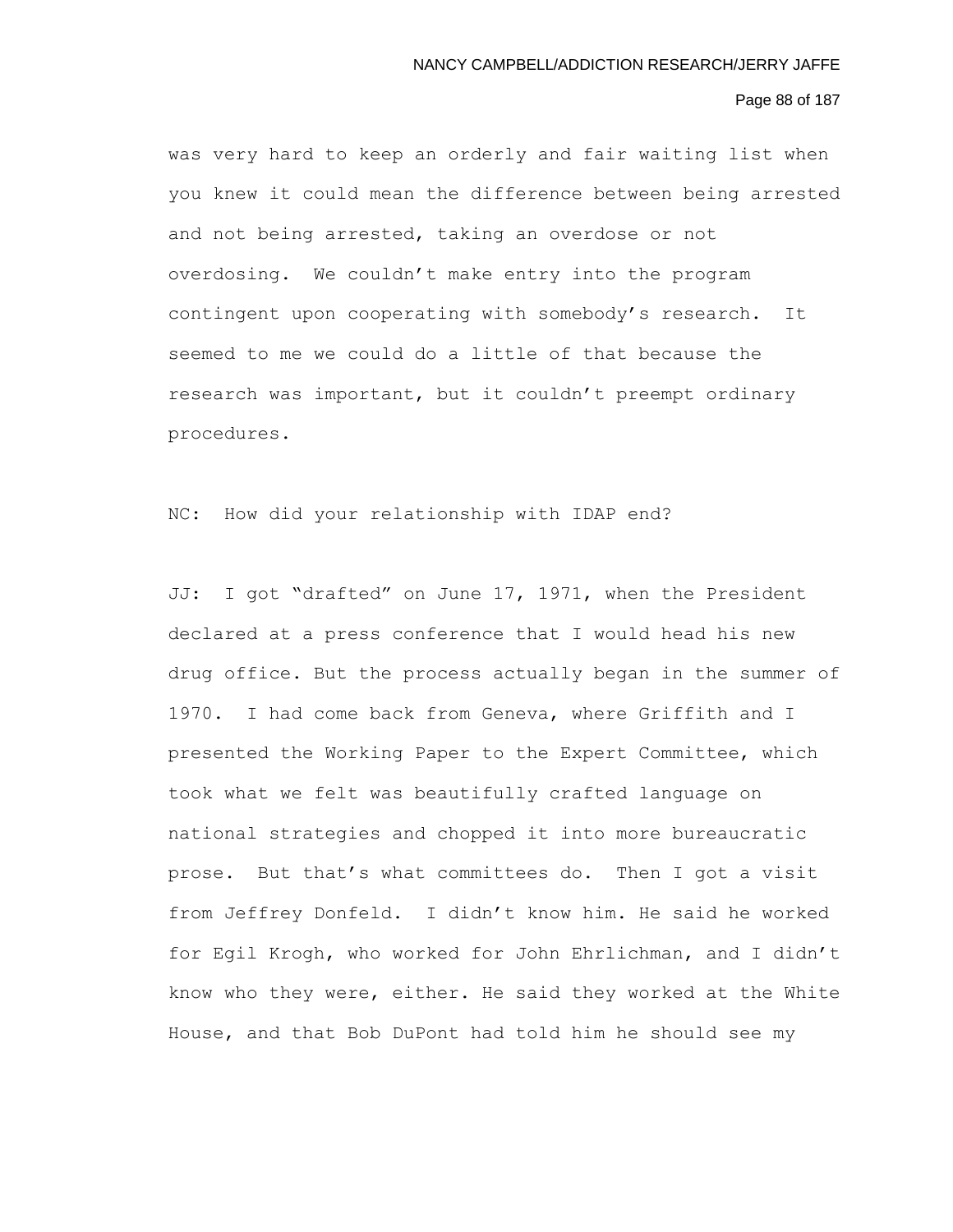#### Page 89 of 187

program in Chicago, so I showed him around and we talked a little bit.

Sometime later that summer, Donfeld called me to ask what my response would be to the proposed FDA guidelines for methadone programs. The FDA, under the influence of Justice, DEA, and NIMH, was trying to stop the proliferation of methadone programs. They wrote a set of guidelines for getting INDs and for who could be admitted to treatment that were very, very restrictive. I responded with a six or seven page single-spaced letter to Jeff, or the FDA, I don't recall which.

This was still the summer of '70, as I recall, or maybe it was September of '70. Then Jeff called and said the White House would like me to form a committee to write a White Paper on what the federal government should do about treatment for addiction. Then he started laying down these various constraints. I had to recruit the people, arrange for them to meet, consider all the data, get it all written, and have in to the White House by December first. But, it would have to be done in complete secrecy and it could not be published. If anybody knew we were doing it, it would be useless to the White House. It had to be a secret document.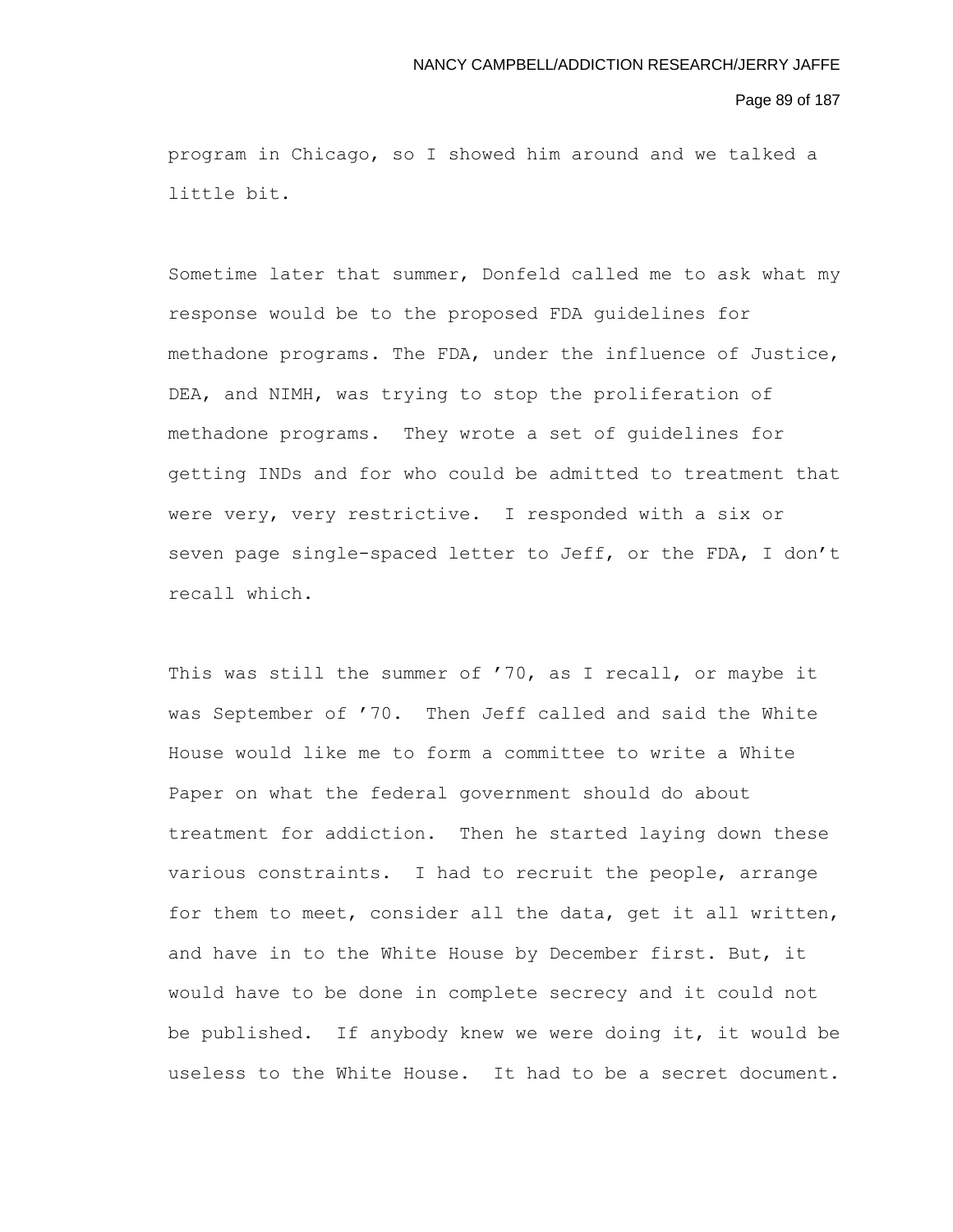Page 90 of 187

I understood later that if the Executive Branch wants to put forth a position and it leaks out, anything good in it will be claimed by the other side. They would say, the President's finally doing what we said he should do. If there's something they don't like in it, they'll criticize it before you even have a chance to explain.

I got the idea. But this was a difficult time to find anyone willing to work that way. It was the peak of Vietnam protests and the urban riots of 1968 weren't that far into the past. Some of the people I called said, if I can't publish it I'm not interested, and they refused to participate. Others said they were writing books themselves and they couldn't assure me that some of the things we would discuss wouldn't be put into the book. There were various reasons people didn't want to do it. It didn't pay much, it was secret, and it was for the Nixon White House. But I did get some people to agree to do it, and we wrote the report.

NC: Who was on the panel?

JJ: They were all people who knew something about drugs. There were psychopharmacologists, psychiatrists,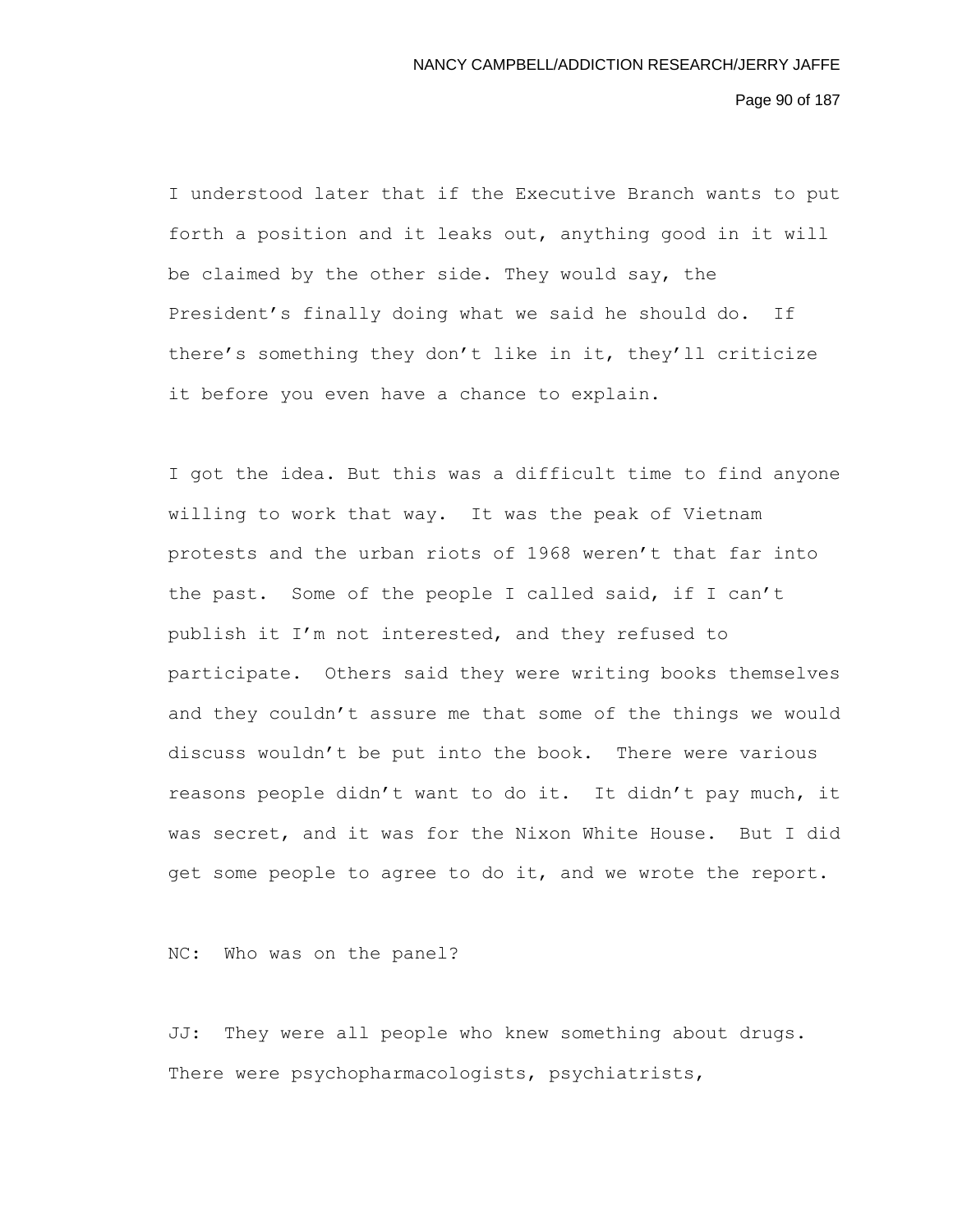#### Page 91 of 187

sociologists, a criminologist, somebody who was an expert on alcoholism. There were ten people - Jonathan Cole, Jack Mendelson, Helen Nowlis, Roger Smith a criminologist, John Kramer, Bill McGlothlin, Jack O'Donnell a sociologist from Lexington ARC who had conducted outcome studies, Gilbert Geis a sociologist, and Sydney Cohen a psychiatrist who had been director of the NIMH Division of Narcotics and Drug Abuse, and Ed Brecher who helped me write the report and who later wrote Licit and Illicit Drugs for Consumer Reports. They were people of considerable stature. I was very, very fortunate to be able to recruit them. And they all had to be willing to come together to work on this on weekends. We were able to access a number of additional people as consultants without necessarily telling them about the nature of the paper we were working on.

NC: Were you trying to kind of get some representation across the disciplines? Or didn't that really matter?

JJ: It mattered a lot. Helen Nowlis knew about prevention and school programs. Roger Smith was a criminologist. Jonathan Cole knew about psychopharmacology and certainly knew about the organization of NIMH and what it could do. Jack Mendelson knew about NIMH, and he knew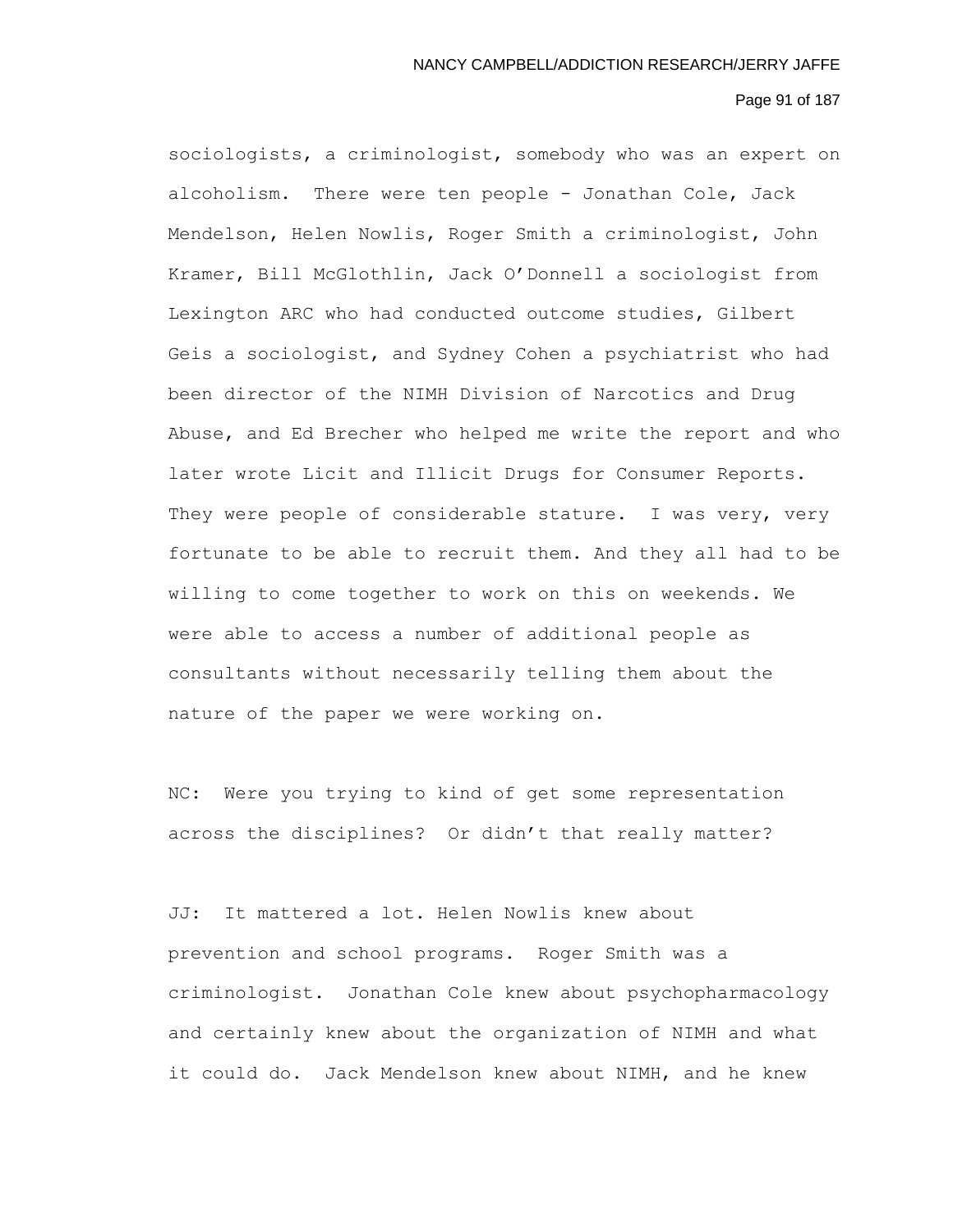# Page 92 of 187

about alcoholism. Sydney Cohen had directed the NIMH, DNADA. John Kramer had worked in the California civil commitment program.

NC: At the time did you know that NIMH was also being asked to submit a report?

JJ: No, I didn't know they were writing an in-house report concurrently until sometime later.

NC: What was the process like?

JJ: We met at different places. It wouldn't have been fair for them to all fly to Chicago for every meeting. Eventually Ed Brecher and I just sat down and took all the transcripts and tried to put it together, and then they looked at it. It had to be short enough so people could read it. It had to be punchy if it was going to be read by anybody, especially at the White House staff level.

NC: Did it ever become available to the public?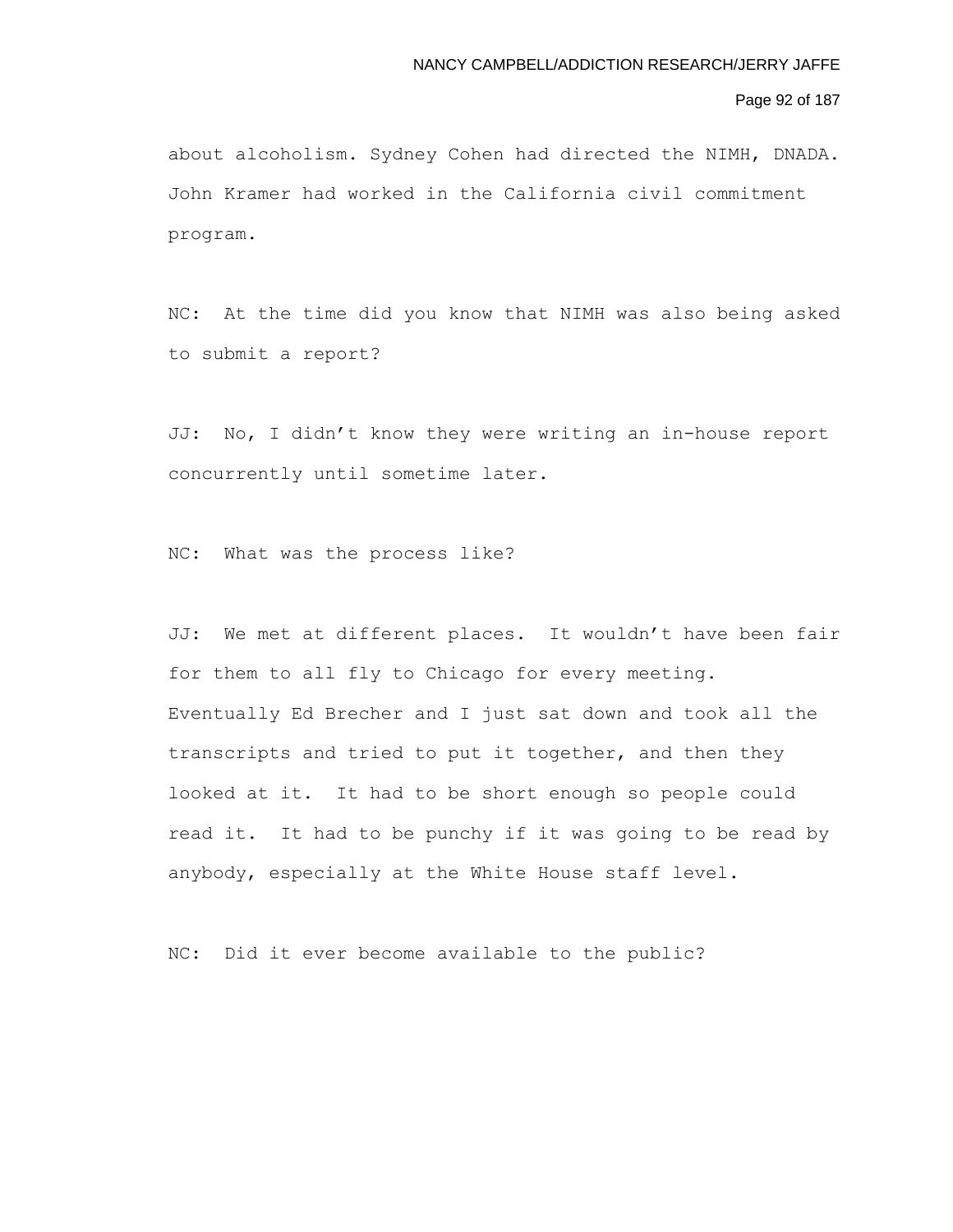#### Page 93 of 187

JJ: I never published it and neither did the White House, but it didn't remain secret. It became available, because after I left government I let a number of people read it.

NC: What were your take-home messages in that document?

JJ: The take-home messages were about different drug problems. We had a problem with youth using psychedelics and marijuana. We had a problem with heroin. Basically, Jeff Donfeld said, look, if the President is willing to put a hundred million dollars into the treatment area, the prevention area, and the research area, what should we do? You guys are the experts; tell us how you would do it.

Our big complaint, expressed in the report, was that nobody should be asked to try to make policy in this way -- in six weeks without all the data, without thoroughly understanding what was going on in all the different agencies. We found out there were just too many agencies with a mandate to dispense money for treatment, prevention, and research. All of them had 5 or 10 million here, or 20 million there, and no coordination at all. There was no mechanism that said that these different groups ought to talk to each other. We uncovered 18 different agencies, all of whom were giving out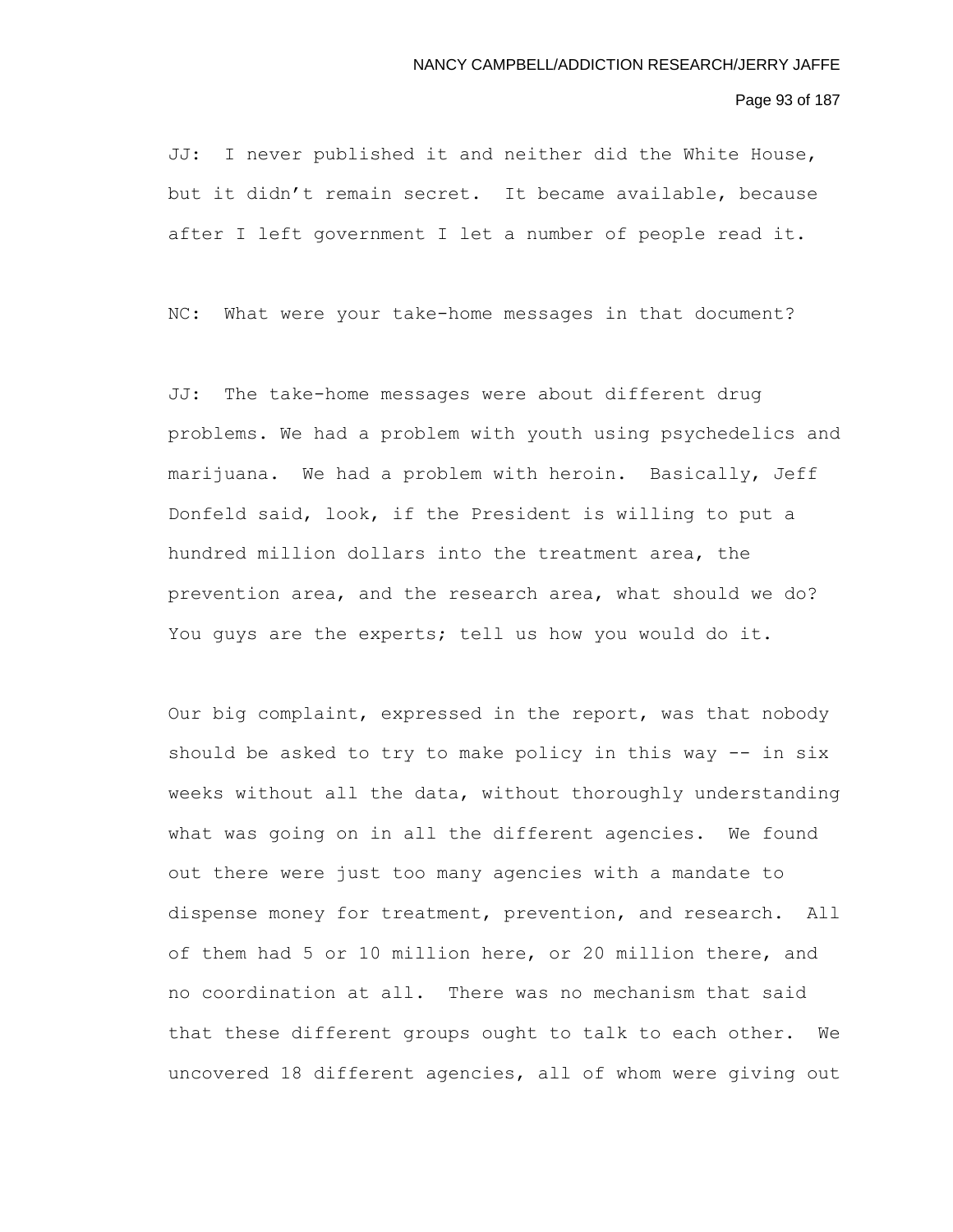#### Page 94 of 187

money often at cross purposes, or sometimes to the same people for the same purpose. There was no effort to find out how effective the programs were or what they were accomplishing.

We said there should be a cohesive way of looking across what you're doing, to evaluate it, to say what works and what doesn't work. Then we said, here's what we think you ought to do. First of all, you need more research. You don't have the necessary data to make sensible policy. The preamble to the report was partially plagiarized, (not fully since I had written part of it), or paraphrased, from the working paper Griffith Edwards and I had produced for the WHO, the paper on a national strategy.

NC: Apparently Bud Krogh told Michael Massing that the report added up to the interpretation that methadone maintenance was the only effective technique available. Would you agree with that interpretation of the report?

JJ: Not at all. But it did state that, on balance, methadone maintenance was a useful approach. As we were writing it, Jeff Donfeld was looking at what the other group was doing, and they were really anti-methadone maintenance,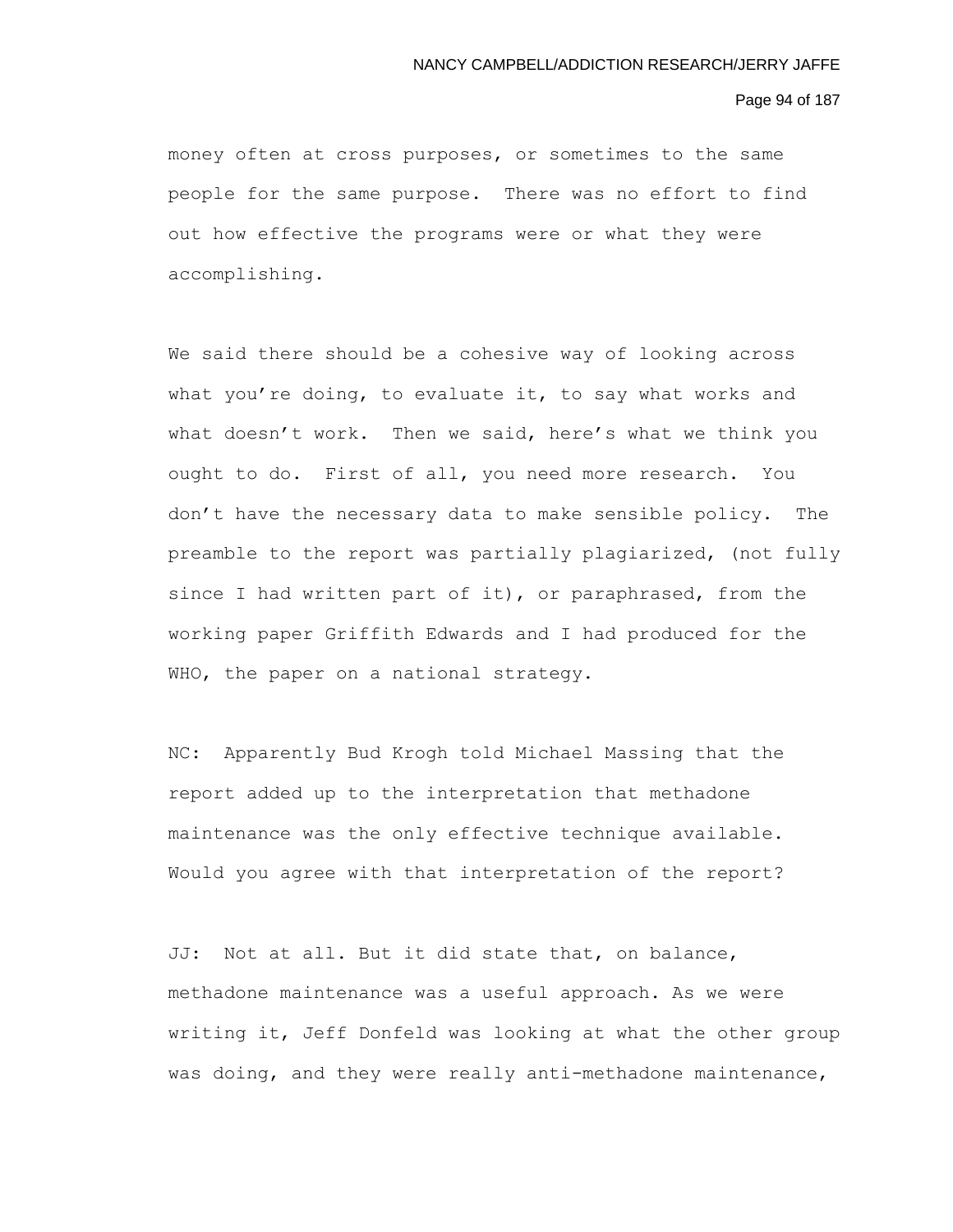#### Page 95 of 187

raising all the objections to it. For example, it's giving the wrong signal, the minorities don't like it, there will be diversion, it will cause overdose deaths. So he kept telling us to answer this criticism, answer that criticism in the report.

NC: Who was he urging to answer the criticisms?

JJ: The ad hoc committee, but more specifically he kept telling me and Ed Brecher to address the criticisms. So the report got longer in terms of preempting or at least responding to criticisms about methadone treatment that Donfeld told us were being raised.

NC: Right. Did Donfeld tell you who was criticizing methadone maintenance?

JJ: I'm not sure he told us who was making the criticisms, but we got the idea that other people in the bureaucracy were making them, and these things were going to have to be dealt with. We felt methadone would be useful and needed to be there. In the final report there were four appendices on methadone dealing with pharmacological safety, regulation of programs, diversion, and accidental overdoses of methadone.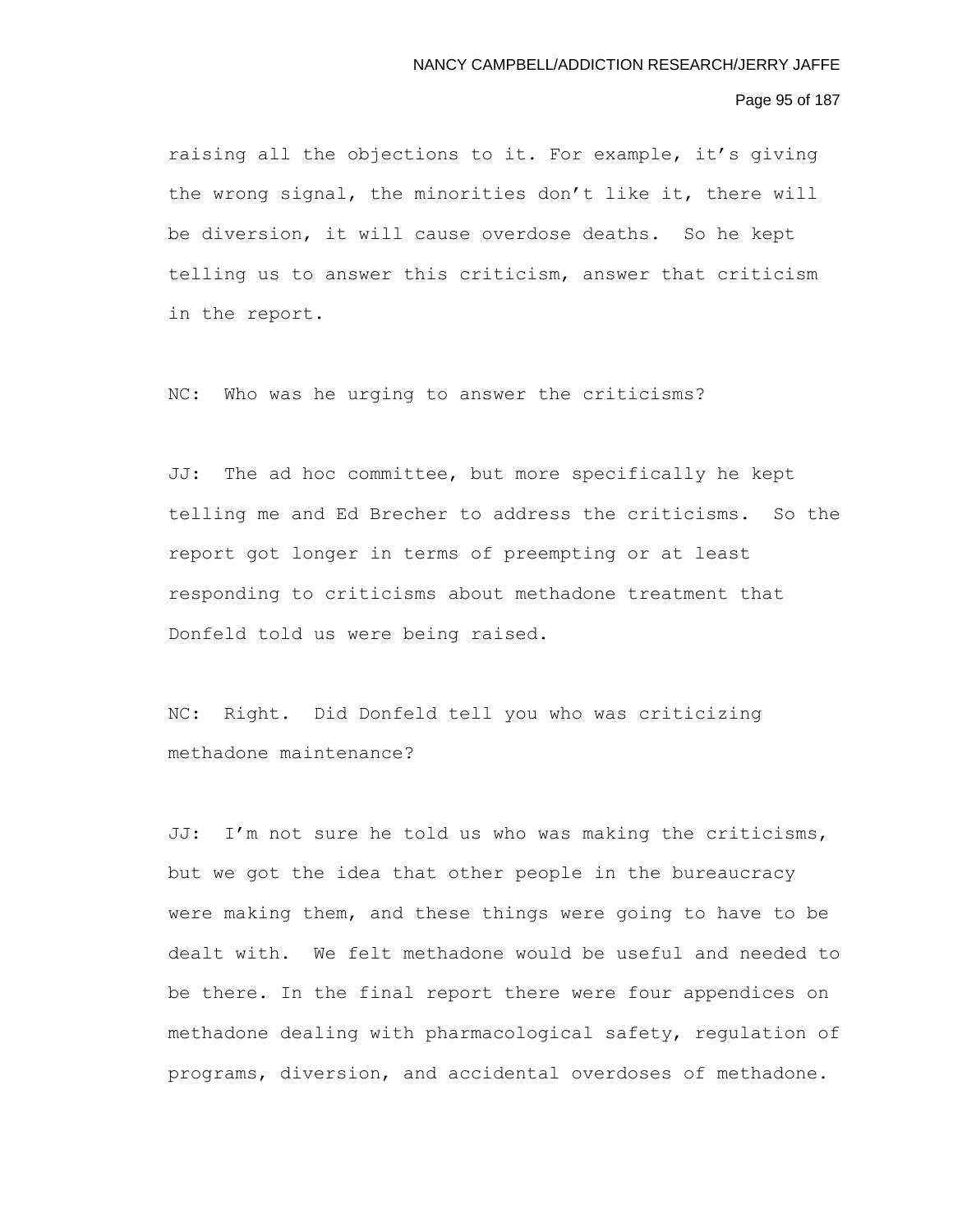Page 96 of 187

NC: But using methadone was not the main point of your group's report.

JJ: No, not at all. The main points were: you need to have data to make policy. You ought to have a coordinated strategy. You ought to have some coordination of all the money you're spending over all these agencies. Somebody ought to know what's going on and currently there is no mechanism. Maybe at OMB, somebody at the top of OMB would know where all that money was going. Considerable amounts were being spent and nobody knew what impact it was having.

Second, you ought to have a plan. What is it that you want to achieve? How did you want to achieve it?

Third, you need data to know whether your strategy or plan is working. You ought to be looking at things like accidental overdoses and emergency room visits – (this idea led to DAWN)- and you need national surveys. You can't know whether your policy is effective unless you put into place measures of the outcomes you want.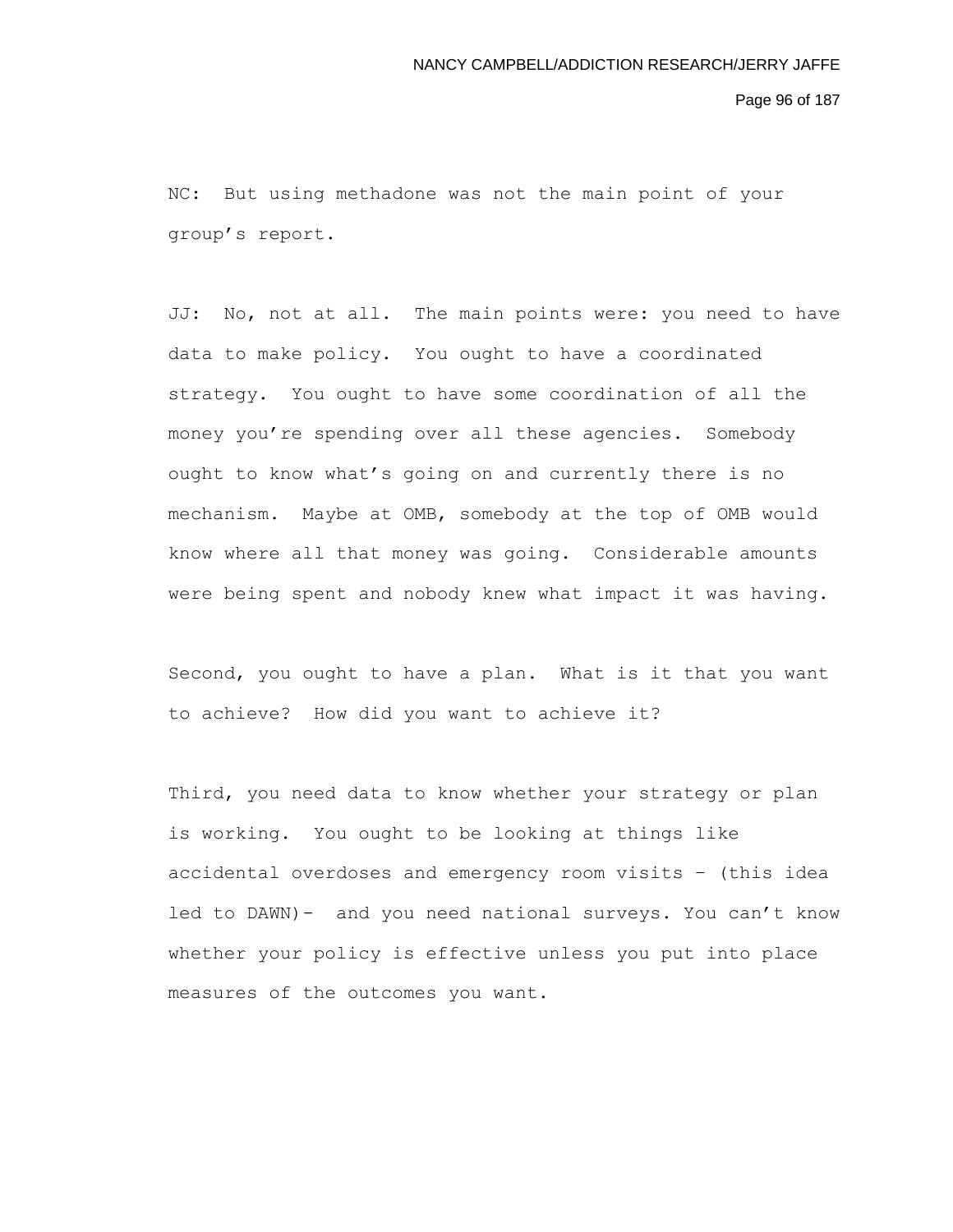## Page 97 of 187

Lastly, there's just not enough money in research in this area. Actually it turned out there was a lot less in research than it seemed when we wrote the report because some of what they were calling drug abuse related research was really quite unrelated.

NC: Did you complete that document in time for the deadline?

JJ: Actually no. We were given an extra two weeks to deal with Donfeld's added questions, so it went in December the 15th.

NC: At what point did you realize that there was an NIMH document, a competing document?

JJ: I'm not sure. Might have been months later.

NC: Did you mention the multimodality approach in that document?

JJ: We may not have mentioned it directly, but we said that you need to have more than one kind of treatment. Opiate dependence was not the only problem we were dealing with.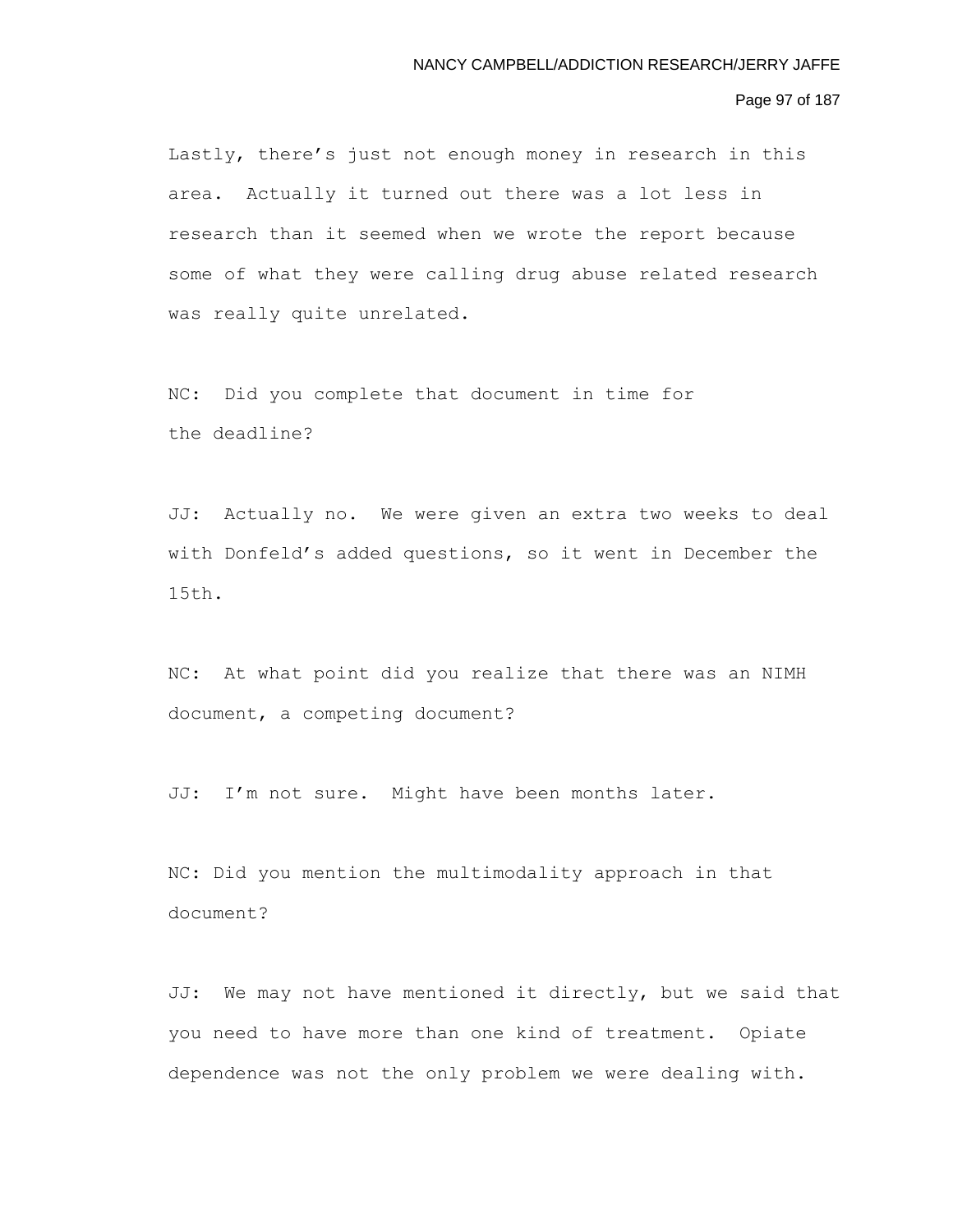## Page 98 of 187

There were multiple drug abuse problems. Methadone could only deal with heroin addiction. What do you do about barbiturate addiction and amphetamine addiction and other kinds of addiction? Kids using LSD couldn't use methadone. There was cannabis use. We thought there ought to be some support for therapeutic communities. Did that imply multimodality? It would have been ideal to have less rivalry and bickering, and more focus on the populations that need help. In no way did that document suggest that methadone maintenance was the only thing. If there was any emphasis on it, it came because there was so much counterpropaganda or counterargument on why methadone maintenance should not be expanded. Donfeld was saying, unless we do this, you won't have any of it. It's a tool that we think will work – he was looking at Bob DuPont's program in D.C., which was predominantly methadone and which was effectively reducing crime. He believed we didn't have much data on the efficacy of the other things, so if we want to have impact, we ought to use what we have, and the guys at NIMH, OEO, and Justice want to cut it off.

NC: As I recall, you did not know at the time that committee met that there was a problem with heroin addiction among GIs.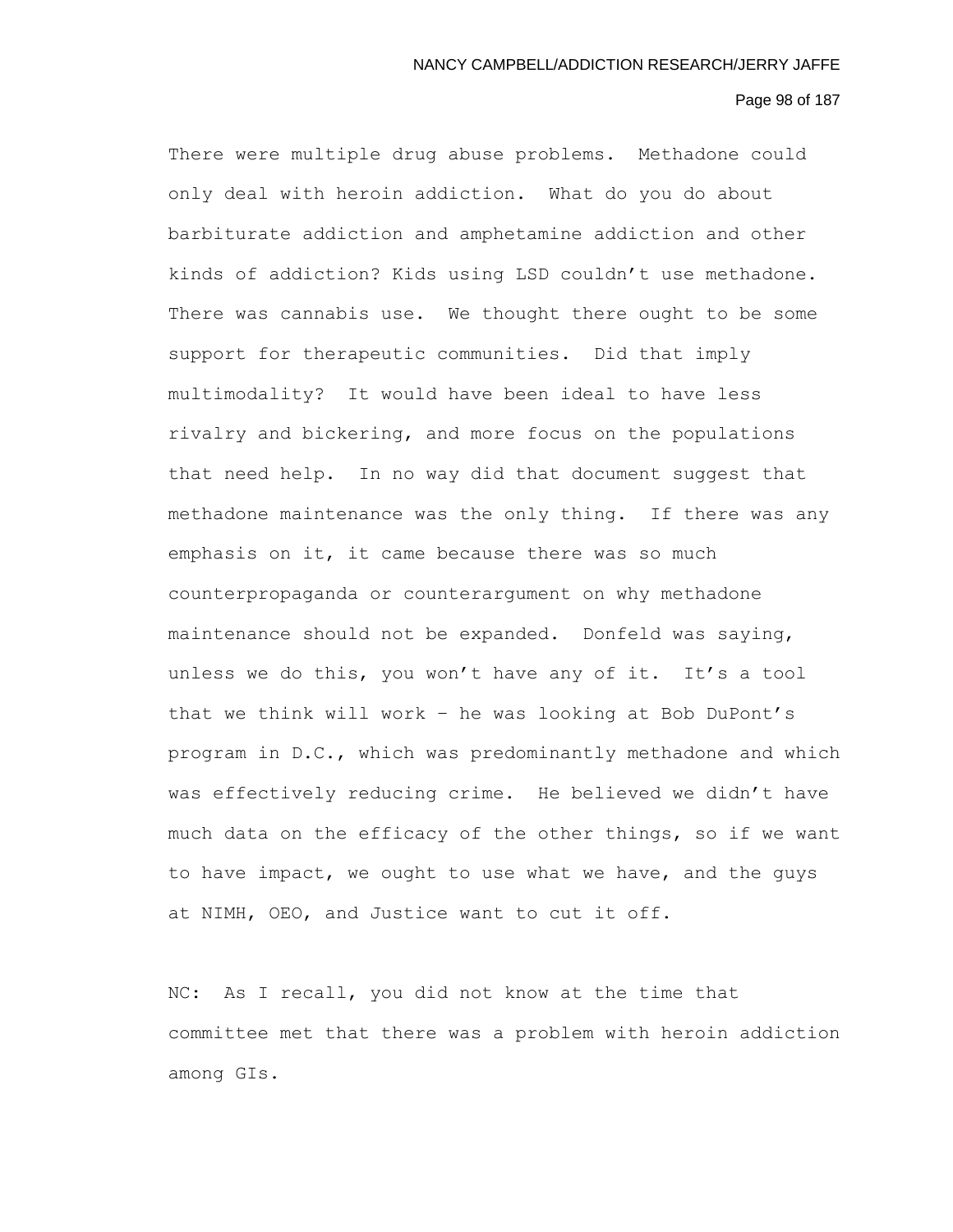Page 99 of 187

JJ: No, not at all. That was a big surprise. The question of drug use in the military was not even on the horizon when we wrote the report. After the report was submitted, some time in February of 1971 I got a little note from President Nixon thanking me. I'm sure somebody wrote it for him, and he signed it or maybe the Autopen signed it. I never knew.

NC: So you went back to doing what you were doing.

JJ: I had never stopped doing what I was doing. Nobody had said, take some time off of the Illinois Drug Abuse Program, drop everything, and do this. IDAP was still a growing program that was very busy and expanding.

NC: When did you next hear from the White House?

JJ: I didn't hear from them again until April 1971, right after Congressmen Murphy and Steele began talking to the White House about drug use in Vietnam. Jeff Donfeld called me and said the White House would like to consult with me, and asked me to fly in. Donfeld was the point guy. Krogh had many, many responsibilities, and Ehrlichman had the whole domestic agenda. Krogh handled drugs and crime and a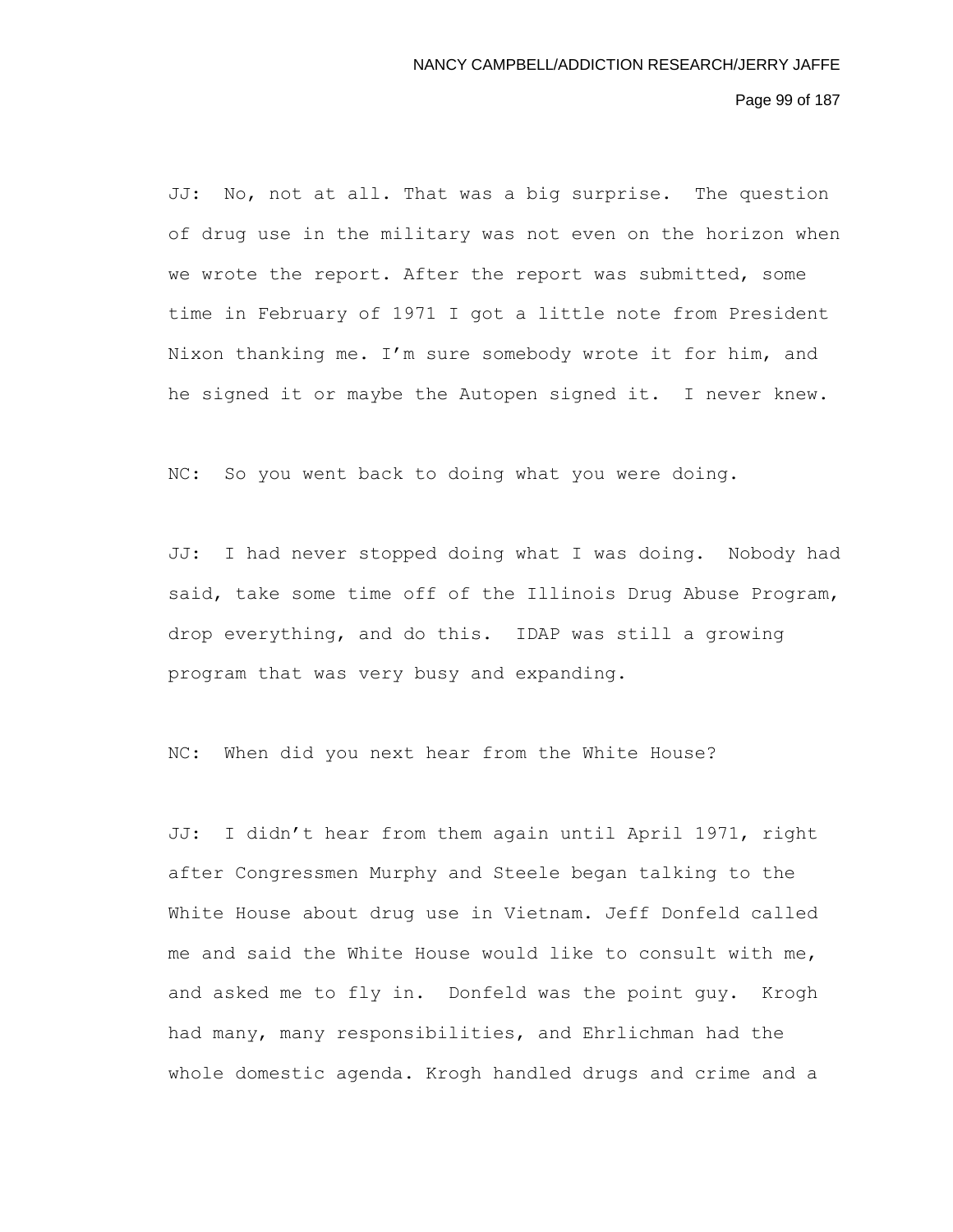## Page 100 of 187

few other things. Jeff was his assistant on drugs. So that was the pathway. Apparently they had been trying for some time to get information from the Military about drug use problems and kept getting reassurances that there was no problem. Then the reality of the situation became apparent.

NC: How soon after that call did you end up going to Vietnam?

JJ: It was a few months later. The first thing that happened was that they called me and said they'd like my views on what to do about drug use in the military. But again I was told not to tell anybody about it. There was a continuing obsession with secrecy. But, how do you come up with a solution when you can't get any consultation? I believed that if the White House said you can't talk about it, that you shouldn't talk about it. What I was fairly certain about was that when the congressmen said 15 to 20 percent of GIs were addicted, they didn't have a clear notion of what they really meant by "addicted." It could be that there were 15 to 20 percent that were addicted, or it could be that this was the usual hype. More likely, it could be that they had a lot of people using, some of whom were addicted.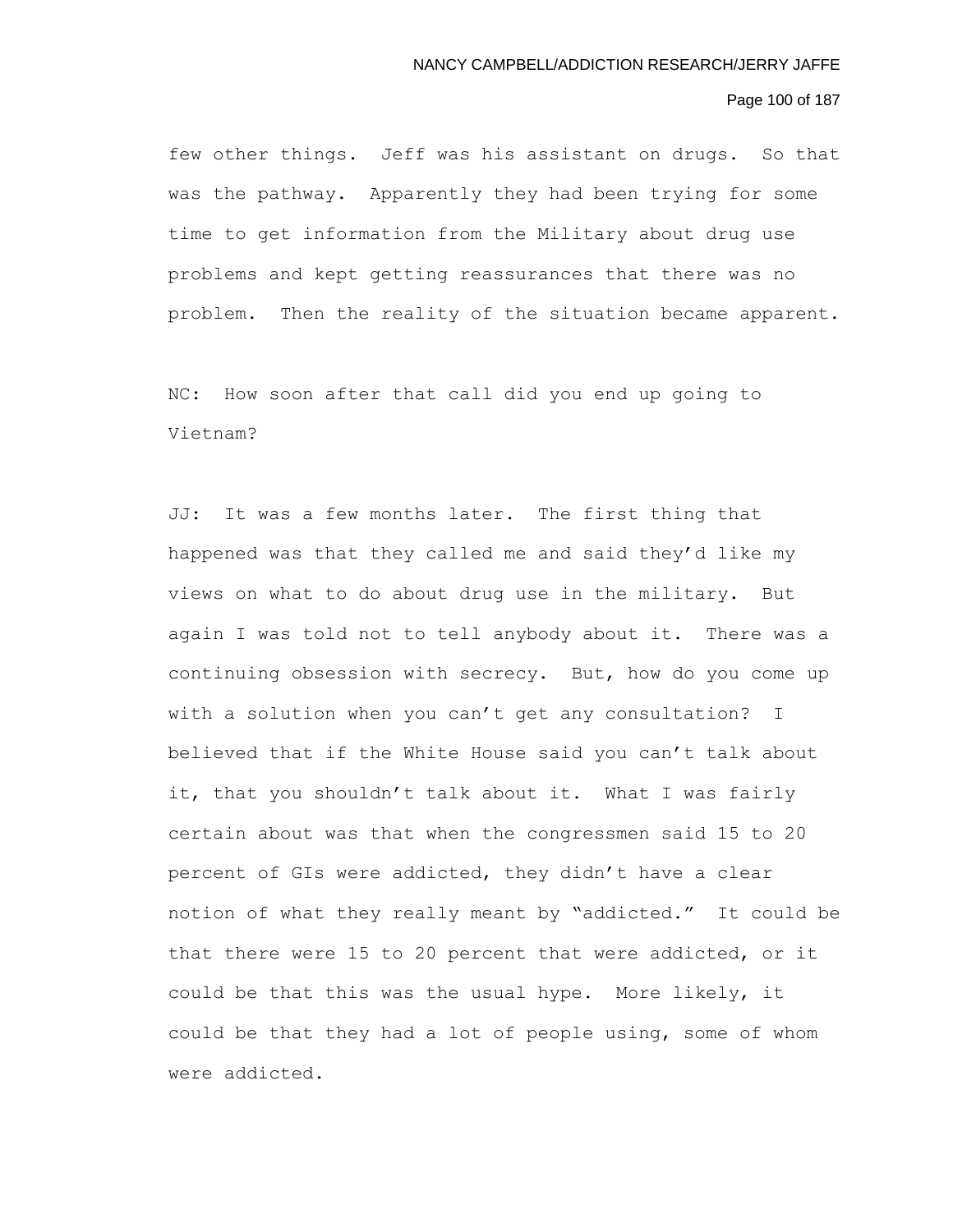Page 101 of 187

There were a lot of questions and it wasn't clear what to do, but it was clear that there was a sense of urgency. For example, what happens when you take addicted people who are trained in military tactics, put them on a plane, and 18 hours later set them free in the community? Given the public's perceptions of heroin addicts as dangerous people, community experts and people in Congress were proposing civil commitment, confinement, and other draconian measures. People were talking about an epidemic, the idea that one addict makes ten addicts.

In my view, the first thing we needed to know was, how big is this problem? Given that under the code of military justice at that time a heroin user could be given a bad conduct or dishonorable discharge, I didn't think we could expect too much in the way of honest responses from the men if we just asked who was using. But one way to find out who's using is to do urine tests, and at the same time we could arrange to use that same urine test as a small deterrent. What I proposed was that they needed to have both the epidemiological data and some kind of deterrent that tells the heroin users, you probably should stop using drugs before you go home. It was a simple idea. I said the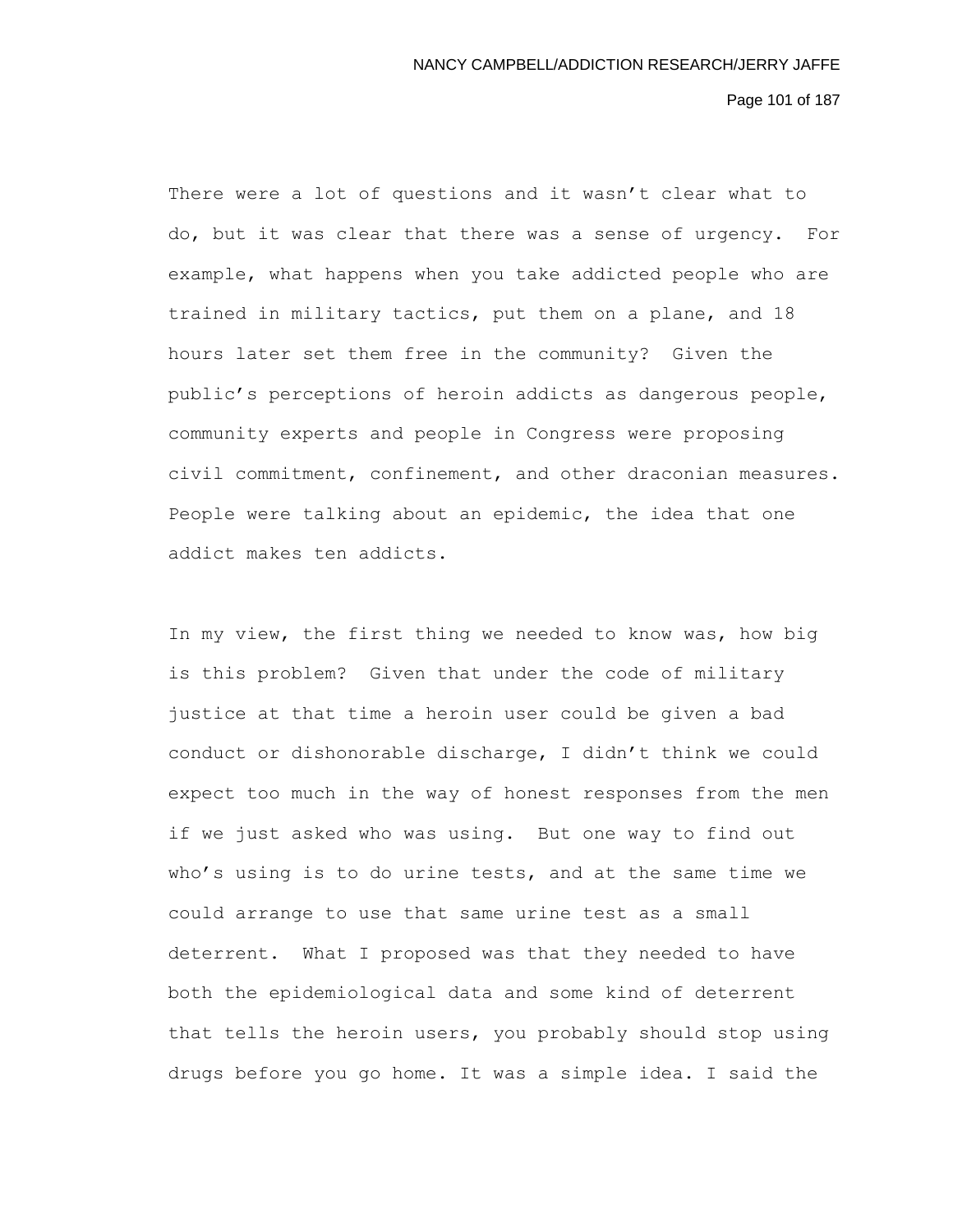## Page 102 of 187

thing to do was to test everybody before they left Vietnam. Those found to be using would have to stay a little longer for treatment. That would tell you how many people are using heroin to the point where they have trouble stopping and would also assure that no one who is physically dependent would be simply discharged in the U.S. Pretty soon the men will get the idea that you don't leave for home so readily if you're found to be using heroin. The longer stay in Vietnam would represent a deterrent to use. In contrast, if you find them using and immediately ship them home, you're going to have a high probability of continued use in the U.S. Some of the rationale for my proposing this arrangement was based on Wikler's ideas of conditioning, in which withdrawal symptoms become linked to the environment. If treatment for withdrawal was needed, it would be better to do it in Vietnam than in the U.S.

Jeff Donfeld and Bud Krogh asked me to present my idea to John Ehrlichman, and shortly afterward Jeff and I went over to talk to people at the Pentagon. I was soon arguing with generals who wanted the men found using heroin to be sent home as soon as possible. I said, you do not want to do this. What you want to do is say to the servicemen, if you're positive, you stay in Vietnam a little longer. The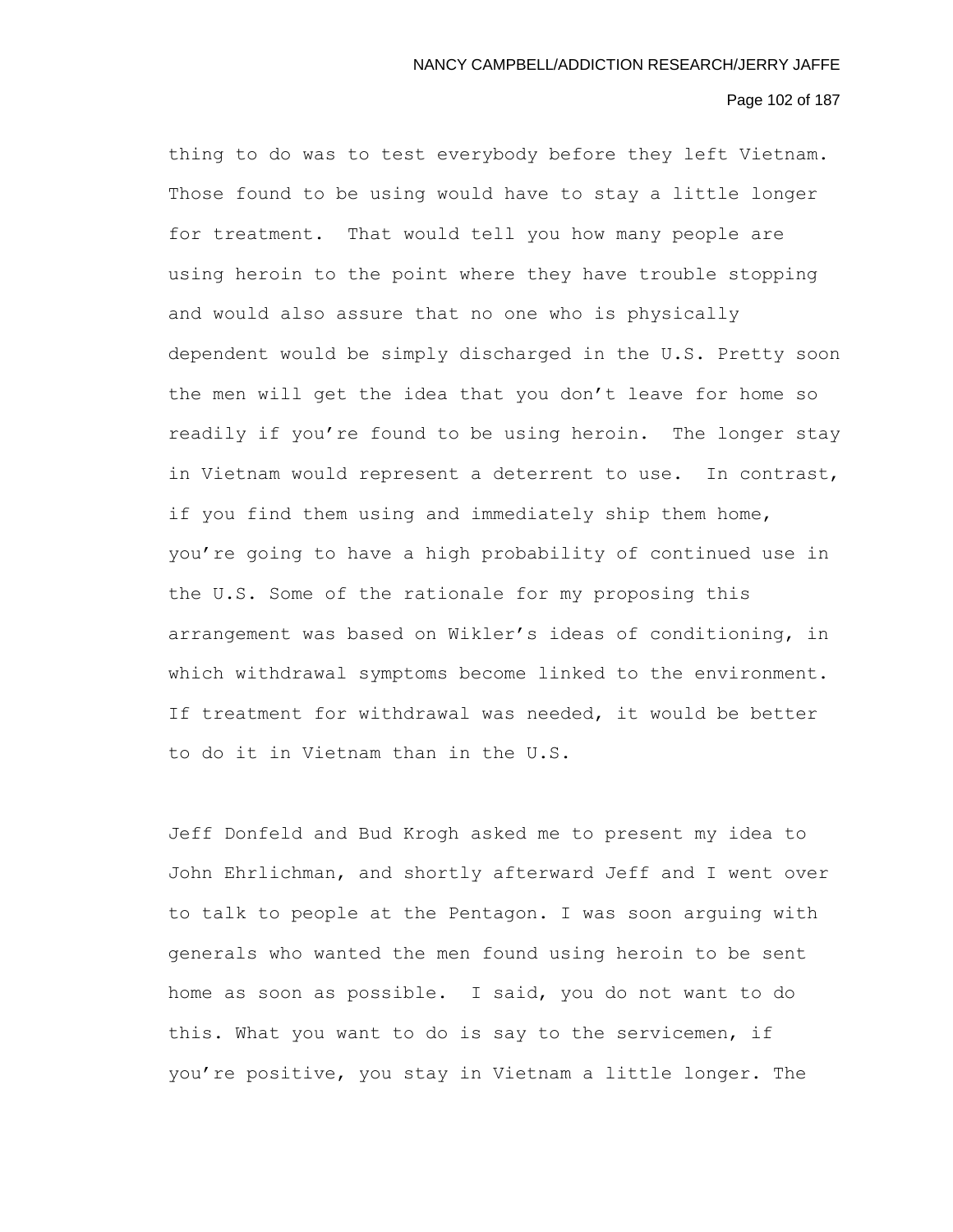# Page 103 of 187

generals were talking about putting the men found positive for heroin on a slow boat and detoxing them. I insisted that drug positives needed at least a two week detox in Vietnam.

At the time, there were about a thousand men leaving Vietnam every day. So the trick is, how do you test a thousand people in a day? It was not technologically possible with thin layer chromatography, which takes skilled interpreting. There's a certain art to getting it right. But I knew about a new drug testing technology, the free radical assay technique (FRAT) that had only recently been developed. I had a FRAT machine on order for the Illinois Drug Abuse Program. With that machine and a little bit of urine, you could get results in a minute. At the time it could only screen for opiates.

A few days before the visit to the Pentagon, knowing that the military might want to use the technology in Vietnam, I called Bill McGlashin, president of Syva Corporation, the company that made the machines, and asked how long it would take them to make another one. As head of IDAP, I may have been his first customer for this \$25,000 machine. I said, I can't tell you why I'm asking, but could you take a risk and put some people to work double shifts on this? He agreed to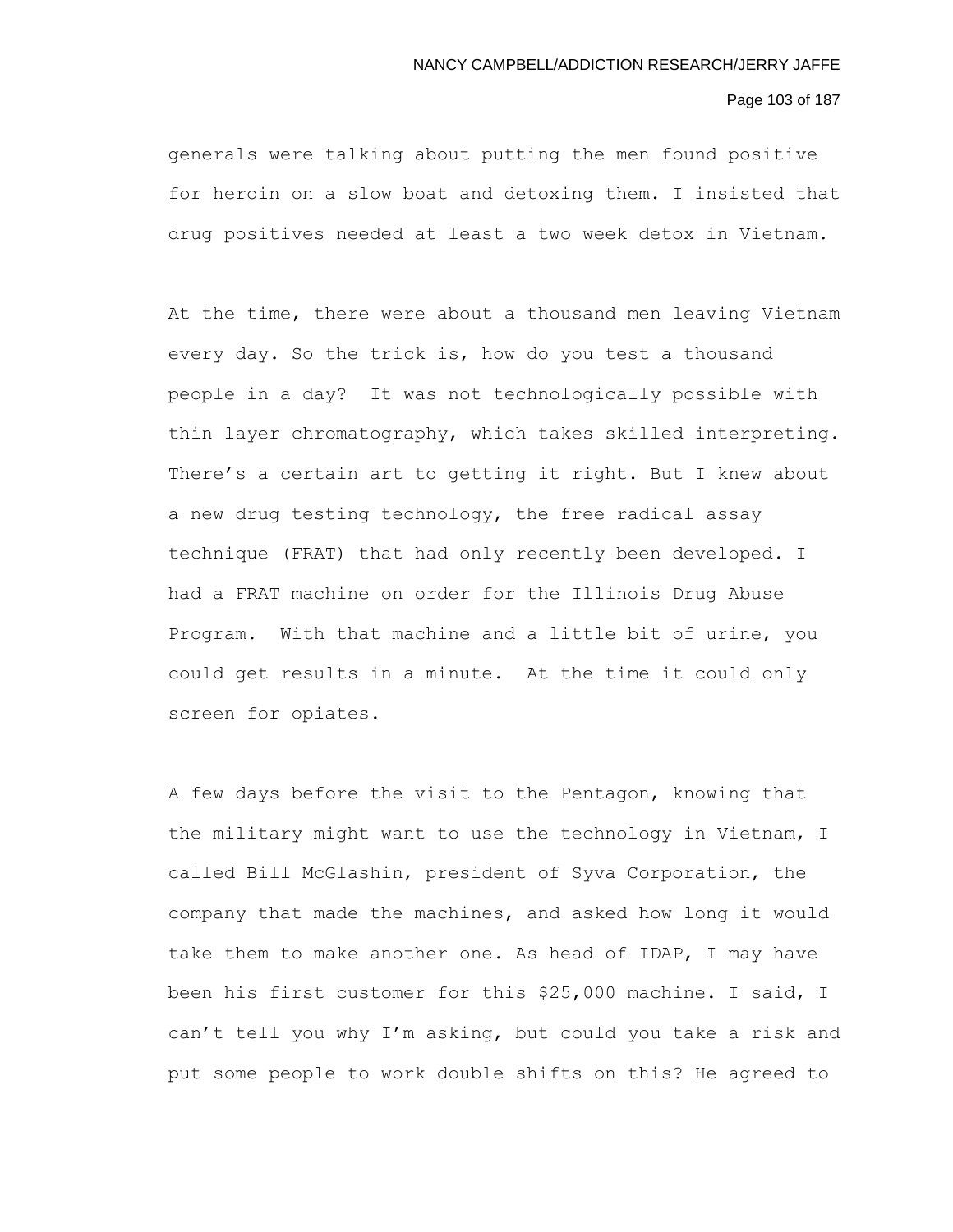#### Page 104 of 187

do that, and it looked as if we would have two machines. I would give up the one from Illinois; he would produce another one.

When Jeff Donfeld and I went to the Pentagon and presented my ideas they said, Well, this can't be done. Besides, we were thinking of doing it ourselves. It was really bizarre. It can't be done, but we were thinking of doing it ourselves and maybe we can do it in September. This was May the 30th, and a thousand people were leaving Vietnam every day. I felt like a dumb kid saying to all these generals, I can't believe that the greatest army in the world can't get its troops to piss in a bottle. The Secretary of the Army was sitting there. I said, look, I know you're busy with a war, and you've got other things to do, but if you get me a telephone, I'll call some civilians. If you'll give us some transportation, we'll set this thing up because, I said, I think the President really wants something done sooner. So they called a recess and went into another room. Then they came back and said, okay, June the 17th we'll have it up and running. I said, that sounds good to me. We talked some more. They didn't really trust the machine, so they arranged to set up a bank of gas chromatographs to verify all the tests that the FRAT method turned up as positive.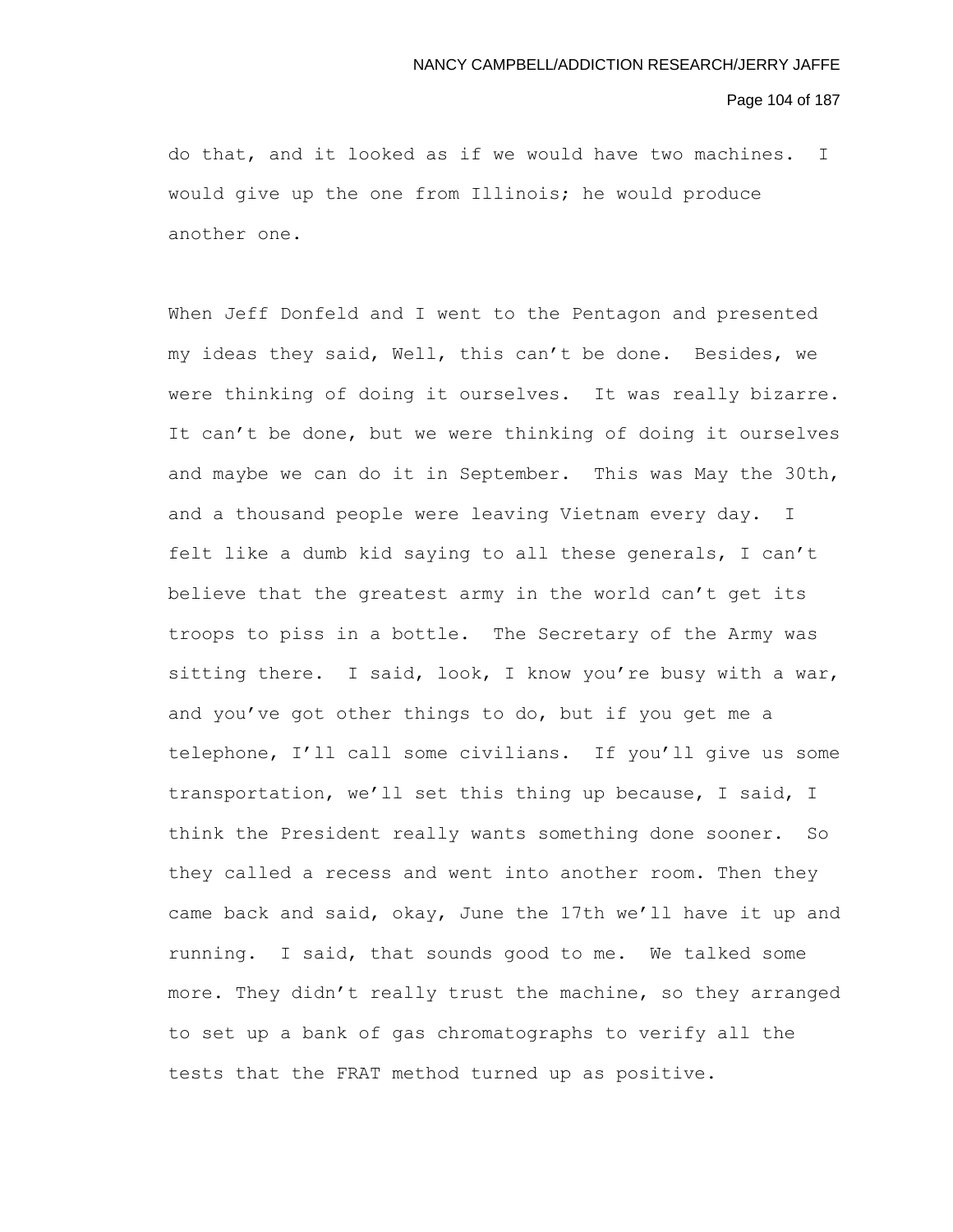Page 105 of 187

One problem that I didn't realize was that the electricity was not that good in Vietnam. You have to have steady currents to work gas chromatographs and the FRAT machine. You have to build facilities where you can detox people. It's not a trivial undertaking. In retrospect it was beyond belief that the military were able to do all of that in a matter of a little over two weeks.

It was quite an undertaking. They got Bill McGlashin and the FRAT machines and the guy who knew how to put them together to Vietnam, and they got the thing set up.

In the meantime, Krogh and Donfeld talked about how to announce what the White House was going to do, what would be their big initiative on drugs. They used a couple of ideas from our ad hoc committee's White Paper; for example, the notion of a coordinating mechanism for federal programs, and also somebody to have oversight for what's working, what's not working, and for planning. They came up with this idea of a Special Action Office in the White House to oversee the drug initiative. Krogh and Donfeld didn't tell me about most of what they were thinking. Krogh asked what I would be willing to do, whether I would be willing to help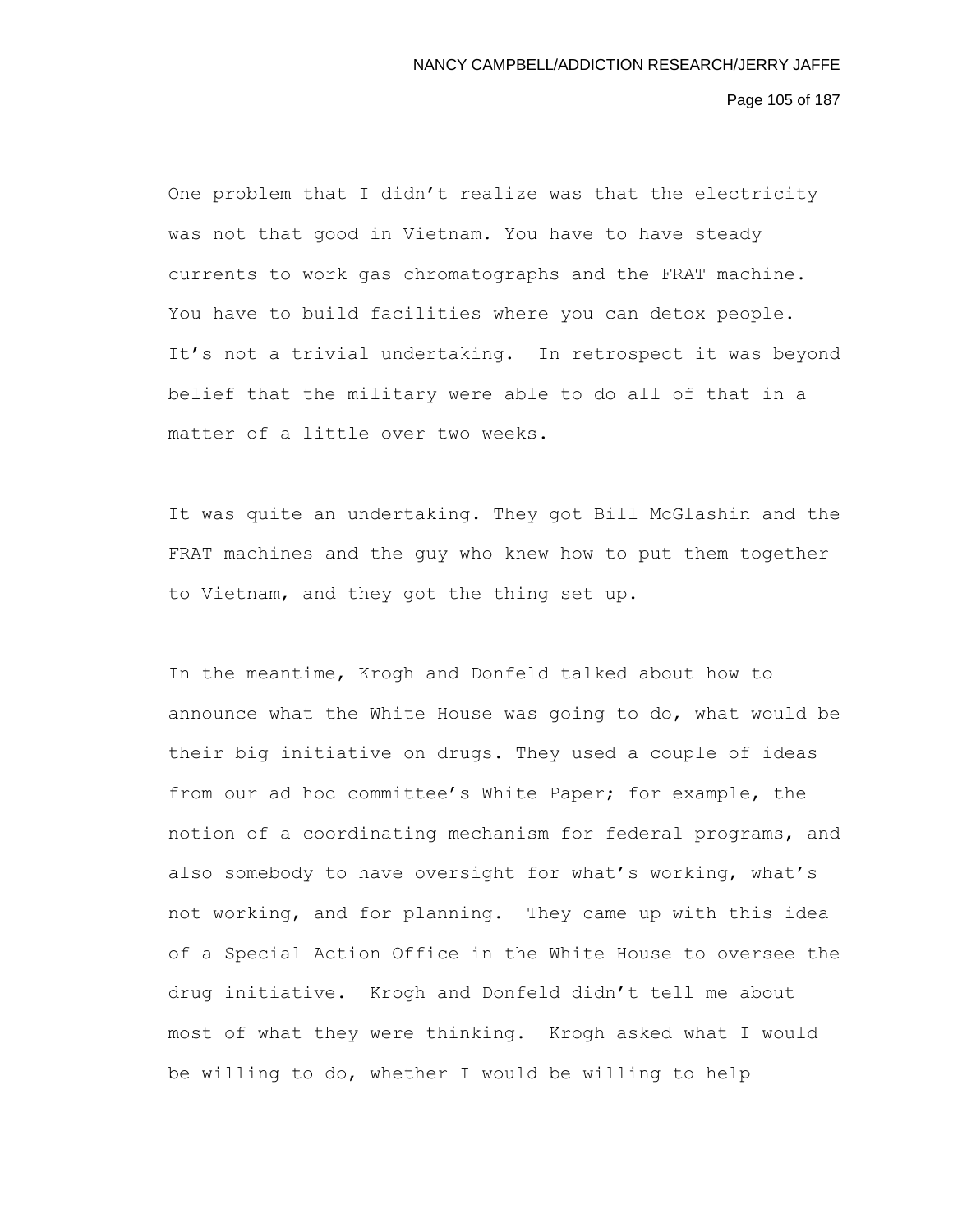## Page 106 of 187

somebody in Washington. I said, look, I don't want to be somebody's assistant here. They apparently took this to mean I didn't want to be vice president if I can't run the whole thing. But what I really meant was I just didn't want a job in Washington. I already had a job. I certainly didn't want to be second fiddle to some politician. So, without warning or agreement, I was introduced by the President as the person who would head his new program. Later, Krogh called it "appointment by ambush." That was Krogh's term. Actually, you may have seen that with respect to another appointee on "The West Wing."

NC: I adored "The West Wing."

JJ: When they want somebody for a job who seems reluctant they announce that he's accepted an appointment. I was in Washington and wasn't expecting to stay overnight. They said, you have to stay over, we need you here tomorrow. Somebody went out and bought me a shirt that was too big. I was sitting in the Cabinet room on the  $16^{th}$  or  $17^{th}$  of June. The President had invited in the congressional leadership, and they were briefed on the new drug initiative. President Nixon said, "And that man over there, Dr. Jaffe, is going to run it." Now, at my age at the time (37) you don't say,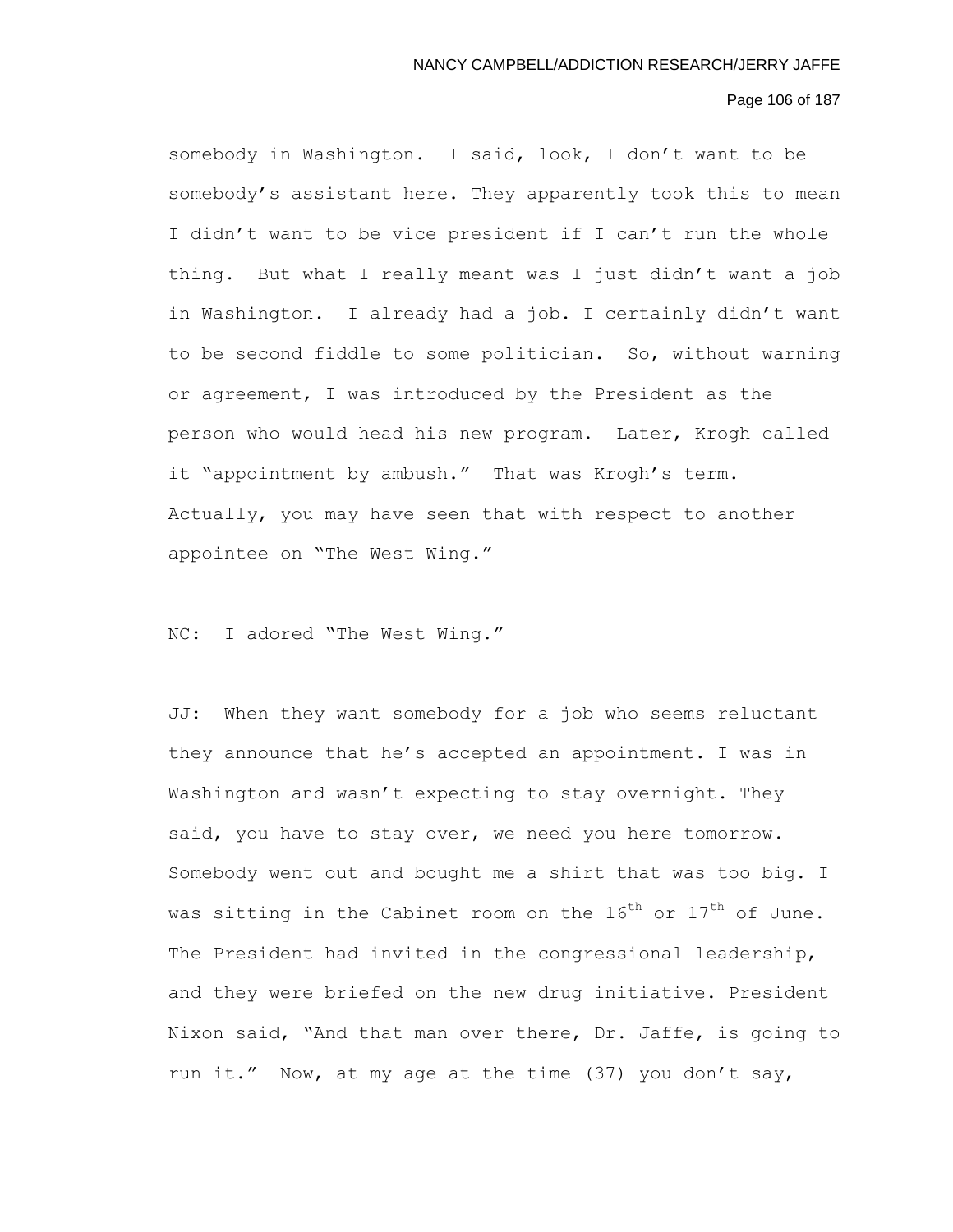# Page 107 of 187

"Mr. President, who the hell told you that?" It meant a cut in salary and moving my family. What do I do with my house in Chicago? They don't even pay for transportation and relocation at that level position in government. That's all on your own, not like the Public Health Service or even academia. This time I had to pay for my own move.

NC: How did you as a political person really feel about working for the Nixon administration?

JJ: It's very hard to say. Clearly there were lots of people who were virulently anti-Nixon. I was not among them, but I had not voted for him. But I was working for a Republican governor. Perhaps that's why Nixon thought I was acceptable, because Governor Ogilvie liked me. He liked me because I wasn't asking for huge amounts of money, and I was making the drug programs work for the state.

How did I feel about it? I guess I felt that you have only one President at a time. He's the President, and what he wants to do makes good sense. What I also felt was, this is the first time we've really had a bite at the apple – an opportunity to expand treatment and research, to pursue something other than strict law enforcement. Everything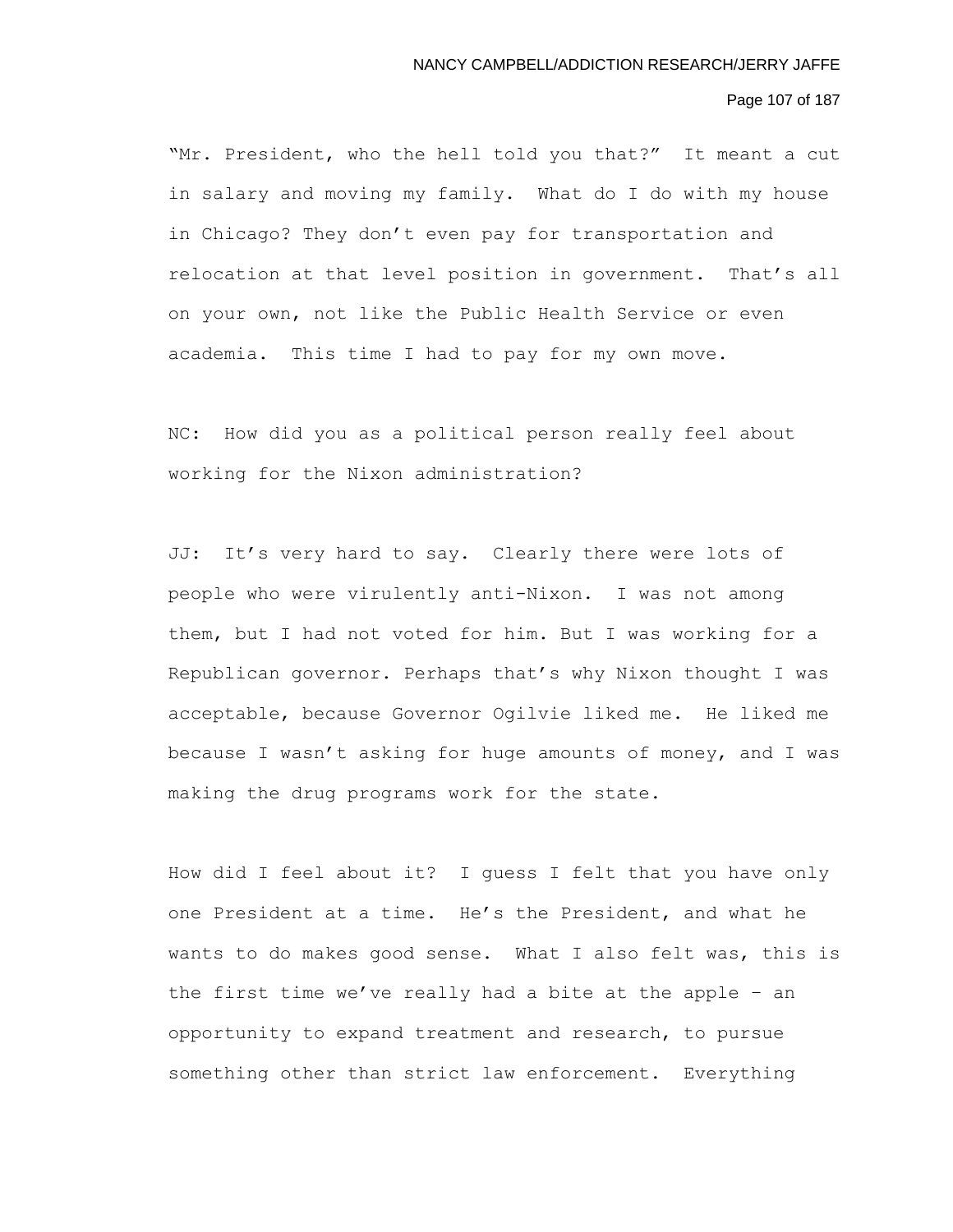#### Page 108 of 187

he's doing is exactly what we wanted to do. We were really going to make treatment happen.

NC: How had you felt about the Vietnam war?

JJ: I felt it should have not have happened, but I didn't see that letting everybody come home addicted would necessarily improve things.

What I knew is that you had a lot of decent Americans carrying out what they were told was their duty. If I could be of help with this drug problem that some of them were having, that would be fine, but I couldn't control the other things. What I was also concerned about was this: the North Vietnamese are not stupid. If they thought that 25 percent of the Americans were on heroin, what does that do to their planning with respect to how successful they could be? What does that do to their plans for attacking Americans? How does that change the equation? If you think that everybody is stoned or drunk on the opposing side, you have a very different view of what you can do than if you think they're all ready and alert, and they have firepower and everything else they need. I thought that a widespread belief that a substantial proportion of troops were addicted to heroin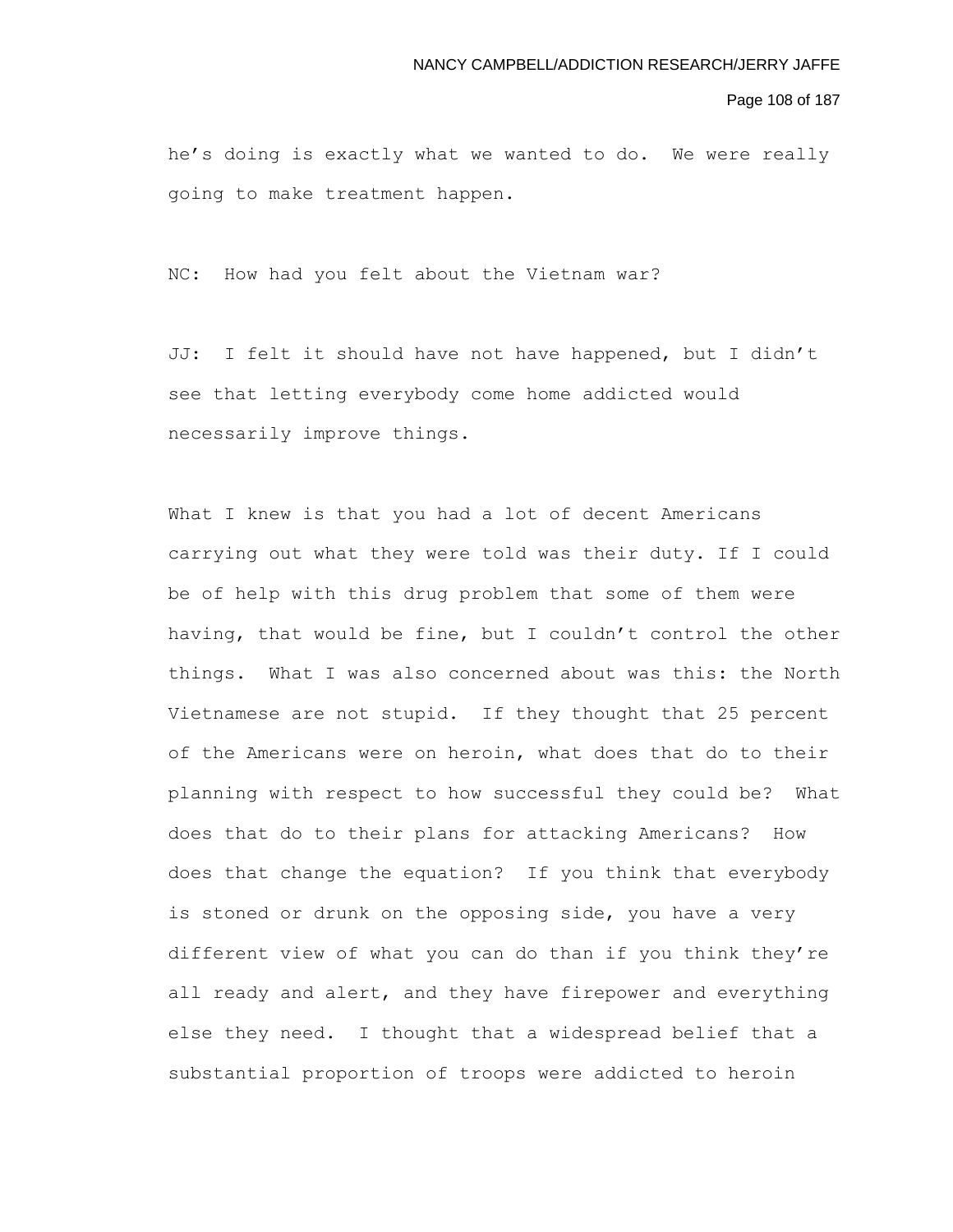## Page 109 of 187

could put a lot of people at risk in ways that I couldn't really work out. I thought that if putting some of our program of detection and treatment into place we could get a better perspective on it and bring the problem under control, it would make the guys who were over there safer, simply because people would not have a perception that they were all stoned.

NC: Speaking of safety, I've always had this question about Vietnam. Was there an overdose death problem in Vietnam?

JJ: Yes, there were overdose deaths. There were data to that effect. That was one thing that alerted people like Krogh to the fact that the military wasn't giving them the whole story. The White House was more than a little annoyed that they had been continually reassured by the Military that it was all under control. Krogh had made several visits to Vietnam.

So I got drafted on the  $17<sup>th</sup>$  of June, 1971. They escorted me out totally unprepared and wearing an oversize shirt to meet the press. I couldn't believe that they were shoving me out in front of the White House Press Corps with zero preparation about what I should say.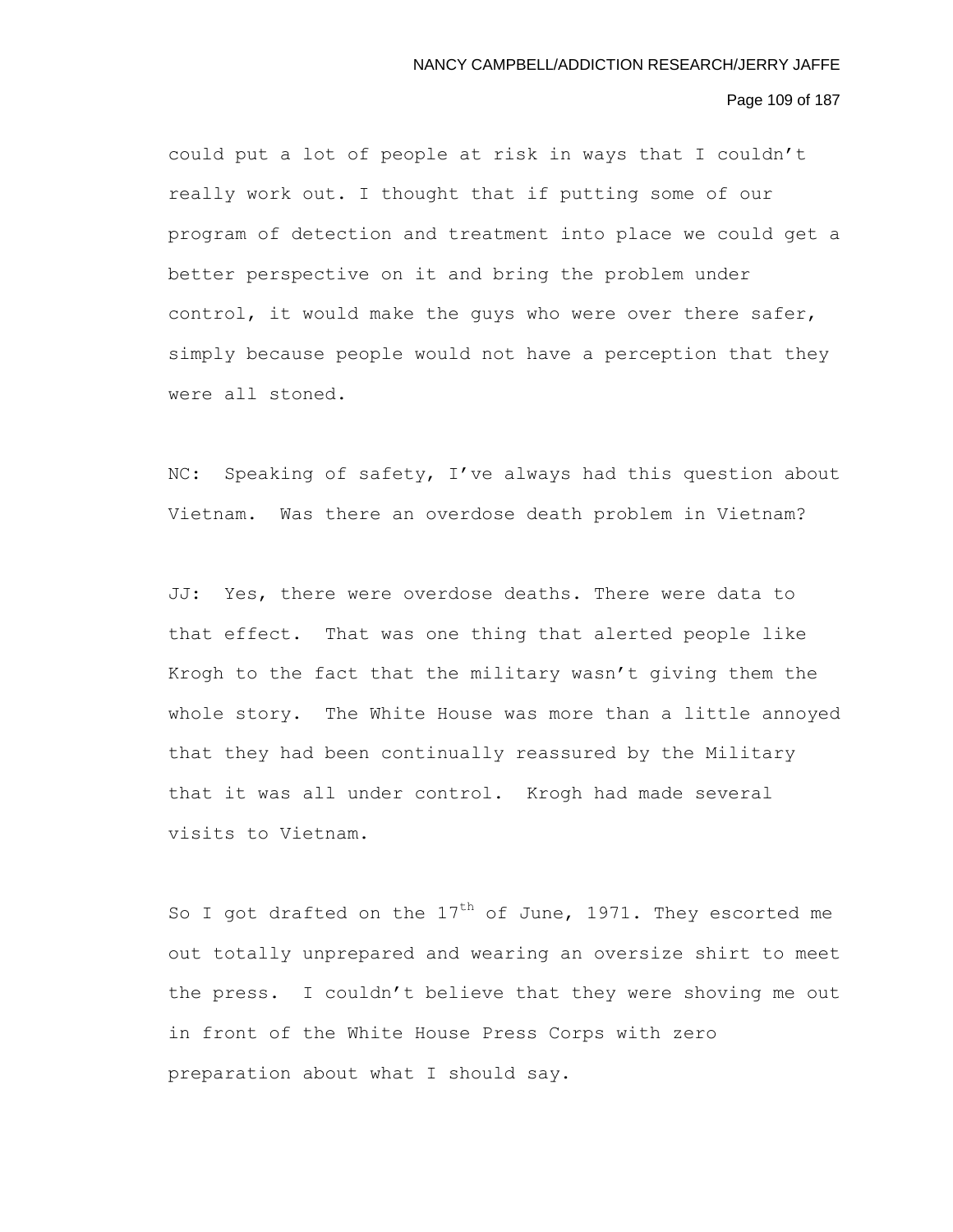Page 110 of 187

NC: You could have said anything. Did your wife, Faith, know at that point?

JJ: You can ask her. No, it came as a surprise to her. It came as a surprise to me. The people at the University of Chicago were furious that I hadn't given them a heads-up. But how could I have given them a heads-up? First of all, I didn't seek or want the job, and two, I didn't know it was coming.

NC: What happened with your relationship with Danny Freedman?

JJ: My relationship with Danny Freedman had been a bit strained and subsequent events strained them even more. As a department chairman he was under great pressure to bring in grants. He saw this big grant that I had, \$800,000 to run this program and my other money from the state, and didn't see why I wasn't willing to share it freely. He would propose putting someone on the program payroll and I would ask what he'd do, and Danny would say, oh, there's no quid pro quo. But you just didn't put people in no-show jobs. This wasn't the New Jersey waterfront. But in all fairness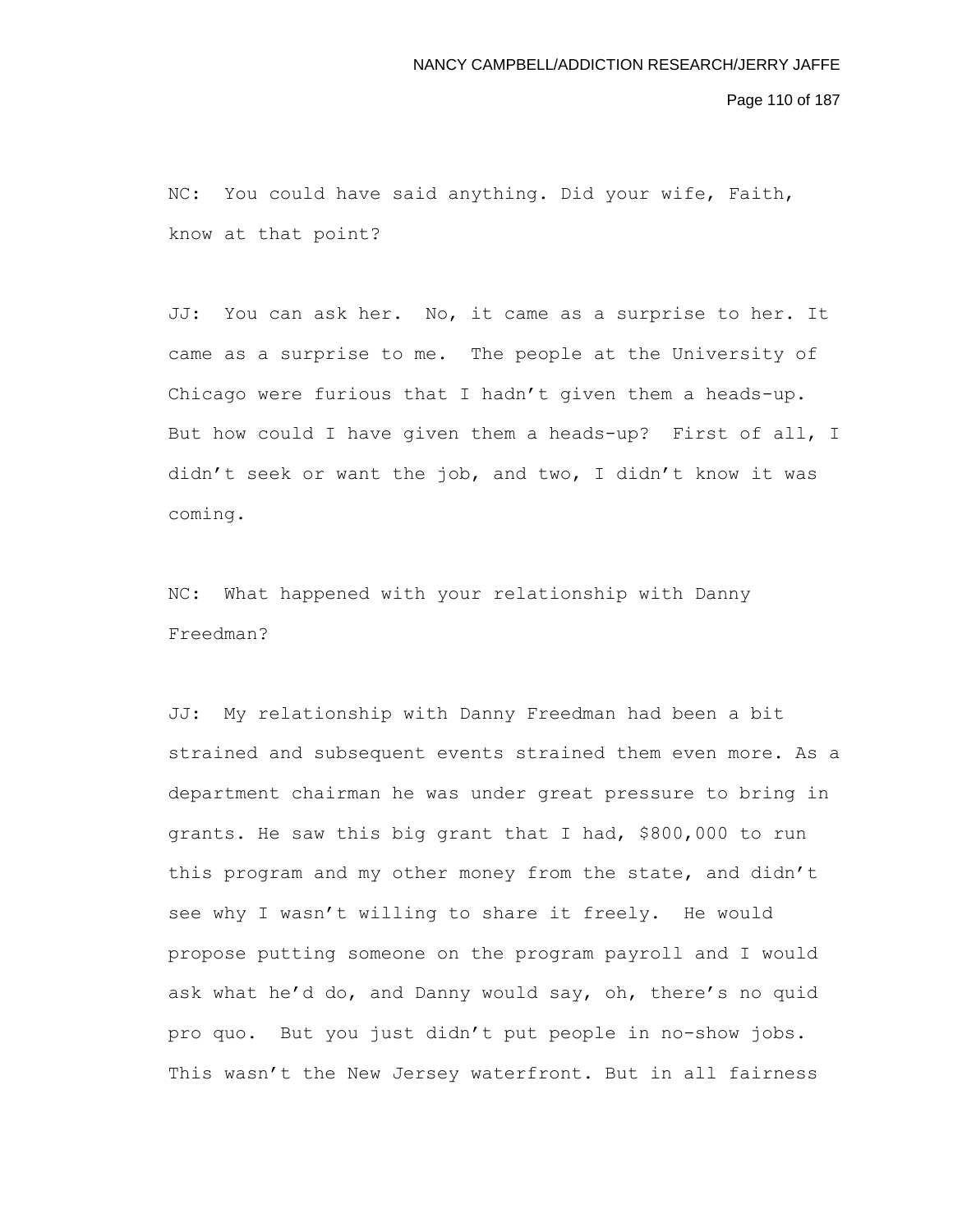# Page 111 of 187

to Danny, as I became more deeply involved in the expansion of the clinical program I probably did some things that were not as supportive of the department as I should have been. Danny, the department of psychiatry, and the University of Chicago had all been absolutely critical to the establishment and success of IDAP. Danny helped me recruit and the University found space for offices and clinical facilities. And I believe he may have felt that he and the University did not get enough credit for their part in its success. He may also have felt annoyed, perhaps even betrayed, when I began exploring alternatives to living in Chicago. Frankly, I just couldn't tolerate the Chicago winters.

NC: Right. So this had been a historical issue between you and him.

JJ: Yes, and toward the time of my going to Washington it grew. I think the major thing had to do with issues of control of resources and how the department could benefit. That was his job. At the same time I had this tremendous conflict of being simultaneously the head of a grant at the university and the head of a state program. Then to top it off, I left abruptly, seemingly without notice. I resigned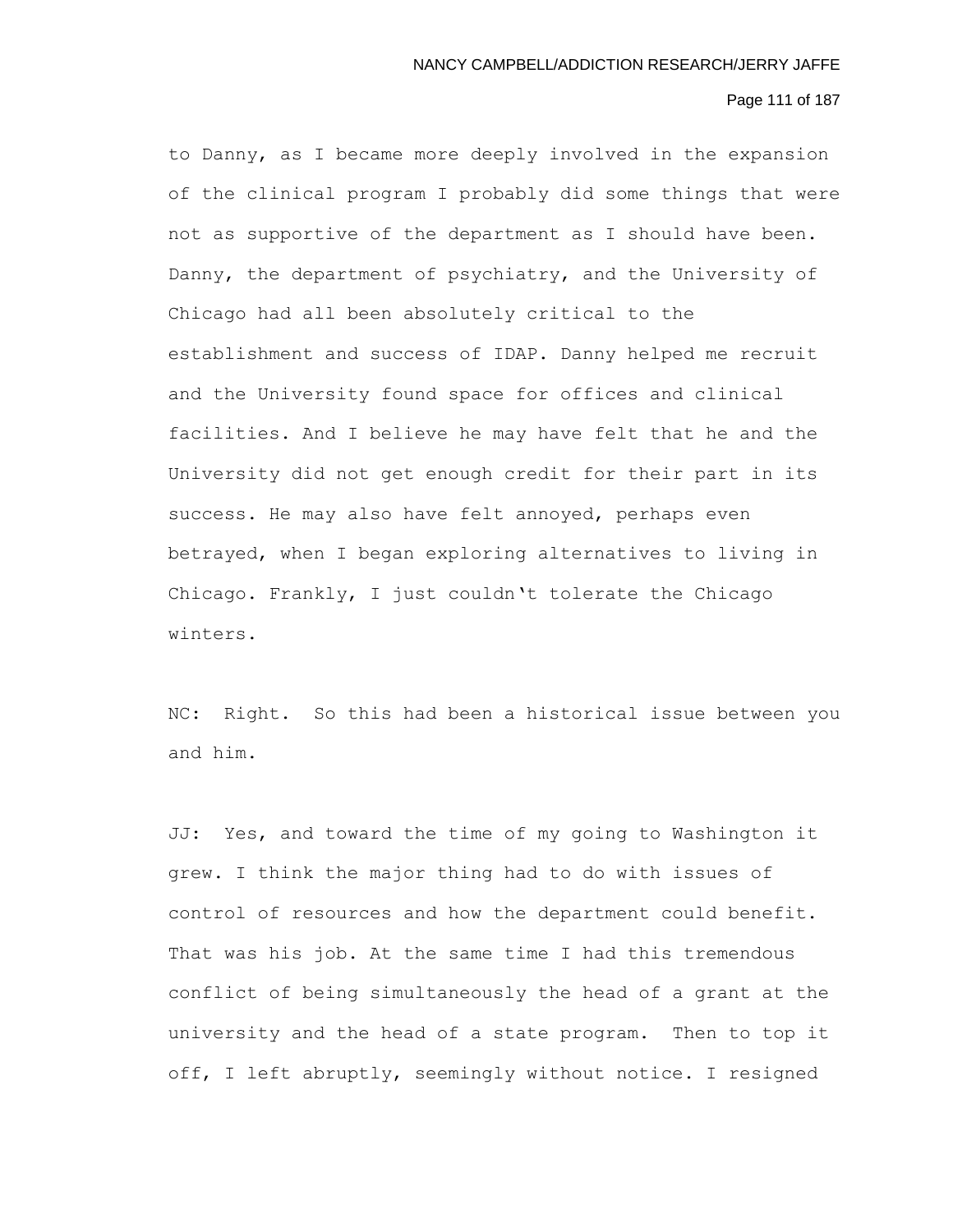## Page 112 of 187

from everything. The White House didn't say, come in a month, come in two months. The job began that day. I was even told on that first day that I was going to go to Vietnam. The plan to go was announced fairly quickly, but I didn't go until early July. The book, "Heroes and Heroin" by Av Weston describes much of what I just described.

NC: Yes, and there was also a television show.

JJ: Someone at the White House arranged to have these people from ABC record everything. Frankly, I wasn't paying much attention to what they were doing. I was pretty much overwhelmed by the responsibilities that had been shoved at me, which were innumerable.

NC: Who did you pick to go along with you?

JJ: I chose Beny Primm. I had known Beny for some time, and I knew he had been in the military. He was in the  $82^{nd}$ Airborne. So he knew something about the military and he knew about addiction, and I thought he could relate to the African American troops better than I could. We brought a few people with us from our programs in Chicago and New York. Matt Wright went along from IDAP.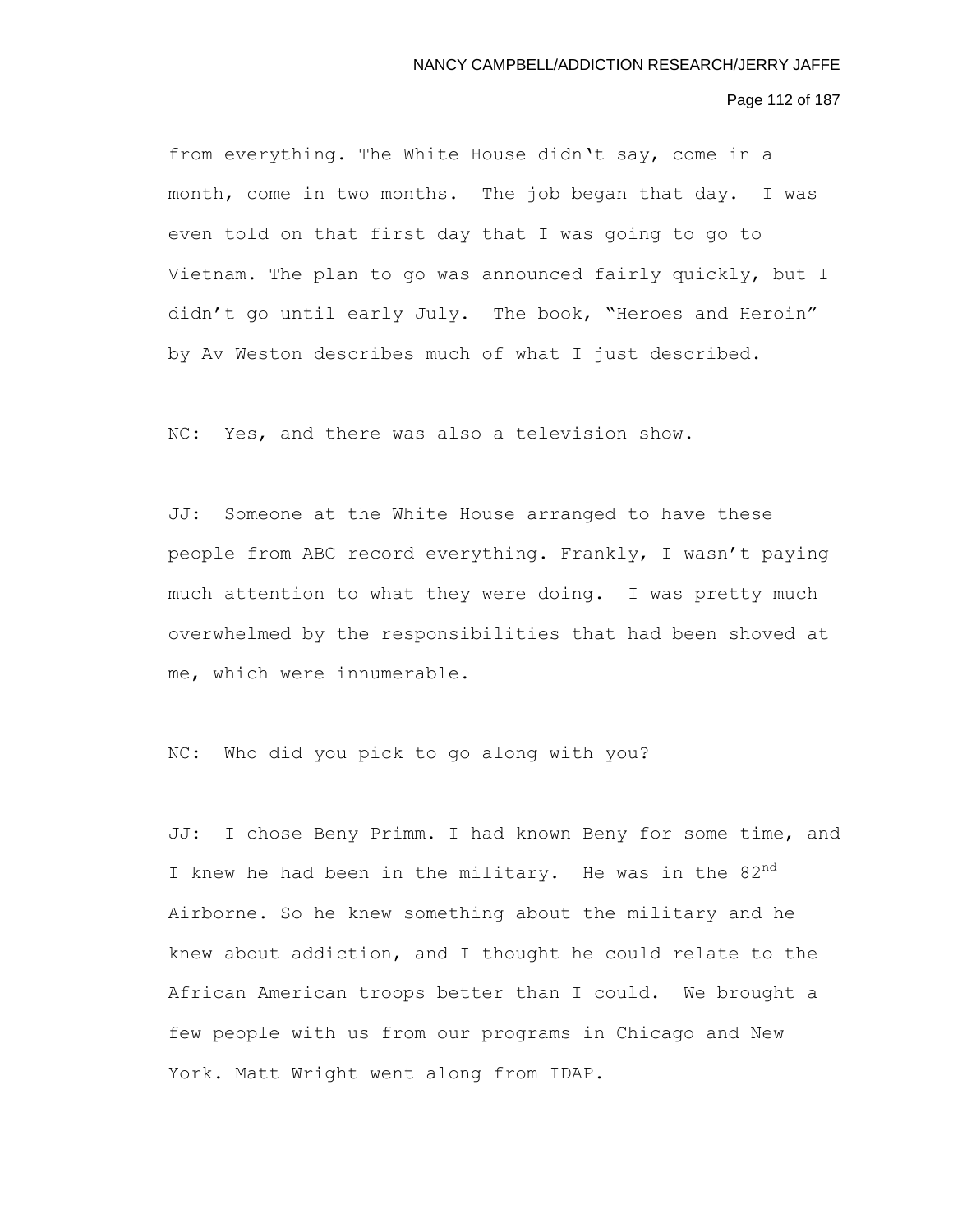Page 113 of 187

It was a hectic trip. I got very sick on Air Vietnam as we were coming from Hong Kong into Vietnam. For two days I had a high fever and was in the hospital, so it's a good thing I brought other people because they could go out among the men and look at what was going on, then I looked at the data coming in.

Returning home, we stopped in San Clemente and reported to the President. I had the data on the number of confirmed positive urines, and I told him that it looked like the number of people who were using heroin to the point where they can't stop was a lot lower than we were led to believe. It was about 6 percent, not about 20 percent. I cautioned him that it varied from unit to unit and it depended on who was leaving that day, which was one of the reasons I told the press we'd give out the data only once a week. One day it could be 8 percent, one day 2 percent. The Air Corps personnel weren't using heroin to the same degree, and neither was the Navy. It was mainly a phenomenon among Army enlisted men.

NC: Ground troops. Was that solely because of availability?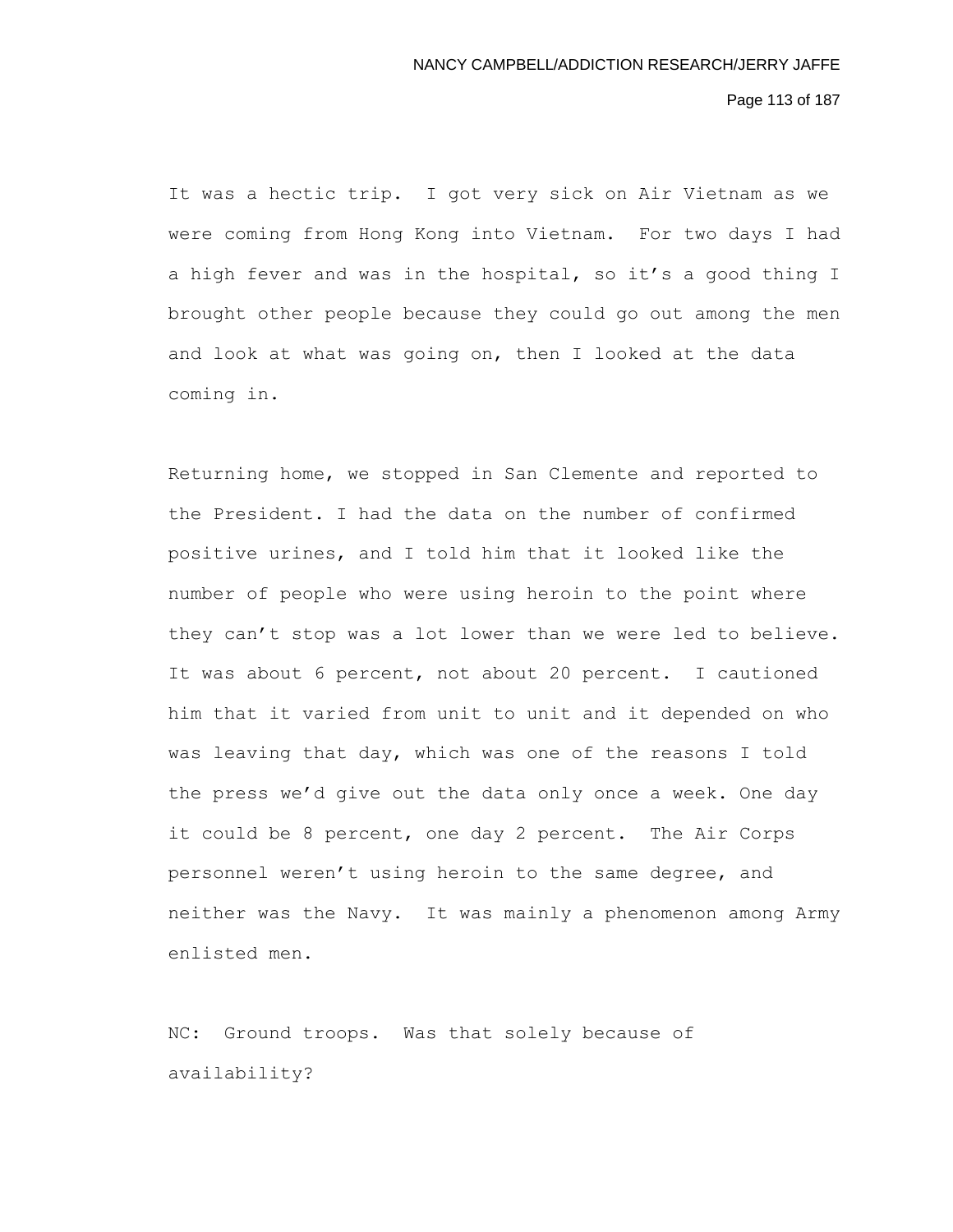Page 114 of 187

JJ: My guess is that it was availability because drug use really didn't correlate with combat versus support away from combat. It was where you were and who was selling heroin.

NC: Not unlike the drug problem more generally.

JJ: Yes.

NC: After you met with the President on that, what did you begin to put into place?

JJ: I had to hire new people for the new office in Washington. However, we had no legislative base. The Special Action Office was a White House office created by Executive Order, so the whole budget came out of the White House budget. In order to get the legislative authority for this Office, we had to negotiate with Congress. So I had to pick somebody who could take on that task as general counsel.

NC: So that's how you got Paul Perito?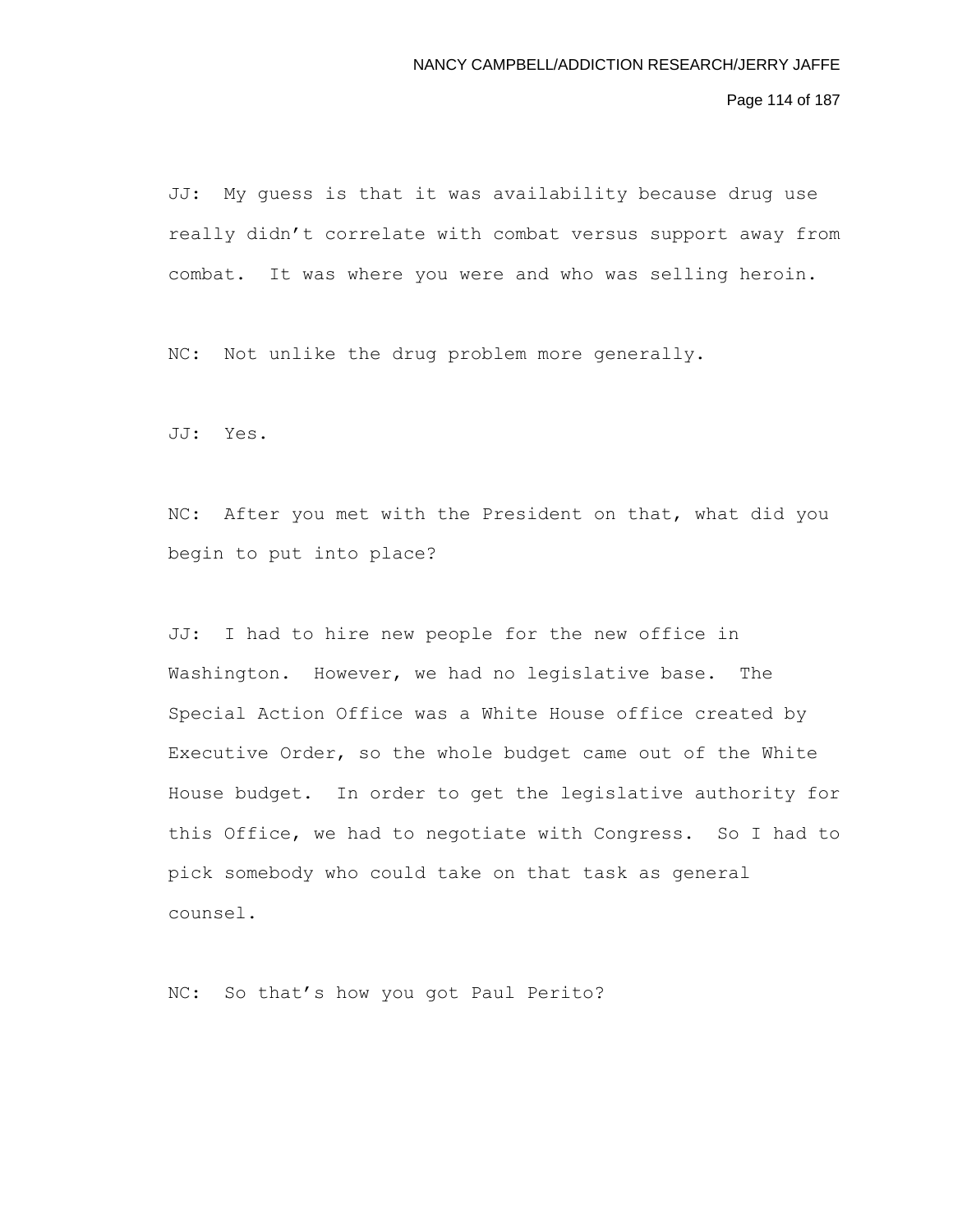## Page 115 of 187

JJ: Yes. Paul had been general counsel to the House Select Committee on Crime, chaired by Claude Pepper. We had to think organizationally. How are we going to do all the tasks the President had assigned to the Office? How do we have oversight of all these agencies, and perhaps after a couple of years have fewer agencies with more clear-cut missions? How do we deal with prevention? How do we get treatment up and running where it is most needed? What do we do about methadone now that we've said it ought to be part of the treatment mix? Dealing with methadone was a major undertaking all by itself. There was low-level chaos because there were lots of people from other agencies who wanted to come to that office, yet I'd have to tell each one that this was only a two- to three-year office. Do you really want to give up that terrific job you have at OEO or HUD, because this job isn't going to be here in three years. I was really committed to the concept of a temporary office with extraordinary power over the agencies. And I believed that that kind of office shouldn't exist in perpetuity. So I warned everybody interested in joining us. Some believed me; some didn't.

Then we started testifying. Half our time was spent preparing for and giving testimony because drug abuse was a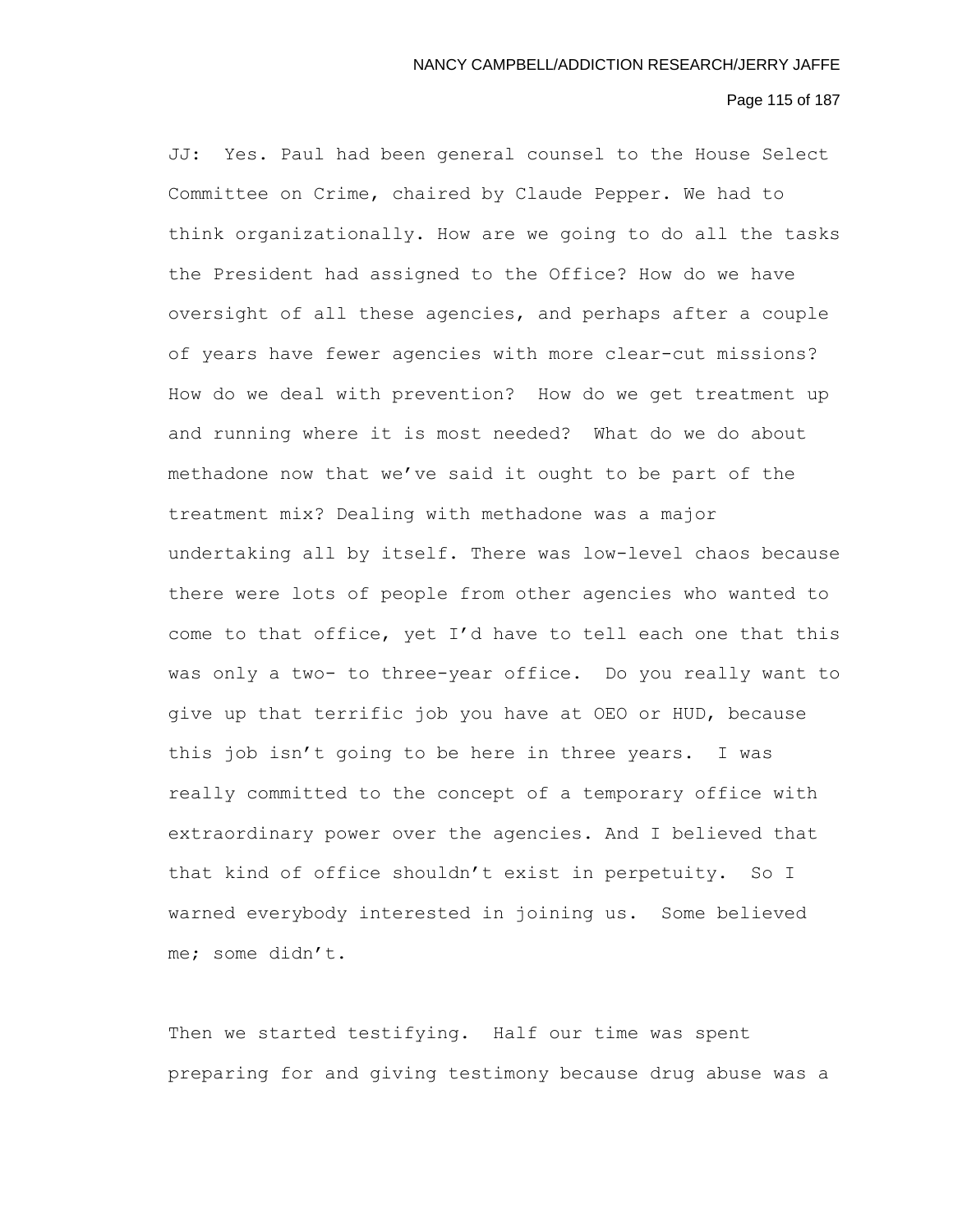# Page 116 of 187

hot topic. Everybody wanted to hear about it, and it was good television. Between getting ready for testimony and giving testimony we had to hire people and tell them what to do. Most of our new hires didn't really know much about the field, so we were training them and teaching them. There was a real conflict if I hired a trained person from a particular city or state or agency because then there would be nobody in that place to take the new federal money who would know how to make treatment programs grow.

NC: So you couldn't rob the agencies.

JJ: Well, it wasn't even the agencies. I couldn't even rob the periphery. There were so few people working in the field at the time.

NC: Did you feel you faced growing a whole field very, very quickly? This would have been especially true when it came to treatment. That era created a cadre that shaped the kind of treatment we have today.

JJ: Yes. Every time I was thinking of recruiting somebody who was really good, I said, but if I recruit that person, who would be left in that area to whom I could give the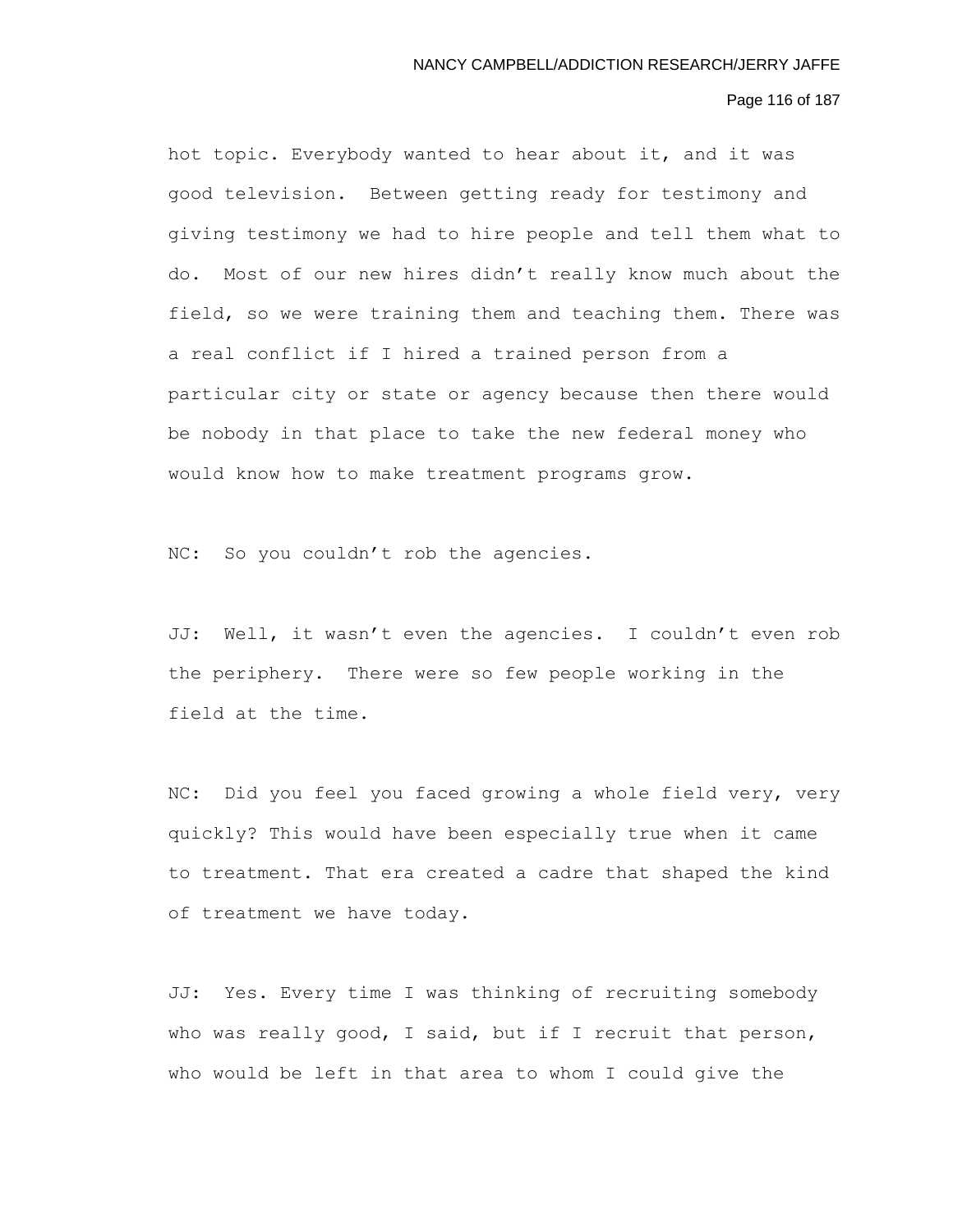# Page 117 of 187

money to run a good program? That was always a conflict. I found a couple of good people. John Kramer came from the University of California. He was very knowledgeable. I stole Lee Dogoloff from Bob DuPont, who had a fairly deep layer of people in his Washington program. Paul Perito brought in a couple of people who were knowledgeable about how things got done in Washington. Some were people who had worked in the Congress on narcotics issues and at least knew something about the field. We had to draft the bills we put before Congress, an art unto itself, and Paul recruited Grasty Crews, who was a superb craftsman of legislation.

Ultimately we had to deal with both expanding and controlling methadone. The methadone story is complicated. The problem was that we already knew of abuses of methadone. We knew that the FDA had no way of really enforcing the IND (Investigatory New Drug Application) once they gave it out. Some doctors who had gotten IND's were writing prescriptions for huge amounts of methadone. There were already forprofit clinics that were giving out 300 milligrams at a time. Just 100 milligrams is a lethal dose, so if somebody sells a 300 milligram bottle, there could be several overdose deaths.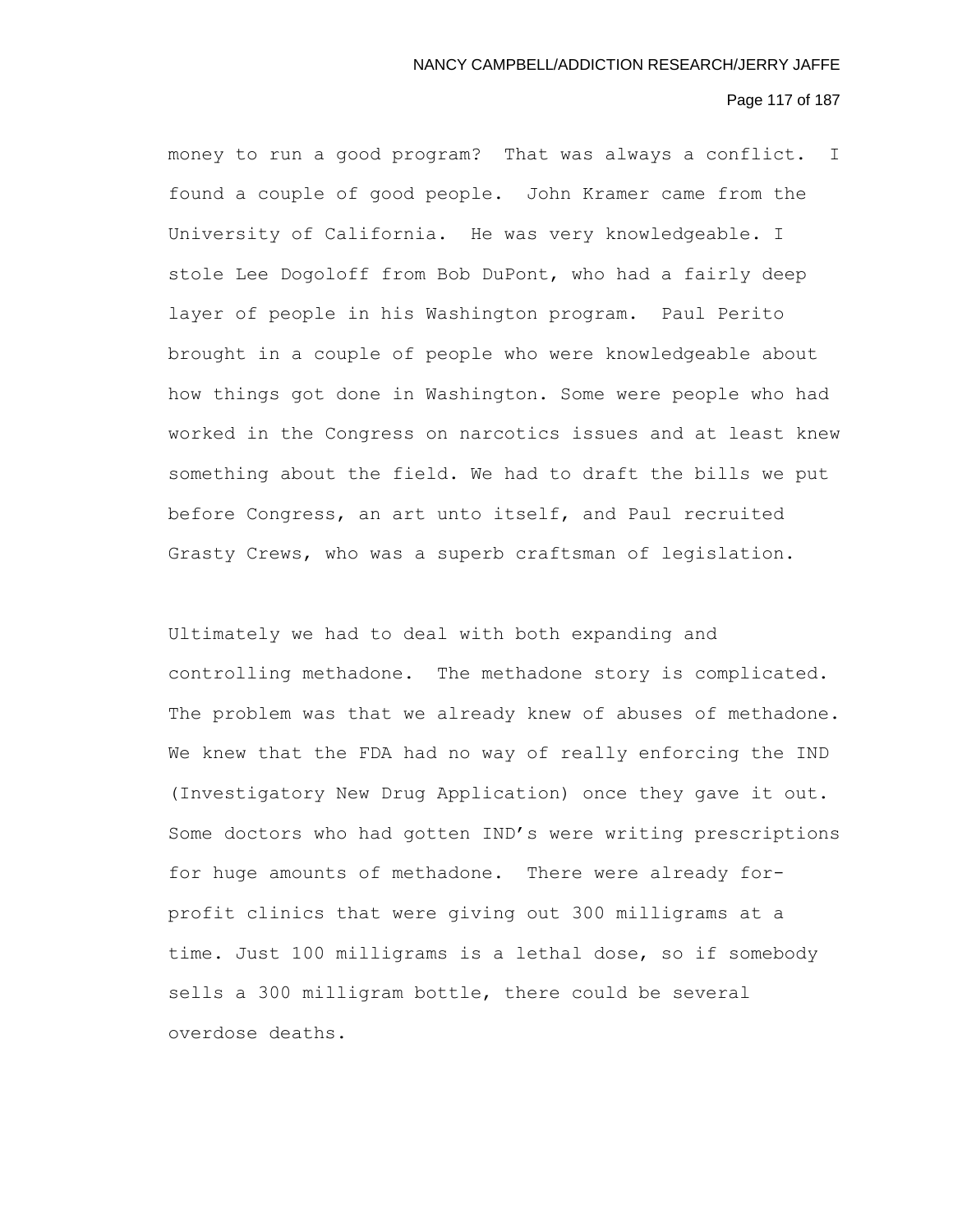### Page 118 of 187

There were some influential people in New York who vehemently opposed methadone, such as Dr. Michael Baden, deputy chief in the New York City medical examiner's office. Baden was married at the time to Judianne Densen-Gerber, a very prominent person in the therapeutic community movement who was vocally anti-methadone. Baden did something that has plagued the field for years. He defined a methadonerelated death as one in which he detected methadone in somebody's body. If you were walking across the street in New York and were hit by a bus, and you'd been on methadone, you were a methadone-related death. Baden also had connections to Myron Farber, a reporter for The New York Times, who wrote more than one story claiming that methadone deaths exceeded heroin deaths. The whole drama of this rivalry between the pro-methadone and anti-methadone camps was played out in The New York Times' headlines. It wasn't always played out fairly.

But we recognized that if there were enough methadone overdose deaths as a result of diversion, the availability of methadone to treat the heroin addicts would be either curtailed or eliminated as a result of political action by its opponents. The U.S. was one of the few countries at that time where methadone maintenance was made available as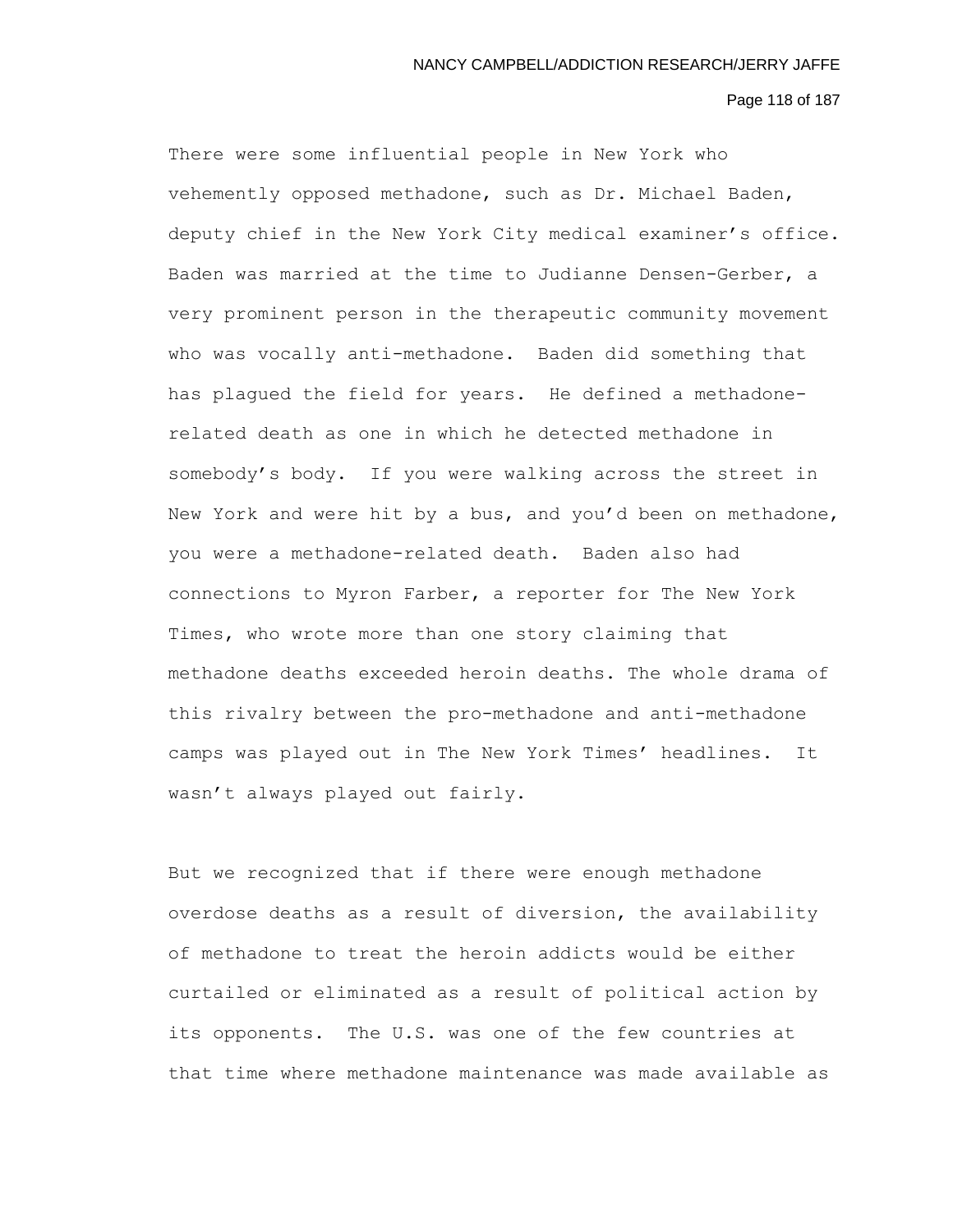## Page 119 of 187

policy. The European countries had not done that. England had something of a system for doing so, but it was not particularly well organized or thought through. We had to craft a system that would allow us to say to people that methadone was useful, but only within certain parameters. This is a deviation from FDA procedure. When the FDA approves a drug, it is essentially telling doctors that the drug is available to be prescribed lawfully, and that there is no penalty for prescribing it even beyond the indications on the label. The prescribing of an approved drug is left to medical judgment. How do you tell a doctor, you don't have authority to prescribe this drug above a certain dose? Or, you can use it, but you can't decide how much a patient can take home. Or, you can use it, but only if you do certain tests at certain frequencies and provide other services with it.

NC: You run the risk of being accused of interfering with the practice of medicine.

JJ: There's no question about it. And you are justly accused. We did interfere with the practice of medicine in this country. It was precedent-breaking, in some degree. What we implemented was called a hybrid IND approval. I told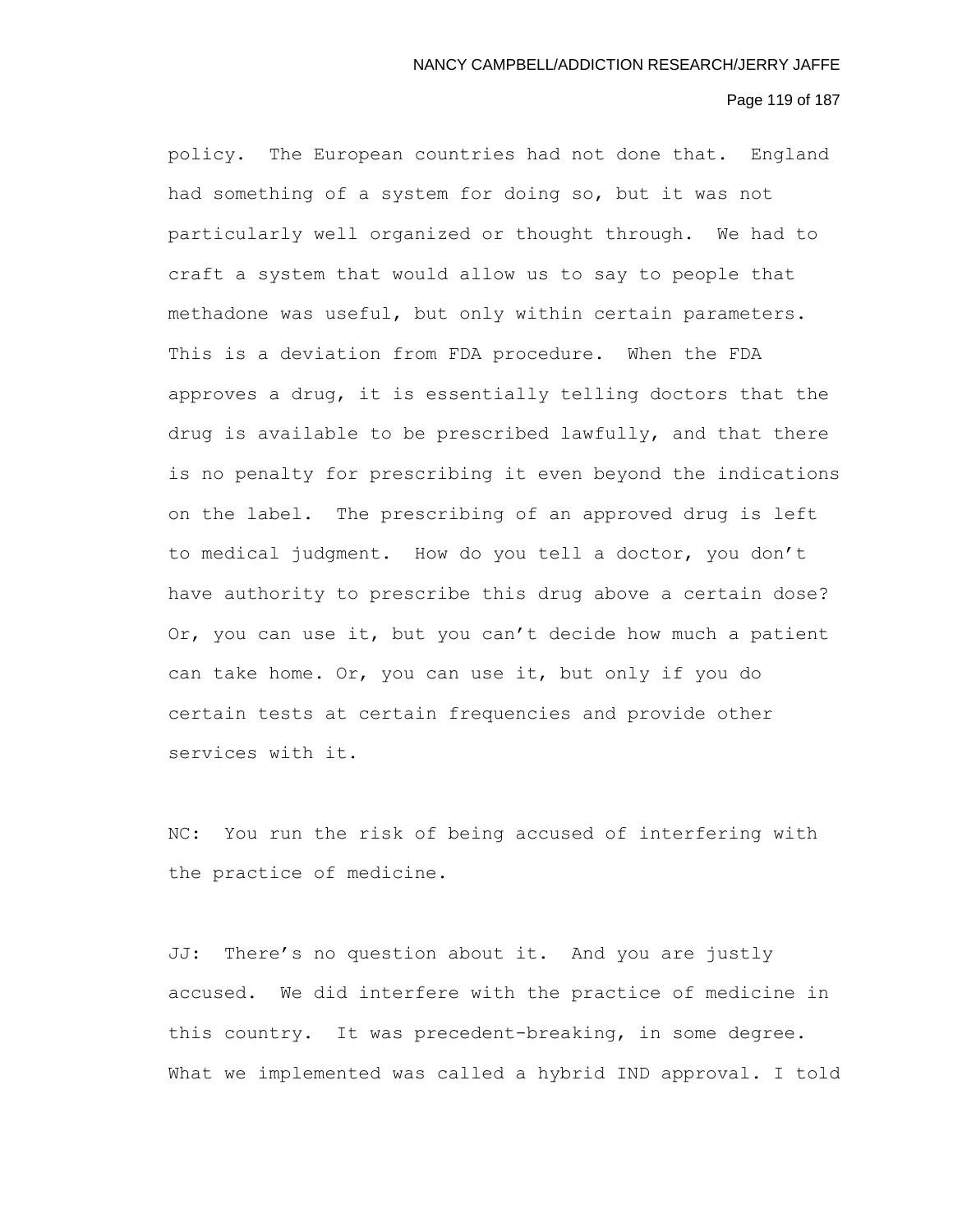## Page 120 of 187

the FDA we needed to do this and that I would take personal responsibility if anything went wrong. Peter Hutt from the FDA actually crafted the concept and was absolutely brilliant.

NC: Did you have the authority to order the FDA to do that? What was your relationship with the FDA like?

JJ: Not really, but I was representing the White House. I told them I'd take full responsibility. You will not be the patsy. If somebody needs to fall on their sword, it'll be me. I didn't really want to be there anyway. I just wanted to go back to doing research and running a program.

NC: Have your own views on maintenance changed?

JJ: I'd been running a maintenance program for almost five years in Illinois. Have my views changed since then? The regulations that we put in place in 1972 were just that, regulations not legislation, because we felt that regulations could be more flexible and could change with the times. But they didn't. Every time the government wanted to change them and improve them, both the DEA and the service providers tried to protect their vested interests by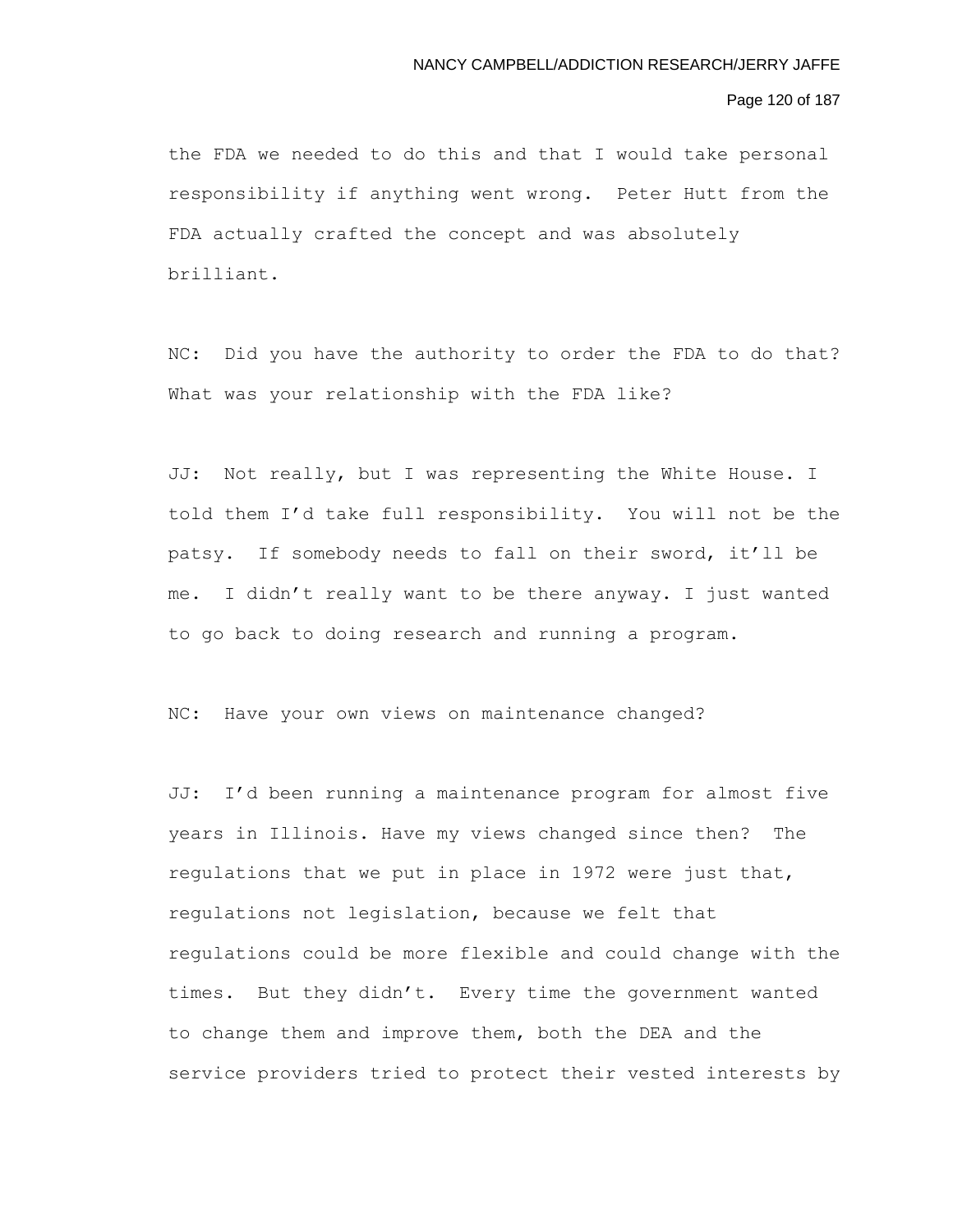# Page 121 of 187

keeping everything the way it was. Nobody wanted to change. I tried mightily to effect some changes when I went back into government in the 1980's, and the remarkable thing was the degree to which the franchise holders, the methadone programs and the DEA wanted them just the way they were. It took more than ten years, from about 1986 to 1998, to change the methadone oversight system from one where virtually every detail of operations had to conform to a regulation, to a system of accreditation. Technically, you can be prosecuted if you break a government regulation, but you can't be prosecuted for not following a guideline under accreditation. You can lose your accreditation, but you won't be prosecuted. After I left the Special Action Office, the DEA got control over the methadone programs by separate legislation. They were not involved during my time there.

NC: What was your relationship like with the DEA?

JJ: I had good relationships with the law enforcement people. I knew Myles Ambrose and many others on the law enforcement side fairly well. In one area of their activity, we talked often about what their priority should be - methadone "leakage" or heroin? At the time they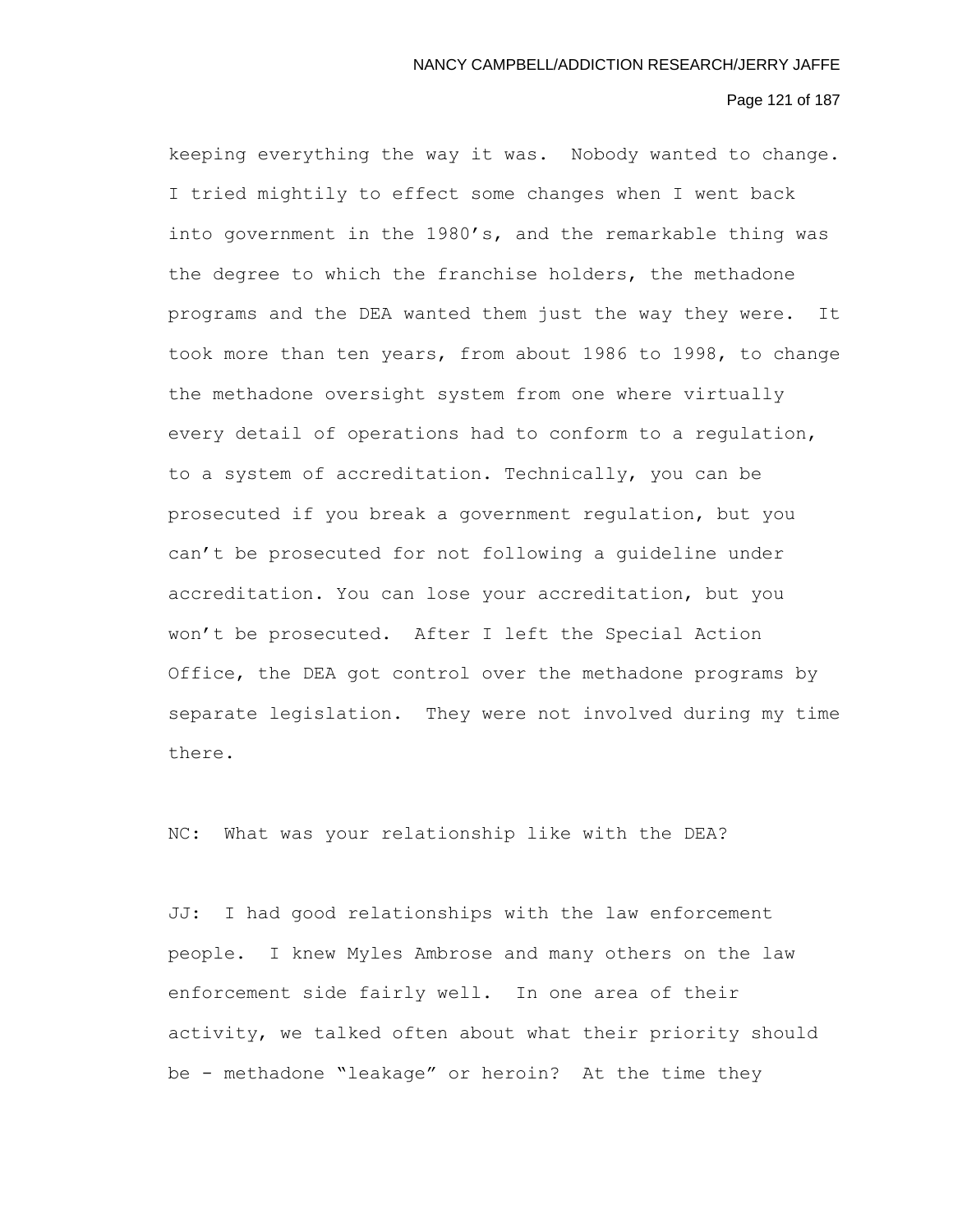## Page 122 of 187

realized that when somebody sells methadone, they're usually selling it to another addict who can't get into a program, and that this should not be where you put your resources. For the year or two I was there, that's exactly what happened. It wasn't and isn't a good idea for people to sell methadone. Bad things can happen if you sell it to somebody who's not tolerant. But there was a drama being played out in the newspapers about methadone deaths and methadone zombies. These stories helped the DEA persuade Congress to give it concurrent authority over methadone programs in 1974.

Also, there were some people who were previously getting money to run "rap groups" who felt threatened because they couldn't show that addicts coming to them for help were doing better. They bitterly criticized doctors who had the credentials to run methadone programs because the doctors were now getting the government money that used to go to them. Their attacks weren't out of pure principle; there were vested interests involved. Some people might have seen it in political terms, but you got the feeling that there were other motives, as well.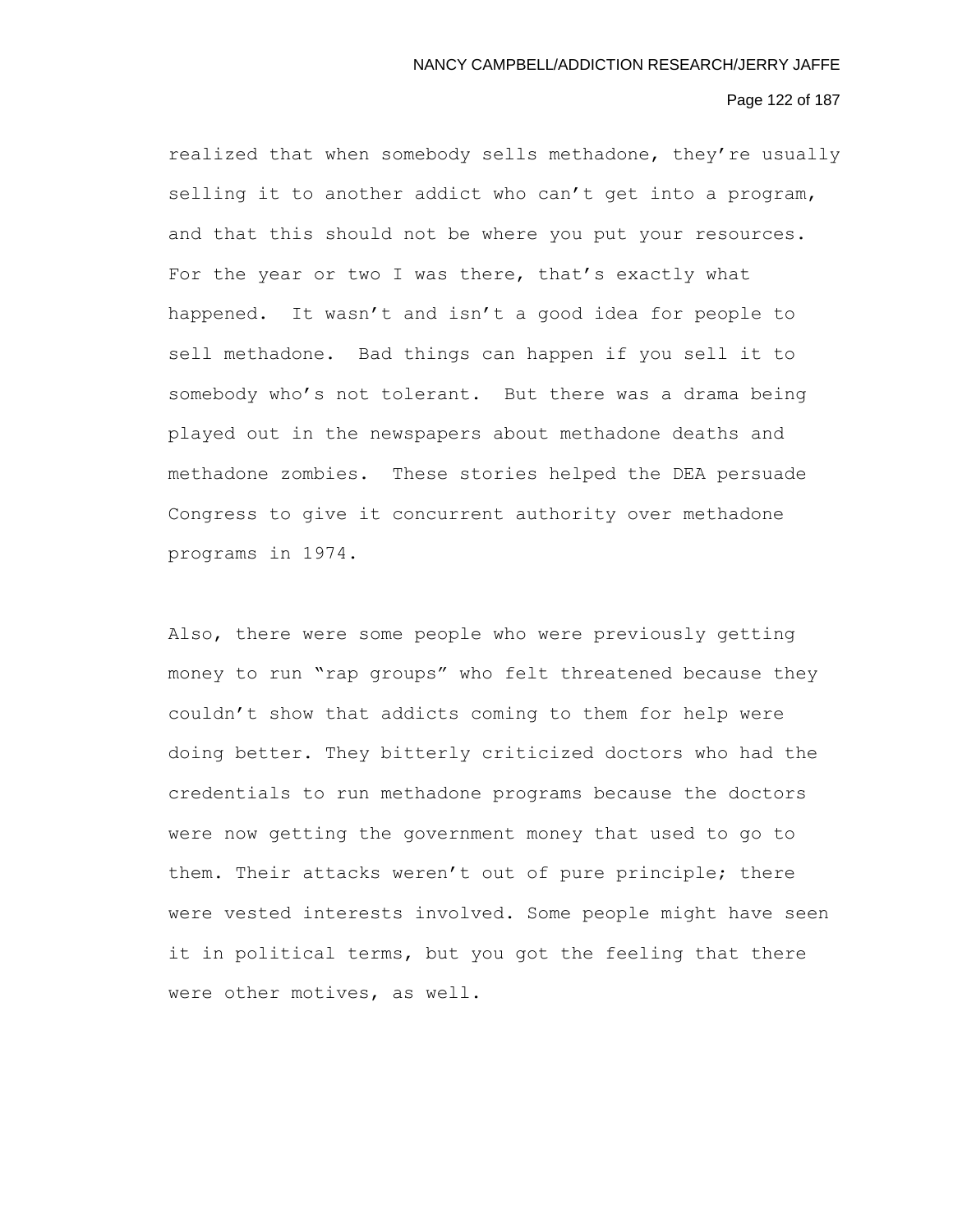#### Page 123 of 187

NC: Would you say that the entire issue of how to control and expand methadone was one of your primary activities at SAODAP?

JJ: No, it wasn't primary, but it was very time-consuming, and unfortunately accomplishing the establishment of a methadone treatment system seemed to have eclipsed recognition of all other achievements of those first two years. We could have spent full time on methadone for a while. We had to craft something, get it balanced. We had to look at what is it that we really expect to accomplish. We didn't want to have just doctors and clinics giving out methadone, at least at that time, because we believed that to be effective methadone needed to be combined with counseling and rehabilitation. But we recognized that if it should later turn out that counseling doesn't help as much as we had hoped it would, but only the methadone did, then the regulations could be changed to reflect that new information. But those changes never happened. We now have data that suggest that, at least in Baltimore, counseling at its current levels doesn't have much of an impact. It may very well be because programs have essentially been starved. Inflation has eroded the actual resources per patient treated with methadone. During the Carter years, for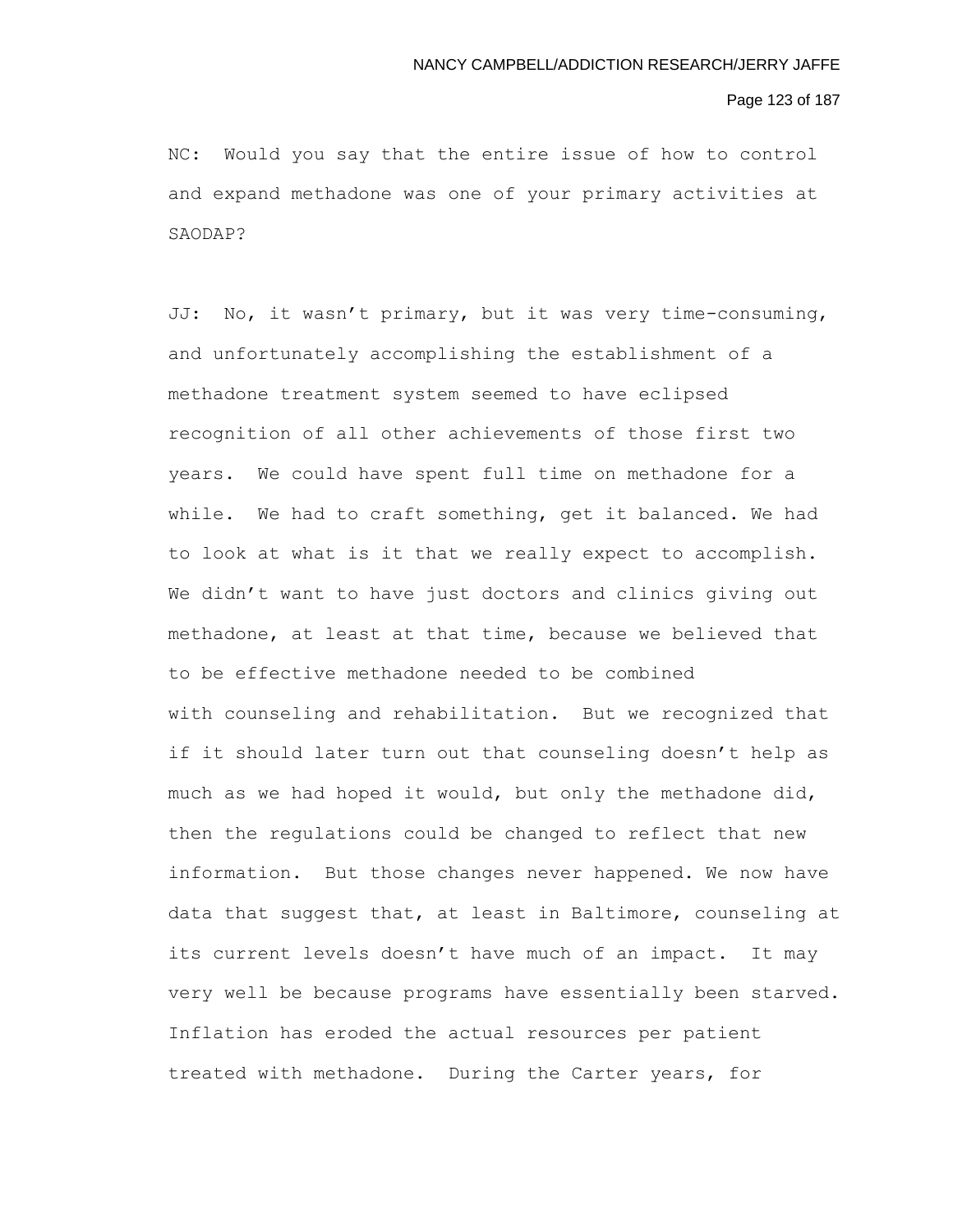#### Page 124 of 187

example, inflation was 12, 13 percent. At that rate, if you simply hold the budget constant, in four years you will have cut the buying power of the programs in half.

NC: I'm sure you hear much more than I do about the lives of treatment providers, of counselors, being pressured.

JJ: They are pressured. They've become progressively more pressured, so you get people burning out. There was always some burnout. Drug addicts are tough people to work with. Pressure is a reflection of two attitudes. I don't think Jimmy Carter was supportive of methadone. Certainly, Ronald Reagan was not. He was anti-methadone. There were 12 years of eroding federal support. A lot of support came from the states, but some states are so anti-methadone that they don't pay for it at all. In those states you can't get methadone unless you can pay for it yourself. California, for example, has been almost all self-pay. That's one way to deal with something you don't like. You say, well, you can have it, but we don't subsidize it. It turns out that a lot of people can't afford to pay for treatment, or they feel so angry that they say, why should I take something that doesn't make me feel great like heroin does and pay for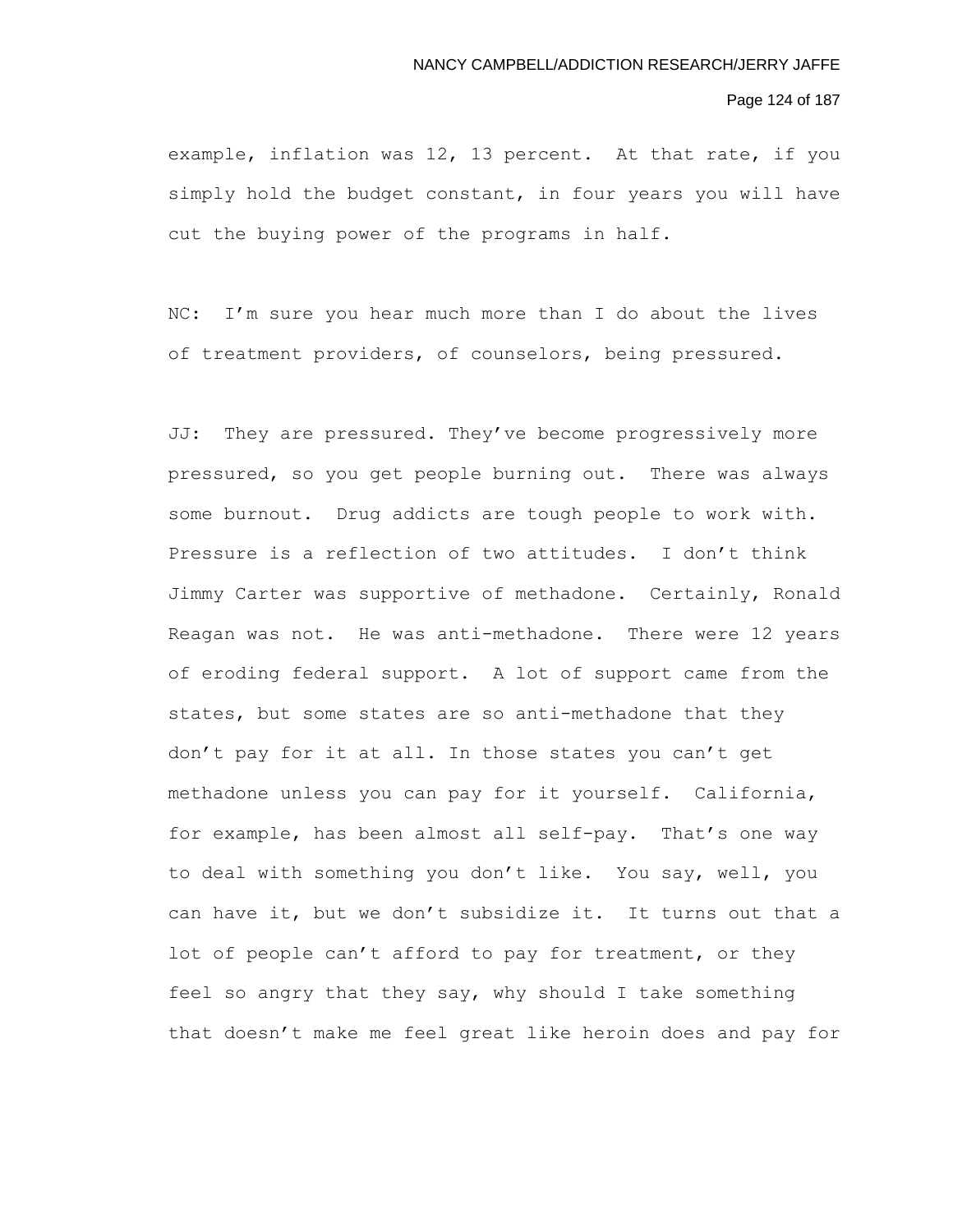#### Page 125 of 187

it? If you want me to give up my heroin, you've got to give me methadone for free. Attitudes like that are prevalent.

But that has nothing to do with what happened 35 years ago, when the issue was taking the unusual step of actually regulating this one aspect of the practice of medicine. This generated anger from people already working with methadone, and it angered everybody not working with methadone because they didn't want it at all. We felt that if there was going to be enough time to demonstrate the general efficacy of methadone, it was necessary to regulate it. I don't know whether we were right or wrong or how it would have worked out differently. But at least the overdose deaths were kept to a minimum, diversion was kept to a reasonable level, and enough people found benefit in methadone treatment that the program continued.

NC: How fast did the scale-up happen? When you first came into the position, how many methadone programs were there?

JJ: I don't recall exactly, but I'm sure it quadrupled.

NC: What else were you doing in that first sort of flush of enthusiasm?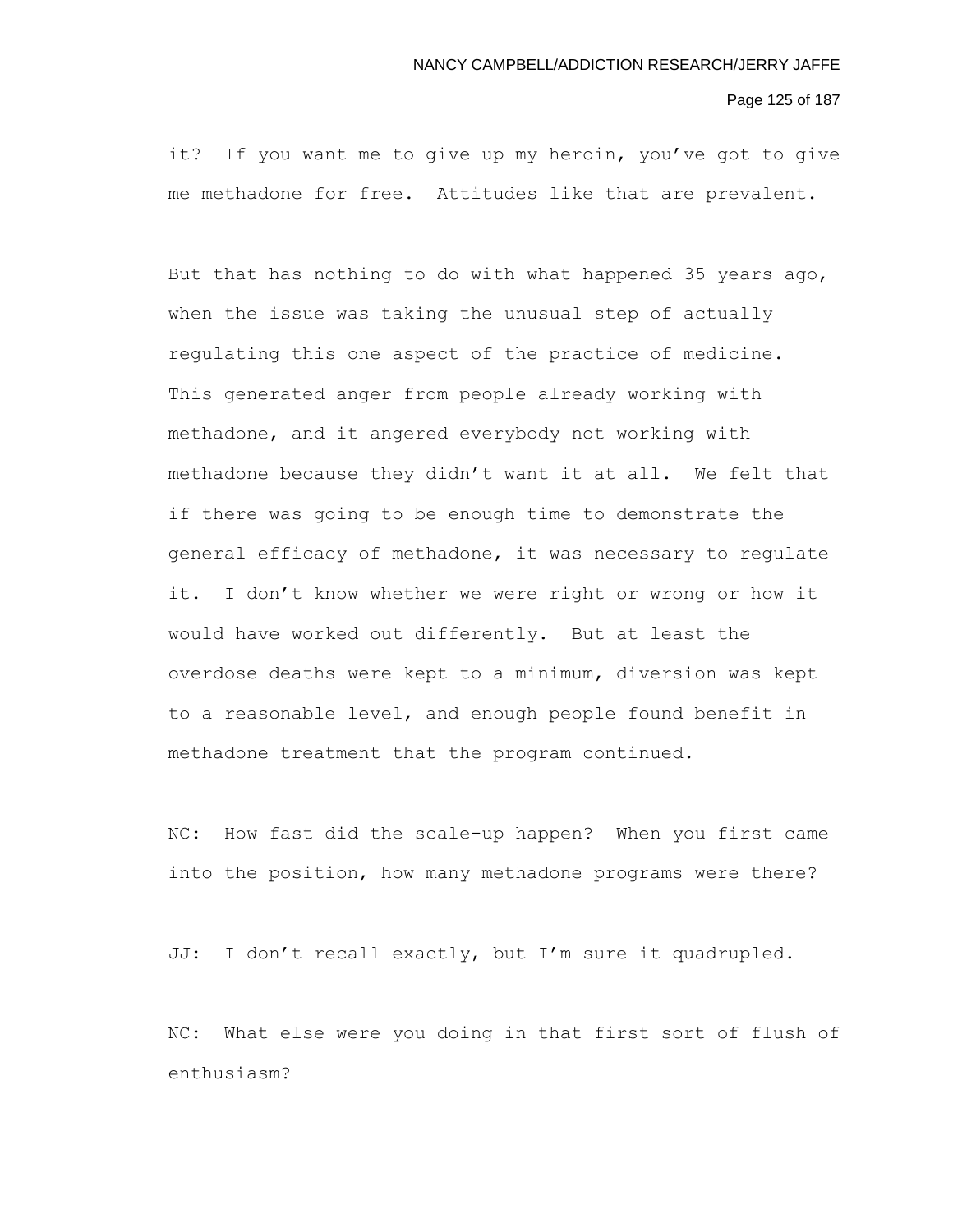Page 126 of 187

JJ: The list is long. First, the military problem didn't go away. Everybody wanted to hear about what was happening with the military: What are you doing about getting people into the VA for treatment? All of this was newsworthy and required attention. The VA had a special budget system: the central office gave money to the hospital directors and it was up to each of them to decide how best to use it, no matter how you tried to earmark it. The hospital directors had autonomy, so the money you intended for a drug program might not turn into a drug program.

NC: Was there no accountability?

JJ: There was in this case, because we sent our people out to visit each facility. If we found that they were taking drug program resources and not using them in the ways that were intended, we would go directly to the Administrator of the Veterans Administration and say, we need to have a talk. This was not a good thing to hear from a White House office in those days. President Nixon had announced publicly that he wanted me to "knock heads together." He really felt that the bureaucracy was – and it is – always trying to be more or less autonomous. It sort of resents anybody at the White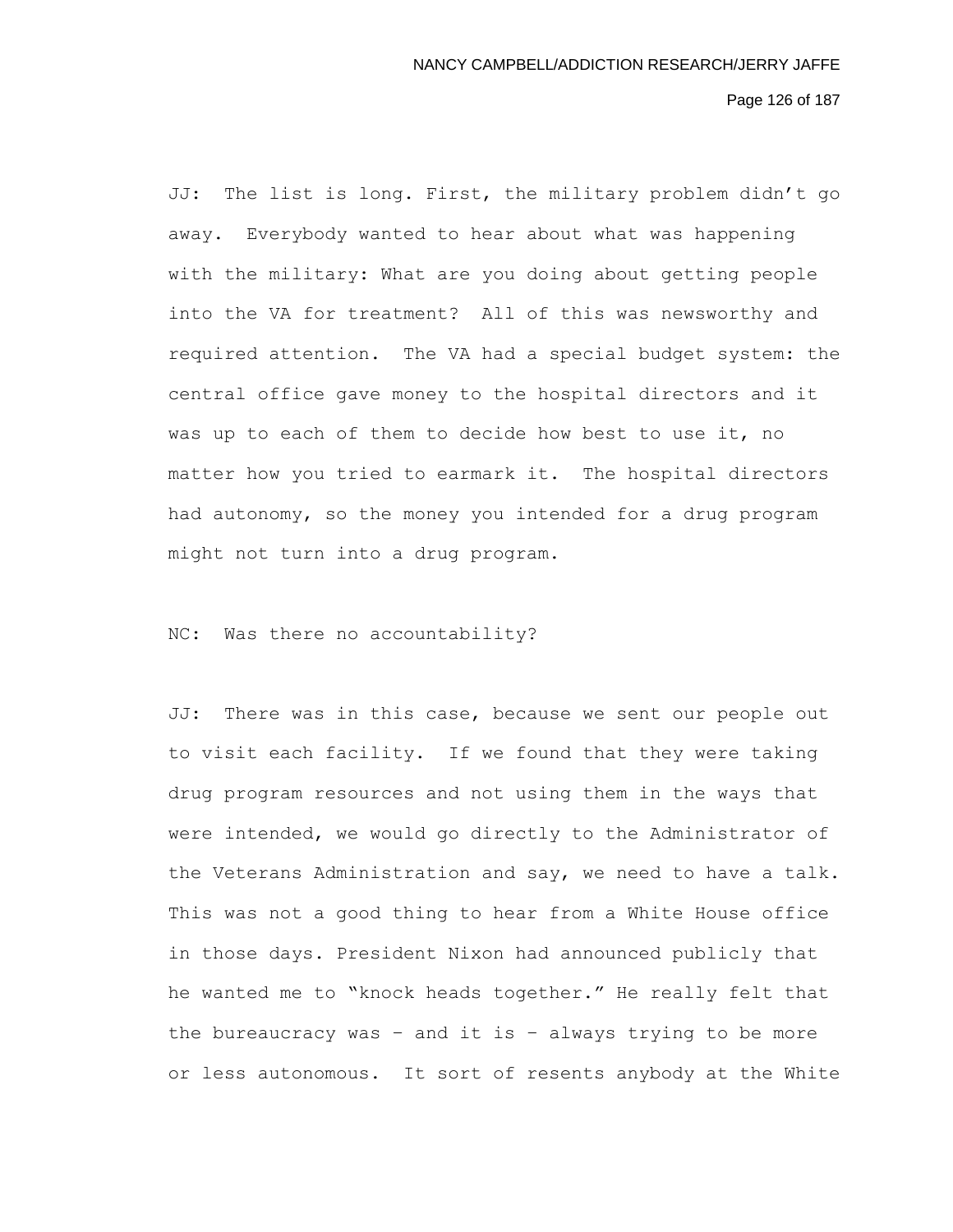## Page 127 of 187

House telling it what to do. So SAODAP staff members went out and looked at what was happening, and if necessary we talked to those at higher levels.

Drug use in the military continued to be an issue for at least the first year. All the data and testimony are in the Congressional Record – what we found, and what was going on. I had many discussions about our programs with Senator Harold Hughes, who was a passionate advocate for treatment of people with alcohol and drug problems. As I mentioned earlier, drug use or possession led to a dishonorable or bad conduct discharge from the military, until June of 1971, when President Nixon asked for a change in the Code of Military Justice. So maybe a couple of thousand men had been given drug related bad conduct or dishonorable discharges. That meant they weren't eligible for treatment through the VA.SAODAP worked with Congress to get these bad conduct discharges changed. The penalty was put in place to deter drug use, but it wasn't particularly effective. Then there was the question of what to do about the ongoing drug use situation in Vietnam. What about the guys who just got there? Were they going to use heroin?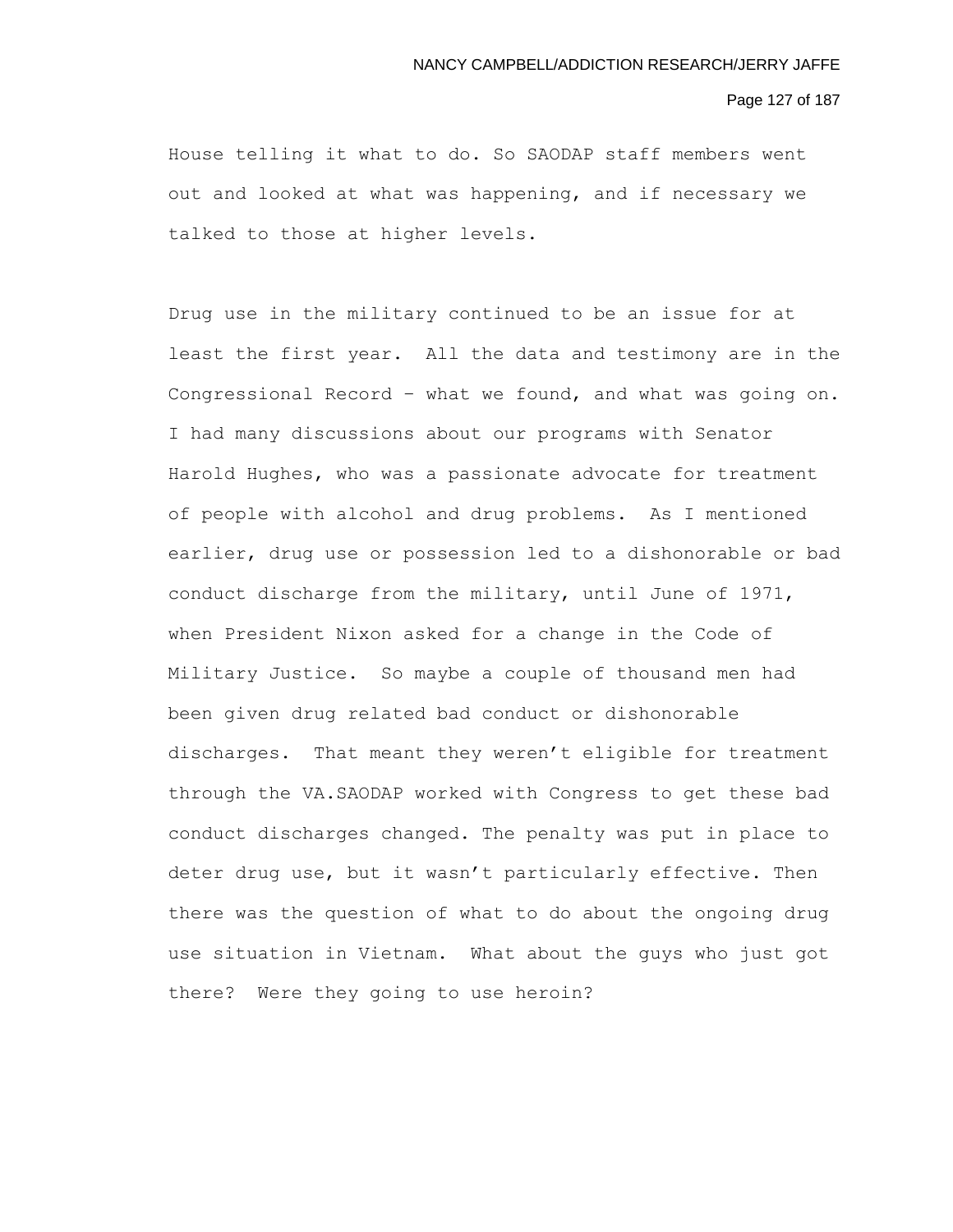#### Page 128 of 187

When I reported to the President in July of 1971, after coming back from Vietnam, he said, you've got to write a book about this Vietnam experience. I didn't exactly have time to write a book, but I arranged for Lee Robins to conduct a study and coerced several federal agencies to contribute to its funding. This led to her now classic follow-up studies of Army enlisted men returning from Vietnam. The Pentagon was reluctant to cooperate with this follow-up, perhaps because they were afraid of what they were going to find. We really had to pressure the military to give Lee Robins the records. I assigned David Nurco, one of SAODAP's consultants, to run interference for Lee to make sure that nobody closed the doors on her to keep her from getting the data. We also had to convince the VA and the Selective Service to cooperate because Robins and her coworkers wanted to pull a control sample from those databases.

NC: Had you worked with Lee Robins before?

JJ: No, I had not worked with her, but we may have been on some NIMH committees together. Danny Freedman told me about her and I had read her work.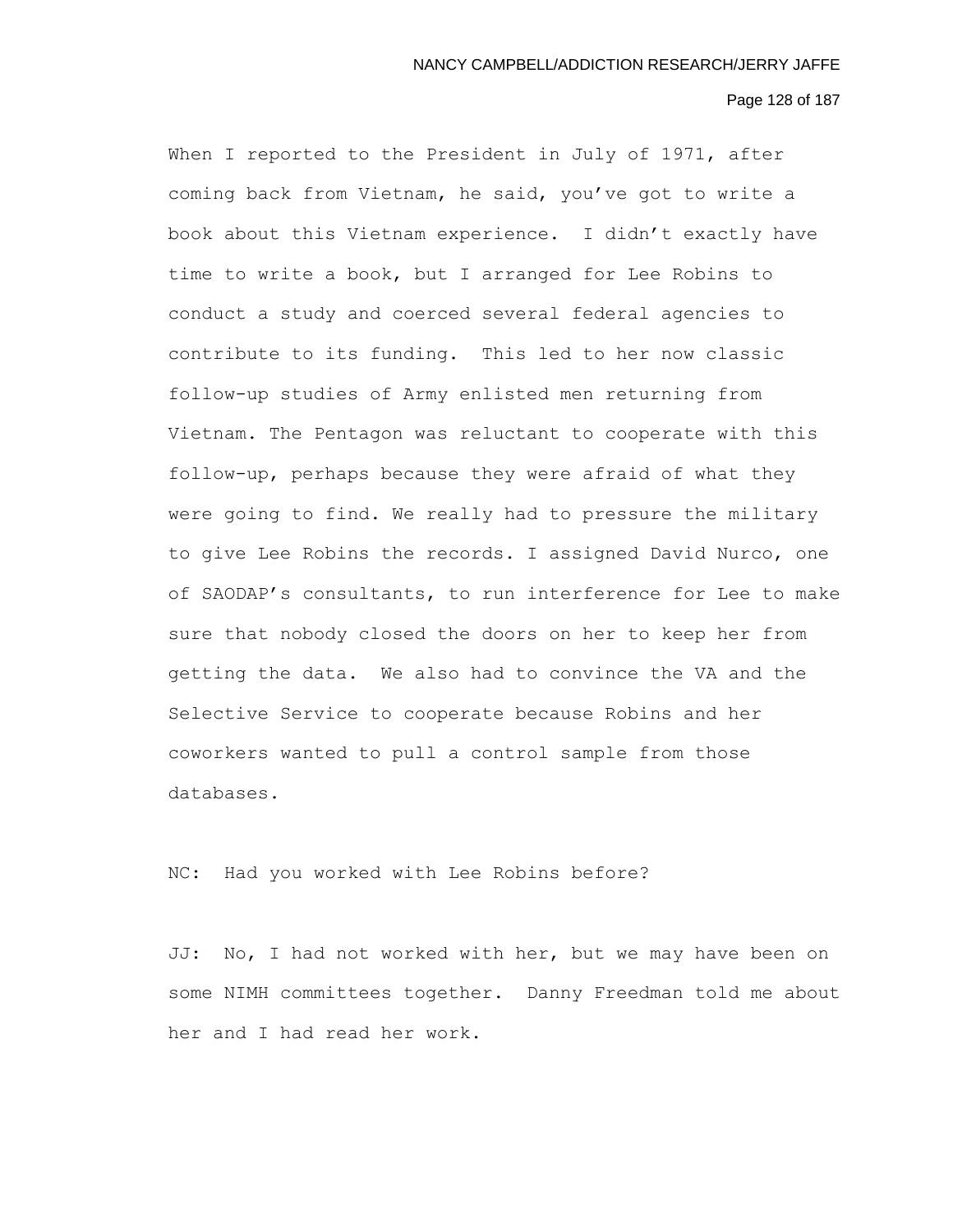# Page 129 of 187

But let me return for a moment to mention a few of the other tasks and accomplishments of SAODAP. Sometimes the emphasis on what SAODAP accomplished in establishing a framework for methadone and other opioid maintenance and expanding treatment completely overshadows its many other important achievements. Perhaps the most significant was the increase in support for basic and clinical research. I believe that in terms of percentage increase there has not been such growth in research support ever since those first 3 years. SAODAP also initiated the loosening of BNDD restrictions on providing Schedule I drugs to researchers. I've already mentioned Lee Robins' Vietnam work and the Career Teacher Program. We also supported a nationwide survey of drug use behavior by Jack O'Donnell, *Young Men and Drugs*, which deserves to be mentioned more frequently. SAODAP worked hard and successfully in crafting and passing the legislation that provided confidentiality for the medical records of people seeking treatment for drug and alcohol problems. And of importance for policy, we directed the development of epidemiological and surveillance activities (the National Household Survey, the Drug Abuse Warning Network [DAWN], and a brief method of estimating the number of patients in treatment) that are necessary to estimate the degree to which policies are reaching their stated goals. The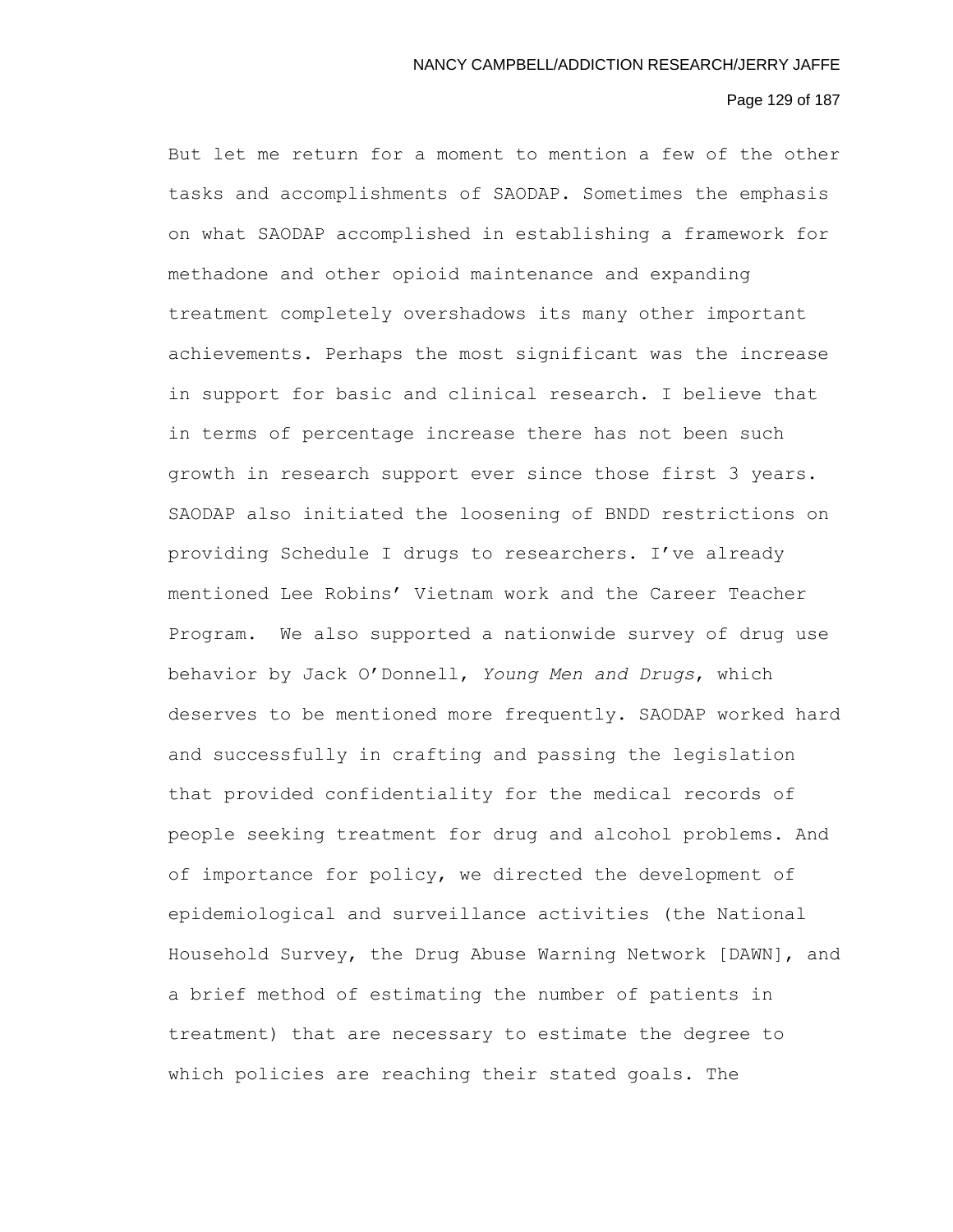# Page 130 of 187

legislation we crafted that gave SAODAP its authorities included the creation of NIDA and the State block grant system. One program we created, Treatment Alternatives to Street Crime (TASC) was later renamed and morphed into the present day drug court program. We also wrote the first Federal Drug Strategy to at least mention that alcohol and tobacco should be seen as part of our national drug problem.

What made it possible to get so much done in that brief period was White House support, including a virtual carte blanche for recruiting employees or retaining consultants. There was no political litmus test. Also, the people who worked or consulted for SAODAP put in very long days and often seven-day work weeks. I was incredibly lucky to be able to get help with the research agenda from some already distinguished researchers and some who went on to develop illustrious careers in research or treatment. I need to mention at least a few, including Nancy Mello, Jack Mendelson, Roger Meyer, Alan Green, John Ball. I already mentioned Beny Primm, who continued to act as a consultant after the Vietnam trip. SAODAP also got great support from colleagues at CPDD, such as Leo Hollister who helped with the naltrexone development, and Sam Kaim and Walter Ling who helped with the first multi-site studies of LAAM. Jeff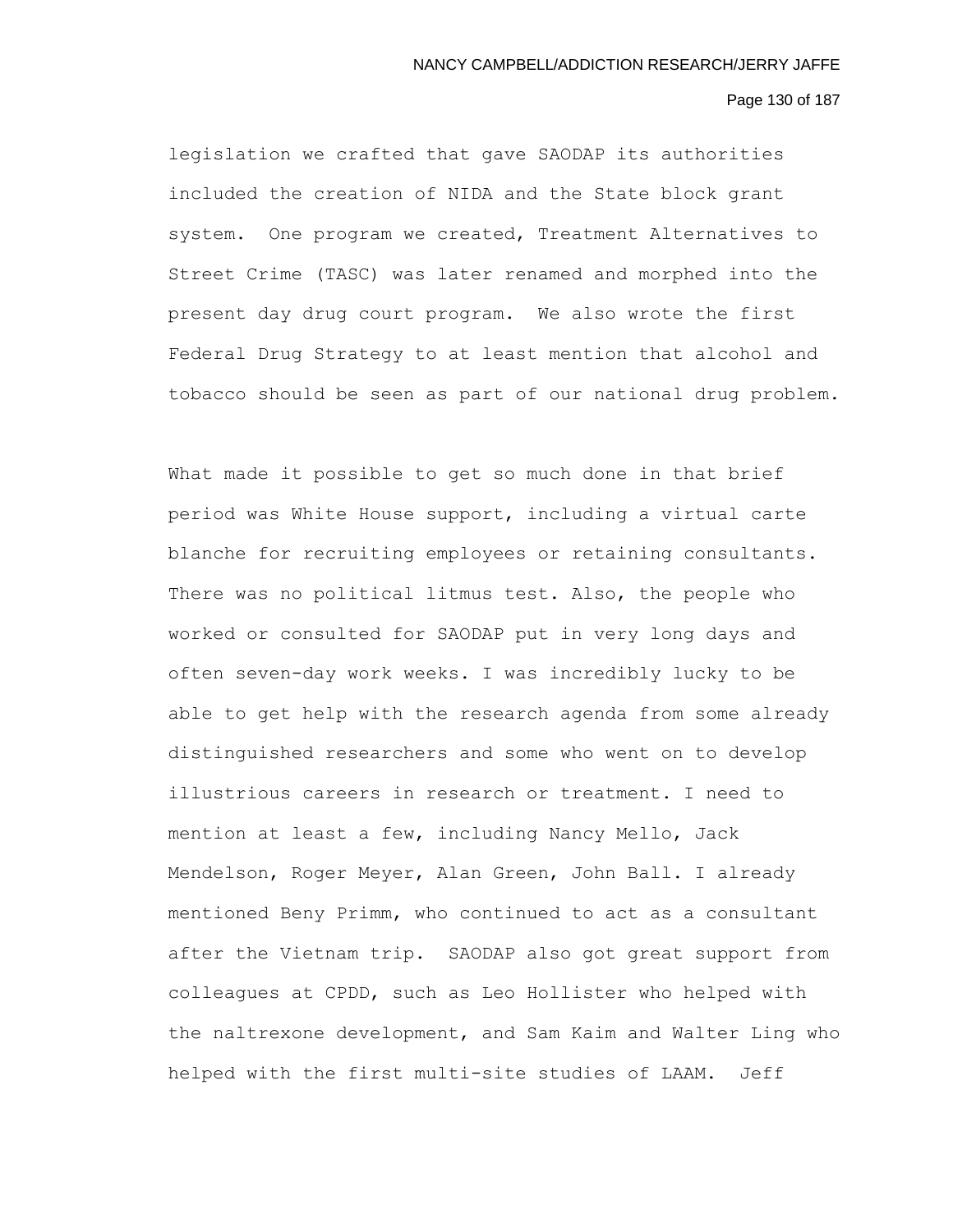# Page 131 of 187

Donfeld left his post at the White House Domestic Council to come to SAODAP and was invaluable in the development of the TASC project. Vincent Nowlis joined us to help with our education and prevention work. I need to point out that our interactions with NIMH were not all about back-stabbing. Without the help of Karst Besteman at NIMH, who had been my friend since our days at Lexington, much of the rapid treatment expansion that took place would not have been possible.

NC: What role did you play in the closure of Lexington?

JJ: I suppose it was my decision to close the hospital. The hospital and the ARC at Lexington were both under the Division of Narcotics and Drug Abuse within NIMH. Before 1966, people from any part of the country could come voluntarily to Lexington to be treated for addiction. After the federal civil commitment act (Narcotic Addict Rehabilitation Act – NARA) was passed, in 1966, NIMH decided not to admit any more volunteers to the hospital and to convert it into a research facility for the residential phase of the NARA program.

NC: Was that because of civil commitment?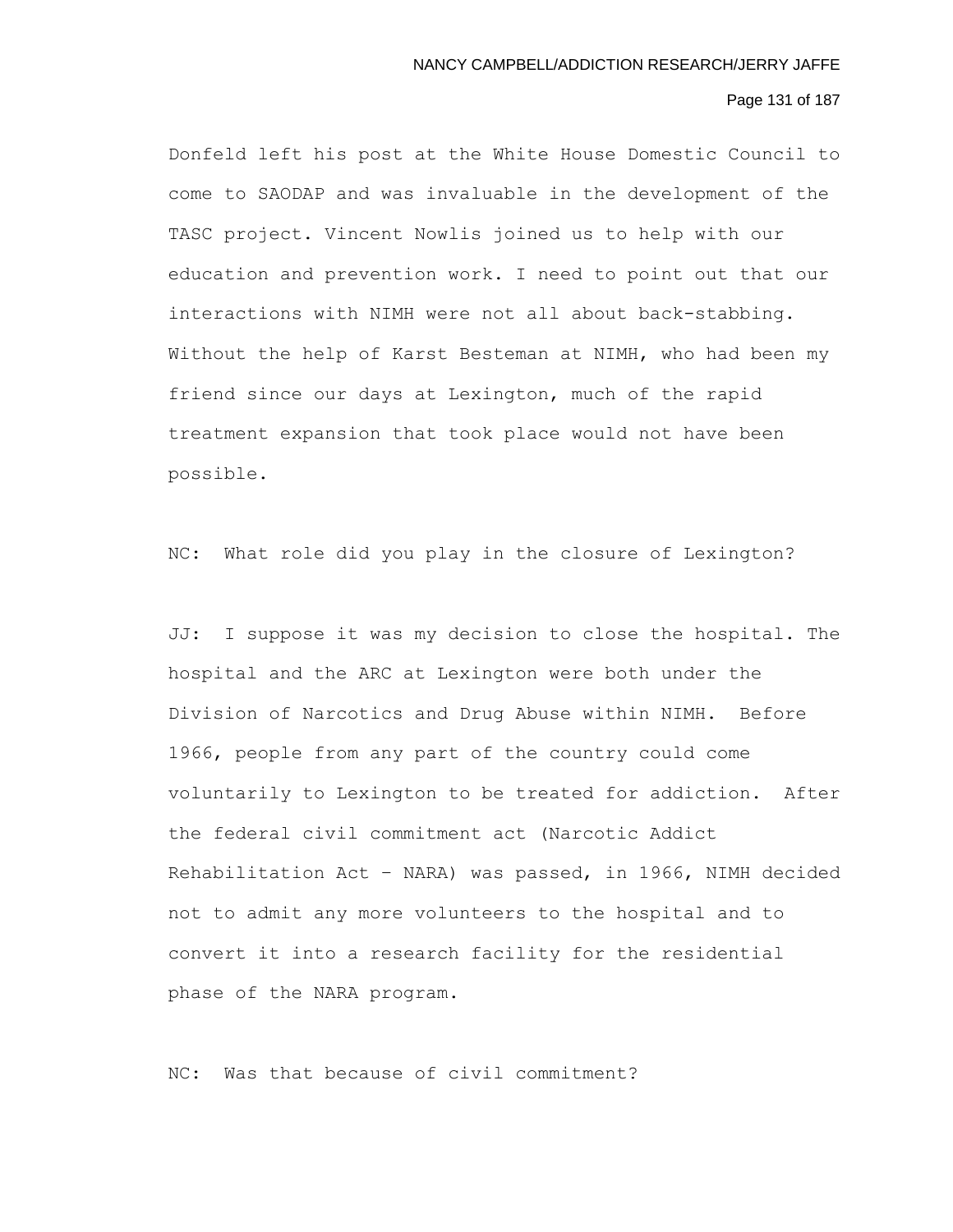Page 132 of 187

JJ: I think so. But with respect to the hospital's continued activity, by 1971 I had the data that Wallace Mandell, of Johns Hopkins School of Public Health, had developed for NIMH on addicts civilly committed to Lexington. At the time, addicts were being interviewed on admission and judged by the Lexington staff as suitable or not suitable for treatment. There was a concerted effort to get only the most motivated people into the program. Those who weren't really motivated were rejected. Mandell did a follow-up a year later comparing a group that received treatment for six months at Lexington followed by six months of treatment in the community to a group that was rejected. The drug use rates were the same for both groups. That doesn't sound like a good investment if the least motivated are doing as well as those you took in.

It is important to appreciate the size of the entire drug abuse research budget, which was very small relative to the billion dollars a year they have now. A lot of what NIMH was calling drug abuse research was really a stretch. It wasn't that it wasn't good research - it just wasn't on drug abuse. Basically, there weren't a lot of people at NIMH interested in drug abuse. It was not a high prestige area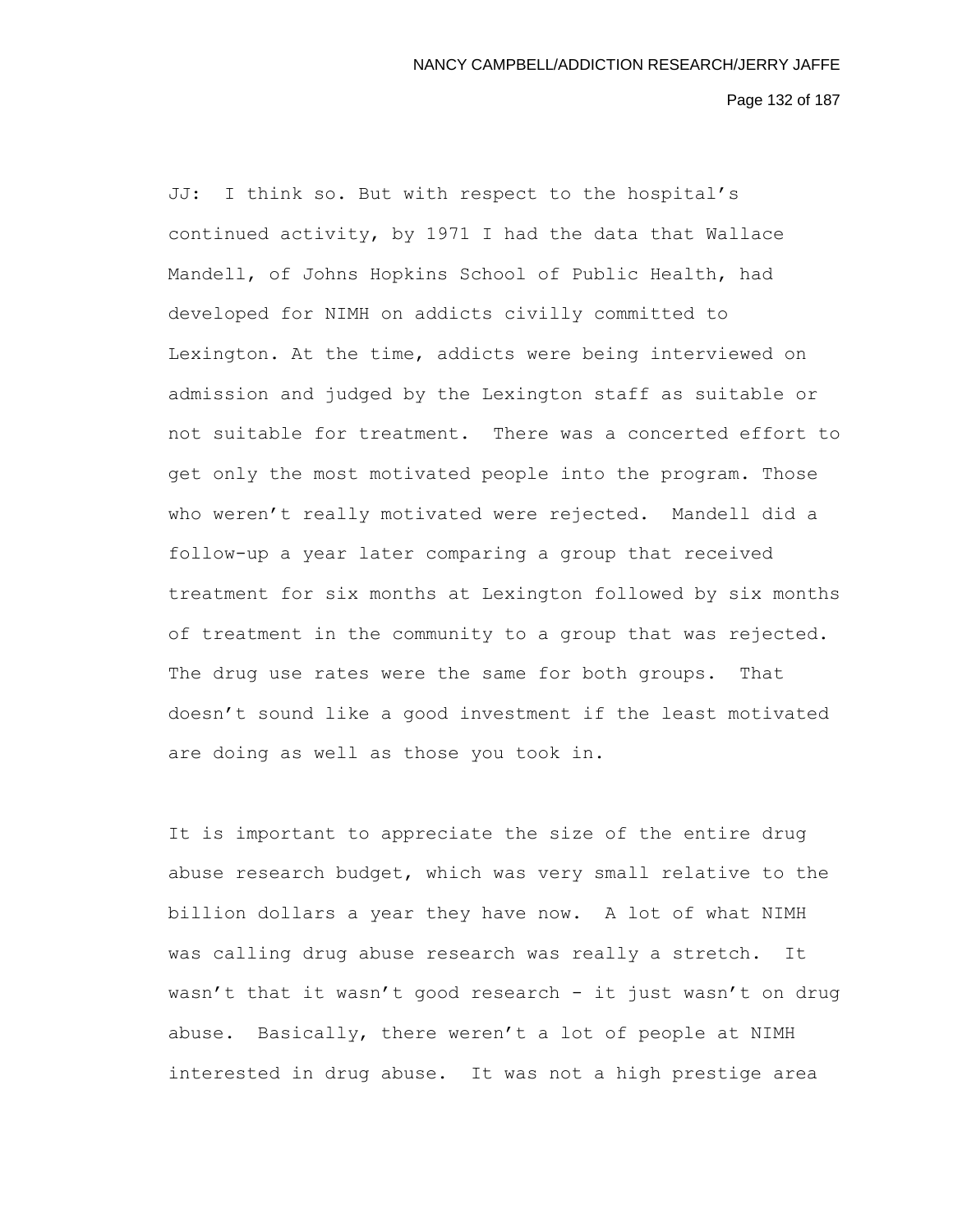#### Page 133 of 187

in psychiatry, where people were much more interested in depression and schizophrenia.

Based on the available data I was obliged to conclude that Lexington could be a terrific prison. It had a farm and a golf course. But in terms of outcome and cost it was not a good hospital. First, it wasn't getting results. Second, it was being called research. Prison space was needed and I saw a chance to move \$18 million in resources to the extramural program without any significant loss of jobs in the community. That caused great consternation for a lot of people, but to me it made sense and it radically expanded the support for treatment.

NC: Was the ARC a factor in your decision?

JJ: No, the ARC was not part of that decision, just the hospital. The ARC actually got a very substantial increase in its budget. At the time they could still use drug addict prisoners as research subjects at the ARC. The ARC could still recruit, and they did. This was 1972, and they continued to send addicted federal prisoners there until 1976 when the use of prisoners in research was no longer permitted.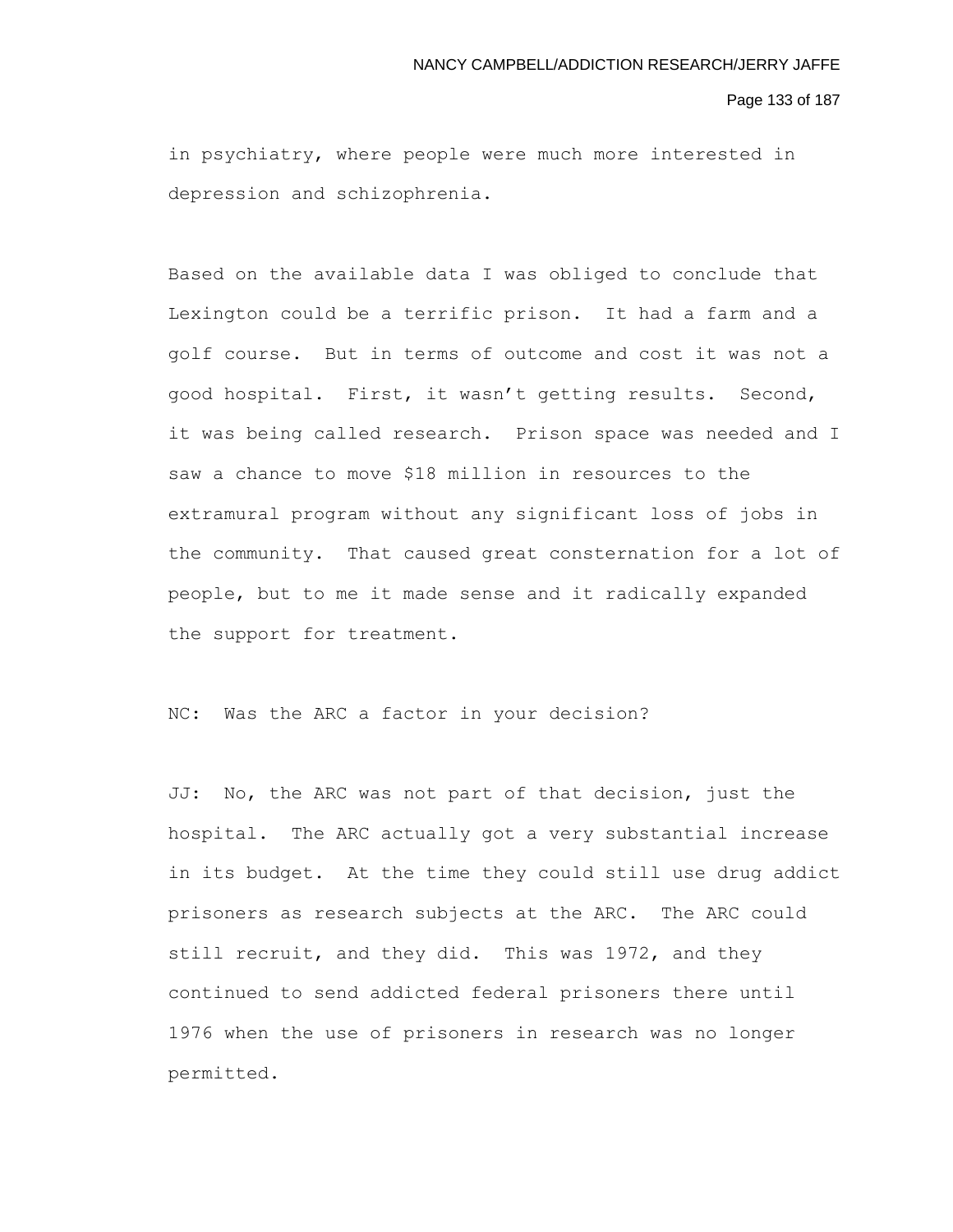Page 134 of 187

NC: Did you get any flak for that decision?

JJ: We got flak from people in Congress and people who didn't want to work in a prison. Working in a hospital is more prestigious. But remember, these hospitals were already housing federal prisoners. I got all kinds of flak from people in Texas because the decision affected the hospital at Fort Worth, too.

NC: Would you agree that federal civil commitment under the Narcotic Addict Rehabilitation Act (NARA) was really the undoing of Fort Worth and Lexington?

JJ: Yes and no. Even without civil commitment, once you had treatment in the community, which was often more effective and certainly more convenient, why would anyone drag themselves to Lexington or Fort Worth? Why go from California to Fort Worth, Texas? Why have two federal hospitals when there is treatment in the community? It was treatment in the community that made them obsolete. When the number of addicts was small, no city needed to have treatment. You could send them all to Lexington. Under such a situation it might have been acceptable to have one place.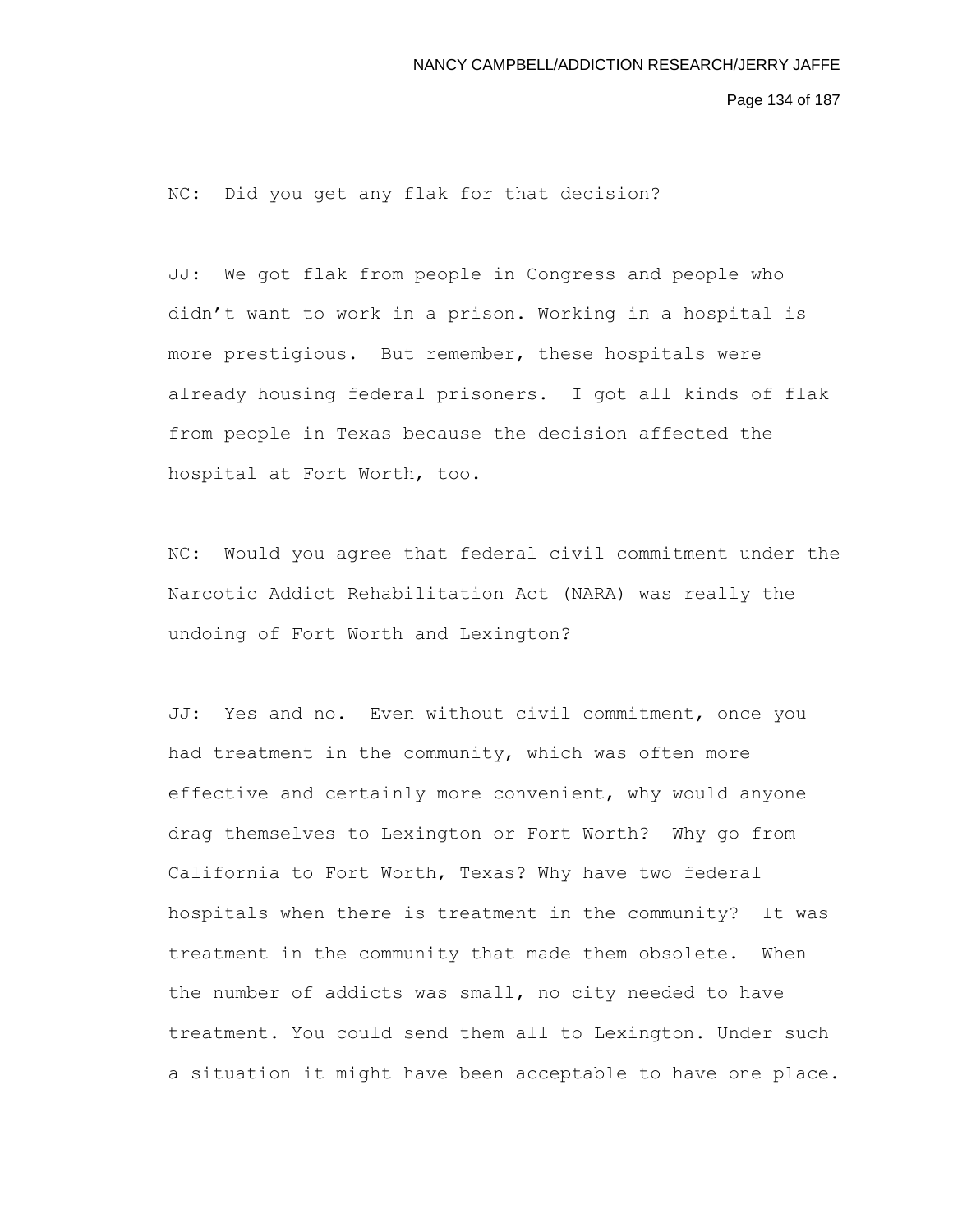# Page 135 of 187

We only had one leprosarium, in Louisiana. But drug addiction became a wider problem. Also, no matter how you look at it, civil commitment is an expensive process. You have lawyers, and you have judges. When people are banging on the doors of treatment programs trying to get in, why do you have to spend money compelling them into treatment? That was how I saw it at the time.

NC: Do you think it was a wrong decision now?

JJ: No, but who knows what the historians will think. I didn't want everybody to be unemployed by closing down those two hospitals and I thought I could work a deal with the Bureau of Prisons.

NC: So what did you do with the Bureau of Prisons?

JJ: They were willing to take it over rather than build a new prison.

NC: Now, did you go to Norm Carlson? Do you remember how that happened? That has been hard for us historians to figure out.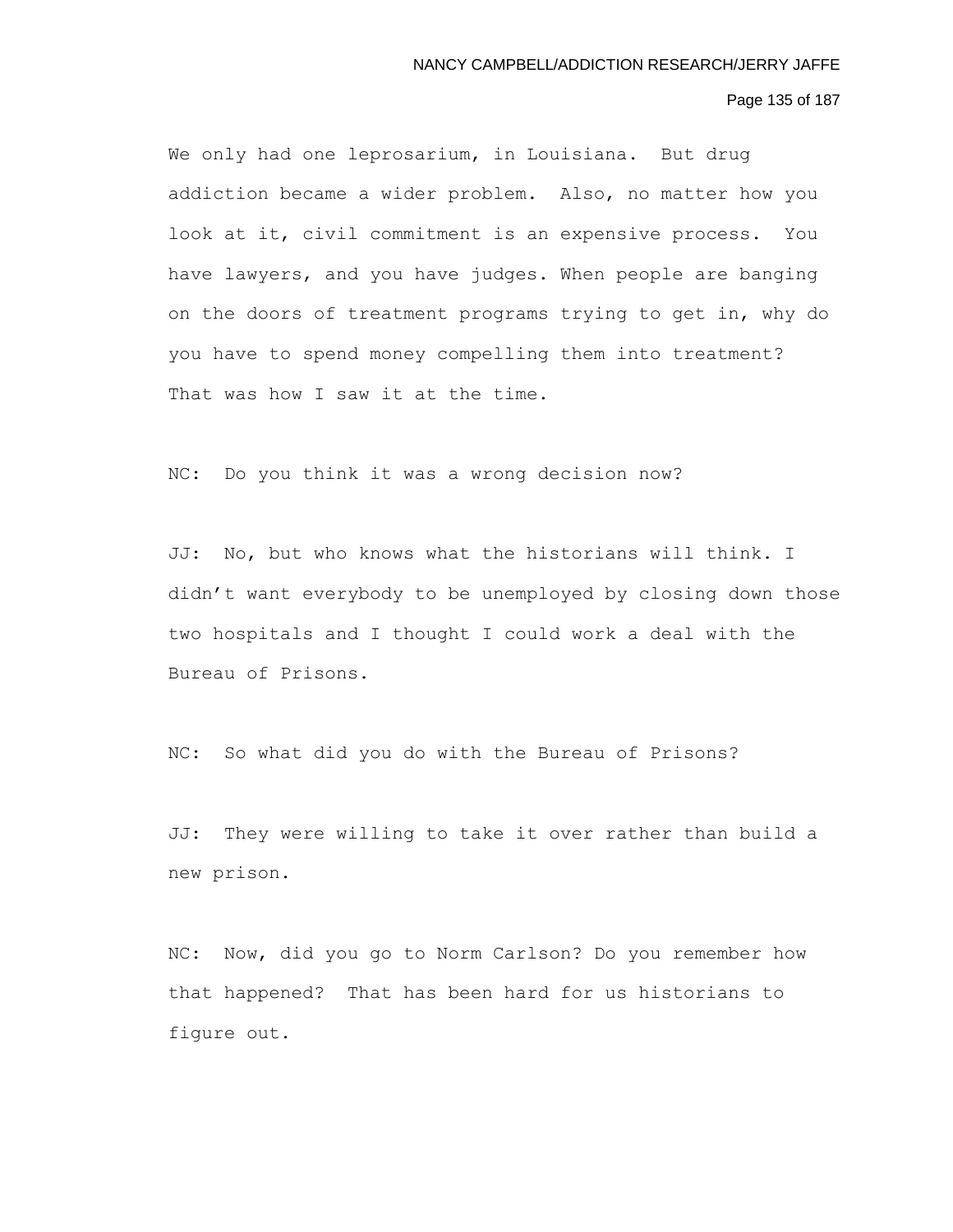Page 136 of 187

JJ: I don't remember the details of how we worked it out. Maybe you could ask Paul Perito or Jeff Donfeld. I could make a decision, but I had able people to work the details out.

NC: Did you also go to New York City to speak with Governor Rockefeller when you were still at SAODAP?

JJ: Yes, I was really trying to get him to rethink the draconian penalties that he was proposing under the Rockefeller laws. There were several problems with them. For example, drug dealing was to be punishable by life imprisonment with no possibility of parole. It seemed to me that rather than allow somebody to turn state's evidence against him a drug dealer who could be sentenced to prison for the rest of his life might be inclined to murder the witness. Even murderers are sometimes paroled. Beyond that, I didn't see that the penalties would necessarily accomplish what Governor Rockefeller wanted, but I was unsuccessful in my attempt to convince him of this.

NC: Why was it important, I mean, for someone in your role to have done that? You must have seen it as a pretty serious step that New York State was taking.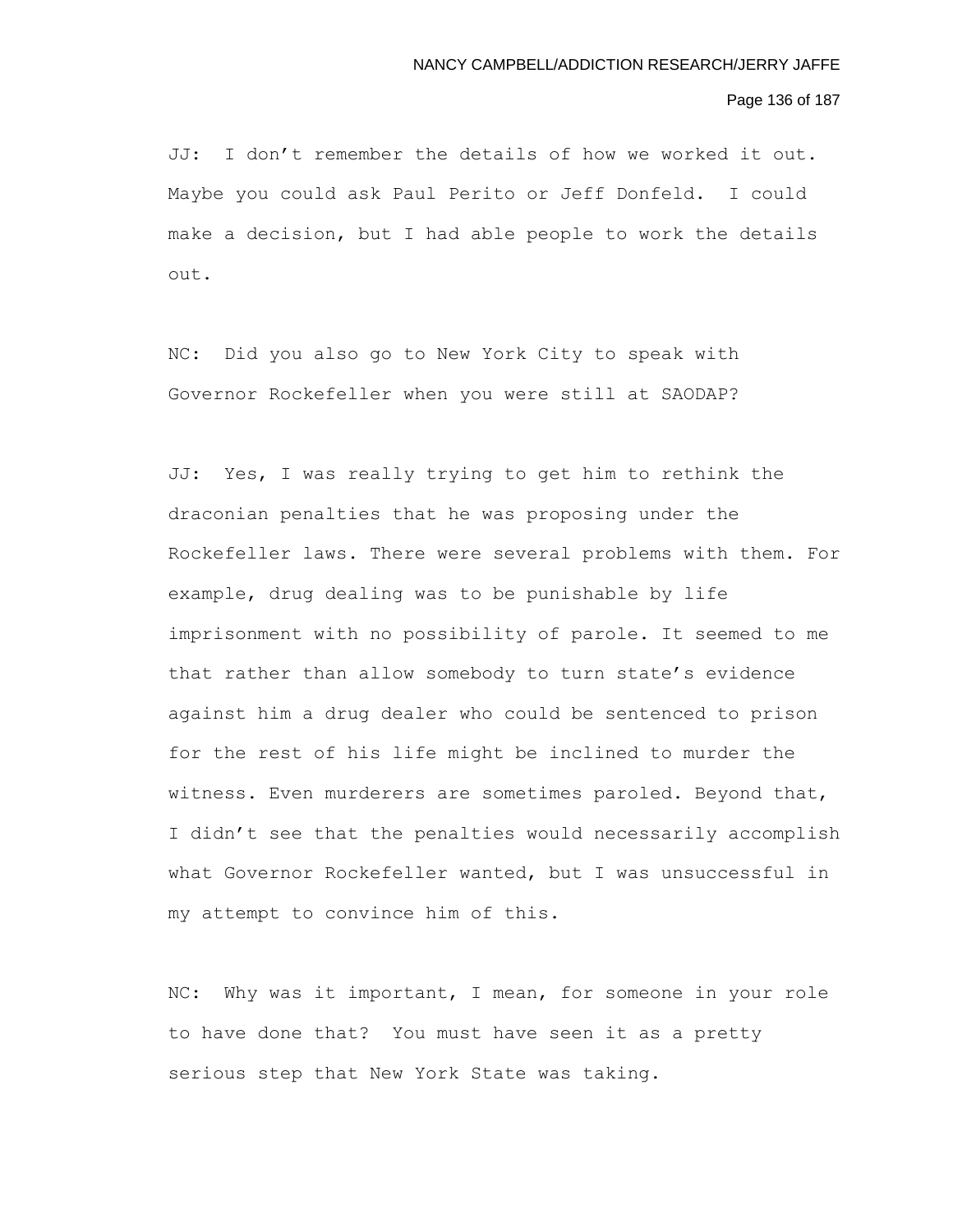Page 137 of 187

JJ: These things tend to have snowball effects. I thought that this would lead to a federal shift so that the federal government would not be softer on drugs than New York. There's a history to this. In the early 1950's, when Harry Anslinger convinced Ohio to pass some of the most draconian drug penalties in the country, it began a competition with each state trying to have the toughest drug laws.

I was also concerned about the total cost of dealing with a drug problem. I didn't believe then and I don't believe now that it makes logical sense to leave the cost of incarceration off the books when you consider the costs of particular drug policies. If you plan to criminalize certain forms of drug use or drug dealing, the cost of that policy option must include the cost of incarceration. When you have more and more minimum penalties and keep people longer and longer, you're raising those costs. Further, what's the evidence that if you increase sentences from 20 years to 40 years you're going to have more deterrence? You will have 20 more years of paying for incarceration. Back then we knew what that costs because we continued to look at the costs of one policy option versus another. We knew what treatment cost; we knew what it cost to control crops,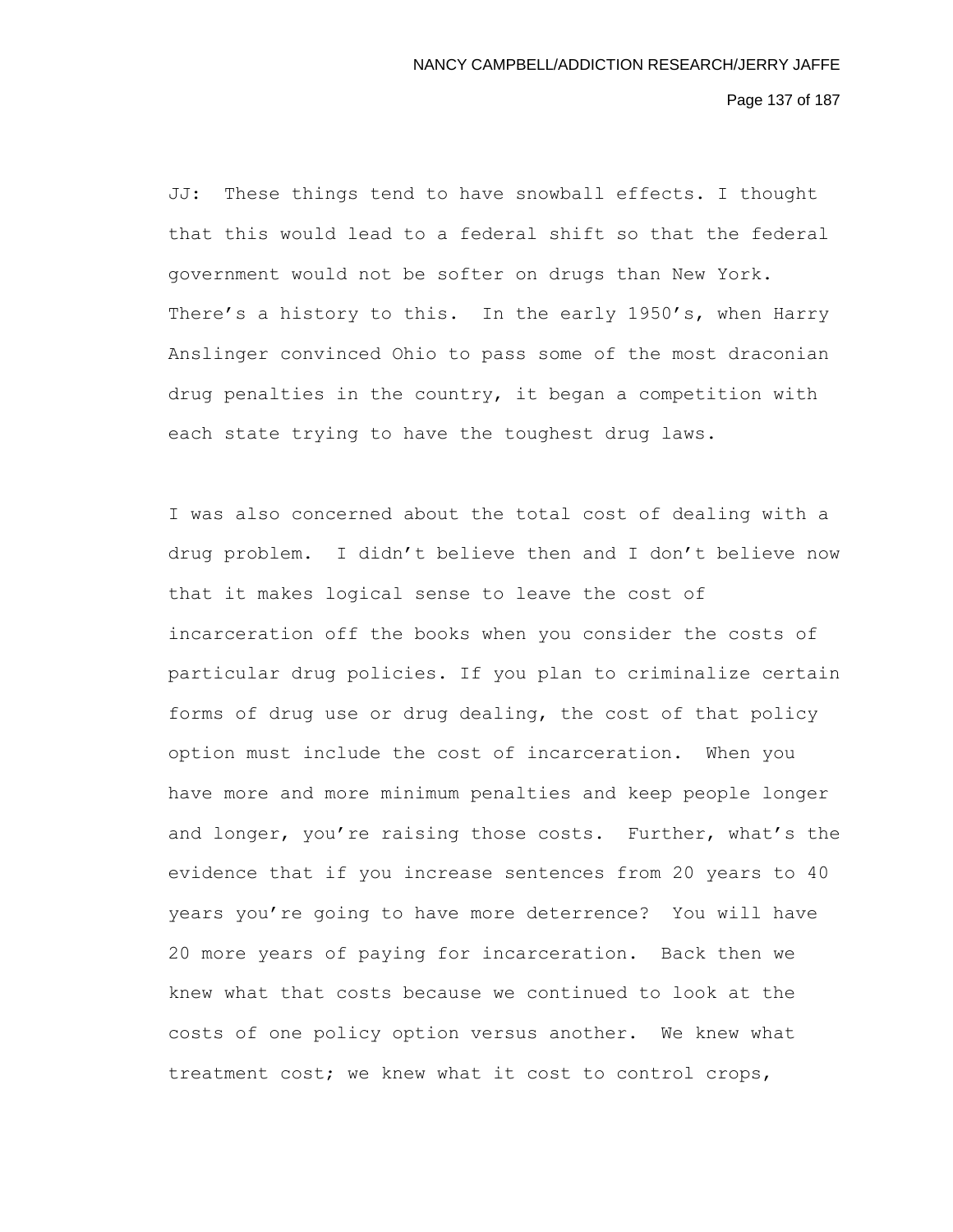### Page 138 of 187

production, and illegal smuggling; and we knew what prosecution and incarceration cost as well. To me, longer incarceration was a redistribution of the resources available to implement a thoughtful national strategy.

I was hoping that policymakers would at least be honest and keep the cost of incarceration on the books so they could say: this is what the drug problem is costing us. Then you could look at the cost of imprisonment, and if you cut those costs down, you could put more into prevention and other things. At some point, the cost of incarceration was shown as part of the problem, and later policymakers decided to take it off the budget. I really don't know how they're treating it currently, whether or not all of the people that they have in the state and federal prison system on drug charges are actually counted as part of the cost of our drug policy.

NC: Could you also talk a little bit about SAODAP's education and prevention efforts?

JJ: There was a lot of pressure on us to put into schools all kinds of curricula to tell kids about drugs, explain and educate. All the data I had up to that time suggested that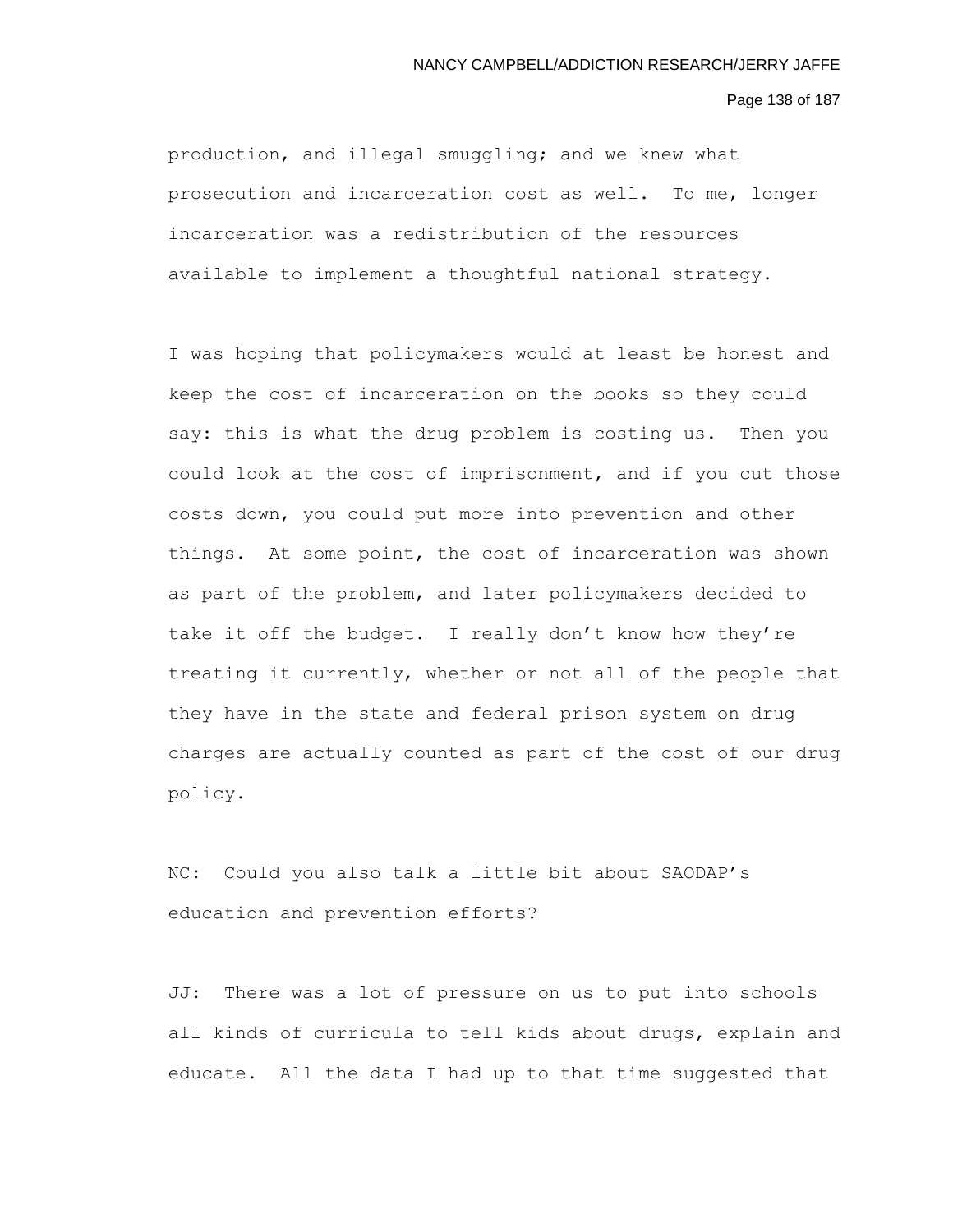# Page 139 of 187

this had no impact. Some of the available data suggested it made them more sophisticated and actually increased drug use. So I thought, the least I can do is not make things worse. Some of the public service ads looked like they were counterproductive. So SAODAP decided we should have a moratorium until we could find out what's effective. My fundamental perspective was that we needed to know what works. A message about drug use is not necessarily useful or effective, no matter how clever it may seem to the people who make the public service ads or choose the school curricula.

So we did not do a lot in the area of direct K-12 prevention or public service ads, but did initiate research to try to start the process of asking, Do they work? What works? One thing we did was to more than just say that medical schools ought to be teaching doctors something about addiction. We put into place the Career Teachers initiative and directed NIMH and NIAAA to fund it. The issue wasn't so much one of trying to keep people from using drugs, but to teach physicians how to deal with people who already had been using drugs.

NC: Did SAODAP actually fund any research?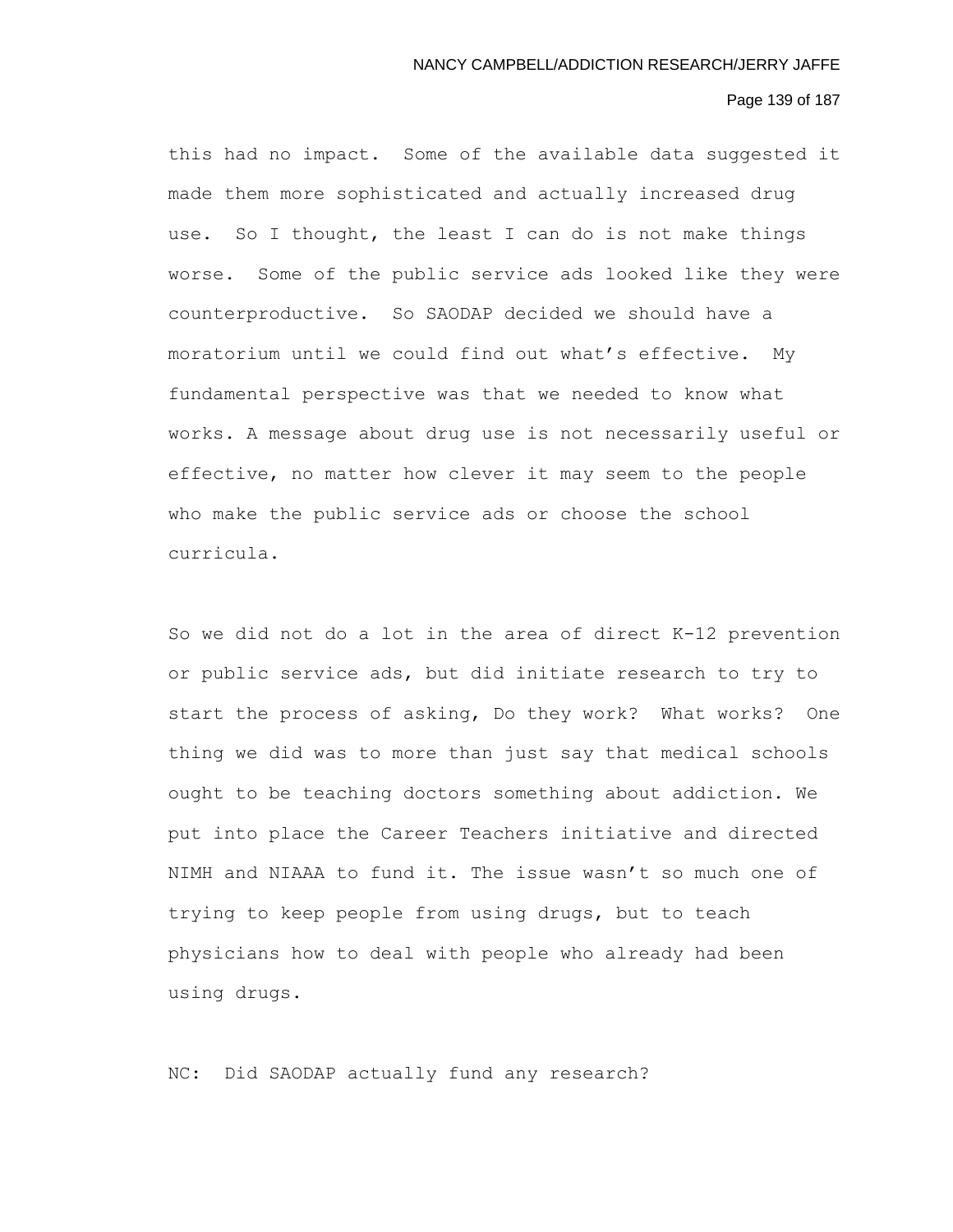Page 140 of 187

JJ: We did fund research. We had our own budget, but it was quite small. We funded some research on naltrexone, and LAAM. We paid part of the cost of the Vietnam follow-up study. We leveraged our own money with funds from other sources, as well. We suggested to other agencies such as NIMH, VA, DoD, and OEO what we thought should be research priorities.

NC: Did the tensions between SAODAP and NIMH ever resolve?

JJ: No. There was never a resolution because every agency resents anybody who tries to tell the head of that agency what to do. A major area of tension was probably that the head of NIMH wanted to put drug abuse treatment money into the community mental health centers. That was their favorite vehicle. I happened to believe, and I must say I had personally witnessed, that when you gave the community mental health centers the money they did not treat addicts. They treated the people that they liked to treat. There was no quid pro quo. Thank you for the money, but we'll treat who we want to treat. And they frequently didn't have the necessary expertise. NIMH was still dominated by people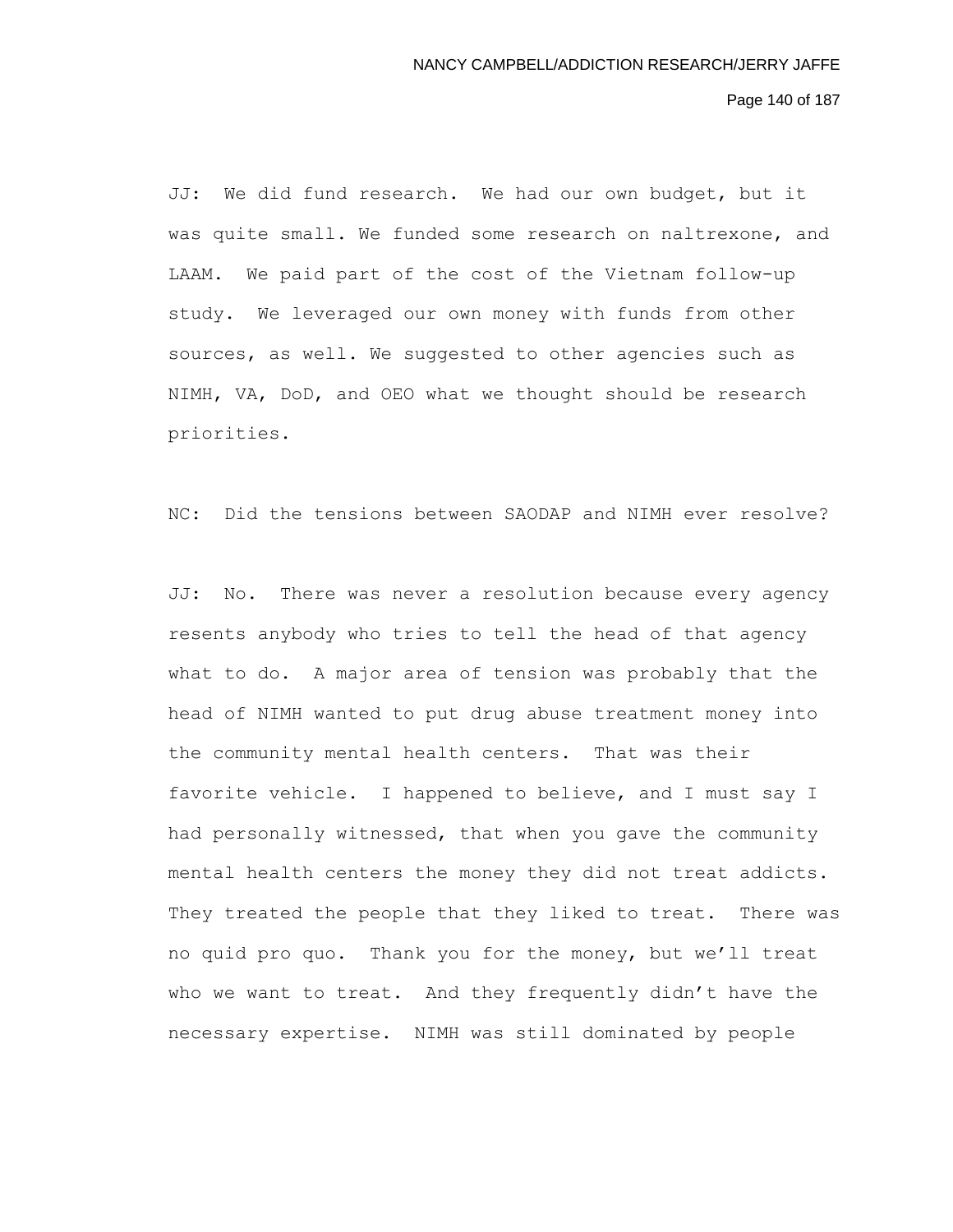# Page 141 of 187

with a more or less dynamic view of psychiatry and people with similar views ran the community mental health centers. They favored sociologic and analytic approaches and were not using the more cognitive approaches that are now proven to be what works. I felt that if we put the money there, it would get dissipated, and that's where NIMH wanted to put the money. We wanted the money for treating addicts directed toward programs that would deal with addicts.

NC: Was there a basic versus clinical split within SAODAP?

JJ: Not within SAODAP. We would have liked to see a little bit more work on outcomes so that we could look at finetuning what was being funded on the treatment side. Some people's funding went more into the basic side. But at the end of the day, it wasn't enough to really fight about. That wasn't the big fight.

NIMH had their own ideas on who was going to do their outcomes research. I had participated in some of it when I was in Illinois. They had a large program that was gathering data, and they already had an N of 55,000, but they wanted to keep funding it. I thought that if you had 55,000 people, you should have enough data to talk about outcomes.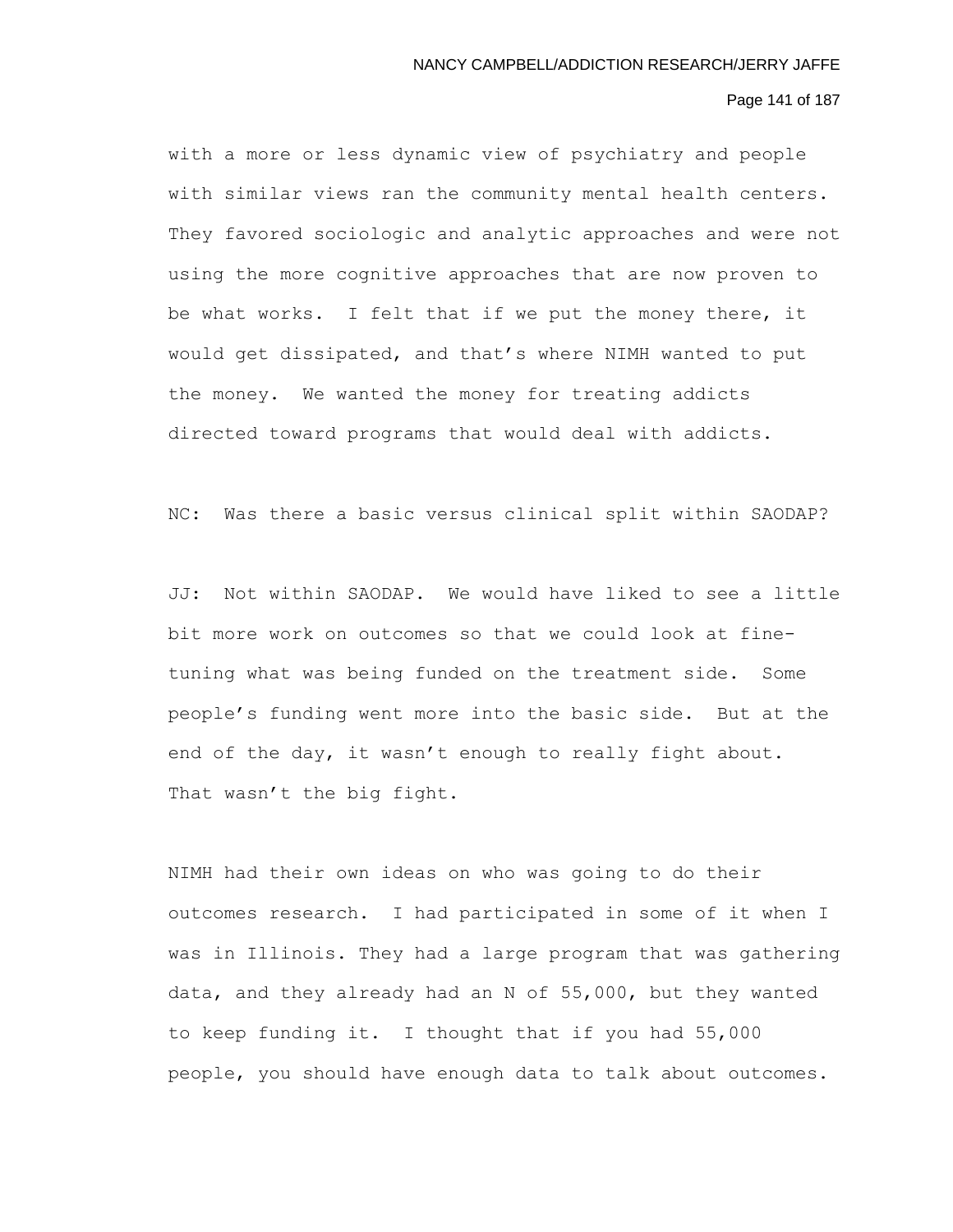## Page 142 of 187

There's a kind of symbiosis, or a kind of illicit liaison, between project directors and the people they fund. These relationships tend to cloud things. There was a little tension over that.

When I was still in Illinois, NIMH was giving us eight-page forms to fill out on everybody we admitted. I didn't really have much confidence in how well the forms were being filled out in the clinics, since we never got any feedback from it. It couldn't be done centrally. It had to be done where you interviewed the people, and it's very difficult to get people to fill out all those little blocks and ask all those questions. The patients don't want to answer them. And it goes away, you don't use it clinically, and it's just an extra burden on the front line clinicians with no feedback. I said it's time we either get some results or fund something else.

There were more than enough areas for tension. I'm sure that they weren't happy with the decision I made about their clinical research facility at Lexington. It displaced some of the doctors there, some of whom are colleagues of mine. They weren't happy with not putting all their money into the community mental health centers. They weren't happy with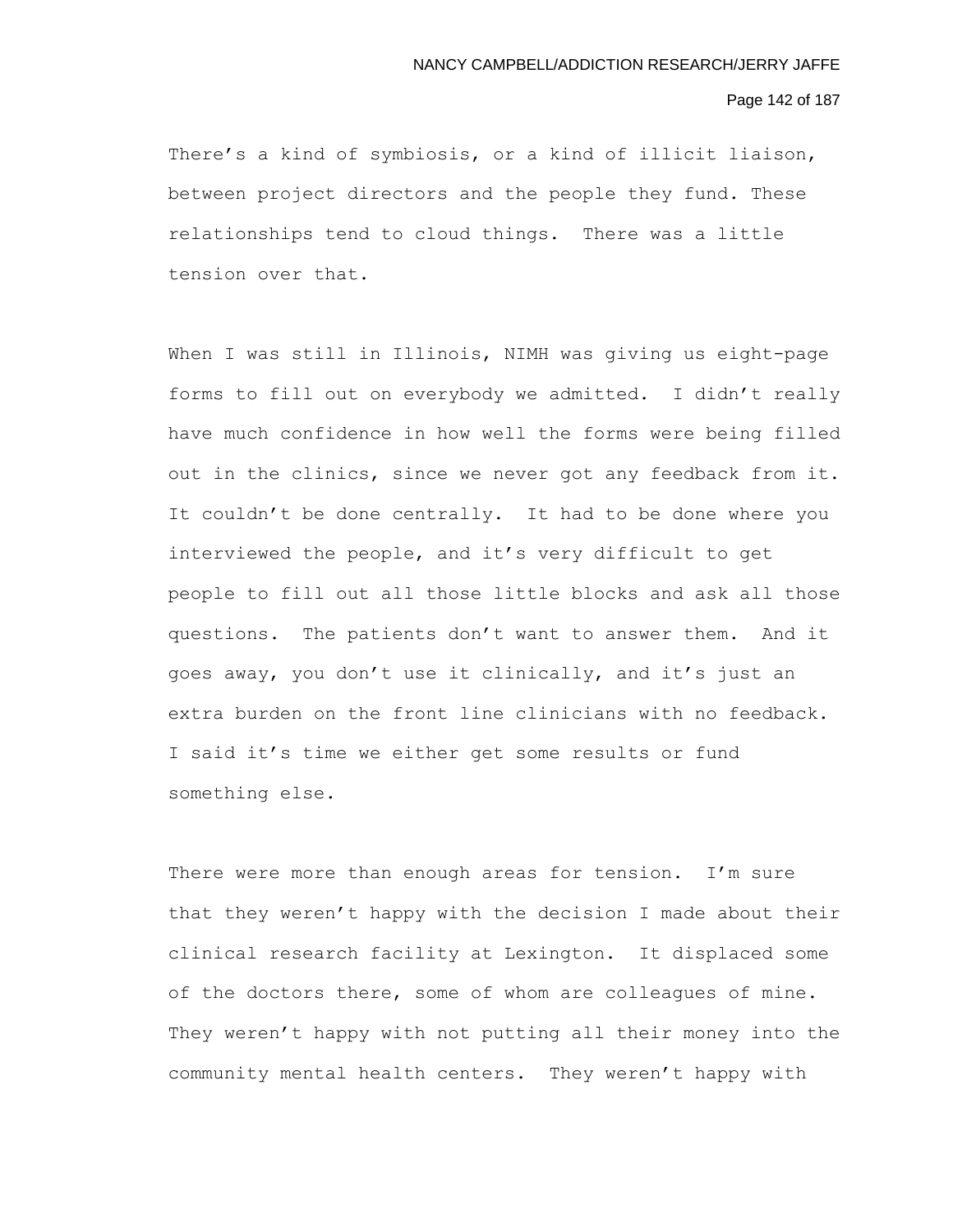### Page 143 of 187

methadone, by the way. They would say, oh, the White House is all about a magic bullet. That was a distortion. We never thought methadone was a magic bullet, but we thought it certainly had some utility. There might have been bruised feelings just from overriding their views. It's clear that NIMH had a more sociologic view, that nothing could be done until you right all the wrongs in society, until there's equality and justice and no discrimination. That's both utopian and nihilistic. We thought you could do some things, even though it was not within our power to bring light and justice and fairness to all people. There was more agreement on the need for more basic research.

NC: Is it fair to characterize you as having a more pragmatic approach that could be put into practice, whereas they had a less practical orientation?

JJ: Perhaps. They were somewhat utopian. Maybe they were right. Maybe in a world where everybody is happy and lives in the suburbs you'd never have any heroin addiction.

NC: Or methamphetamine.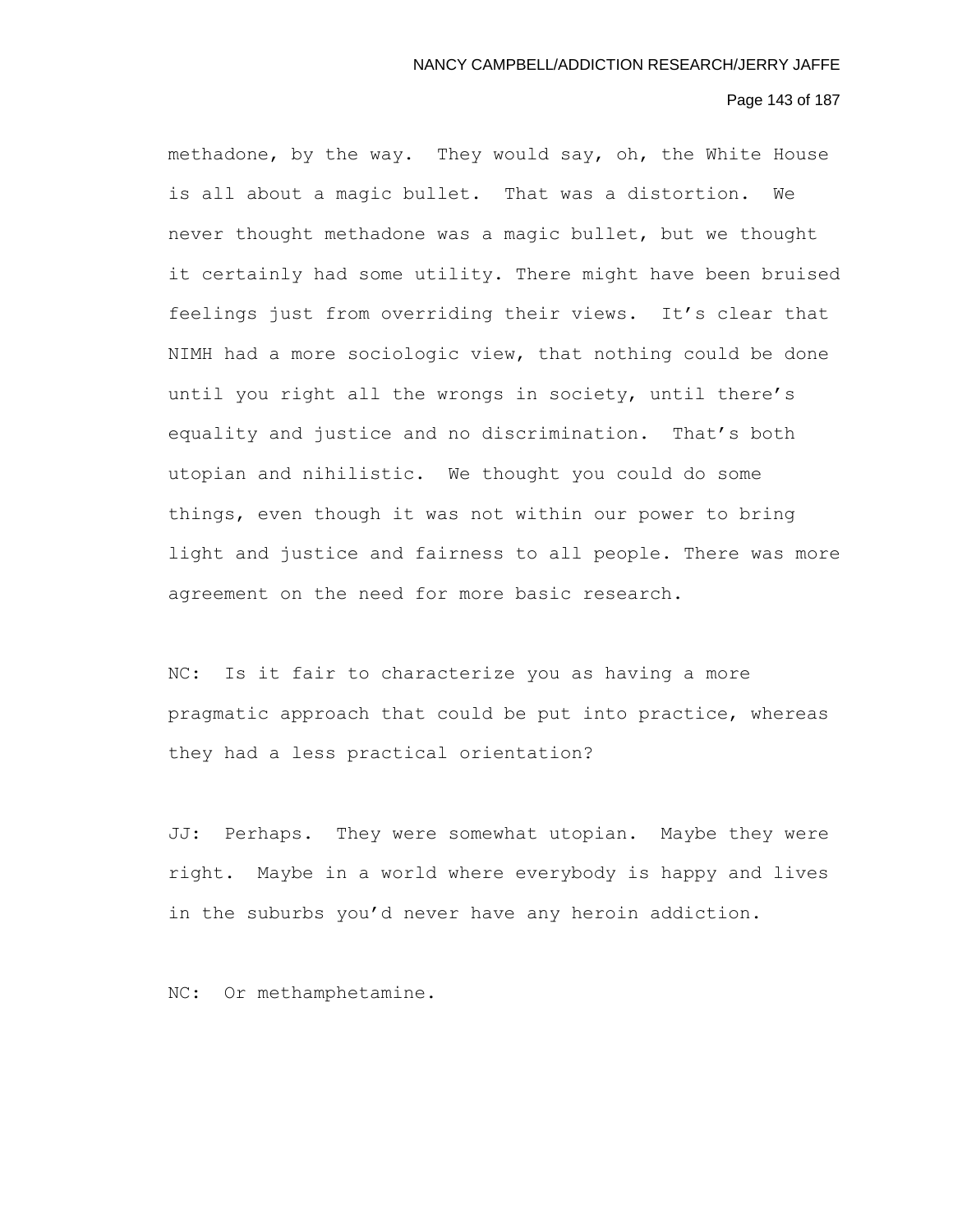#### Page 144 of 187

JJ: Or methamphetamine. Or cannabis. It was a view that I respectfully declined to accept in toto. I said, there are a few things we probably can do.

NC: In the time that you were there you did accomplish a few things. Had you intended to stay until the sunset?

JJ: No. I had taken a two year leave of absence from the University of Chicago that was up in July of 1973. My mind was made up for me after I had made myself persona non grata in March of 1973. When President Nixon decided that he would have mandatory minimum prison sentences (because, as I had feared, he didn't want to be outflanked by Nelson Rockefeller), I wrote a memo that said I didn't agree with that decision and this was leaked to the press. That was not well received at the White House. I submitted my resignation, although I did not leave until June 1973.

NC: Had you decided beforehand to use the occasion to make clear your views on mandatory minimums?

JJ: No. I wrote what I naively thought was an internal memo and it was leaked to the press. I hadn't decided to leave, although I was ambivalent about staying because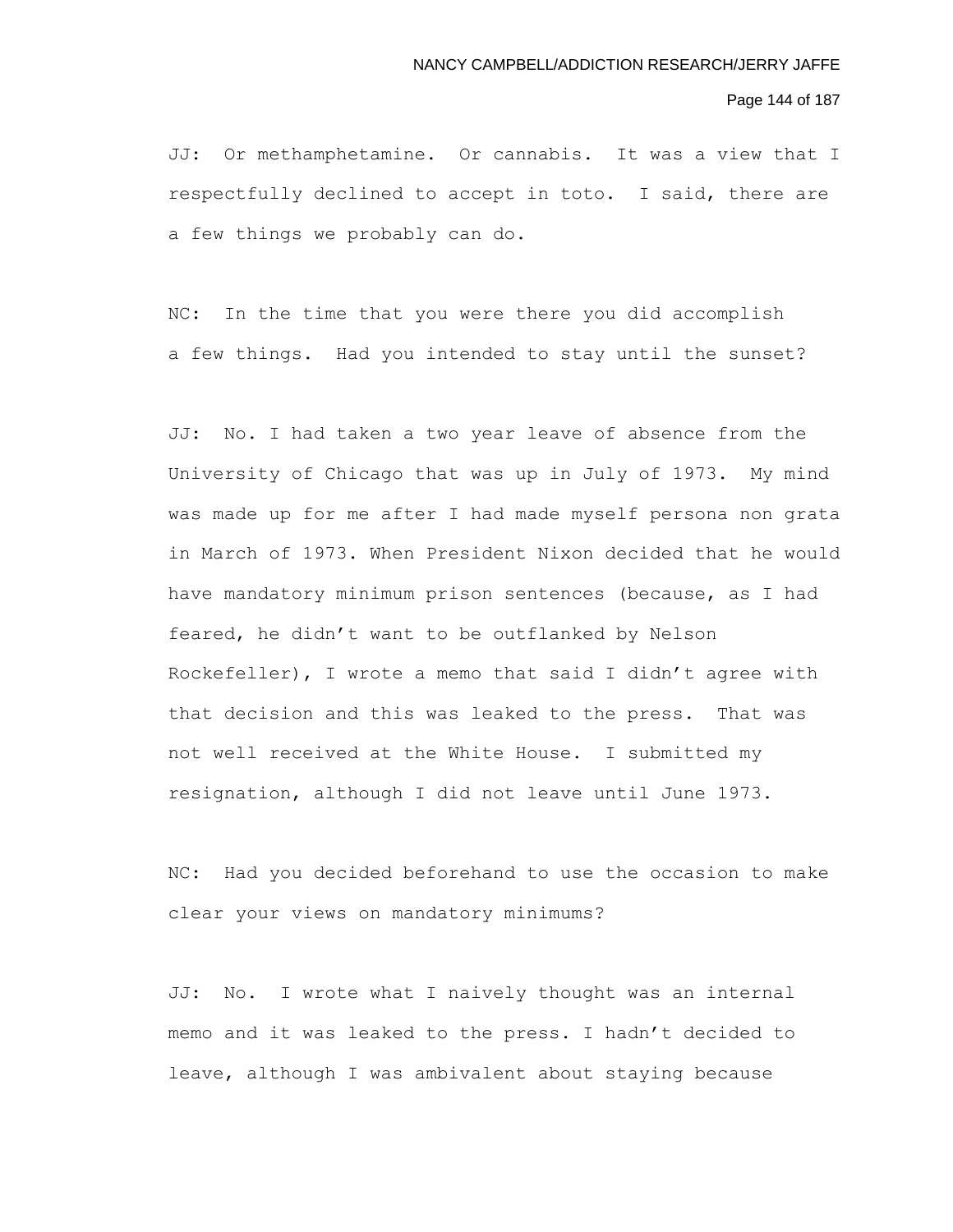### Page 145 of 187

another Goodman and Gilman edition was coming up. I knew I couldn't do that from the White House.

NC: Were you that committed to Goodman and Gilman that you really wanted to do that?

JJ: After '65 and '70, the third and fourth editions, it wasn't a matter of being that committed, but involved.

NC: Did your White House experience change the Goodman and Gilman chapter in any way?

JJ: I think the experience changes the person and the degree to which you can concentrate on academic writing. Compared to the fourth (1970) edition, which I wrote when I was in Illinois and still active in academics, I felt less prepared. Two years of looking at Vietnam, regulations, and testifying before Congressional committees, and making policy decisions is not keeping up with the literature. The literature had not yet felt the impact of the investment we made in research and it was not yet growing logarithmically, so it wasn't impossible to deal with it, but it was difficult.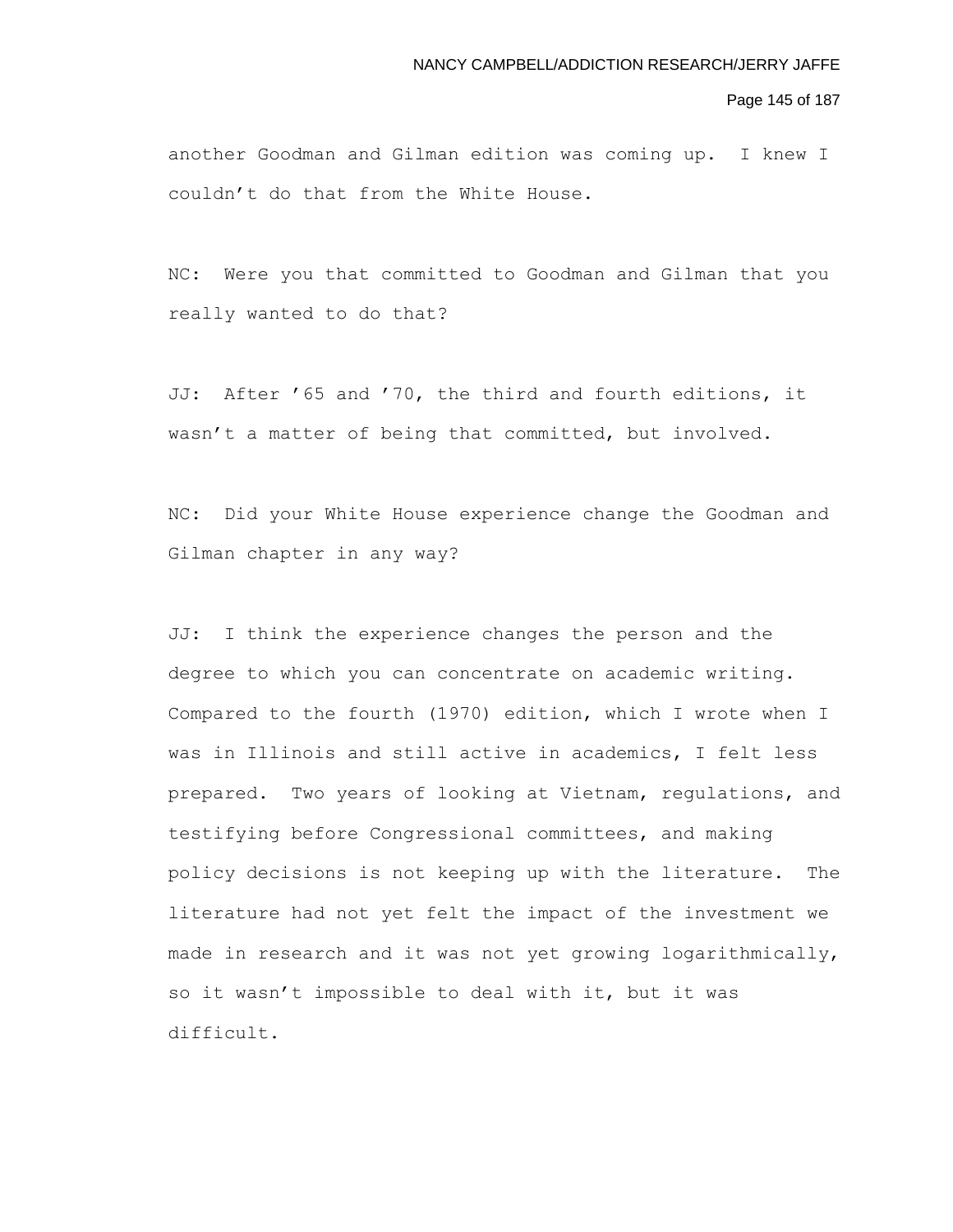Page 146 of 187

NC: So the sudden knowledge explosion in the field hadn't yet really trickled into the literature?

JJ: All the grants were made in roughly '71, '72, and '73 so very little was in the literature by '74. There was one exception. The work on the discovery of the opiate receptors was published in 1973. In one of his books Sol Snyder said that his interest in working on the opiates was a result of the increased funding for research that SAODAP made possible.

There were still only a handful of specialty journals, so in that sense it was still doable. I don't know how people do it now. There are just too many specialty journals and too many things coming out. I just don't know how people writing textbooks are able to decide what's important anymore.

NC: When did you bring Bill Martin into the Goodman and Gilman chapters?

JJ: I think it was '75. The reason was that Bill Martin was really the first person to talk about receptors. They hadn't been discovered, but he predicted them. From '71 to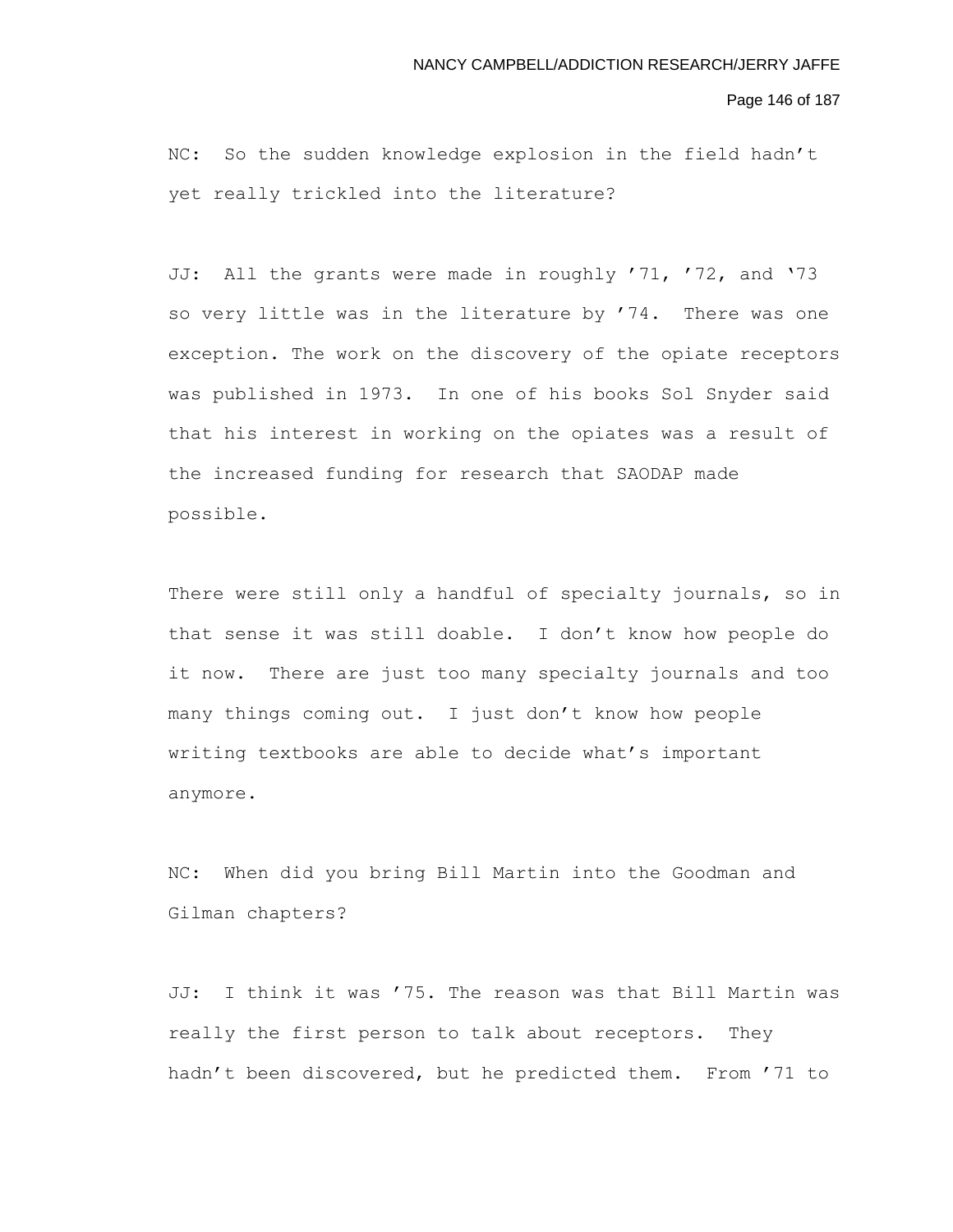# Page 147 of 187

'73 they began to really talk about the discovery of the opiate receptors. Opiate pharmacology became more molecular, and Bill was working full-time in this area. I felt I'd lost a step or two as a result of taking on administrative responsibilities. I believed I needed him for the opiate chapter, but I still wrote the drug abuse chapter myself.

You make some mistakes in life, but taking on those chapters was not one of them. Maybe I left something out, but you can't put in everything given the limitations of space. For me they were a lot of work. Maybe I was too obsessive about trying to decide whether to put in this or that fact.

Anyway, that was one issue. The other issue was that I was tenured at the University of Chicago and had the option of going back, but not if I dragged it out indefinitely. So I was not particularly unhappy about leaving the White House, although I did not go back to Chicago, and I would have liked to have left the White House under better circumstances. I thought the White House reacted to the memo in a heavy handed way. I didn't leak my disagreement about mandatory minimum sentencing to the papers. Somebody else did. So be it.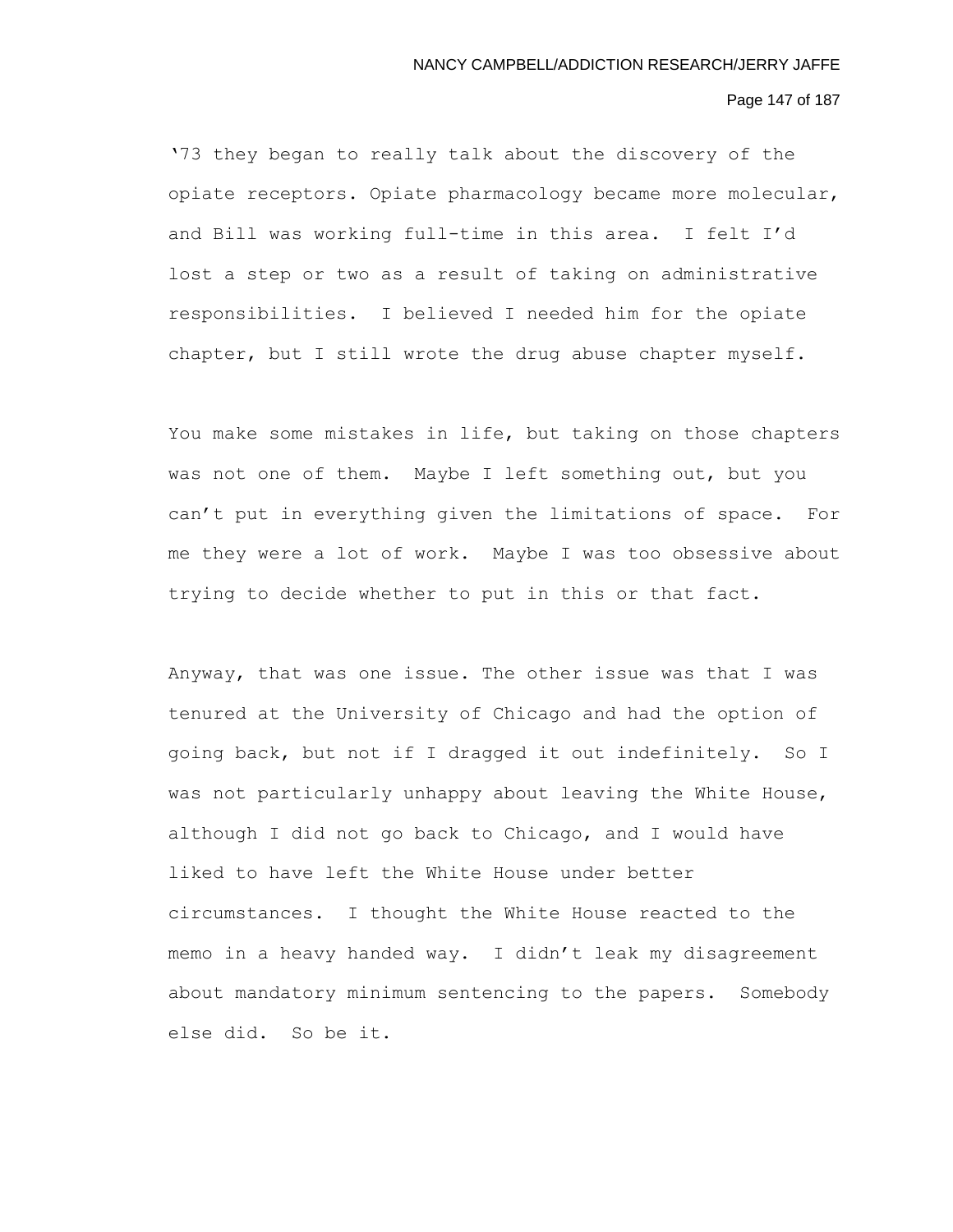#### Page 148 of 187

NC: Was it, in retrospect, the right issue to have done that with?

JJ: There were people in SAODAP, like Grasty Crews and others, who believed that mandatory minimums were just the wrong thing; that you've got to take a stand. I respected these people a lot. True, they were more concerned with civil liberties than I was, but civil rights and justice are important. If you're asking me if I had known that one of my staff would leak the memo in a way that would cause me to be in great difficulty, would I still have written it? I'd have to think about that.

But I will tell you this. Once the crisis was over, the crisis being Vietnam, heroin deaths, expanding treatment and research, establishing a central focus for oversight and for policy, things started to settle down, it became clear that we had had our one bite at the apple, and the White House was going back to an emphasis on law enforcement. So if your star is declining, it's time to go. I don't know whether or not it had to do with my shortcomings as a bureaucrat. I tried never to think of myself as being the Drug Czar. My father used to tell a story about a suit, the moral of which is that you should never confuse yourself with the role that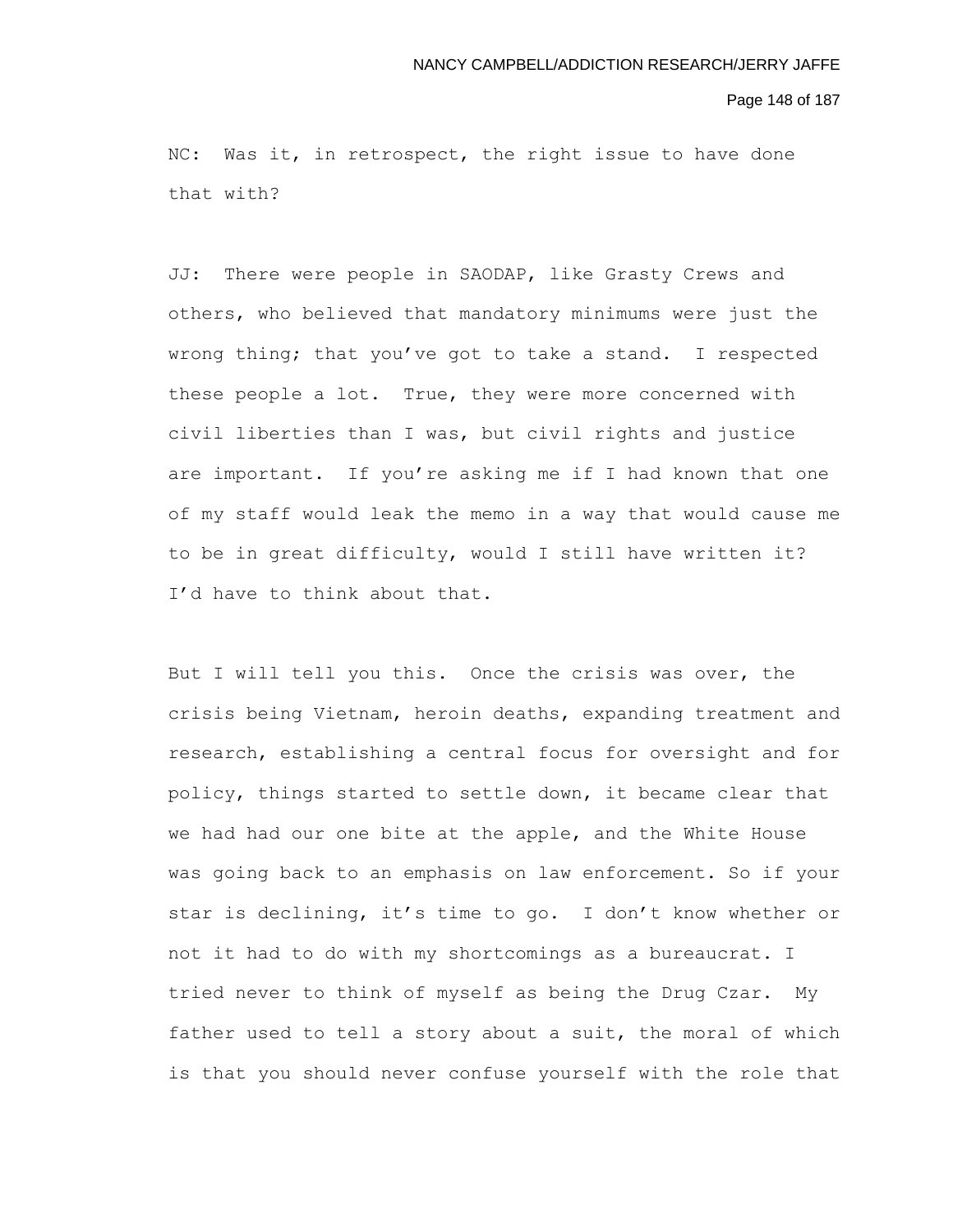# Page 149 of 187

people give you to play. I didn't change when they gave me this job. I just had to wear the suit, and when I had to take the suit off I didn't feel I had changed much. I never felt comfortable in all of the trappings that went with a White House position. It just wasn't me. I felt much more comfortable when I was in Illinois. I just didn't like moving in those high profile circles. There are people who feel comfortable walking in and out of the White House, but I never really felt that this was anything more than a temporary task that I had to get done.

NC: Also in terms of Nixonian drug policy, I'd like to ask you about the development of the Controlled Substances Act.

JJ: Yes, I was part of that, but from my position at the University of Chicago. In that instance I was a great antagonist of the Justice Department because what they wanted was the absolute power to determine where drugs went on the proposed new Schedules. They also wanted the power to engage in education and dissemination. These were not activities that I had any confidence that they would undertake with any kind of scientific integrity. They had a history of exaggerating adverse effects and even making things up. There's a certain spin you can put on data, but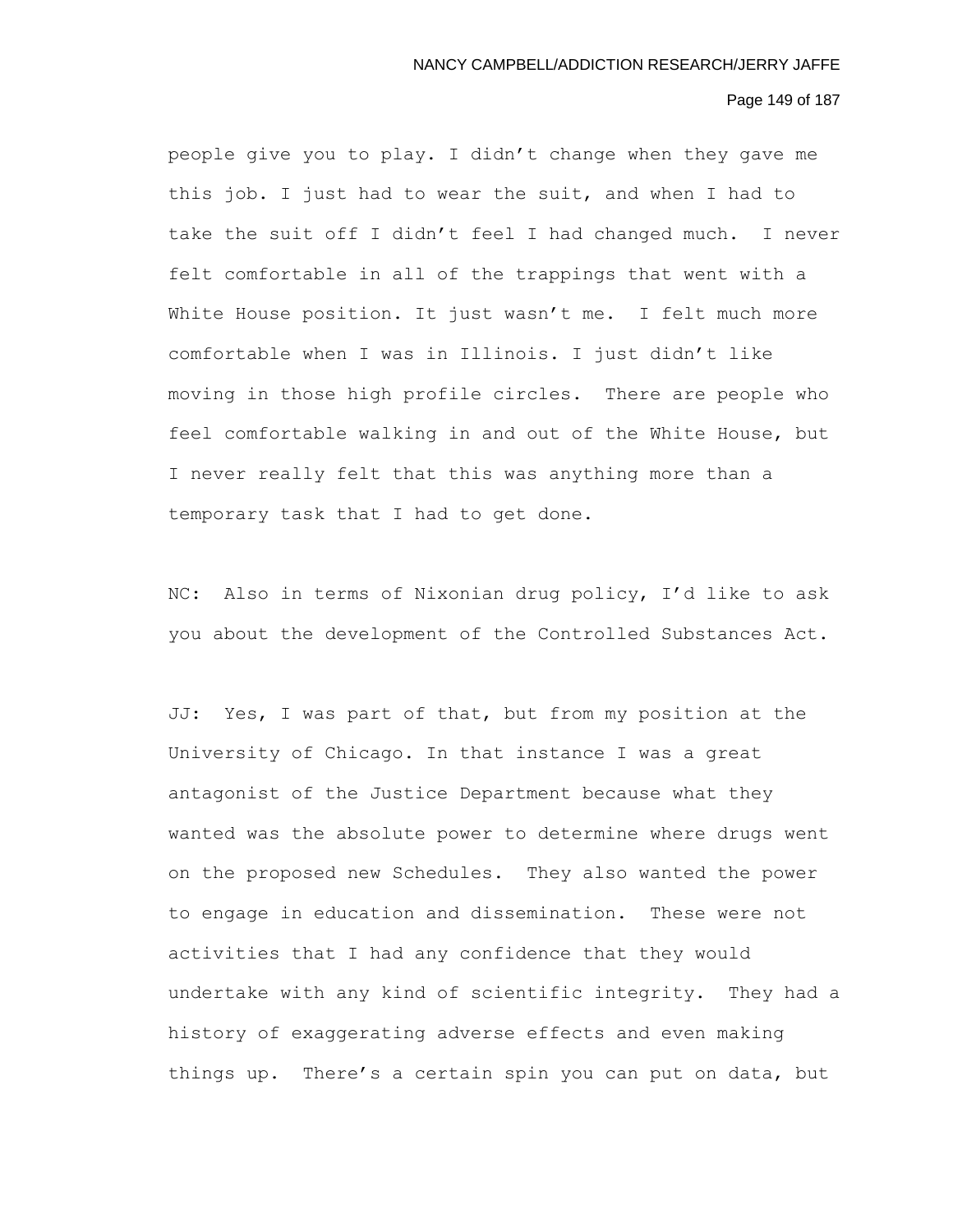# Page 150 of 187

at a certain point you're not spinning it, you're lying. When Justice said they were going to do these tasks that were traditionally the responsibility of the Department of Health, Education & Welfare, I said publicly that the legislation as drafted was unacceptable. I might have been more articulate back in those days. Eventually I think they made some kind of modifications.

NC: Were you concerned about who would have decision-making authority under the CSA?

JJ: Absolutely. I liked the idea that there would be several levels of risk associated with different classes of drugs instead of the Manichaean outlook where a drug was either bad or good. It was a step forward to recognize that there are some drugs that are very risky, and there are some that are minimally dangerous. That would make for sensible policy; but I really felt that the decision needed to be made in a rational, coordinated way with health data as well as criminal justice data, and with people looking honestly at those data. The World Health Organization Expert Committee on Drug Dependence usually did that. It was necessary to look at all of the issues, both the consequences of classification as well as some of the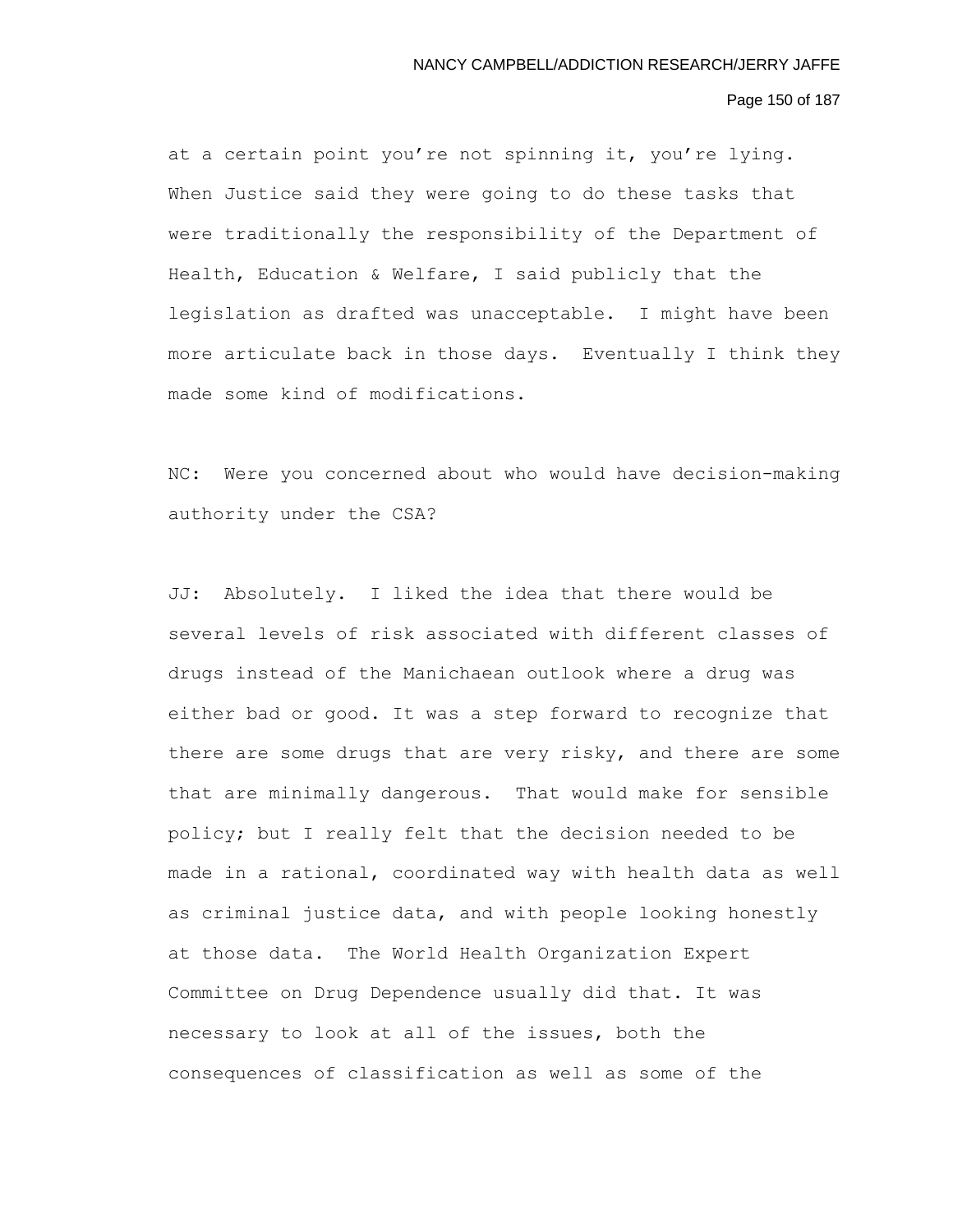Page 151 of 187

benefits of shifting classification, and I didn't trust a process that was left entirely to law enforcement.

NC: Were you at all concerned about the potential impact of the CSA on research?

JJ: At the time? No. But I suppose I should have been. If you put everything in Schedule I, you can't get access to it unless the DEA says you can have some. And they had not been very cooperative for a long time.

NC: Didn't they have to be very cooperative with some researchers, like Maurice Seevers at University of Michigan?

JJ: I suppose so. I don't know what price those researchers had to pay to be in the good graces of the BNDD. But then, I wasn't concerned about that kind of research. I don't recall being concerned that we wouldn't be able to develop new drugs.

NC: I'm also curious about whether you thought at the time about whether the CSA would have adverse effects on pain management and on how doctors dealt with chronic pain.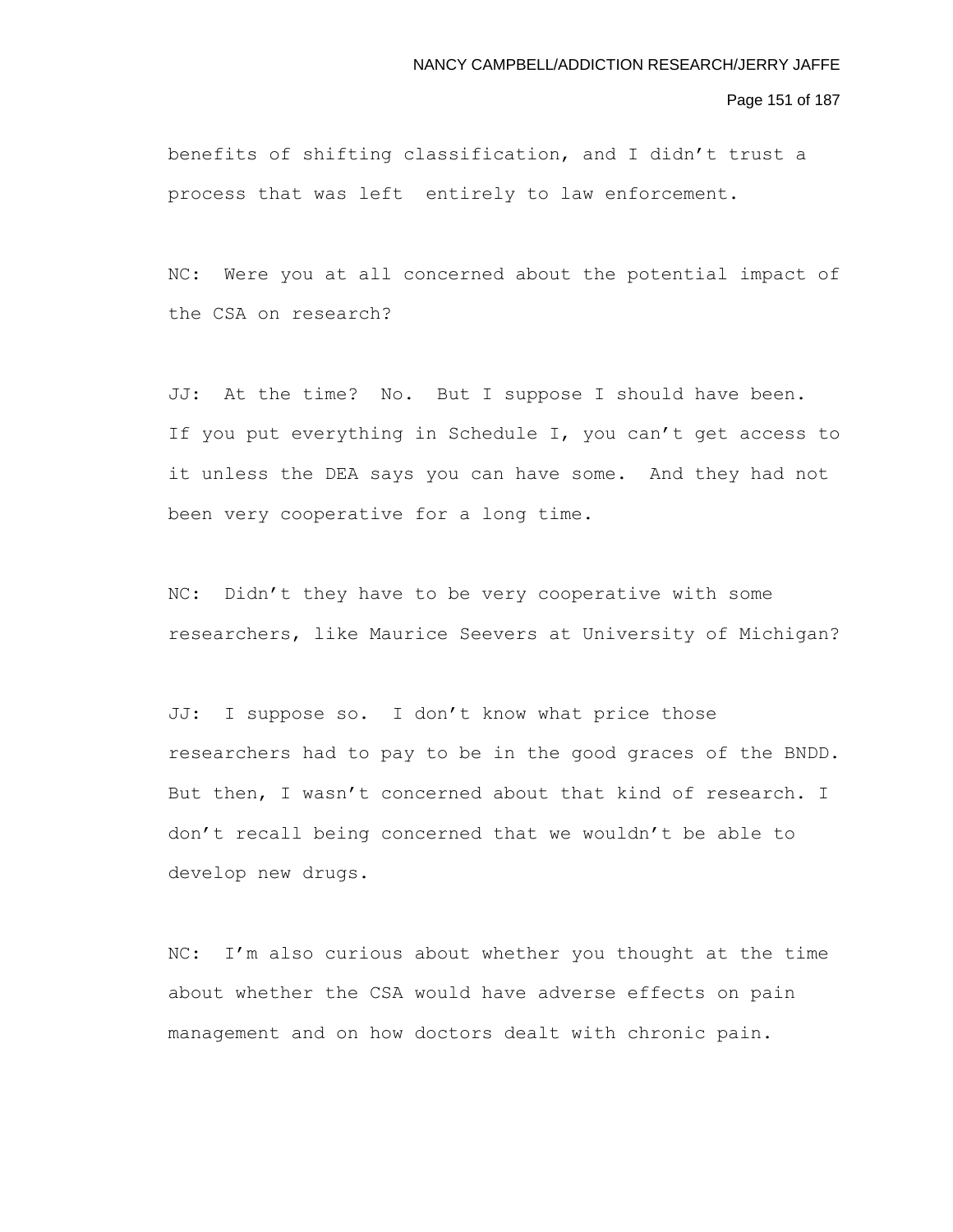# Page 152 of 187

JJ: I don't think so. The new CSA would not really do anything different with the opiates. They were going to be where they were, in Schedule II, and that was appropriate. I didn't think that was a big issue. A lot has to do with how these laws are administered, not the way the laws and regulations are written, but how they are actually interpreted and administered.

NC: You wrote an article in 1985 about scheduling. Do you remember that article? It contains a poignant vignette about your father's death.

JJ: Well, my father and my father-in-law. The same thing happened to both of them in terms of under-medication for pain.

NC: So you must have had some concerns.

JJ: Yes, I was concerned about under-treatment of pain. I mentioned it in the G&G chapter in 1965. But I wasn't concerned about the CSA. The issue was the attitude of doctors. You had to try to understand where that attitude comes from. Clearly if you have local law enforcement people who are intimidating doctors who treat pain, then nothing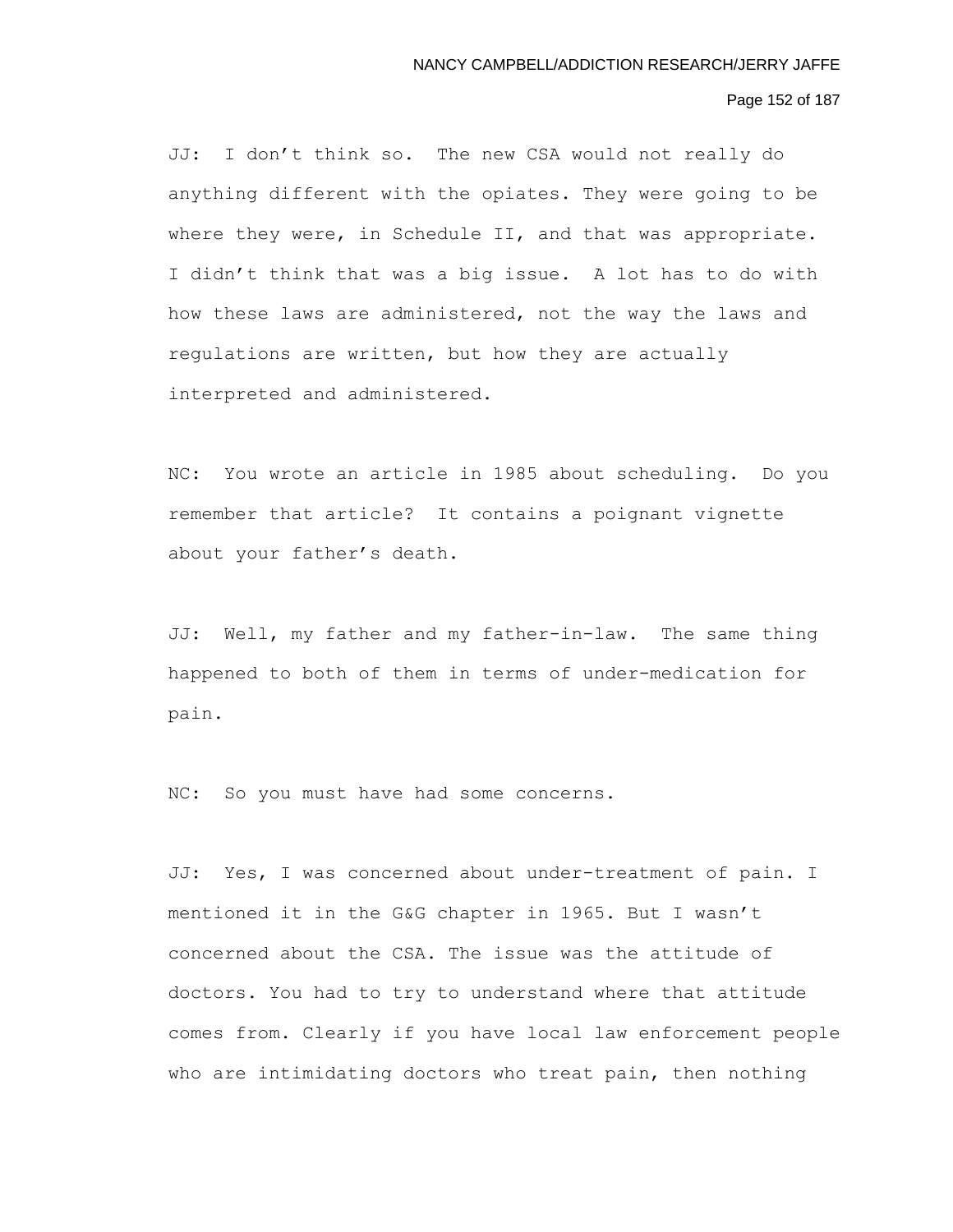### Page 153 of 187

you do about the CSA is going to change that. Morphine is a drug that causes addiction and also relieves pain. How do we balance those aspects of the drug? It's still an issue and it still has to be dealt with, and it is not an easy thing to do. In every profession, whether it's the DEA agent or the local guy on the state medical board, or the doctor, there are mavericks, and there are bad actors. Some doctors are dumb, some are debilitated, some are dishonest, but they all still can write a prescription for morphine, and they'll still probably be paid for doing so. There are all kinds of people who can over-prescribe, at least potentially, and the response to each of them is a little different. If you have a doctor who's way over the hill and all he's doing is writing prescriptions for opiates, I guess you have to take away his license or get him to retire. But, should you put him in prison? The British at one time said that the way you get the attention of the Navy is from time to time to hang an admiral in the public square. We do that with white-collar crime. Harry Anslinger's technique was to advertise the prosecution of a physician and thereby intimidate all physicians who were exceeding what he thought was appropriate medical care. You need to have some lines you don't want physicians to cross. On the other hand, you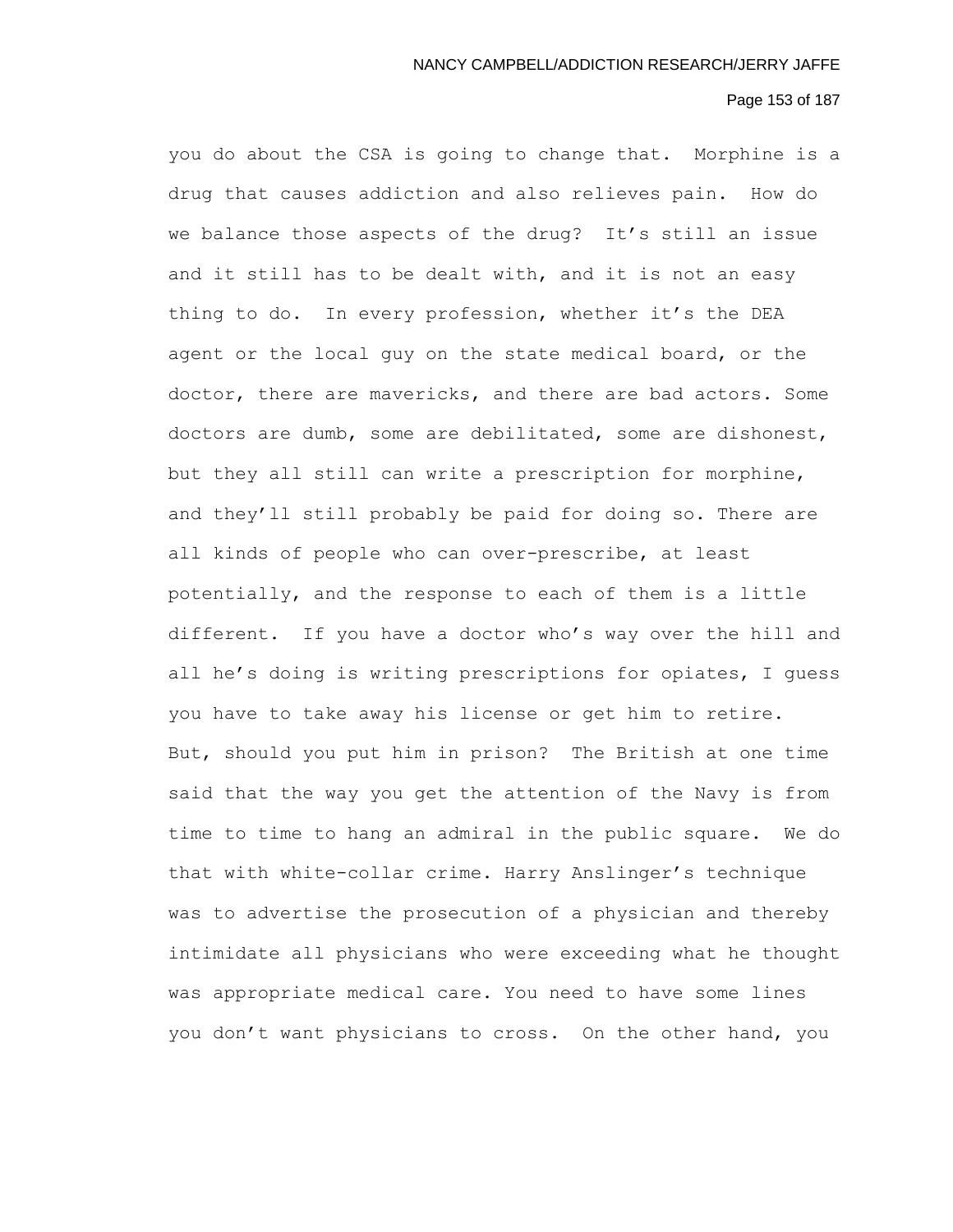### Page 154 of 187

don't want them so intimidated that patients are really in pain unnecessarily.

My concern with the CSA had to do with other areas of responsibility that the drafters of that bill wanted to assign to the Attorney General, which had more to do with research and education and seemed to me to more properly belonging to HEW. Eventually they crafted a compromise with the help of the Senate. There was a lot of lobbying.

NC: Were you part of the lobbying effort?

JJ: I was invited to meetings sponsored by the Justice Department where they presented their views and I told them my views. I don't know why I was invited, (it must have been early in 1970, or even in '69). Maybe it was because I was working in the area; maybe because of the chapters I wrote for Goodman and Gilman, I don't know.

NC: After you left SAODAP and went to Columbia, what research paths did you embark on there?

JJ: I wanted to get more involved with smoking. I was consciously doing penance for focusing so much on heroin,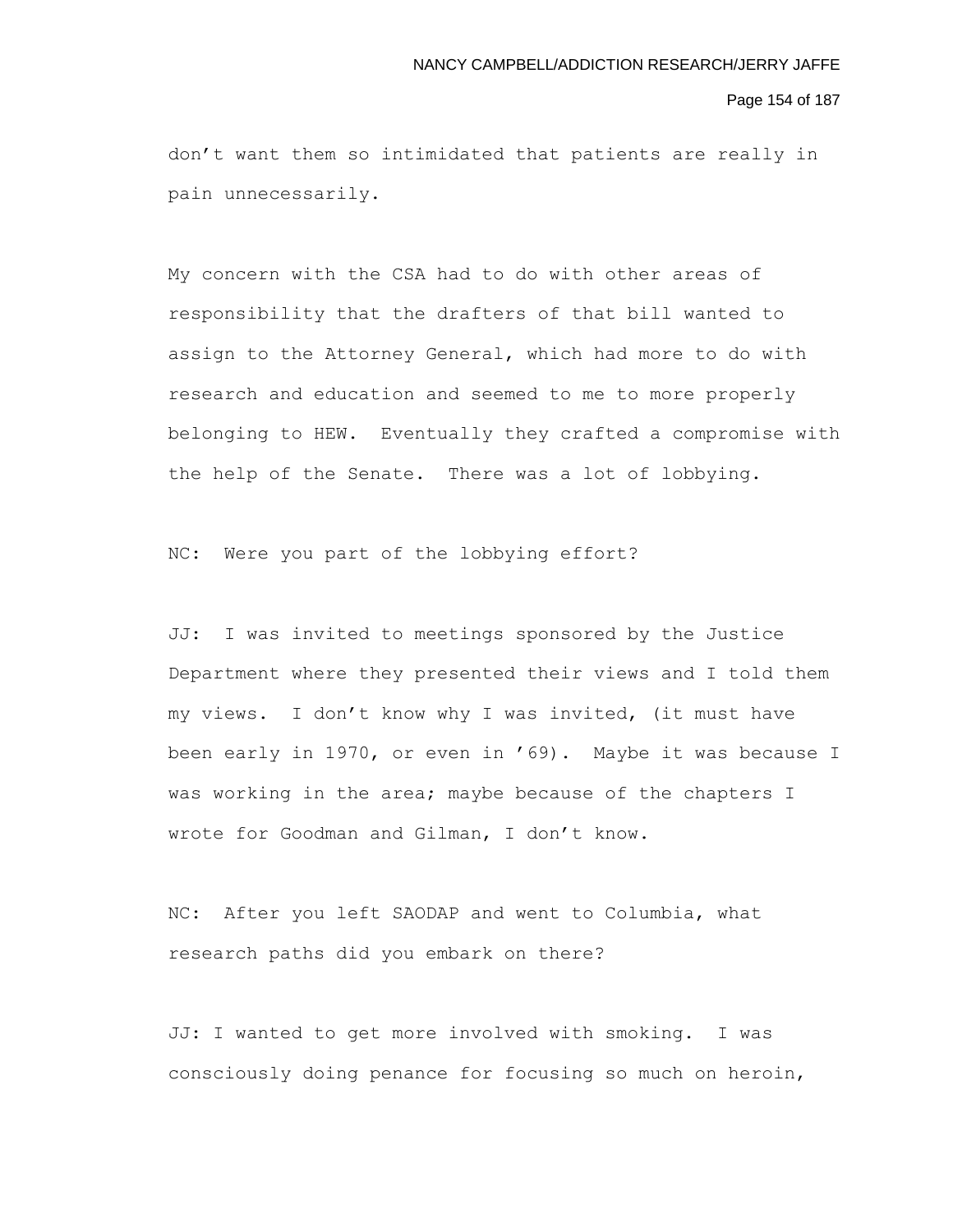# Page 155 of 187

which was a very visible problem that affected a very small population. Tobacco had been largely ignored, and it affected millions. To the distress of many in the Washington world of politics, I mentioned tobacco use as well as alcohol use in the first Federal Drug Strategy, which I largely wrote. I didn't think enough attention had been given to the addictiveness of tobacco. Nicotine addiction wasn't a diagnosis, and many people, even in the medical/psychiatry community, argued that tobacco use was not, under any circumstances, an addictive disorder.

At Columbia I immediately got involved in tobacco-related research, although I couldn't drum up much enthusiasm for it in the department. I was first trying to understand how effective smoking cessation treatment was, trying to learn more about how to treat people who want to stop smoking.

Also, a colleague and I did some interesting abuse potential studies on loperamide, a drug that everybody uses now.

NC: Yes, it's got a little bit of an opiate in it?

JJ: It is an opiate. Except it's a peripheral opiate. It doesn't get absorbed, and it's totally insoluble. So it's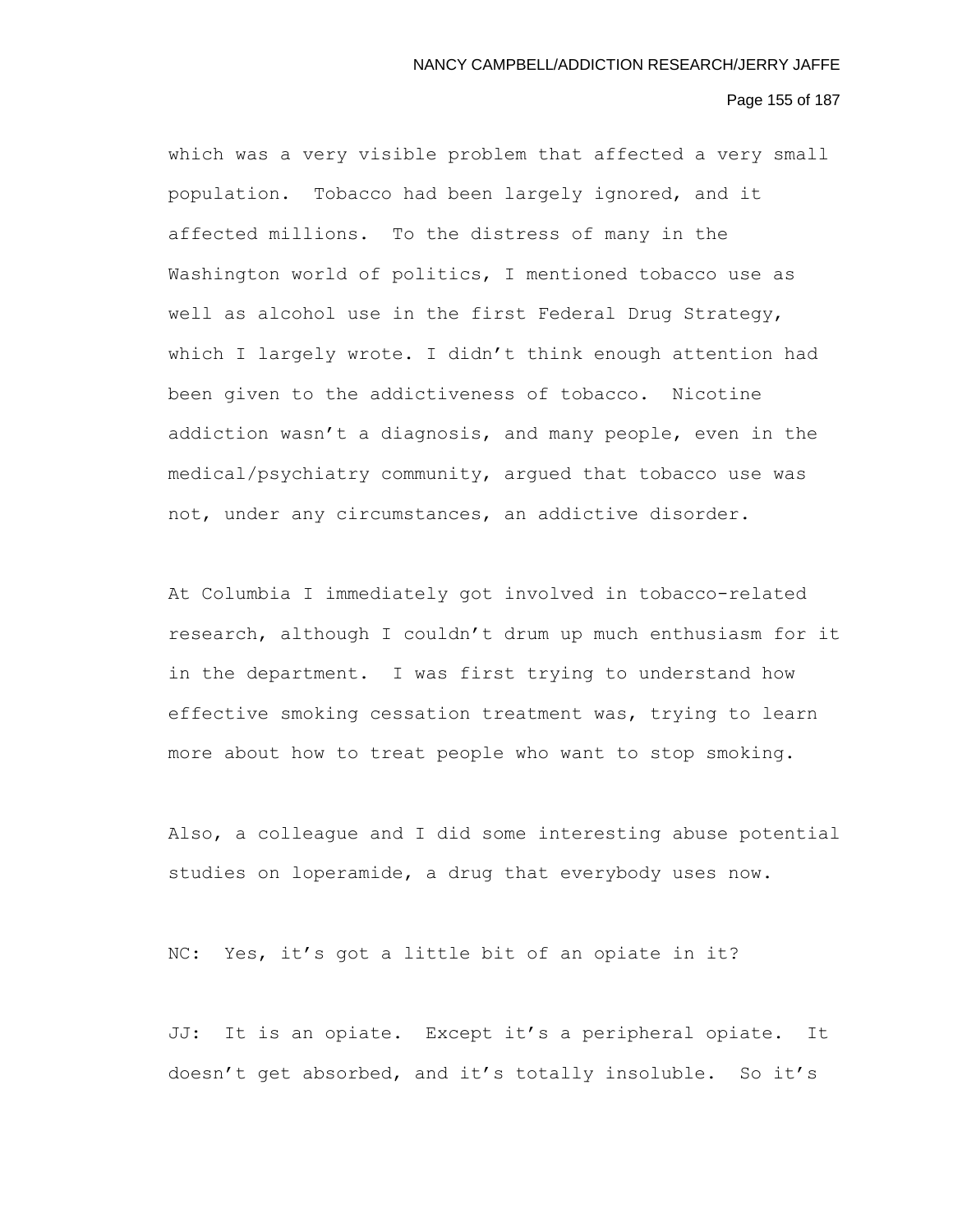#### Page 156 of 187

not a drug that has very much abuse potential. The only thing it does is give you constipation. Loperamide started off as a Schedule V drug when it was first marketed, and then it was dropped from the Schedule entirely.

But my research focus was on tobacco and I published several studies, including one in 1975 on Smokenders treatment program. During that period, I convinced Bill Pollin, who was then Director of NIDA, that tobacco dependence existed and was important enough to be a concern for NIDA. Bill initiated some NIDA conferences, and I wrote and delivered several papers on tobacco use as an addiction.

NC: How did you get the project to develop diagnostic criteria for tobacco dependence?

JJ: Bob Spitzer and I were on the committee that developed the criteria for drug dependence disorders, and I convinced him that tobacco had to be included among the drug dependencies. We included tobacco addiction in the DSM-III draft that was released in '78. There was a great deal of concern about whether we were creating a new psychiatric disorder, tobacco dependence. Critics argued: Doesn't that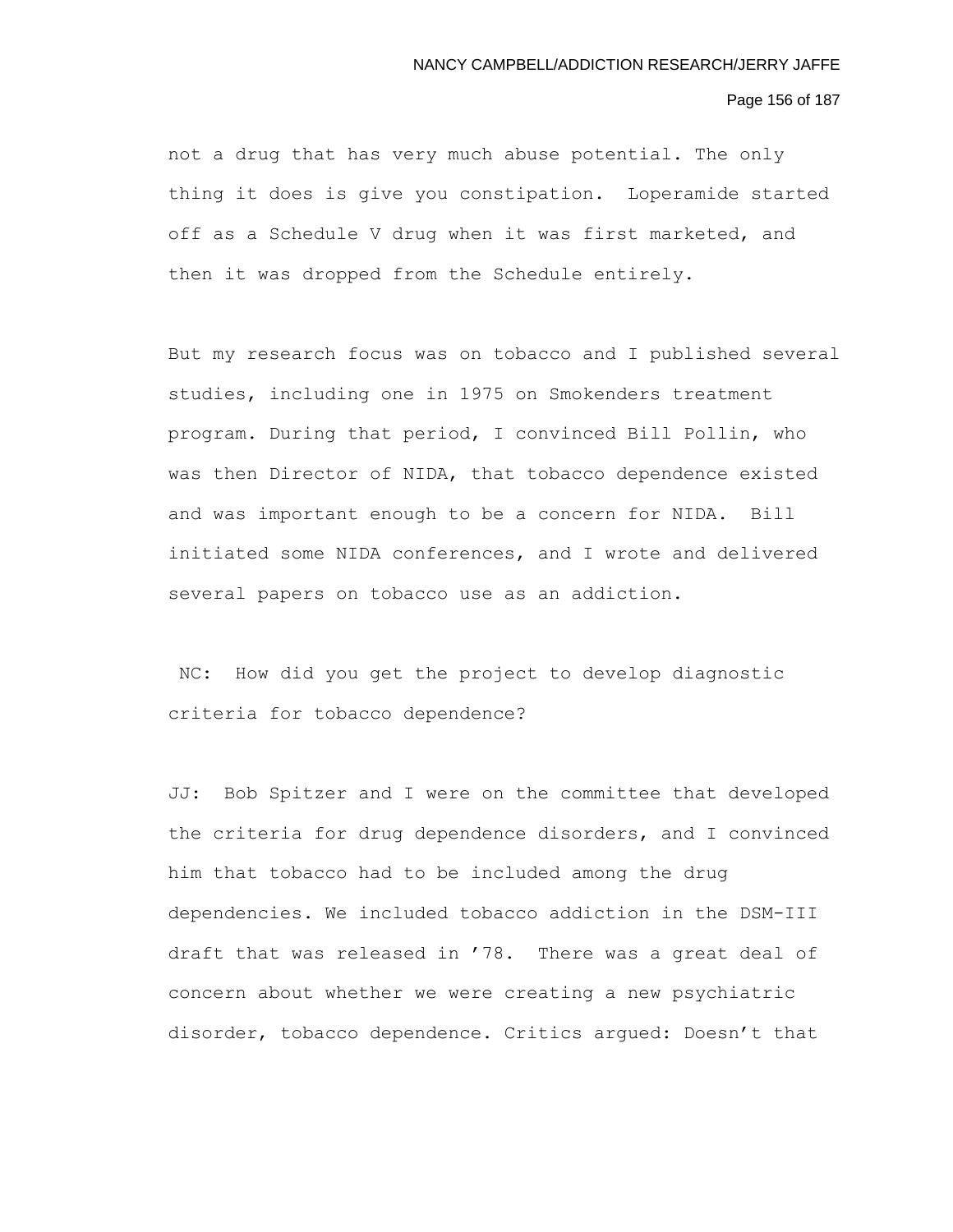### Page 157 of 187

say 50 million people have a psychiatric disorder that they didn't have yesterday?

NC: How did you reply to that question?

JJ: Awkwardly at first. I wrote a paper with Murray Jarvik titled, "Tobacco Use and Tobacco Use Disorder," in which we said that you can use tobacco but not be considered dependent on it -- unless you want treatment or want to stop and can't, and then you have the disorder. Our view was that dependence exists on a continuum. The question was, Do people who are regular smokers have Tobacco Use Disorder if they say they could stop any time, but they don't want to stop? I wrote a couple of papers on that. Eventually it sorted itself out, not in an entirely satisfactory way, if you ask me, but I felt some satisfaction that at least we got tobacco use disorder into DSM-III for the first time. It was a diagnosis. We defended it against many attacks, particularly from people and institutions that had major funding from the tobacco industry. Also, smokers just didn't like the idea of being called drug-dependent.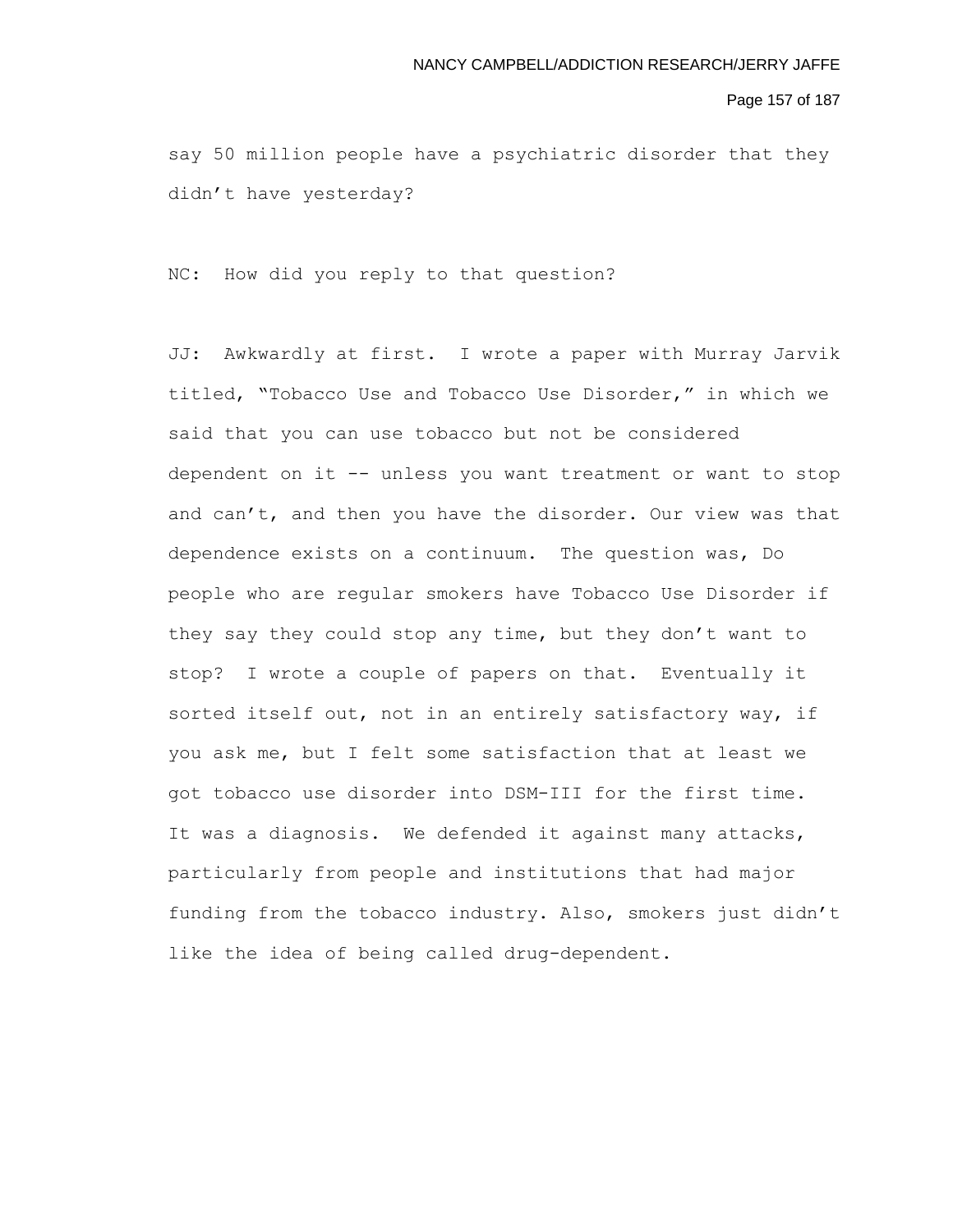# Page 158 of 187

I was less successful in persuading the American Cancer Society (I was a member of their research advisory council) to view smoking as an addictive disorder.

I also got myself into a research dead end, a major mistake that I didn't think through enough. I allowed myself to be misled by the tobacco companies' advertising of low tar cigarettes, and by a paper in *Science,* by Gori and Lynch. That paper postulated that there is a dose-response relationship for smoking-related toxicity (which is true), and if the average cigarette contains 15 milligrams of tar and you reduce the tar to one milligram, you may drop below the toxicity threshold. What's the implication of that? Gori and Lynch dealt with the dose-response relationship and lung cancer. They concluded that since there was no statistically significant increase in incidence of cancer among those who smoked two or three "full strength" cigarettes delivering a total of 45 milligrams of tar a day, if they smoked 15 cigarettes that contained one milligram of tar, it would be below threshold. Leaving the logic of this argument aside, it seemed to me that smokers would want to switch over once low tar cigarettes became available. But they were not doing so, and I wondered why. As it turned out, I was naïve about exactly how tar was measured. The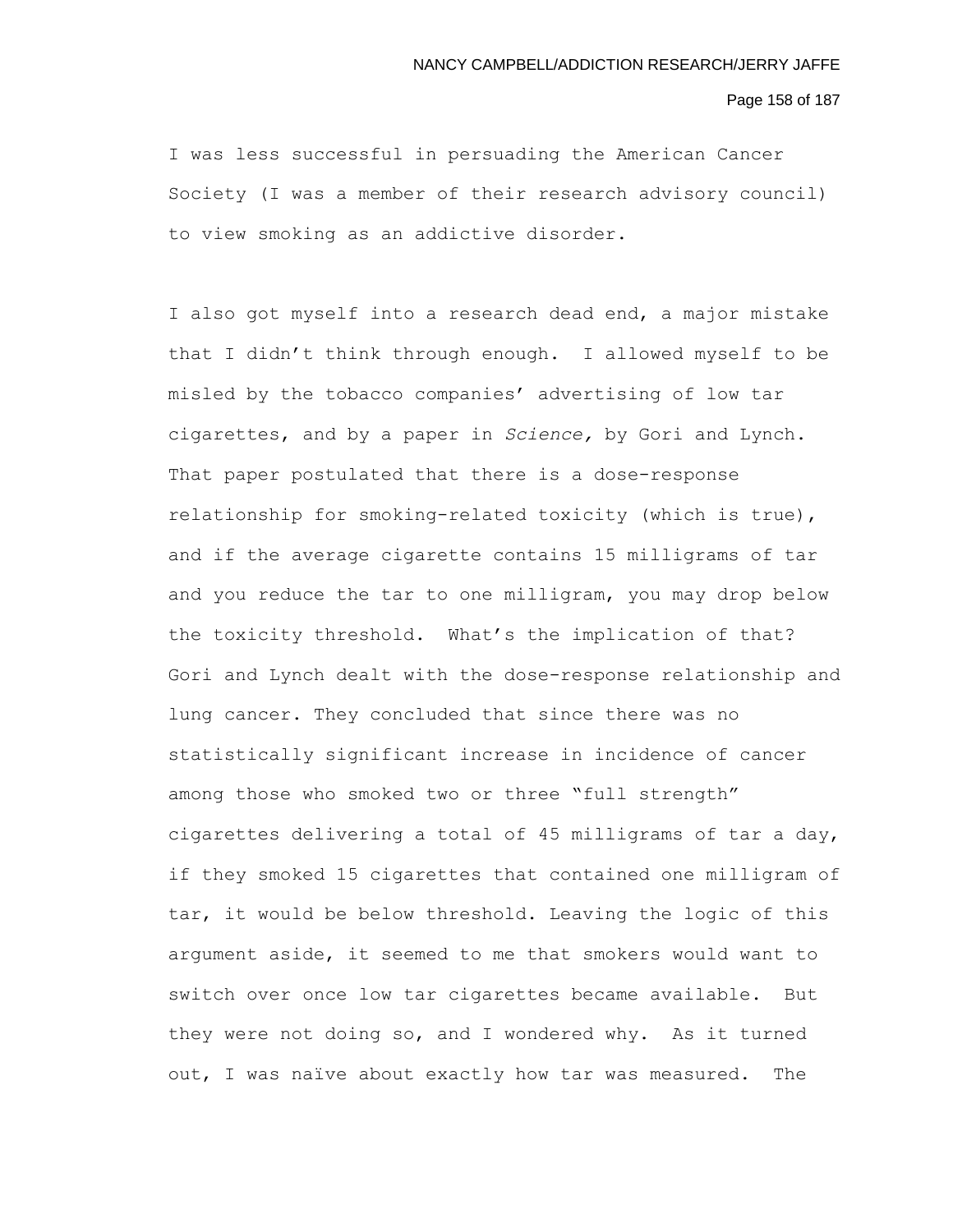### Page 159 of 187

data published by the FTC and advertised by the tobacco companies were not measures of what a smoker takes in. They were measuring what a smoking machine takes in. I knew that, but I didn't fully appreciate the significance of the parameters used by the FTC smoking machine. I thought the question was: Why isn't everybody switching over? Now that there are light, very light, and even ultra light cigarettes, what does it take to get people to switch over?

I was able to win a NIDA grant to explore the question, and I started a study using economic incentives. I asked, if I paid smokers to switch would they do it? We got people to switch, but only later did we realize the full extent of the capacity of smokers to compensate in various ways for the lower tar and nicotine levels. This was the reality that I learned about too late: the tobacco in the regular, light, and ultra-light cigarettes was the same. What the manufacturers were doing was making little holes in the filters so when the cigarette machine smoked, the tobacco smoke would be diluted with air. The tar and the nicotine levels as measured on the machine would go down. The cigarette machine always smoked in the exact same way: a two-second puff and an interval of maybe 30 seconds. Everything was always the same. But a person doesn't do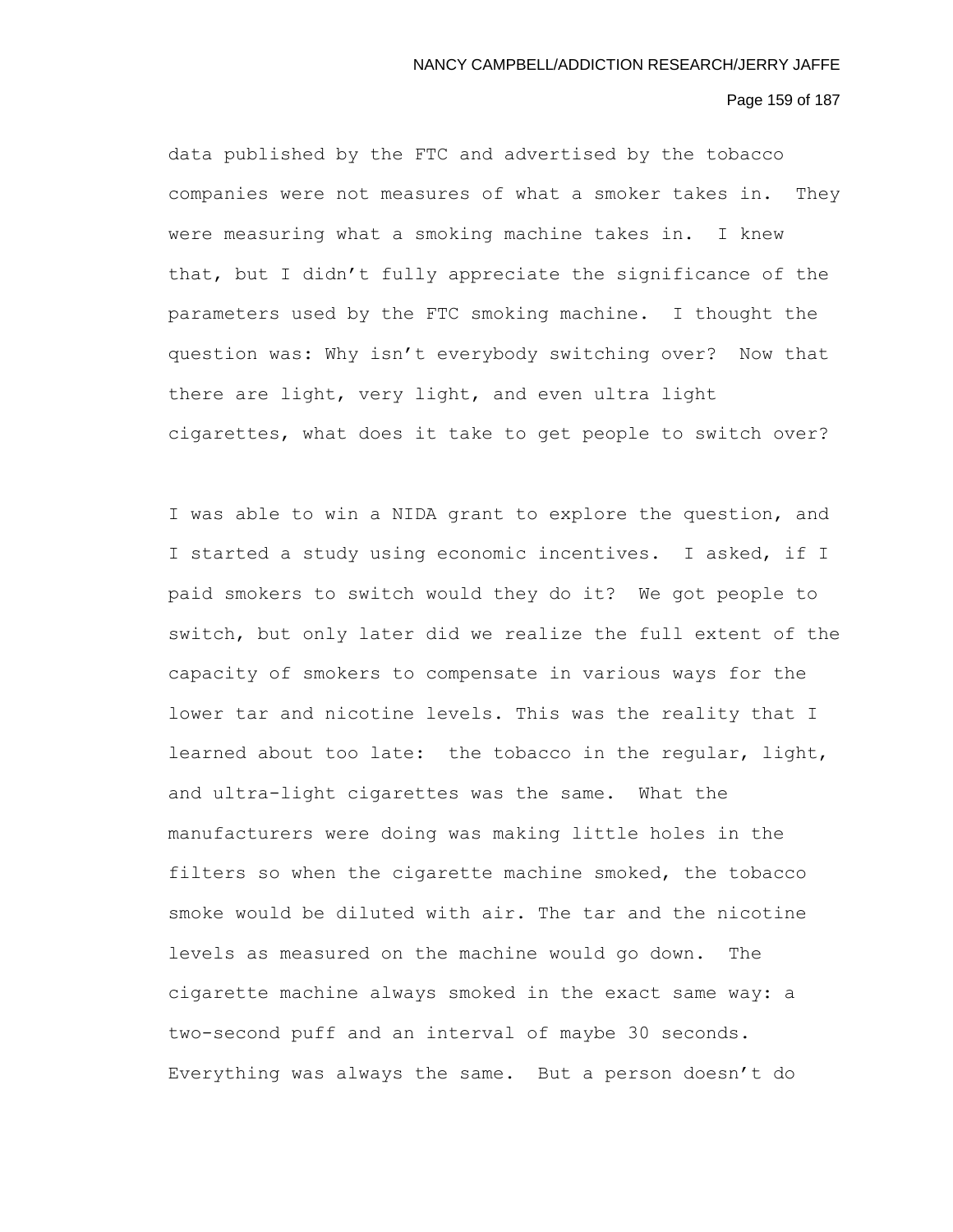# Page 160 of 187

that. Smokers can immediately sense the amount of nicotine they're taking in and take deeper puffs. Although we recognized that they could take deeper puffs and/or could smoke more cigarettes a day, we didn't see them smoking more cigarettes a day when they switched. What we didn't realize is how things change when you take a deeper puff, let's say 40-seconds instead of 30-seconds, or what happens when you hold the smoke in your lungs just a few seconds longer – a longer dwell time. In other words, all you have to do is just hold it a little bit longer and you can double the amount of toxins you absorb.

Later, when we analyzed blood nicotine levels from those smokers we induced to switch, we found that the nicotine levels did decrease when using ultra light cigarettes, but not to the degree suggested by the differences between one milligram of nicotine in a regular cigarette and a tenth of a milligram of nicotine advertised for the ultra light. The very large difference does not occur because of the change in behavior of the smoker. So, we spent a lot of time trying to get people to switch to low tar low nicotine cigarettes. Actually, in our study, which we never got around to publishing for a variety of reasons, we did see smokers cut down and their blood nicotine levels did drop.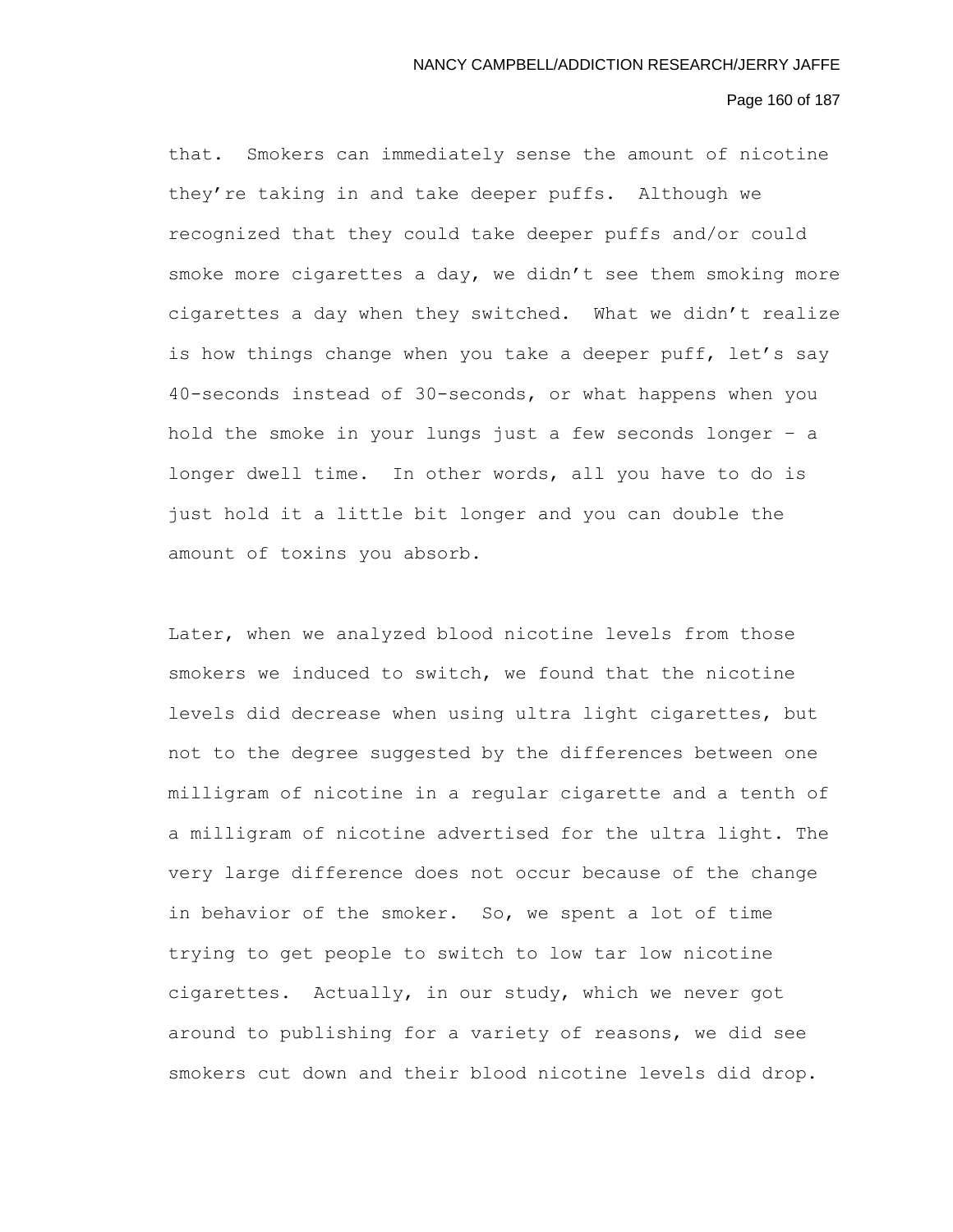Page 161 of 187

Another thing that began to emerge was that the doseresponse curves are not the same for lung cancer as they are for cardiovascular disease. Even a cigarette or two can give you heart disease, even if it doesn't give you lung cancer. The idea that you can cut down and smoke safely was not a great idea. I was, in a sense, misled by the tobacco companies. They never really said that low-tar cigarettes would cut cancer risk, but clearly that was the implication. It took a while to discover the tobacco was the same. That was a closely held secret of the companies.

Other work that I did during the time at Columbia included a study of the effect of baclofen on opiate withdrawal, which was published in a NIDA Monograph. My collaborator was Ronald Brady, who headed a methadone program. We persuaded patients to skip their morning dose of methadone and then observed them over the next 24 hours. For that study, I developed and used a new subjective effects check list that was significantly more sensitive than the Himmelsbach Scale that was still being used at the ARC. I later used the new scale when I was at the ARC in Baltimore and designed the pivotal studies of chronic buprenorphine.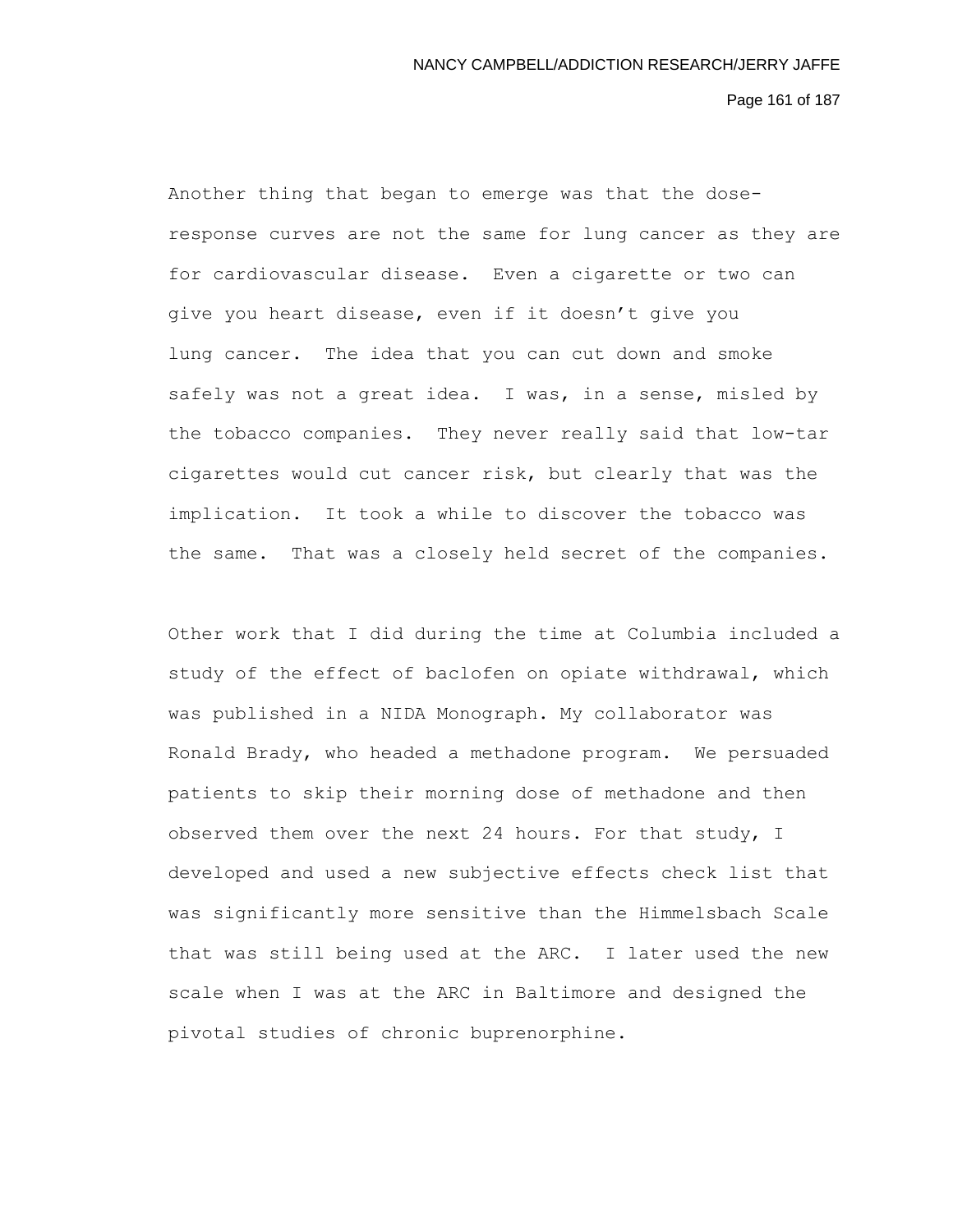# Page 162 of 187

Looking back on it, the change from Washington back into an academic setting was harder than I expected. My colleagues at Columbia did not think the smoking research I was interested in pursuing was particularly worthwhile. I should probably have been more aggressive in seeking grants when I got there, but it was awkward because the grant makers were people I had supervised, albeit indirectly, and there was some ambiguity about how much time needed to pass before I could seek funding from a federal agency. I spent a lot of the first year reviewing the literature for updating and revising the opiate and drug addiction chapters for the next edition of Goodman & Gilman, and then producing those revisions. Getting back into clinical work was also somewhat difficult. The heroin treatment turf was already staked out in New York, so going back to running a program like I had in Chicago wasn't an option. However, I did begin to see some private patients and had a special interest in addicted physicians. Altogether, I was busy but not very happy during the 5 or 6 years I spent at Columbia, and when a new chairman came in I took advantage of an opportunity offered to me by Roger Meyer to leave.

Roger had become chairman of psychiatry at the University of Connecticut. He had a new alcohol center and colleagues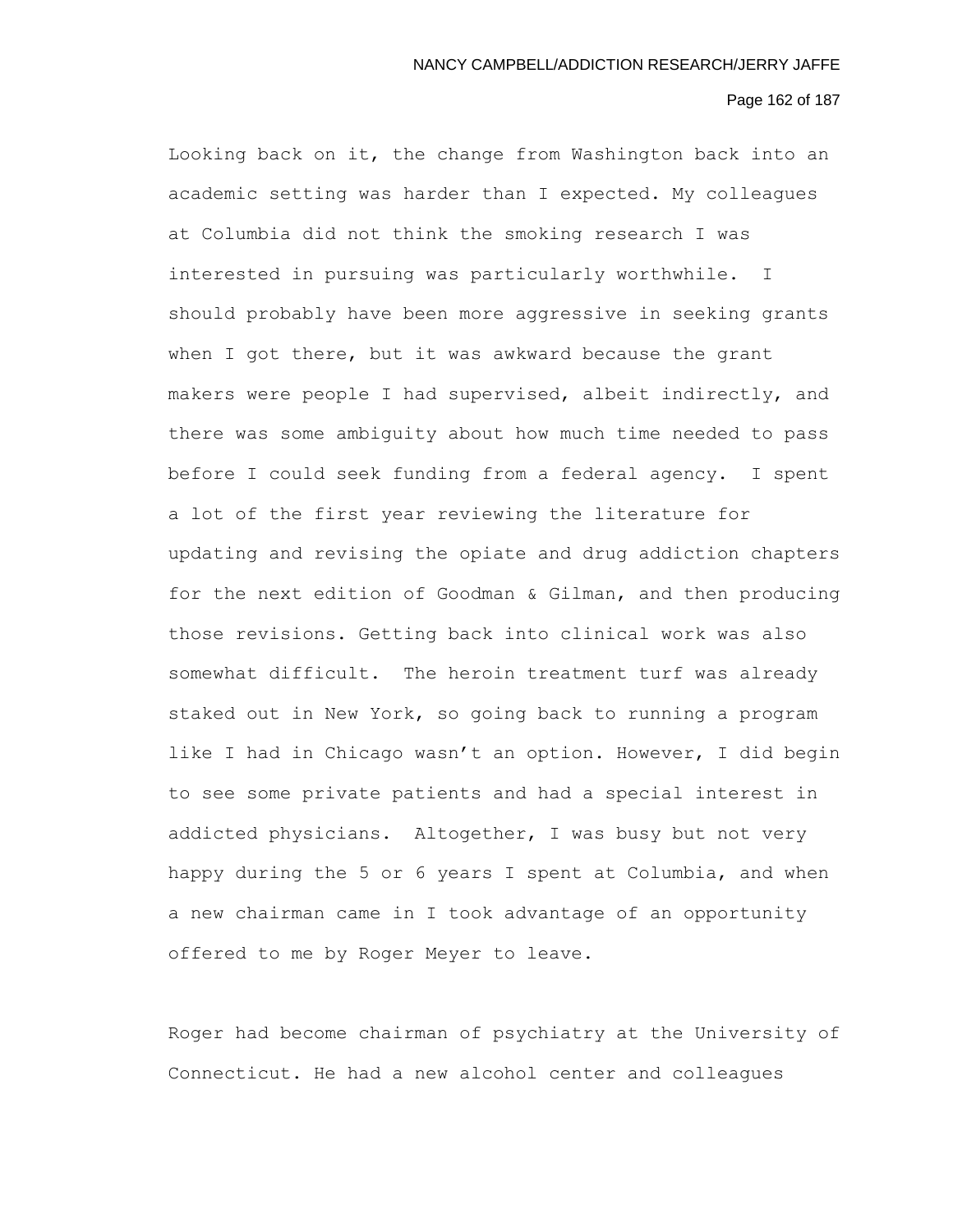# Page 163 of 187

there who were interested in tobacco as well. Roger was a good friend, and that personal/professional relationship was very important to me at the time. I went to Connecticut where I worked mainly on alcohol and continued some work on smoking, this time collaborating with Ovid Pomerleau. And again there was the matter of revising the G&G chapters. Overall, the years at the University of Connecticut were interesting and the relationships were good, but Faith never wanted to move there because she felt the kids had moved more than enough and she didn't want them to go through it again before they finished high school. It was a strain going back and forth between Westchester County in New York, where we were living, and Farmington, Connecticut, but I did it for several years.

Then Bill Pollin, who was director of NIDA at the time, asked me if I would be interested in applying to head the ARC. I said no at first for two reasons. First, my research interests had shifted more to treatment than to the kinds of work typically done at the ARC; second, it would mean taking a substantial salary cut to go back to a government position. But Bill was persuasive, and the ARC had a certain appeal for me since that was where I had wanted to go so many years earlier when I finished medical school. So I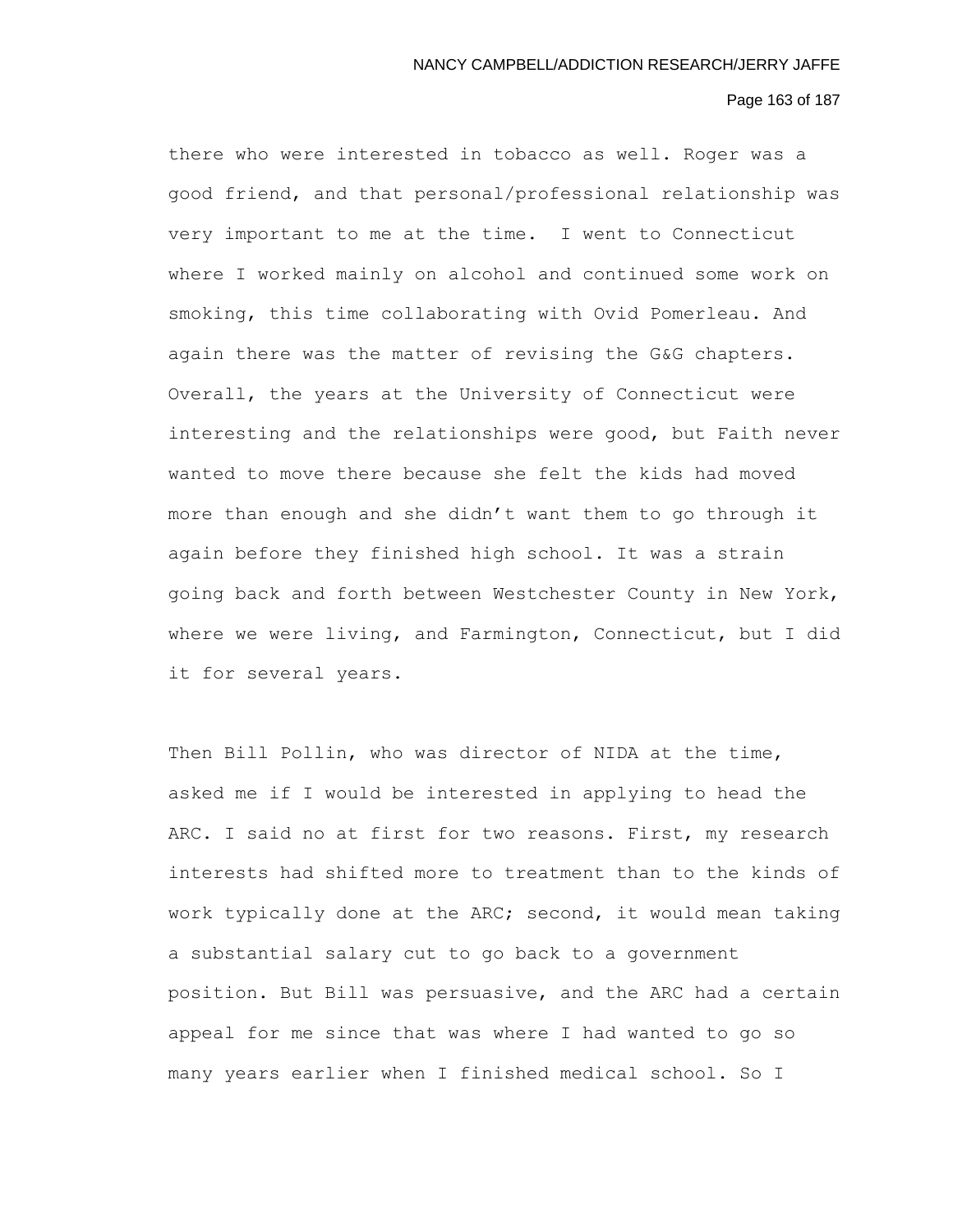#### Page 164 of 187

applied and was appointed Director of the Addiction Research Center.

NC: By then had the ARC changed?

JJ: It had changed a lot and it was in the process of reconstituting itself in Baltimore, in a renovated building on what is now the Johns Hopkins Bayview campus. It had made the transition from Lexington a few years earlier. There was some abuse potential research with volunteers going on, but it was not, in my view, the kind of research than an intramural program ought to do.

NC: Would it be fair to characterize the abuse potential stuff as somewhat routine by then?

JJ: That's probably fair in part. I had demonstrated at Columbia and at the University of Connecticut that abuse potential studies could be conducted with volunteers, did not require an intramural program, and could be supported by the companies interested in a particular drug. I thought the ARC's intramural research ought to be more cutting-edge. It's not that abuse potential studies didn't have value, but I didn't think they should continue to be the major focus.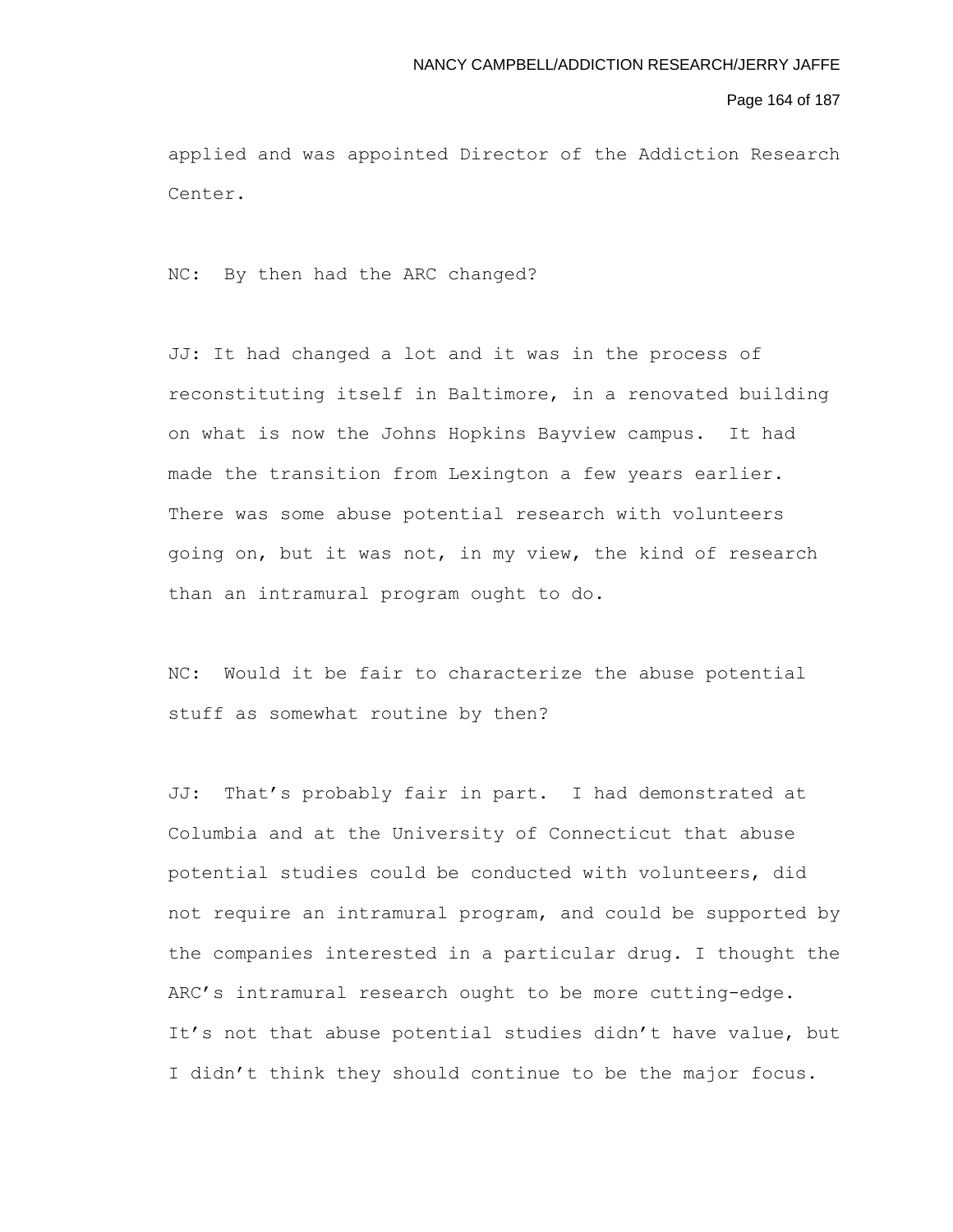# Page 165 of 187

I consulted with colleagues, like Avram Goldstein, who said that the ARC should be pursuing molecular and genetic studies. These were areas I didn't know much about, but that's where the cutting edge was in 1984. We had known about receptors for almost 14 years. People were talking about intracellular and molecular changes produced when receptors were occupied. There was a whole new world emerging in terms of understanding drug actions.

The problem as I saw it was, how do you take an essentially a stable budget, which is very unusual in the research field, and make sure you deserve it? Why shouldn't you be competing for resources like the extramural people do? I thought there ought to be a connection between what they were doing in the lab and what they were doing in the intramural clinical program. If you had an outpatient treatment program, why not do some definitive studies of treatment? The ARC was just moving into a clinical research facility again in '84.

Another issue was one of how do you recruit people? How do you make it attractive to people? At the time, the salaries were not as good as the salaries in academia. Certainly the constraints were greater. Frankly, I might not have been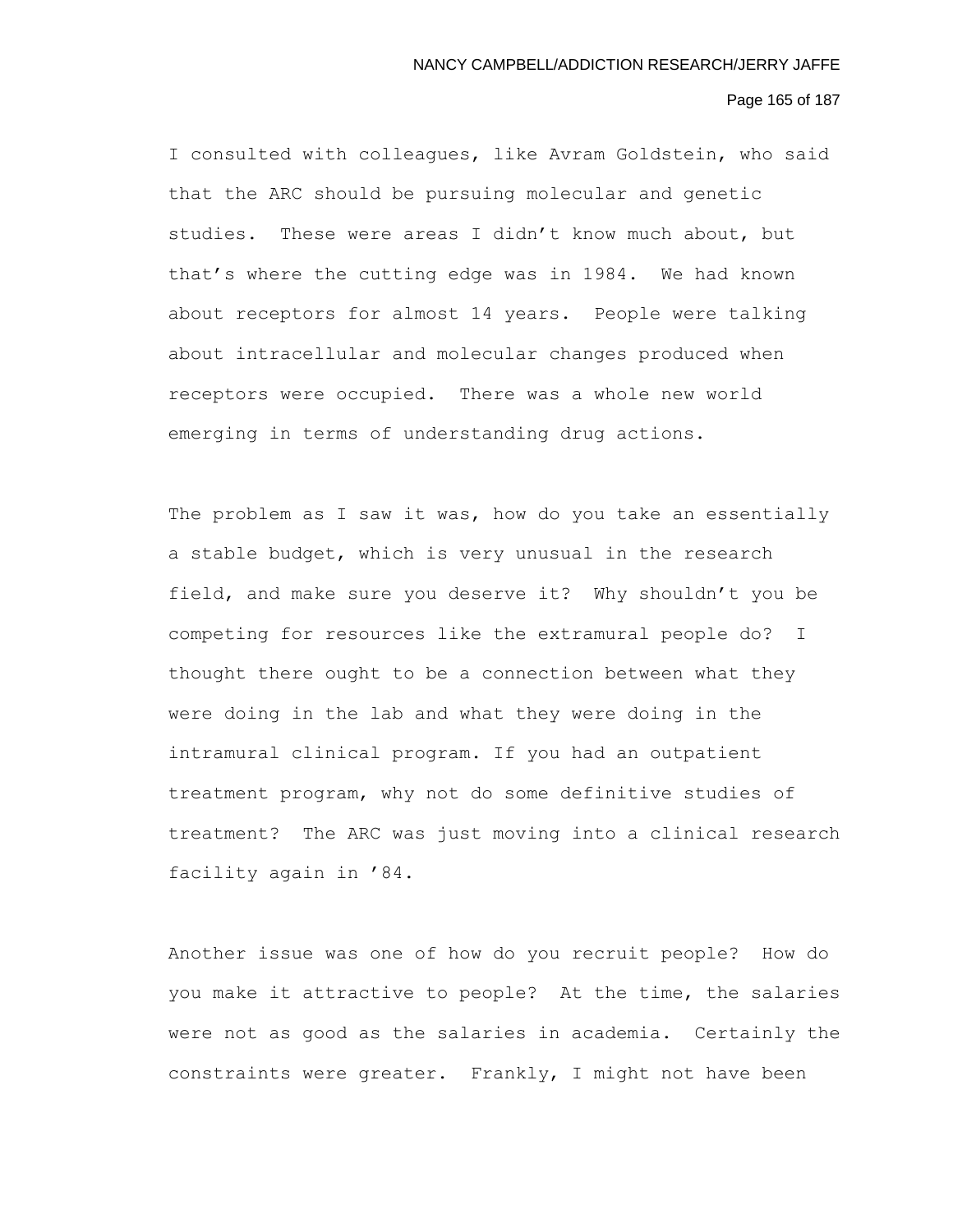### Page 166 of 187

the best person to lead the transition. I didn't have the kinds of research technologies that would allow me to personally set up a molecular lab or an imaging lab or a lab looking at receptors. I knew that that was important work and I thought it ought to be done in a way that linked it with the clinical research.

NC: did you try to formalize treatment research at the ARC?

JJ: At the time they weren't doing real treatment outcome research. They weren't taking the products of what they were doing and testing them to see if they would have relevance to the field. They were letting other people do that. Lexington never did any treatment outcome stuff because they couldn't. The ARC was strictly intramural. Since the new ARC in Baltimore was recruiting people from the community to participate in research there was an opportunity to see how well these new agents did in treating addicts in the community.

NC: Were they receptive to that idea?

JJ: It was not easy. You had to find people who were interested. You had to recruit people. All in all, we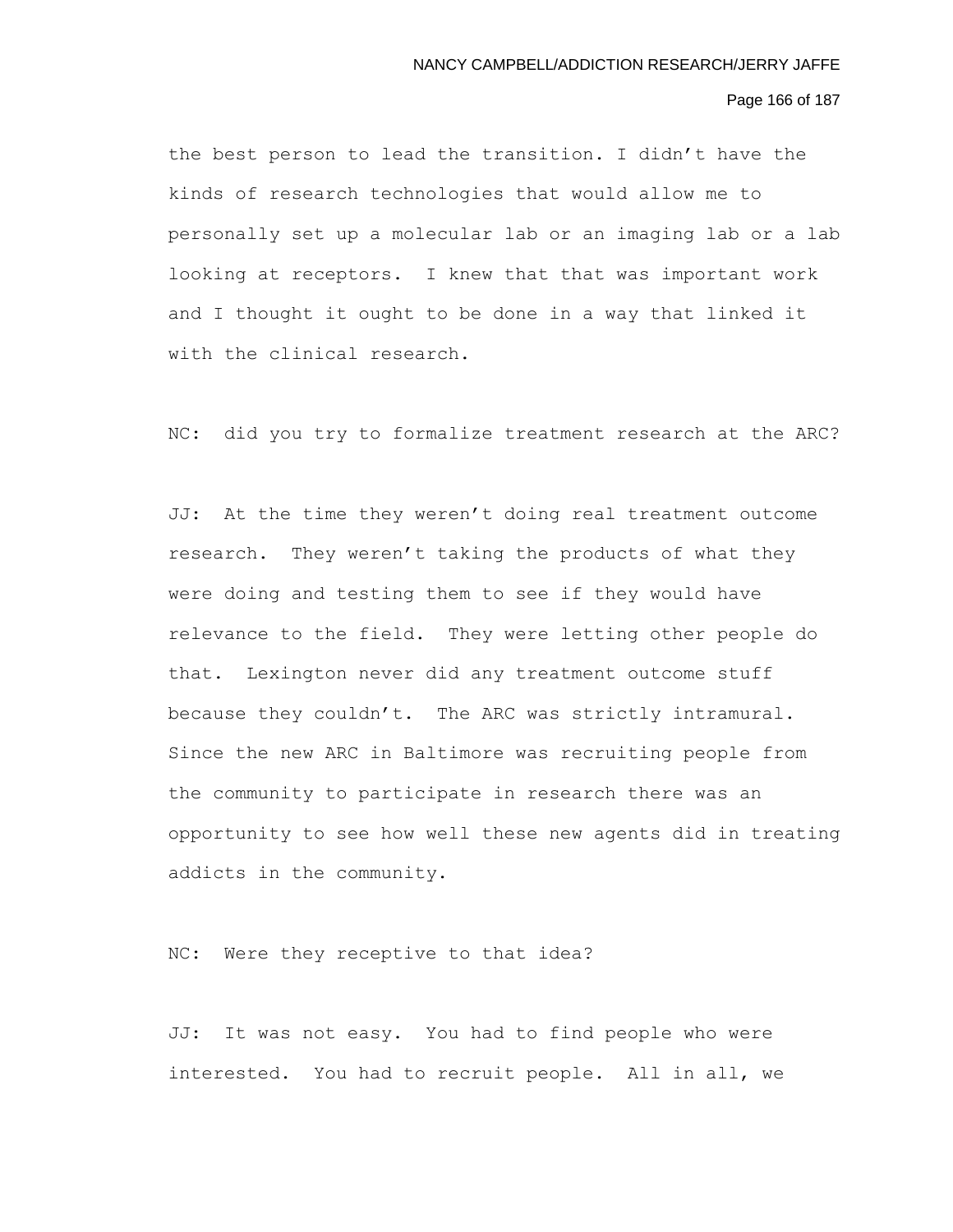# Page 167 of 187

recruited a couple of very, very able people in Mike Kuhar and George Uhl. Mike brought some people with him, Errol De Souza and others, who have gone on to do very well developing new products in the pharmaceutical industry. Edythe London had already been recruited by Don Jasinski and was doing great work with brain imaging. I got a little bit involved in talking to her about research design in ways that might have been useful to her. Also, we were looking at the function of the sigma receptor.

NC: Did you ever discuss the ethical issues of using animals in research?

JJ: I don't think it had to be discussed. We were all very well aware of people's attitudes toward using animals. This was when the plight of the "Silver Spring monkeys" was much talked about, and that was good research. Joe Brady was fighting that fight. Well, at the ARC we had monkeys selfadministering addicting drugs. I thought that particular research was worth defending, but some of the animal research did have to shift a bit.

Within less than a year of my coming to the ARC Bill Pollin resigned and there was a change in leadership at NIDA. Ian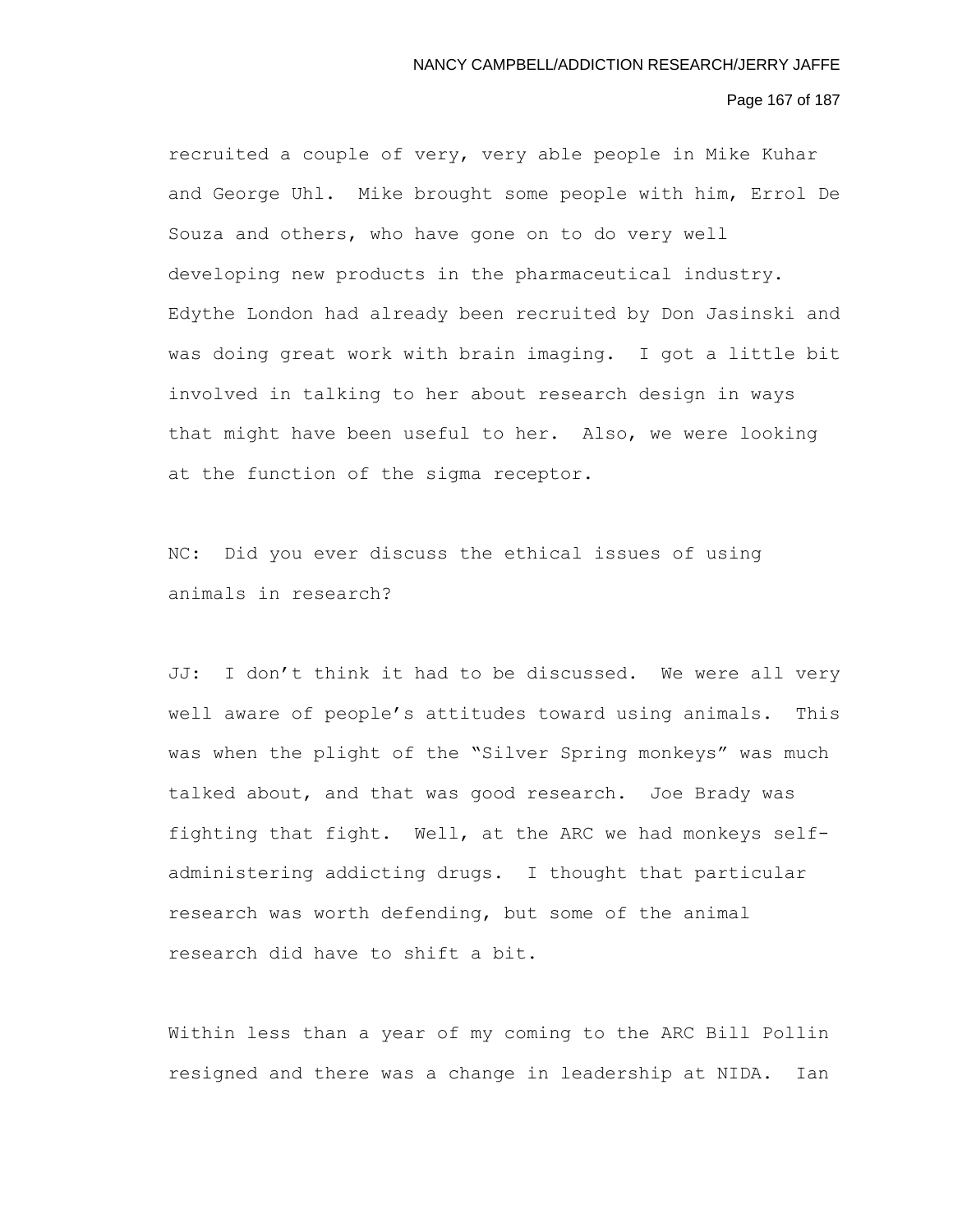### Page 168 of 187

Macdonald, who headed ADAMHA, asked me to serve as acting director of NIDA, so then I had two jobs again. I was driving back and forth between Baltimore and the Parklawn Building, trying to run both NIDA and the ARC. The traffic wasn't as bad in those days, but it was exhausting and I was relieved when Bob Schuster was recruited to head NIDA and took over that job.

NC: Did you do your acting director stint out of a sense of obligation? Didn't you see it as an opportunity to change the research priorities of NIDA?

JJ: No, I really did not. I did not want that visibility again. I did not want to be testifying before Congress again. That's a place where to misspeak allows you to be misinterpreted. The media loved to ask "gotcha" questions. If the administration did not like what an agency head said, the worst thing they could do to that individual was ask them to resign. But they could also punish the agency and cut the budget. So you had an obligation to everybody who was getting a grant to try to make sure that your agency was not seen as one that wasn't being supportive of the administration.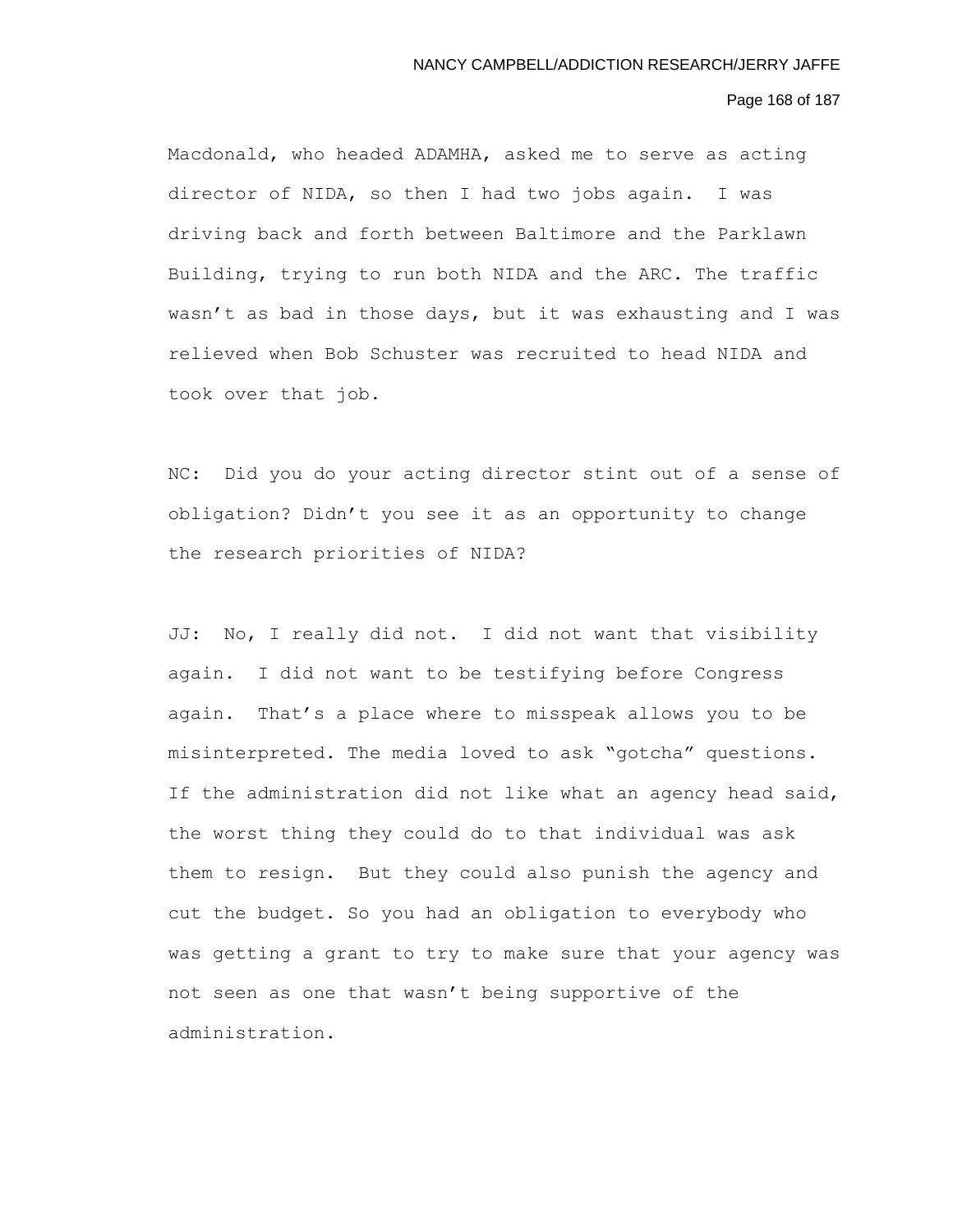# Page 169 of 187

Also, it is a strange role to be involved with drugs in this country, given the different views of what should be done. A question such as, "What do you think of marijuana?", can posed in such a way that you can't possibly answer it without creating a headline for the reporter.

NC: Let's go back to the ARC for just a moment. You talked a bit about animal ethical issues. Were there also clinical ethical issues that were problematic for you? Were there clinical studies being done that you didn't want to be done in the way that they were being done?

JJ: Yes, there were some. It wasn't that the studies weren't ethical, but that they were not being done as meticulously as they should have been. Occasionally, a researcher would propose giving doses of drugs that I thought were too risky. Even if they were approved by our IRB I still had responsibility. So, there were always questions - is this safe, is this worth doing, should we be doing this. There were still people around who said you shouldn't give drugs to addicts. If we'd accepted that, then we would have had to close down all the clinical research, because essentially that was what was being done.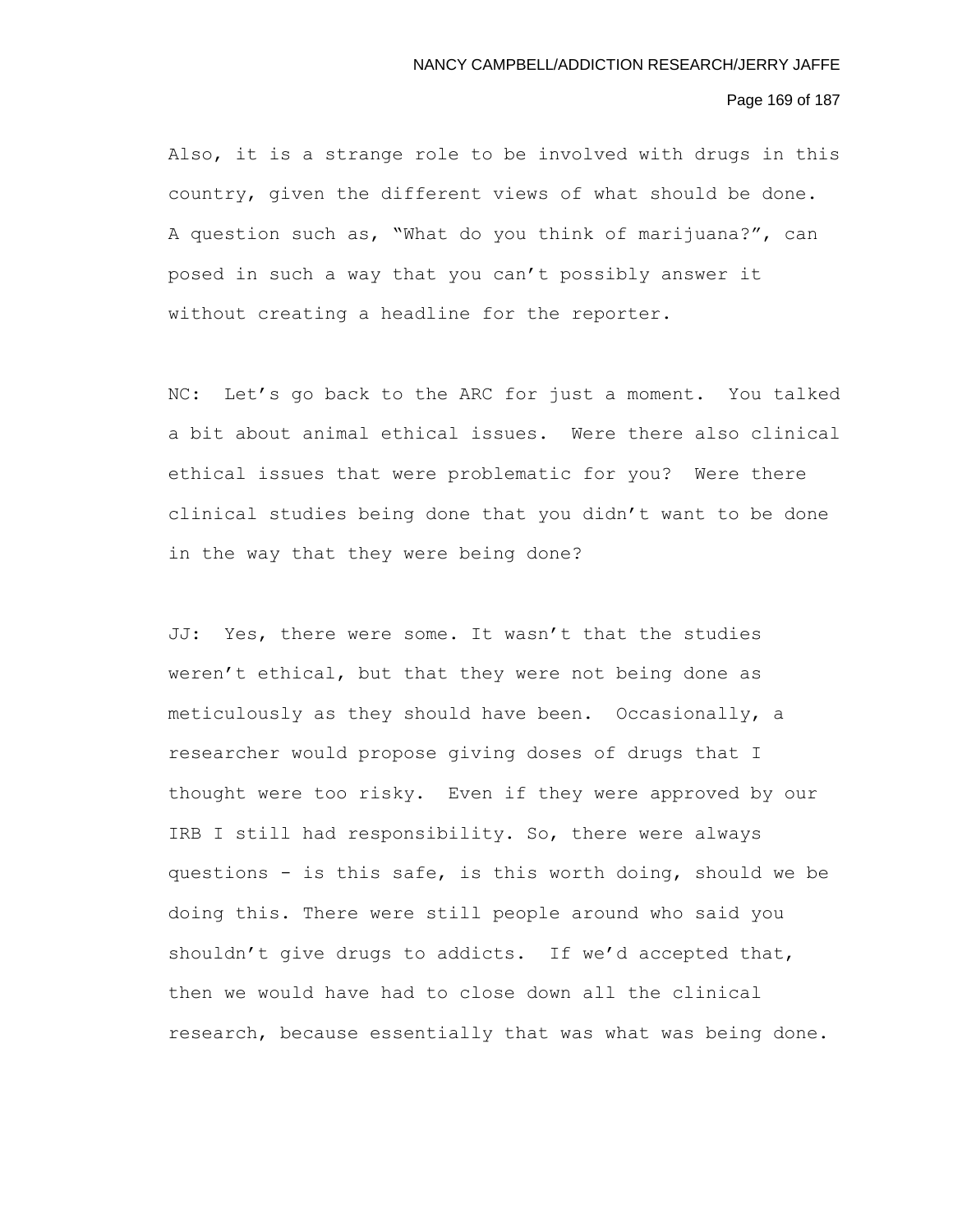# Page 170 of 187

There were also some studies where we didn't give drugs to addicts. For example, we looked at cocaine withdrawal. We also did a time-consuming buprenorphine study that was pivotal to making buprenorphine an approved drug. We did that in spite of the reluctance of the drug company concerned, which thought that if buprenorphine became identified with the treatment of addiction, it would cut into its sales as an analgesic. But they finally gave us the material, and we did the study. We were working at that time with Charles O'Keeffe to get supplies of buprenorphine. After much cajoling, they gave us what we needed, and we did the study. That study, with Ed (R.E.) Johnson as senior author, became one of the pivotal studies that led to the approval of buprenorphine for the treatment of opiate addiction.

NC: How long were you the director of the ARC?

JJ: I came in 1984 and left in 1990.

NC: How did you come to go to the Office of Treatment Improvement (OTI)?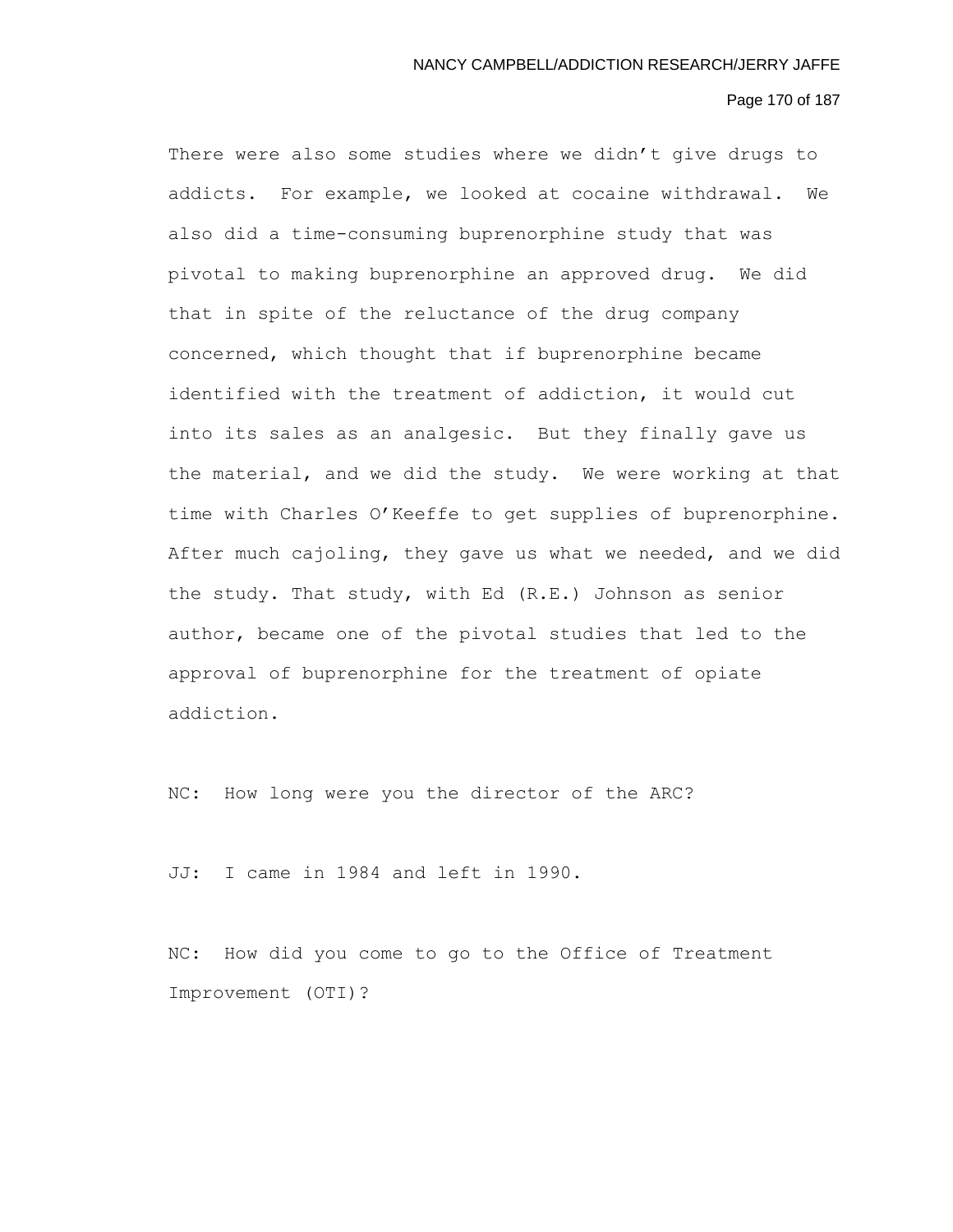# Page 171 of 187

JJ: As director of NIDA it was Bob Schuster's prerogative to appoint a new director of the ARC, which he did. I went to NIDA for a few months and then to OTI, a new office that was created and which Beny Primm headed. OTI eventually morphed into CSAT. I stayed there until I retired from government service in 1997 and returned to teaching and consulting.

NC: At OTI and CSAT, what kinds of things were you doing? Did you get to do the kind of research that was about what works best for whom, the kind of research to which you were committed?

JJ: There was actually a conflict between NIDA and CSAT about research. The way it resolved, much to my distress, is that CSAT wasn't allowed to fund research that had a control group.

NC: That's how they put it?

JJ: Yes. You can't do research. You can give out money, but you can't have a control group. You can't do anything that has a control. NIDA does the research. CSAT just gives out money for demonstrations. In one sense you had to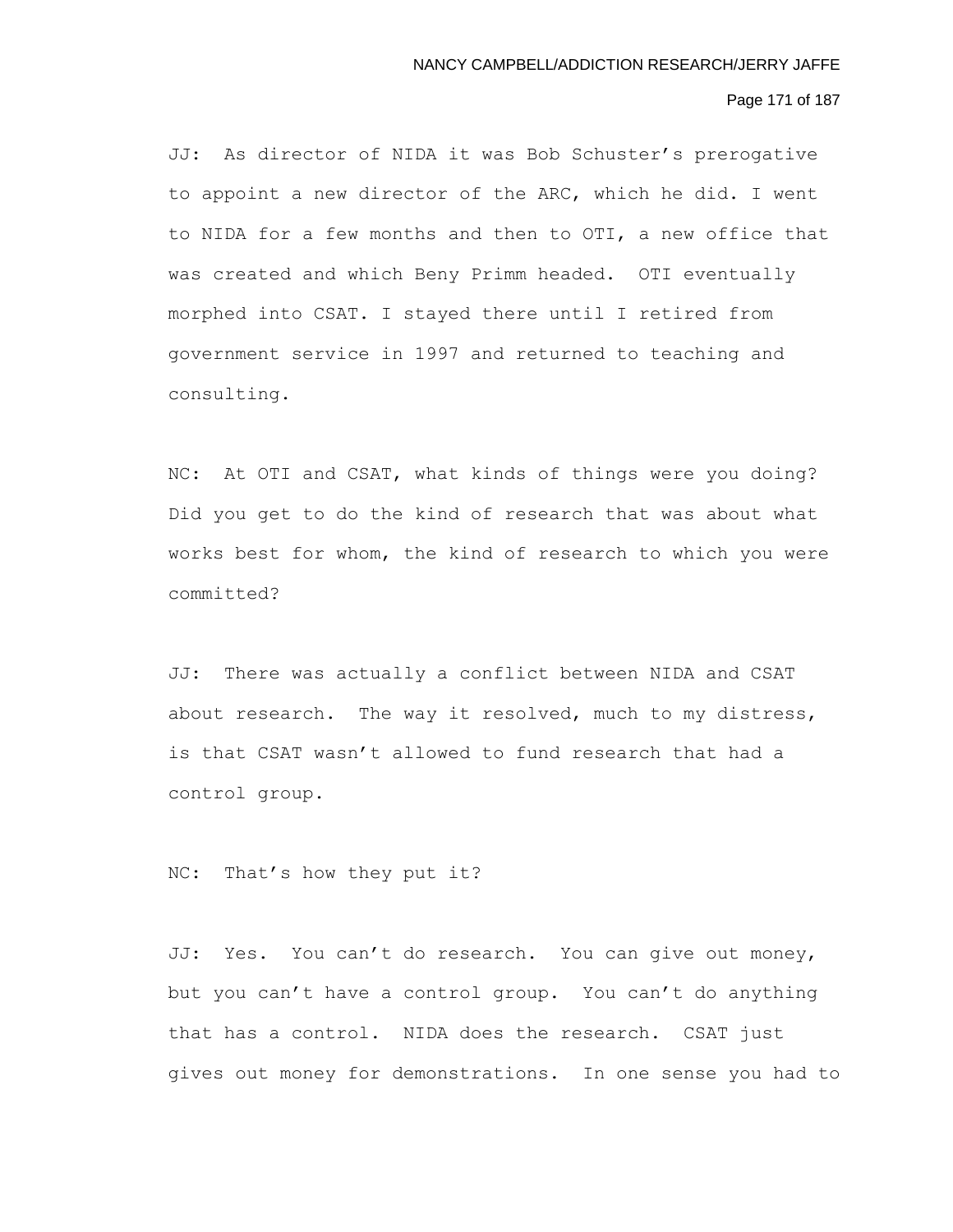## Page 172 of 187

say, what good is a demonstration if you don't know whether it was effective? How do you know if it's effective if you don't have a control group?

NC: Yes. I see that time as a time when the research side separated from the treatment side, and treatment became more about service delivery than research. Is that accurate?

JJ: That's correct. Within a year or so after OTI was formed, ADAMHA (Alcohol, Drug Abuse and Mental Health Administration) split up. NIDA became part of NIH. OTI became part of SAMHSA. That was the big fight, but I wasn't the fighter. In some instances we managed to fund some service studies that did contribute to knowledge.

NC: How did you do it?

JJ: You could have short treatment or long treatment. You could show differences between two weeks and eight weeks. We designed and funded the first studies on marijuana treatment. For the most part the investigator initiated study (RO1) is a terrific mechanism, but if no researcher applies to study a particular treatment and the government still sees a need for it you have to use alternative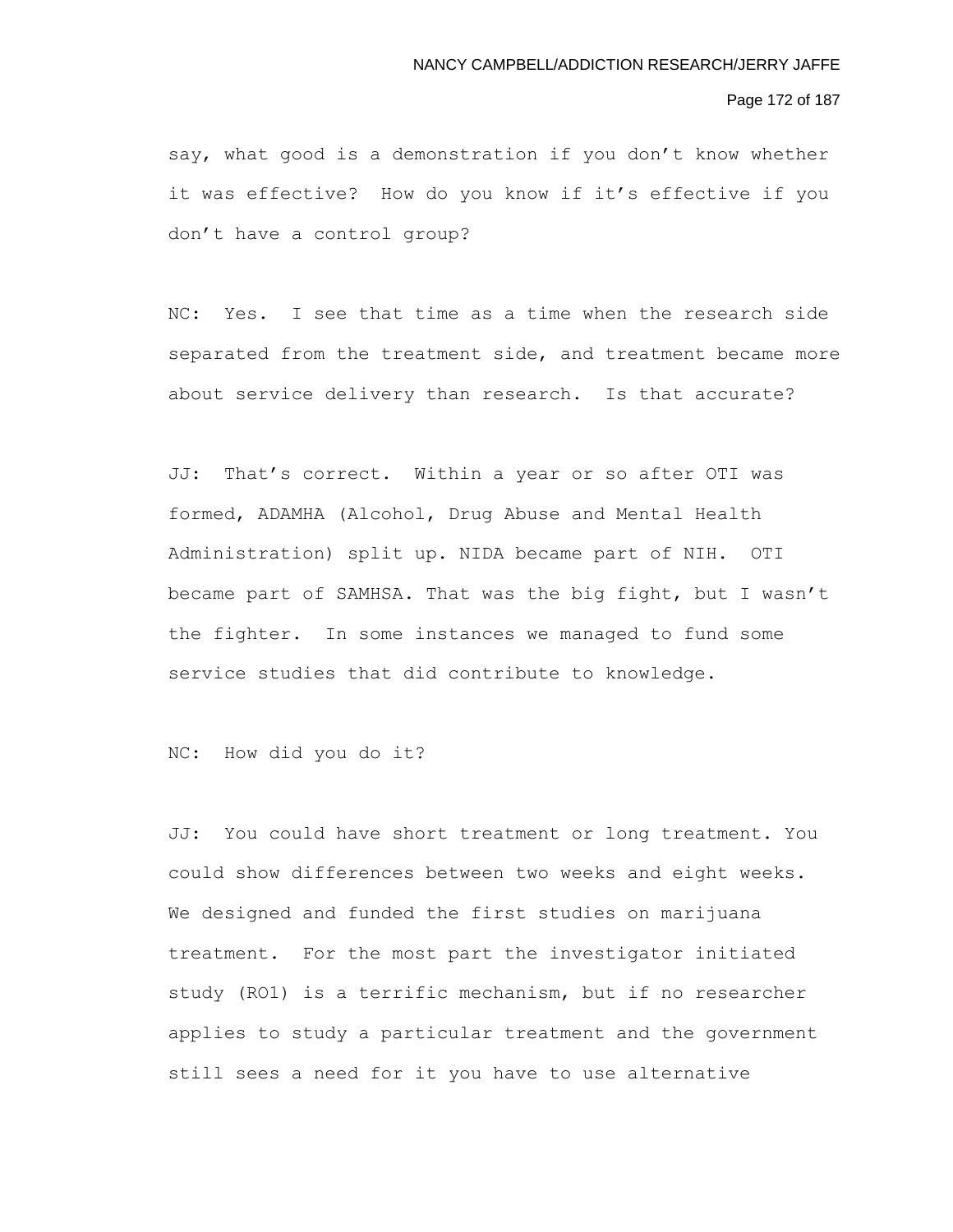### Page 173 of 187

mechanisms. So at CSAT we initiated some contracts to study marijuana dependence.

NC: Could you explain what an RO1 is?

JJ: An RO1 is a grant made when an investigator initiates the research with a specific research proposal. The bureaucracy doesn't initiate the idea or put out a request for proposal, or say we'll write a cooperative agreement or contract if you'll agree to do this research. For example, there was a time where nobody was doing research on methamphetamine, but CSAT had data on methamphetamine use and people seeking treatment. Since the lag time between an investigator seeking an RO1 grant and starting the research can be as long as a couple of years, CSAT funded Walter Ling and Rick Rawson in California to do the first methamphetamine treatment research. And we funded the cannabis treatment research, with Tom Babor as the coordinator, for the same reason.

Scientific considerations were not always primary in giving out demonstration grants. Getting the money out to different areas and constituencies had to be considered, too. To the extent we could and within the limits of what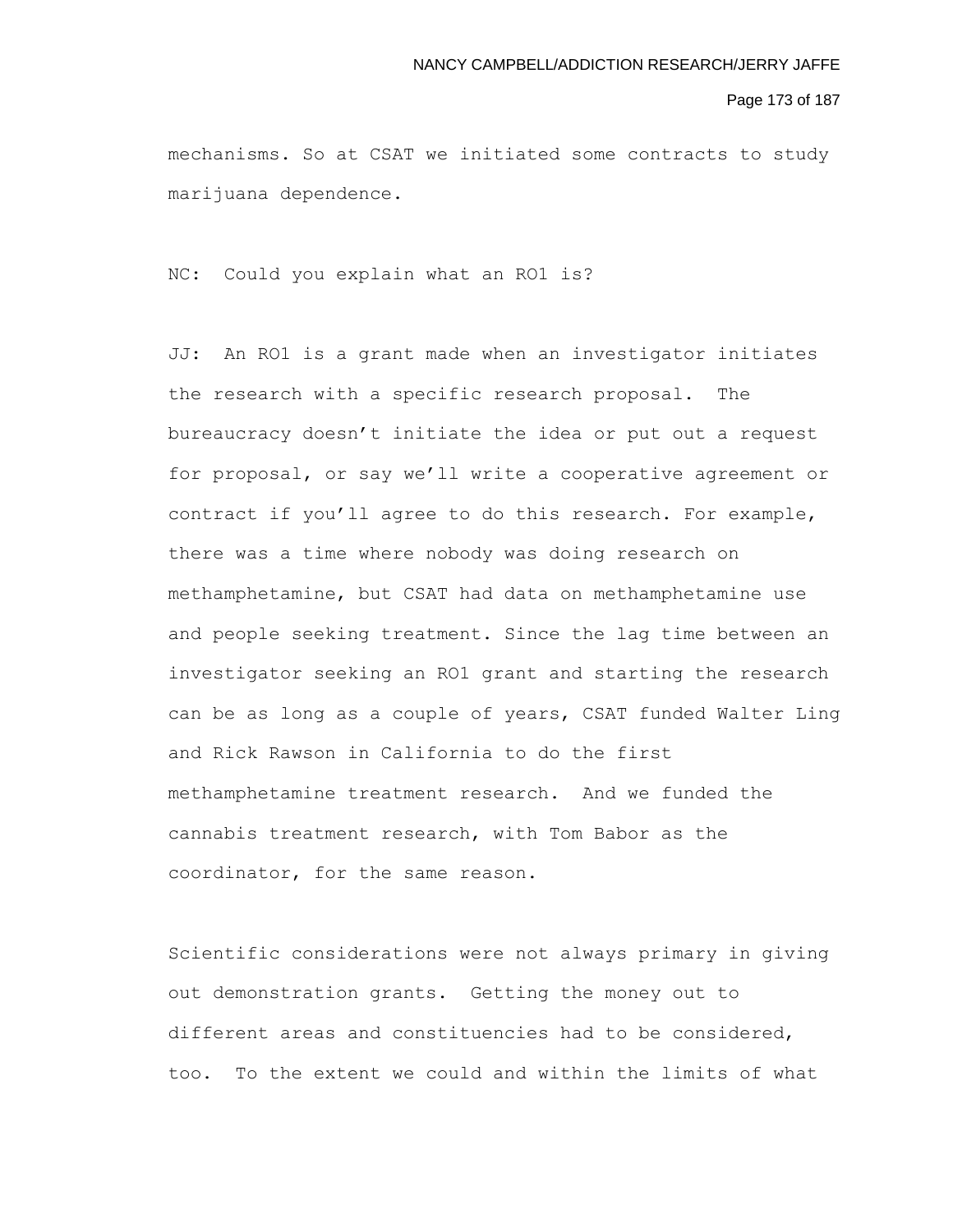# Page 174 of 187

could be done, I think OTI / CSAT did a few things that left a mark. Beny had already started the \$50 million Target Cities program by the time I got to OTI, but we tried to shape it in such a way that maybe we would learn something. I don't think we learned as much as we hoped to, but we funded a lot of treatment service. In the process of funding service we were also trying to fund the technological infrastructure for service. We were trying to get people at the city level who accepted the money to understand that they ought to know how many people are getting treatment in their community and there ought to be somebody looking over all their programs. For example, Baltimore had more than 30 programs, but no one knew what they were doing. Are they duplicating each other? Are there major gaps? Is all the capacity fully utilized? We tried to frame the Target Cities in a way that would generate an ethos of treatment improvement. Given the idea of the Office of Treatment Improvement, the way you improve is to see who has the magic, who gets people better. You can't always do random assignment studies, but if you look at outcomes you can say that certain programs or methods get a much better outcome for the same kinds of patients. Then if you can identify what you think is the active ingredient in doing better, it's your job to try to communicate that to the people who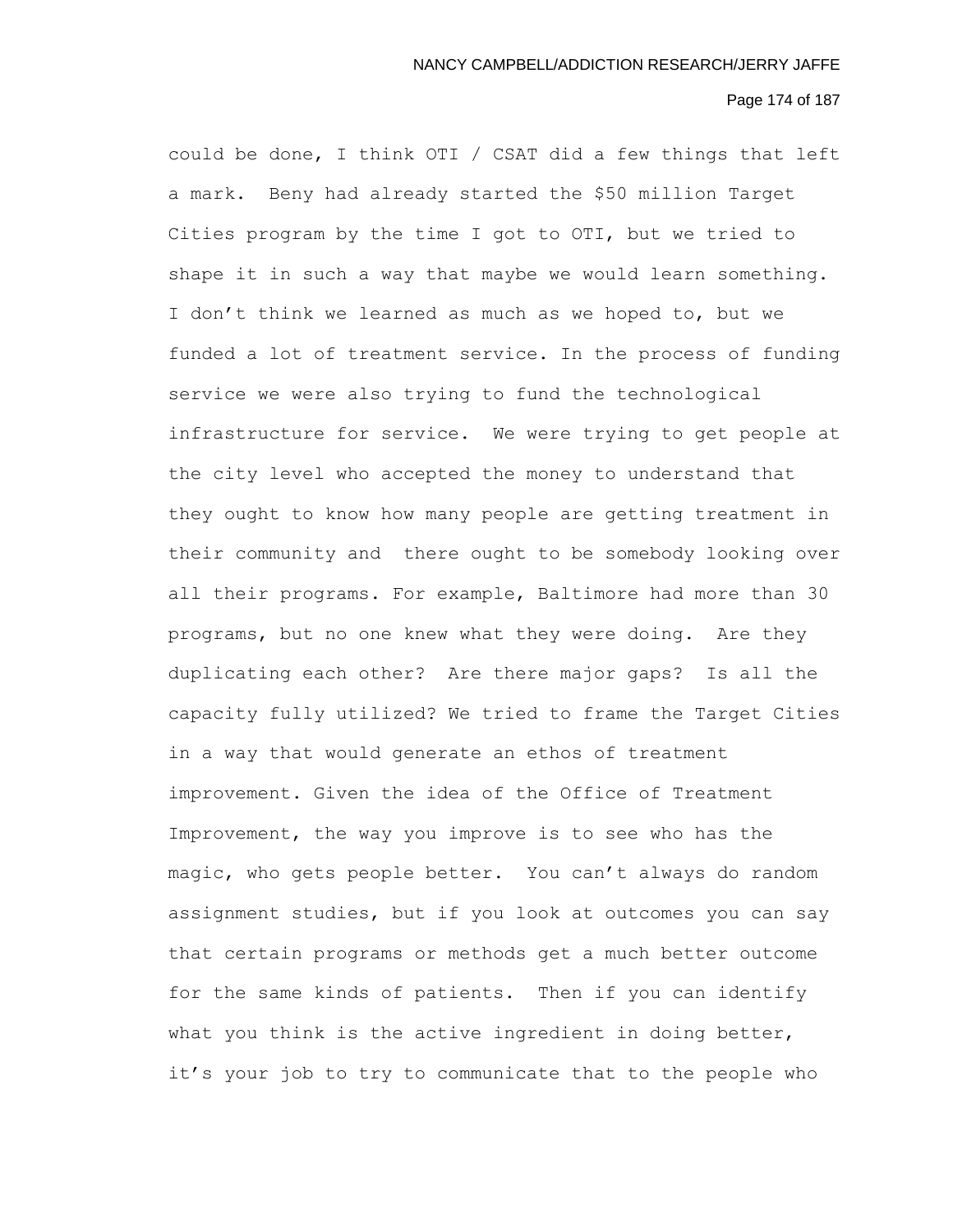# Page 175 of 187

aren't doing so well. If some people who aren't doing so well don't really get the idea, and they're still getting bad results, don't you have an ethical responsibility to say to them, Why don't you find other work to do?

That's what the Target Cities program was about --training staff to be able to deal with those concepts, and then getting people in the cities receiving the money to try to understand how to set up systems of looking at outcomes and motivating improvement. It's a lot tougher than just giving money and saying, get the program started. That's all SAODAP did. There was not enough time to say we're going to be back in three years to look and see how well you're doing, and we're going to compare you to somebody else. You have to have a longer time frame than SAODAP had to be able to do that.

We have some data that says some treatment programs are better than others. But often no one is in charge of saying to the not so good programs, What are you going to do about that? That should have been OTI's mission, but it was not easy to follow through because it proved difficult to close even a program that failed to see a single patient.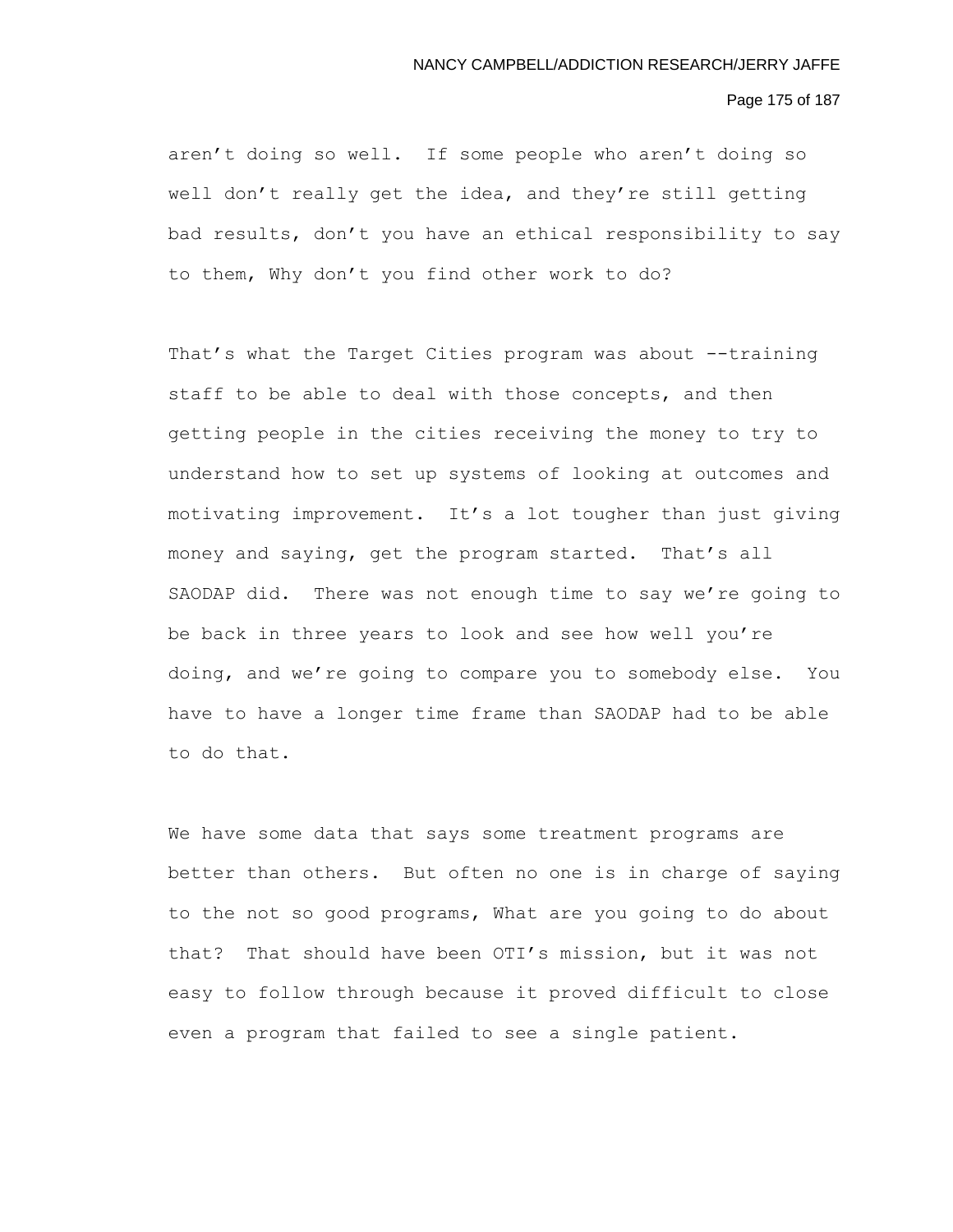### Page 176 of 187

NC: Were there also problems with jurisdiction in terms of the state versus federal responsibilities? What was the relationship between CSAT and the state agencies?

JJ: Beny's view was that the cities were not getting a fair shake from the states. That's why he called it "Target Cities." He wanted to bypass the states. He also targeted "special populations." He knew where he wanted to direct the money and the job of the OTI / CSAT staff was to see that something decent happened and to figure out how to evaluate it.

NC: Have you run into these blending initiatives? NIDA has these blending initiatives now for researchers to try to talk more directly to treatment providers? For a while in the '90s there was a perceived split between treatment and research.

JJ: Well, NIDA has the Clinical Trials Network, and NIDA was perceived as using its money more wisely or more in keeping with what General McCaffrey liked. They got more and more budget increases, while CSAT's budgets remained flat. I think that it had more to do with making the case of what you're doing with your money. NIDA had more money than it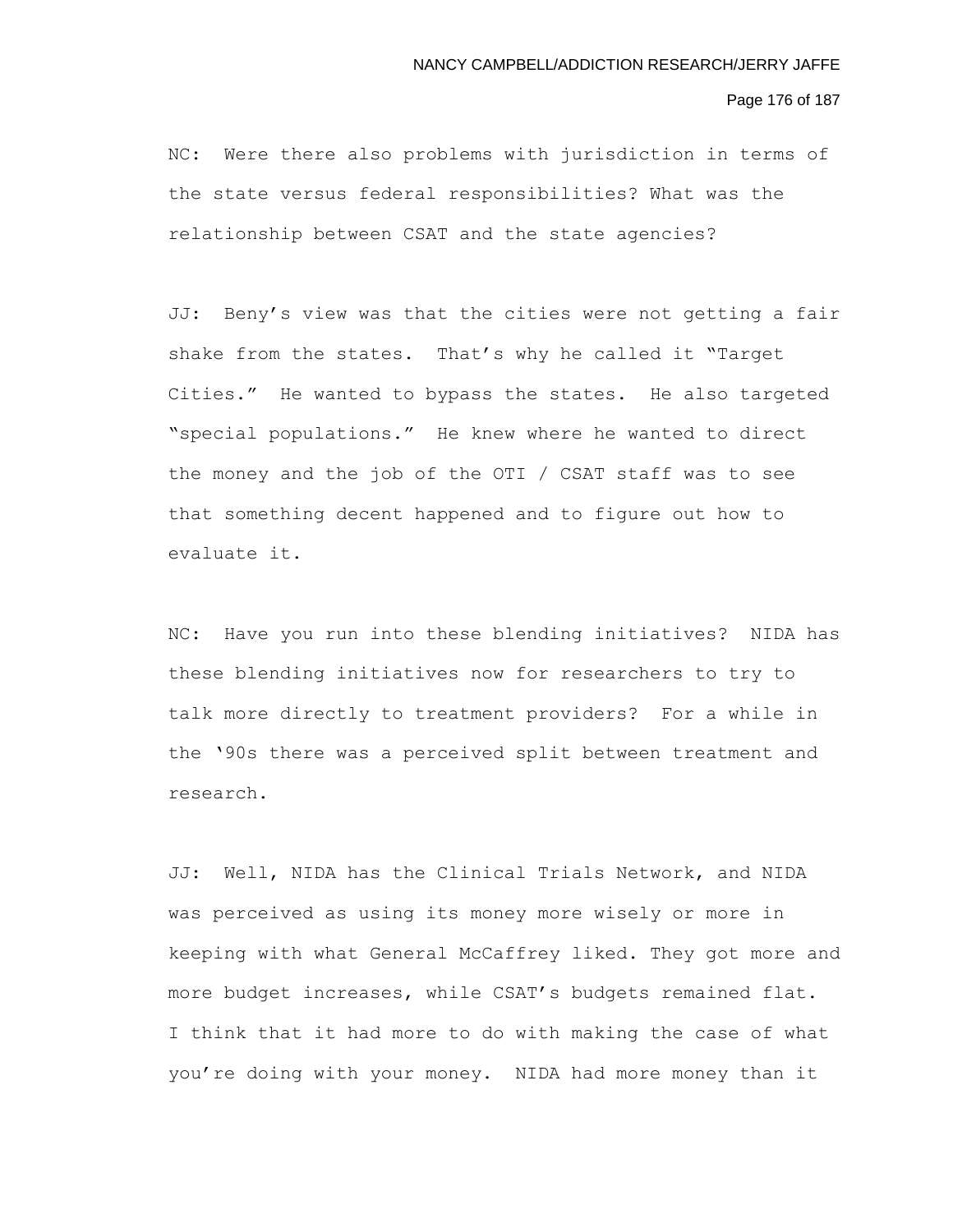# Page 177 of 187

could really sink into research, and they came up with this idea to link the researchers with the treatment. It's hard to say what impact it has had.

I would feel more enthusiasm about it if I could really be certain that the research findings were robust enough to say to those on the front line of treatment, if you would do this, you'll get a better outcome. I think it's more nuanced than that. I think that what makes for good outcome is not just following a rigid procedure that came out of research. I can't tell you exactly what it is, but I don't think it's follow the dots or paint by numbers, although that's probably better than doing nothing and just letting clinicians do whatever they do. Clearly, there is natural variability. If you can look at differences in outcome, you can then use the natural variability to say, if others can get this level of achievement, you should be able to do so as well. At some point you have to put in incentives so that if they get to a certain level, they will be given more resources. You reward results. That's one way to get people to pay attention, not just to the mechanics of getting people into treatment, but asking, How do we get a good outcome?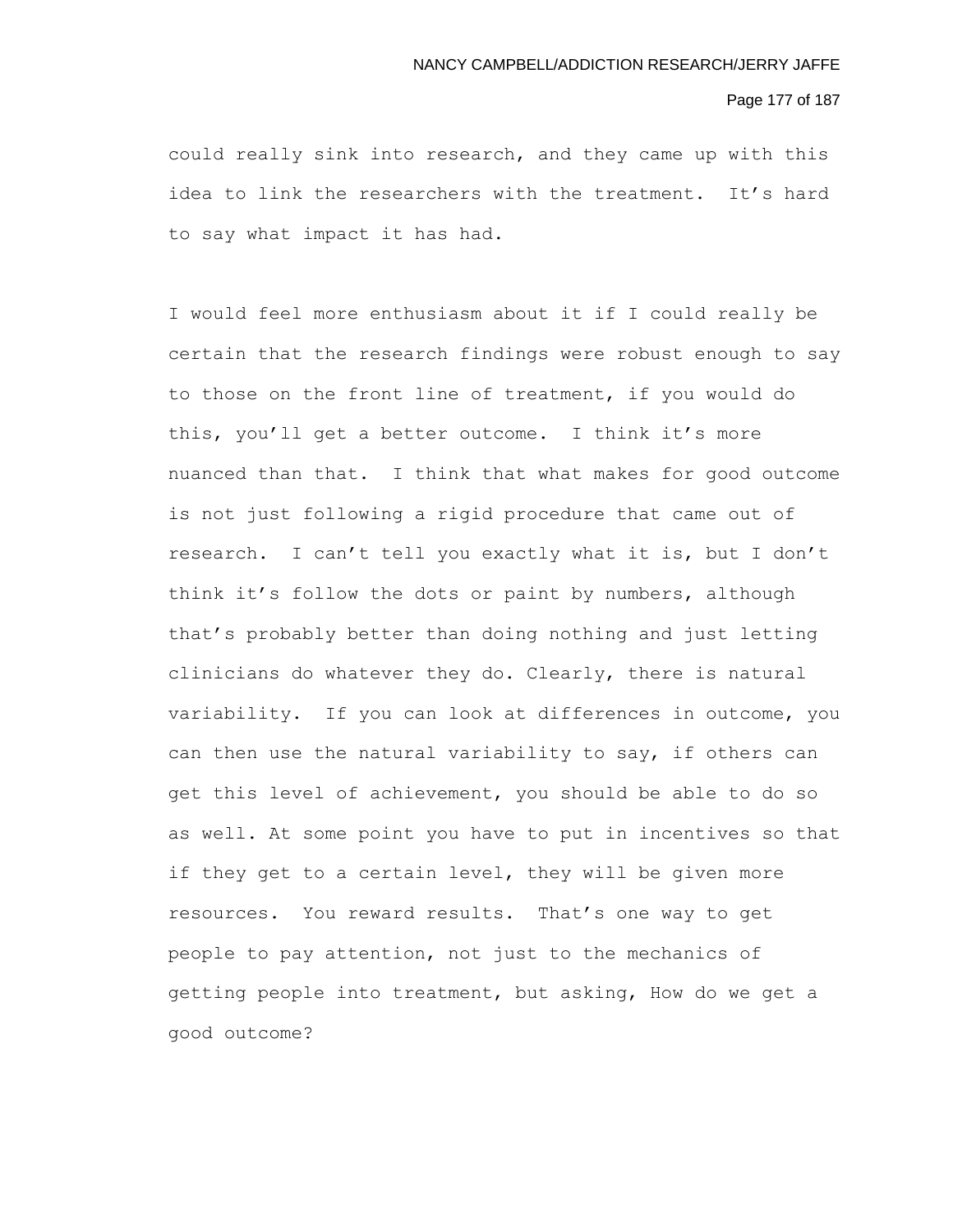Page 178 of 187

NC: Now there seems to be quite a bit of emphasis on getting treatment providers to adopt evidence-based practices.

JJ: That's probably useful. But as I said, even people using evidence-based practices don't get the same outcomes. You still want to look at the outcomes. Methadone programs are more uniform than other kinds of programs, and you still see significant differences among those programs. What are those differences? What are they due to? It's not all just patient selection. How do you bring them all up to the highest quality you can? It's an iterative issue of finding what works best and trying to adopt those practices.

NC: Are we any closer to knowing what works best for whom than we were when you started out trying to figure that out?

JJ: I think we are, but just a bit. Some states are actually rewarding results. I'm surprised it's taken people 40 years, because were doing it in Illinois in 1968. I was looking at the opiate positives from the different clinics, trying to understand why there were differences. There were dosage issues, there were issues of counselors throwing people out of treatment, discharging them.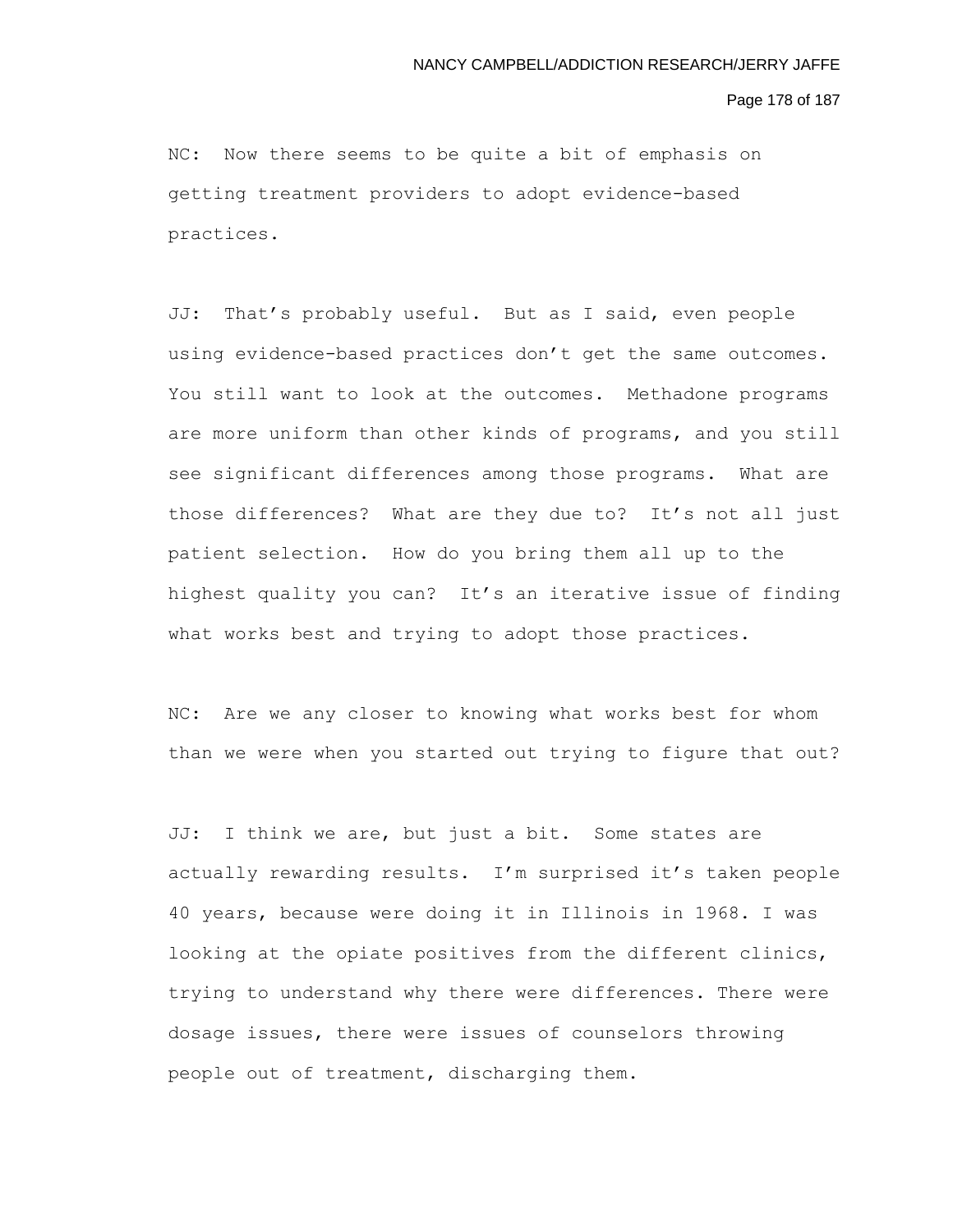Page 179 of 187

Baltimore is now planning to give some programs that achieve certain goals a 5% bonus. The net effect of that is that at some point they're going to do even better. Then you can raise the standard. The people who don't start to come up to the standard or have the initiative to find out how they could do better will ultimately have to decide to opt out of the delivery system. It'll probably take a long time.

NC: When you look back at the trajectory of your government jobs, are you pleased with the direction that drug policy has come in the last 30 years?

JJ: Do we have more treatment? The answer is yes. Is it more balanced than it was under Anslinger, where you threw people out of your emergency room, you never treated anybody, doctors didn't know anything about addiction, and they thought drug addicts were scum? Has that changed? Absolutely.

People can now say, I was an addict, I recovered. There are lots of people, prominent people, who are no longer ashamed to say, I recovered, I'm better. The stigma of having had an episode of drug problems has been substantially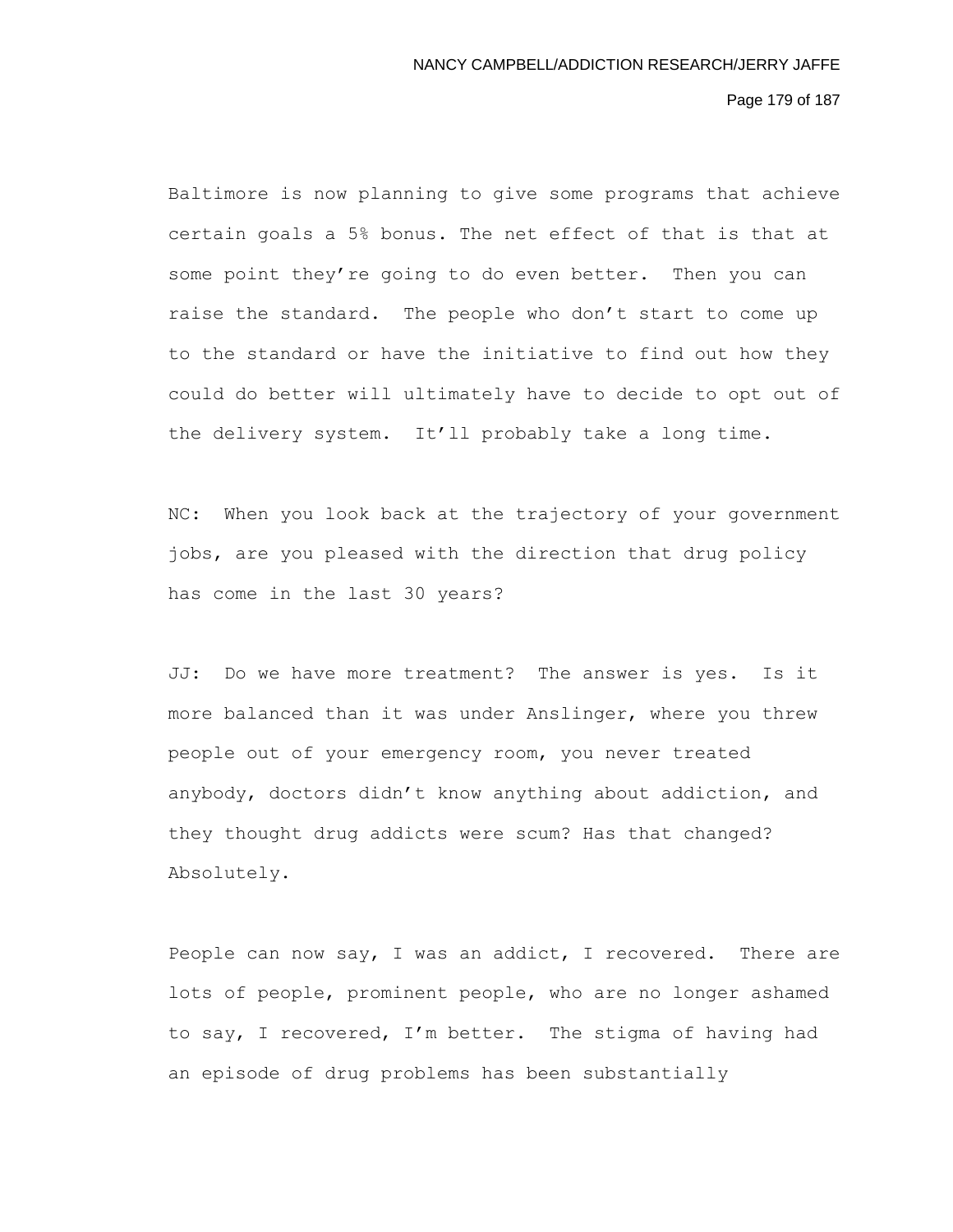# Page 180 of 187

attenuated. It will be for somebody else's lifetime to take the next step. I played some role in changing that, in getting treatment out so people meet people and see that they do recover. My objective was to get out the whole idea that this is a recoverable condition, not a permanent relapsing brain disease. Sometimes people take what I wrote in 1965 in that first Goodman and Gilman chapter out of context and turn it into, "Addiction is a chronic relapsing brain disorder."

But you asked about policy. I had hoped that by explicitly articulating policy, and emphasizing reduction of harm to society by putting into place the research and information systems that would cast light on the degree to which the goals of policy were being met, and by trying to summarize the costs of policy (at least at the federal level), that our drug policies would be build on such data. In that respect, I have been quite disappointed. There has been a return to escalating criminal penalties for use and possession and a progressive shift of policy resources to methods of supply control that are not as cost effective as others.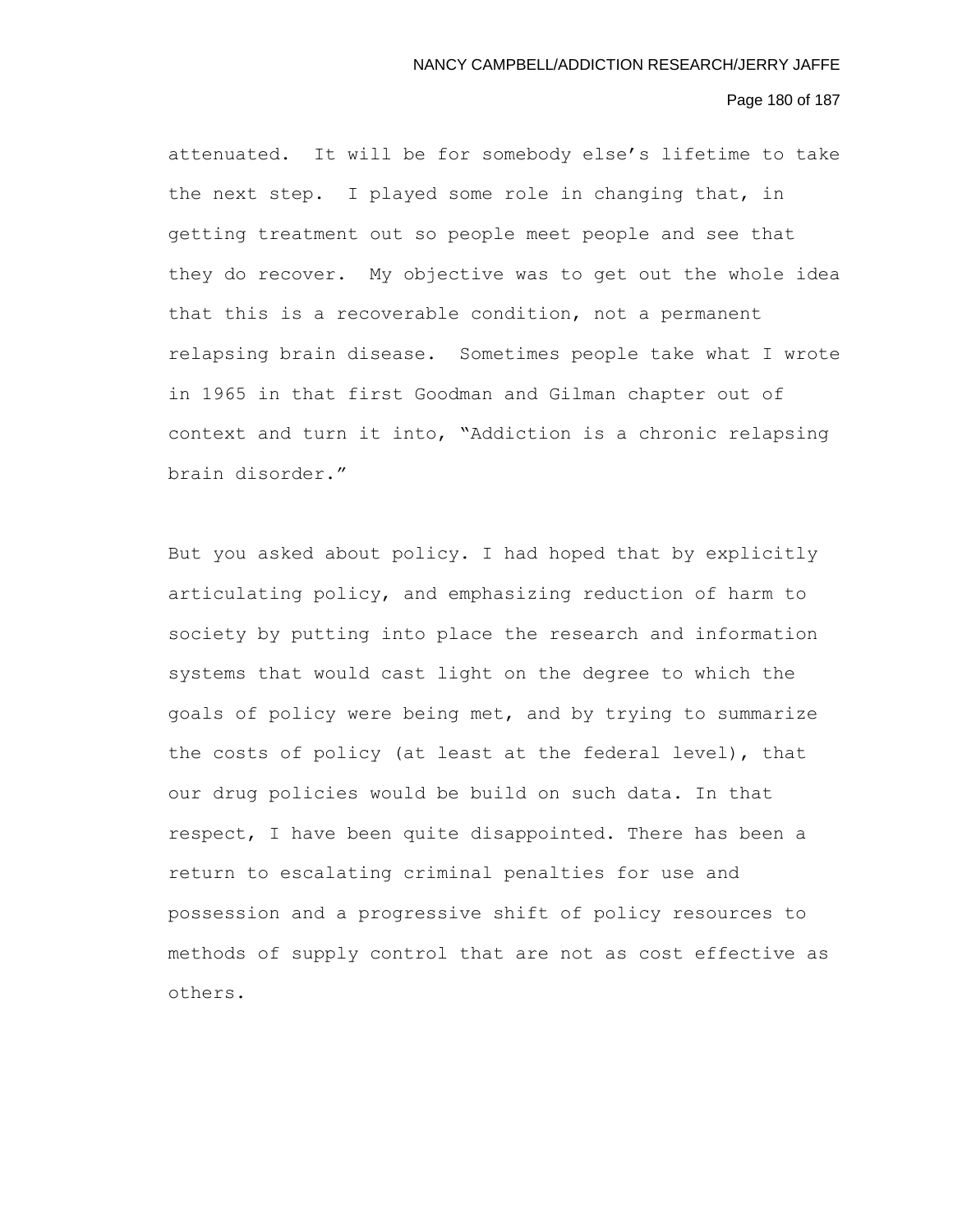### Page 181 of 187

NC: I usually ask my interviewees what they think of the redefinition of addiction as a chronic relapsing brain disorder.

JJ: Well, I think it is both inaccurate and in some ways redundant. What I said when I first tried to define the syndrome was that the loss of flexibility with respect to a drug exists on a continuum. At one extreme, you have addiction, a compulsive drug-using disorder which begins to resemble a chronic relapsing disorder. At one extreme! There are milder forms of drug dependence that may or may not be chronic, but might still at some point meet our current criteria for dependence. People do recover.

NC: Yes. You also didn't say "brain disorder." You just said "chronic relapsing disorder."

JJ: Griffith Edwards and I have fought this issue of "relapsing brain disorder" since somebody decided that this is the current mantra. The model of dependence that we favor is a complex interplay between environment and what may very well be a long-lasting sense of greater sensitivity to drugrelated stimuli. Obviously, to the extent that aspects of drug dependence involve learning and changed responsivity to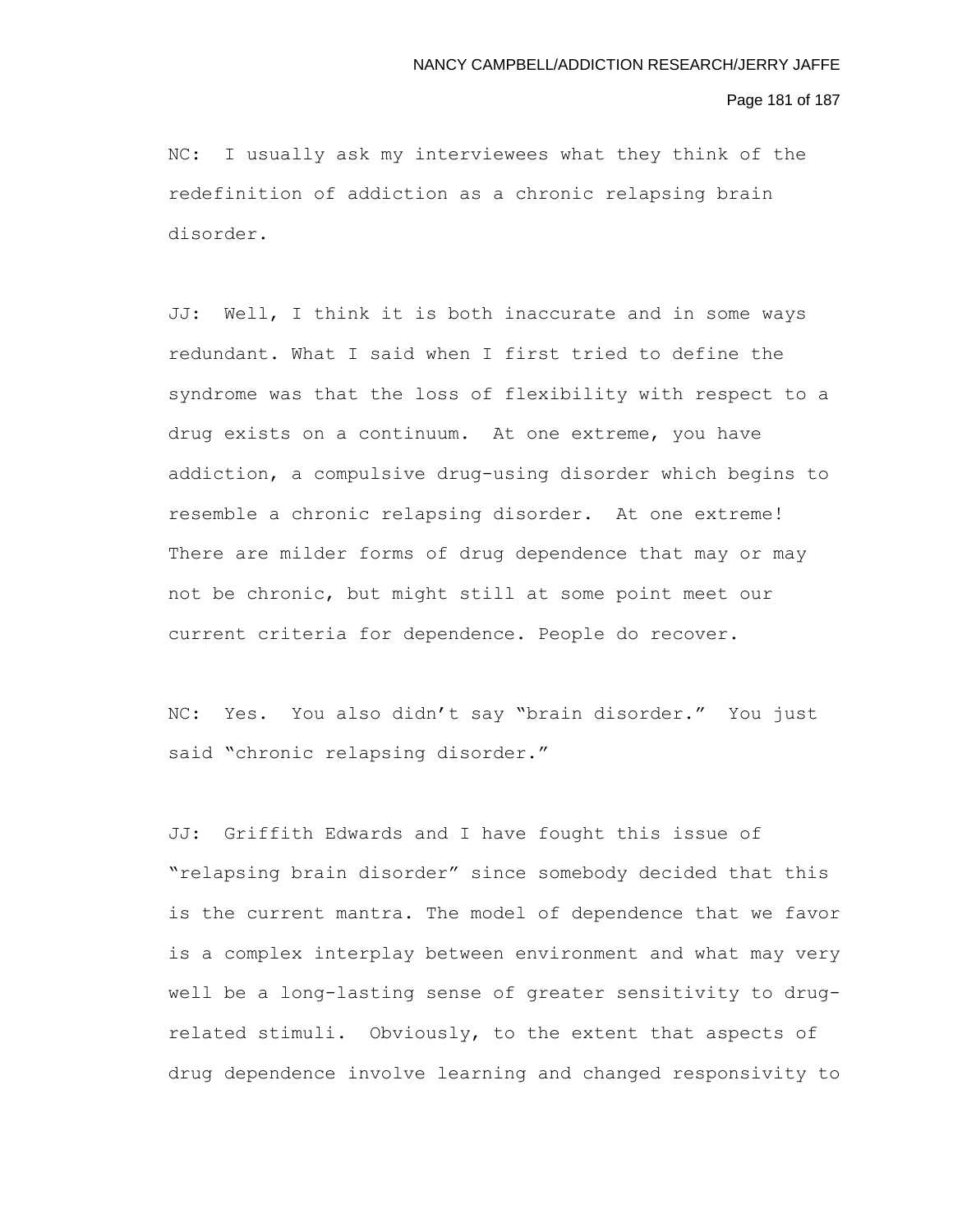# Page 182 of 187

stimuli there are changes in the brain. There are people who have quit smoking who say, I want a cigarette every time I see somebody lighting up. But if you ask them how much they want a cigarette if they don't see somebody lighting up, you get a different answer. There may be long-lasting effects. There may even be effects that, if you start to use, you find it difficult to stop. But in an environment where you don't start again, it's a disorder that has no known disabilities. It's a funny kind of brain disease that doesn't impair you in any way except when you start using drugs. The idea that it's a brain disease means if you could just fix that part of the brain, there'd be no problem. Sometimes I wish I could make certain memories go away, but mostly I am not impaired by them. But that is not where the major inaccuracy resides. It resides in defining the entire continuum by samples taken from the extreme – those who seek treatment. As Lee Robins' Vietnam study showed, even heroin dependence is not always a chronic relapsing disorder if you look at it in the general population. Dawson & Grant, looking at large scale survey databases, observe the same thing with respect to alcoholism in the general population.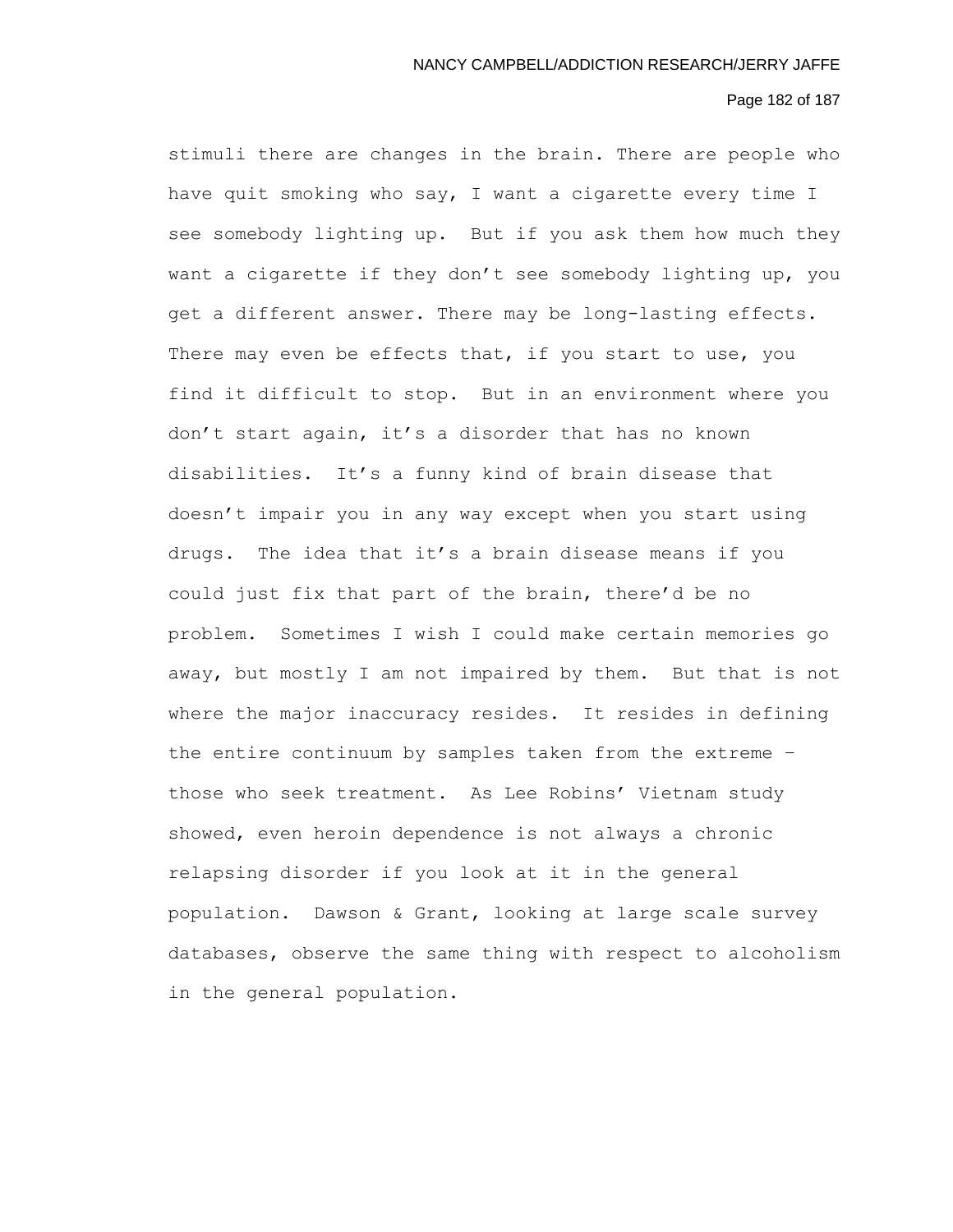### Page 183 of 187

NC: Why do you think the definition of addiction as a chronic relapsing brain disorder was taken up? Why did it become the mantra that it did?

JJ: I think that it was a useful way for particular agencies to convince Congress to raise the budgets so they could fund people doing research on an interesting area.

NC: Do you mean specifically NIDA under Alan Leshner?

JJ: Whoever came up with the idea that addiction is a relapsing brain disease, it has been very successful. The budget has grown. From that perspective, you can't argue with success. But it's a Faustian bargain. The price that one pays is that you don't see all the other factors that interact. You minimize all the other major factors that interact. I just know too many people in complete recovery for me to view them as having a permanent brain disease. I know that people who've been alcoholic probably shouldn't drink again, that they may have a vulnerability. But I'm not sure that vulnerability was induced by the drug. It may have been that they had some vulnerability that they had even when they were children, and they just didn't get around to showing it in childhood.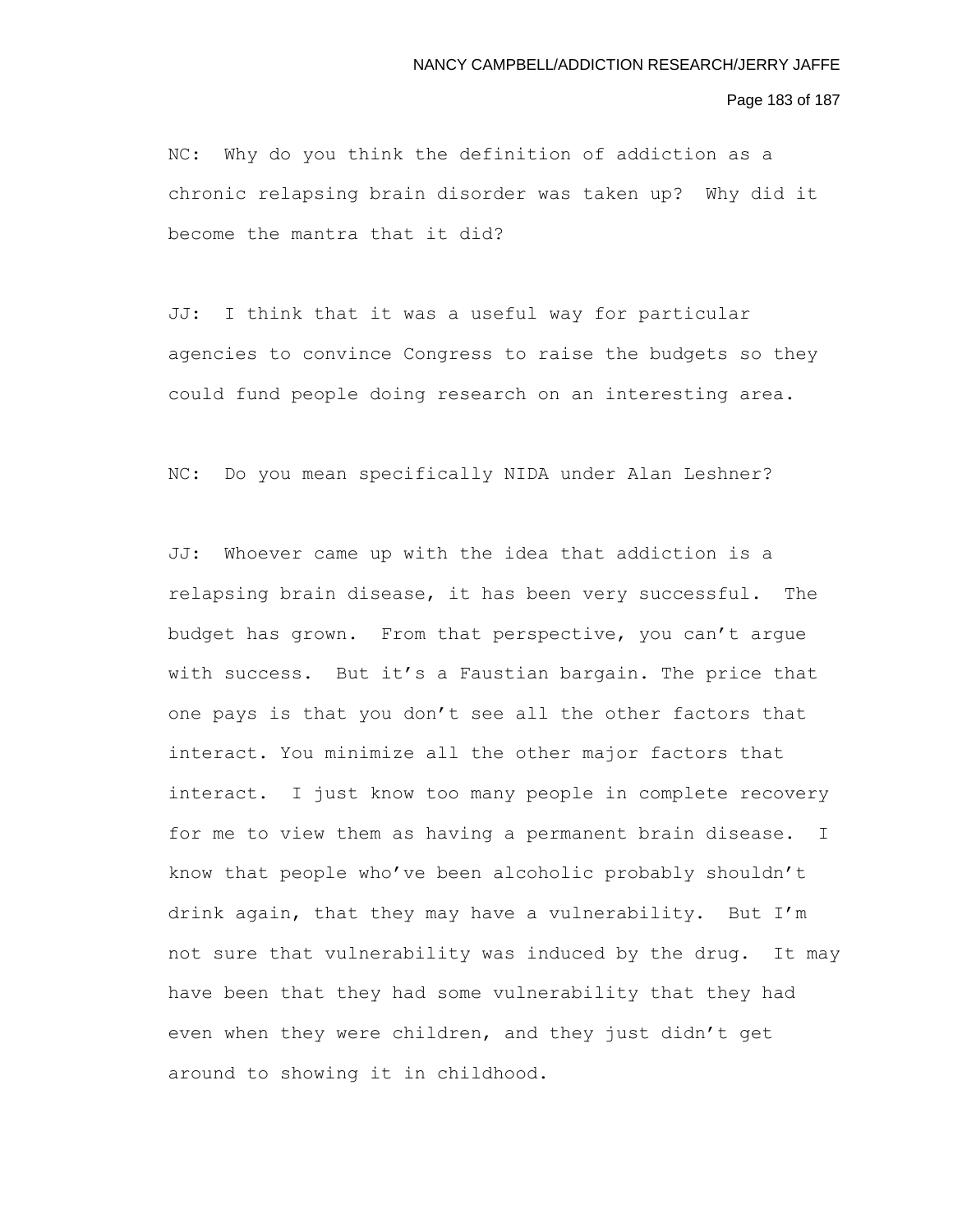Page 184 of 187

There are lots and lots of complexities here that I think are glossed over and minimized when you say it's a chronic relapsing brain disease, and I think it's wrong to label every case of drug disorder as a chronic relapsing disorder. It doesn't characterize everybody. In fact, spontaneous remission may be more typical than a pattern of chronic repeated relapse. One can relapse, but not everybody does. In describing anything in a truncated, simplistic way you really distort what it is. I think you do the people who have had these episodes a disservice. If I'm an employer and have to bear all the costs, I don't want to hire somebody who I believe has a chronic relapsing disorder if I can help it, not because I don't wish them well, but because the cost of their care would raise the cost of the health care benefits for all the people I employ to the point where I might not be able to be competitive. But if the law requires me to hire them, I would have to.

Clearly, if you say something is a chronic relapsing disorder, you mischaracterize people who've had an episode only once in their lives. A very substantial number of young men in their 20s meet the criteria for alcoholism or alcohol abuse, but they go on, and do well, and do not meet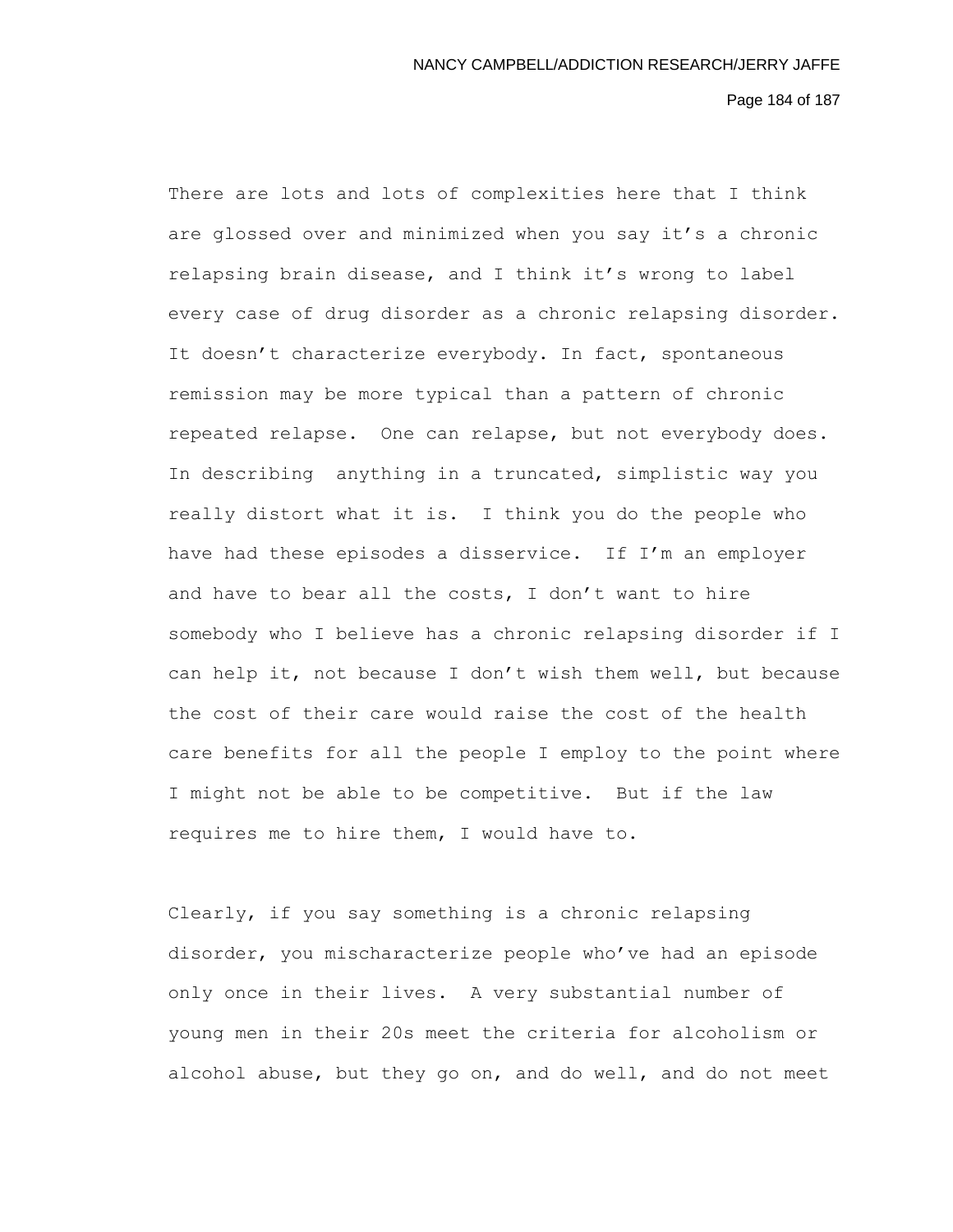### Page 185 of 187

the criteria for these disorders later in life. Many people have stopped smoking, and by our criteria they had an addiction, a chronic relapsing disorder. Concepts have to fit the observations and the facts. Just like habituation and addiction didn't fit the facts, the "chronic relapsing brain disorder" definition doesn't fit the facts, either.

NC: Did you come up with the phrase "chronic relapsing disorder" itself? You used it in the first Goodman and Gilman chapter in 1965? Was it in the air? You say, "In extreme forms, the behavior exhibits the characteristics of a chronic relapsing disease."

JJ: I don't know. It may have been in the air, or I may have made it up. I really can't recall.

NC: I was planning to ask you whether you thought that that redefinition had been good for science, for people who are trying to talk to the public, or for clinical practice. But I think you are implying that this definition was adopted because it is the extreme form rather than the usual form or the less extreme form.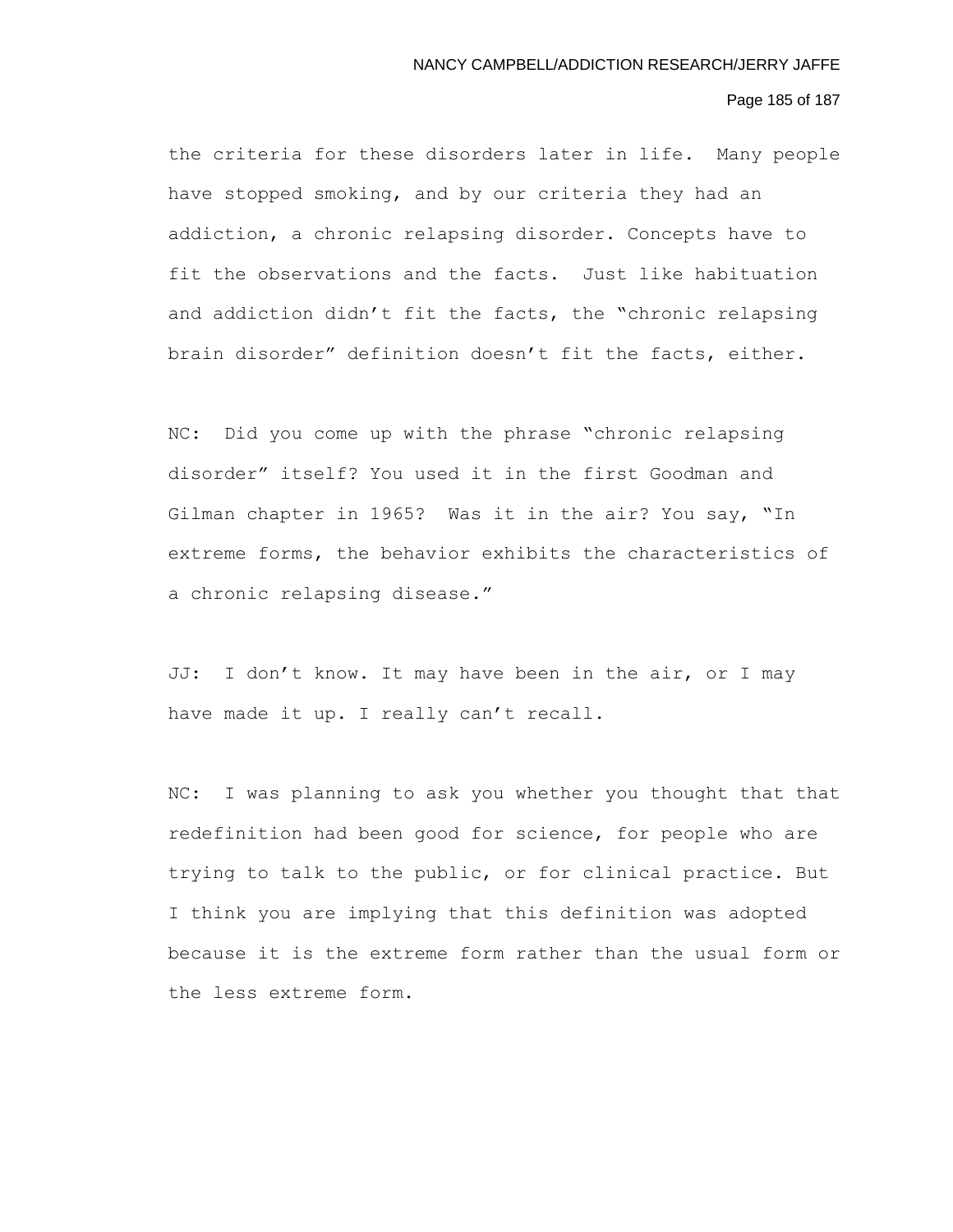# Page 186 of 187

JJ: The people who went to Lexington voluntarily for treatment probably had the extreme form. Why would anybody have gone to Lexington if they had an alternative? Lee Robin's Vietnam study bears out the notion that if we had done a population survey of addicts not seeking treatment, we would have seen that those who did come for treatment had a more extreme form of dependence. However, as treatment becomes more available, people with less extreme forms of dependence will be routinely seen by clinicians and the pattern of repetitive relapse will be less common.

The way I put it in the fourth edition of Goodman and Gilman (1970) was as follows: "The intensity of this dependence may vary from a mild desire to a 'craving' or 'compulsion' to use the drug. This need … may then give rise to behavior (compulsive drug use) characterized by a preoccupation with the use and procurement of the drug. In extreme forms, the behavior exhibits the characteristics of a chronic relapsing disease."

NC: Again, "In extreme forms the behavior exhibits the characteristics of a chronic relapsing disease." Is it fair to say that you never intended the "chronic relapsing